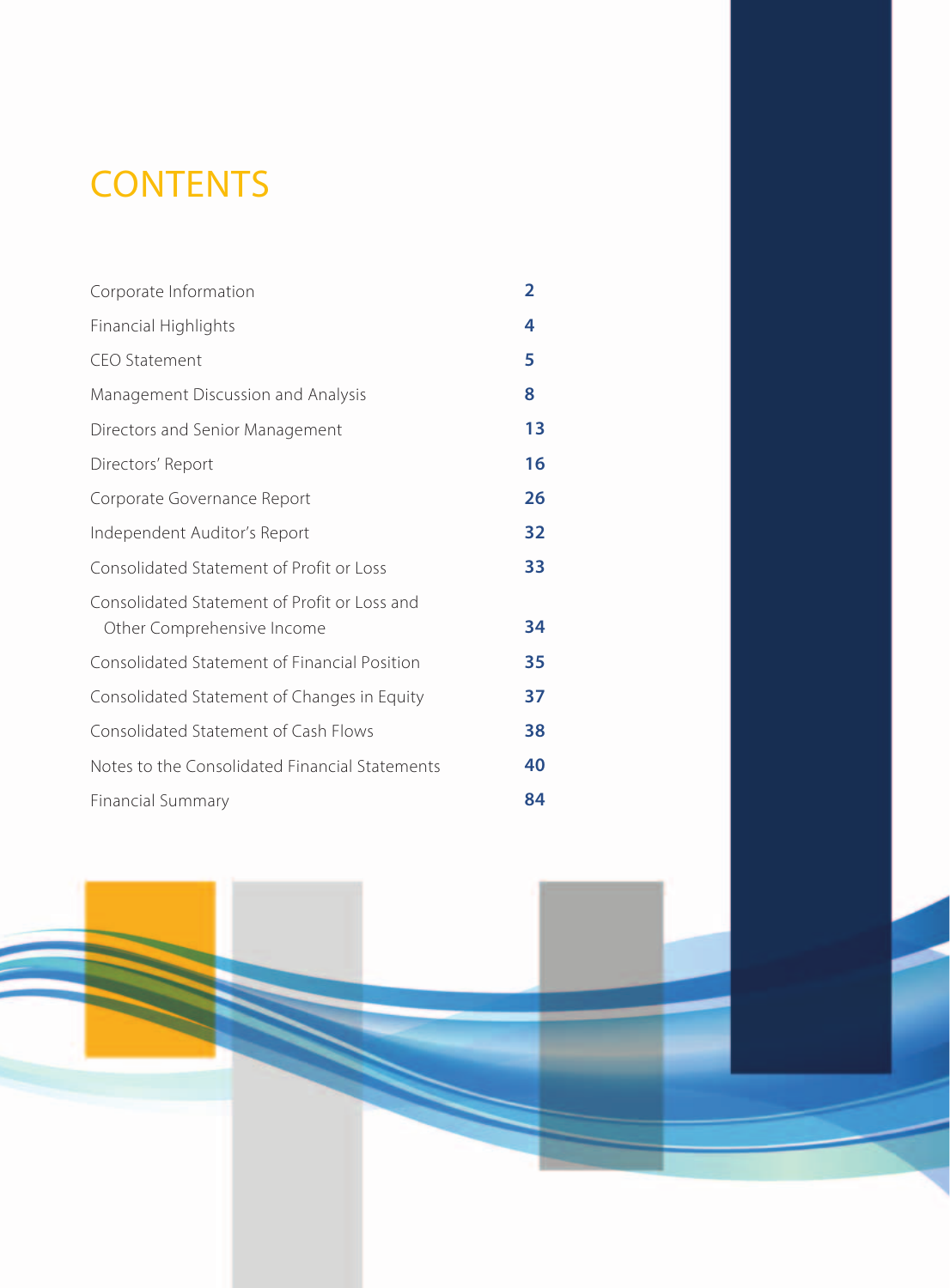# CORPORATE INFORMATION

## **SHARE INFORMATION**

|            |       | Listing place : Main Board of the Stock Exchange of |
|------------|-------|-----------------------------------------------------|
|            |       | Hong Kong Limited                                   |
| Stock code | 41. 7 | 03303                                               |
|            |       | Listing date : 21 September 2006                    |
| Stock name |       | : Jutal Oil Ser                                     |
|            |       | Issued shares : 800,154,278 ordinary shares         |
| Website    |       | : http://www.jutal.com                              |
|            |       |                                                     |

## **BOARD OF DIRECTORS**

#### **Executive directors**

Mr. Wang Lishan (Chairman) Mr. Cao Yunsheng (CEO) Mr. Zhao Wuhui Mr. Li Chunyi

#### **Independent non-executive directors**

Mr. Su Yang Mr. Lan Rong Mr. Xiang Qiang Mr. Meng Liming

## **AUDIT COMMITTEE**

Mr. Su Yang (Chairman) Mr. Lan Rong Mr. Xiang Qiang Mr. Meng Liming

### **REMUNERATION COMMITTEE**

Mr. Xiang Qiang (Chairman) Mr. Su Yang Mr. Lan Rong Mr. Meng Liming

### **NOMINATION COMMITTEE**

Mr. Meng Liming (Chairman) Mr. Su Yang Mr. Lan Rong Mr. Xiang Qiang

### **COMPANY REPRESENTATIVE AND COMPANY SECRETARY**

Ms. Leung Fung Yee Alice

## **REGISTERED OFFICE**

Cricket Square, Hutchins Drive, P.O. Box 2681, Grand Cayman, KY1-1111, Cayman Islands

## **PRINCIPAL PLACE OF BUSINESS IN HONG KONG**

1102-1103, 11th Floor, No. 9 Queen's Road, Central, Hong Kong

### **HEADQUARTERS IN THE PRC**

10th Floor, Chiwan Petroleum Building, Shekou, Nanshan District, Shenzhen, The PRC 518068 Tel: (86 755) 2669-4111 Fax: (86 755) 2669-4666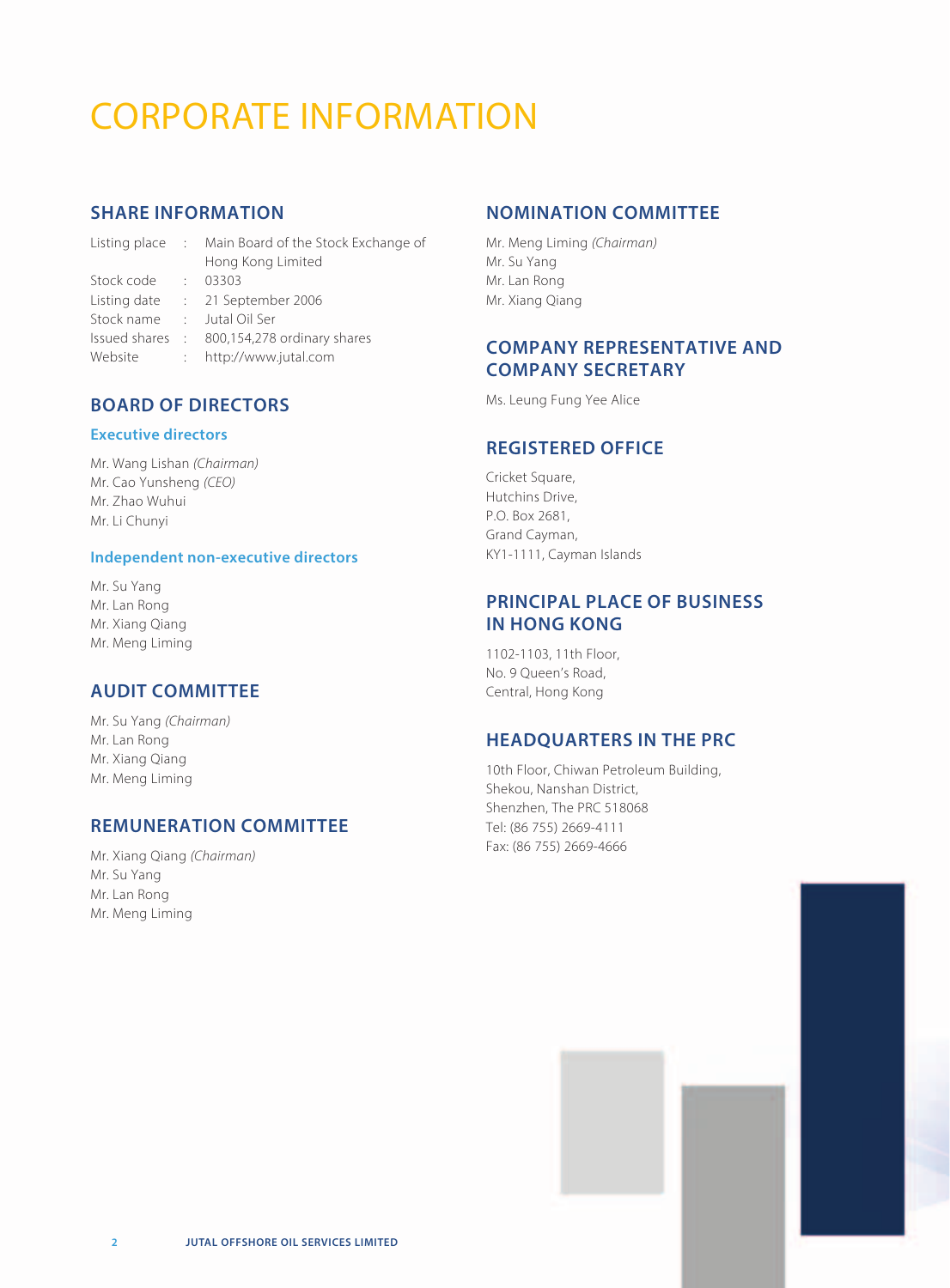### **LEGAL ADVISORS**

#### **As to Hong Kong law:**

#### Anthony Siu & Co., Solicitors & Notaries

1102-1103, 11th Floor, No. 9 Queen's Road, Central, Hong Kong

#### **As to PRC law:**

#### Deheng Law Offices (Shenzhen)

38F, Golden Business Centre, 2028 Shennan East Road, Luohu District, Shenzhen, The PRC

#### **As to Cayman Islands law:**

#### Conyers Dill & Pearman

Cricket Square, Hutchins Drive, P.O. Box 2681, Grand Cayman, KY1-1111, Cayman Islands

### **AUDITOR AND REPORTING ACCOUNTANT**

#### RSM Nelson Wheeler

Certified Public Accountants

29th Floor, Caroline Centre, Lee Gardens Two, 28 Yun Ping Road, Hong Kong

## **PRINCIPAL SHARE REGISTRAR AND TRANSFER OFFICE IN THE CAYMAN ISLANDS**

#### Royal Bank of Canada Trust Company (Cayman) Limited

4th Floor, Royal Bank House, 24 Shedden Road, George Town, Grand Cayman, KY1-1110, Cayman Islands

### **BRANCH SHARE REGISTRAR AND TRANSFER OFFICE IN HONG KONG**

#### Tricor Investor Services Limited

Level 22, Hopewell Centre, 183 Queen's Road East, Wanchai, Hong Kong

#### **INVESTOR ENQUIRY**

#### **Investor Relations**

#### Jutal Offshore Oil Services Limited

10th Floor, Chiwan Petroleum Building Shekou, Nanshan District Shenzhen, The PRC 518068 Tel : (86 755) 2685-0472 Fax : (86 755) 2669-4666 Email : yxy@jutal.com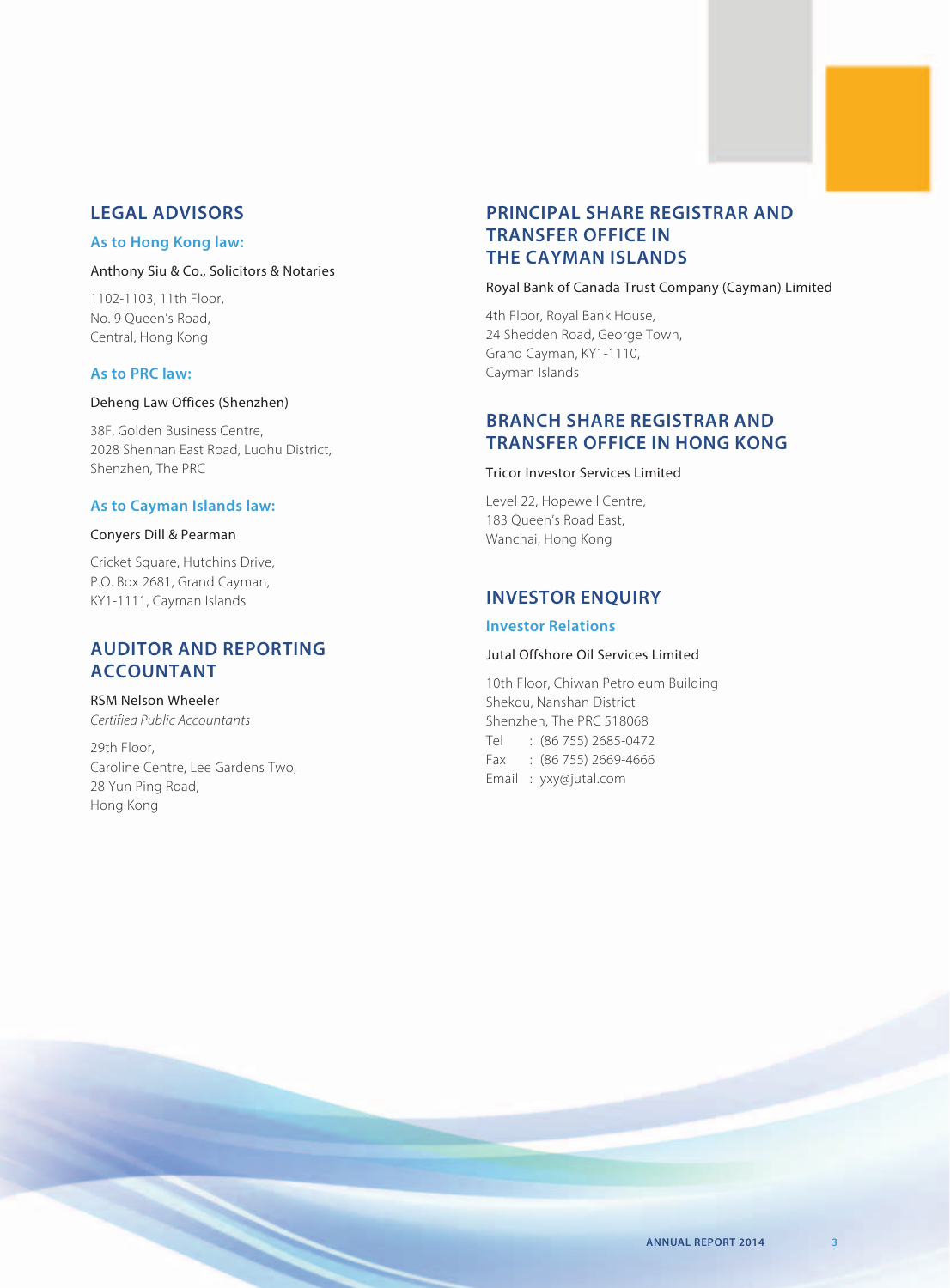## FINANCIAL HIGHLIGHTS

## **1. RESULTS (RMB)**





## **2. BASIC AND DILUTED EARNINGS PER SHARE**

Profit attributable to owners of the Company was RMB28,456,000 for the year and the basic and diluted earnings per ordinary share were RMB0.0374 and RMB0.0367 respectively.

#### **3. DIVIDEND**

The directors recommend the payment of final dividend of HK\$0.01 per each ordinary share of the Company for the year ended 31 December 2014.

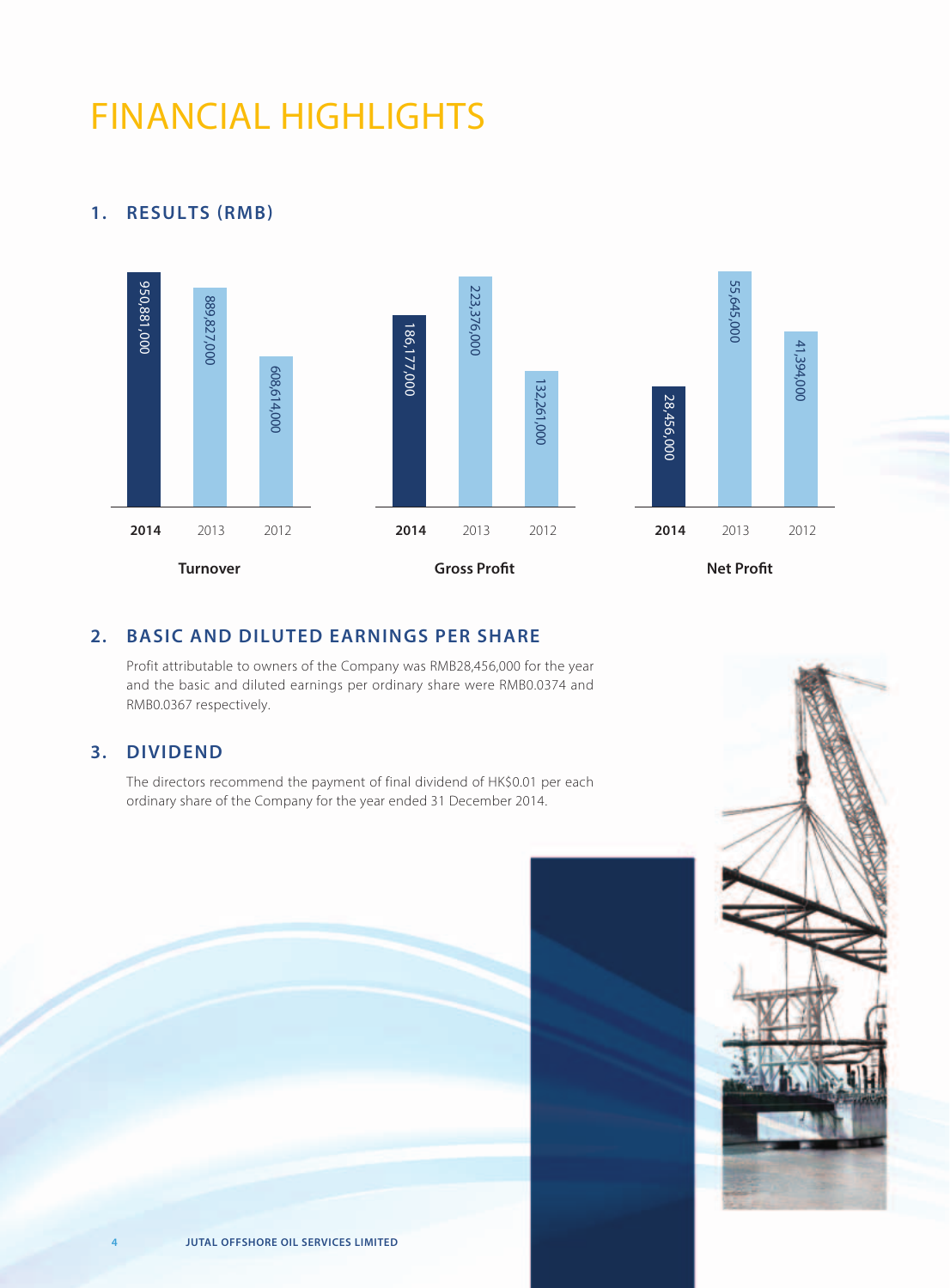

## Dear Shareholders,

On behalf of the board of directors (the "Board") of Jutal Offshore Oil Services Limited (the "Company"), I am pleased to present the annual report of the Company and its subsidiaries (the "Group") for the year ended 31 December 2014 to the shareholders.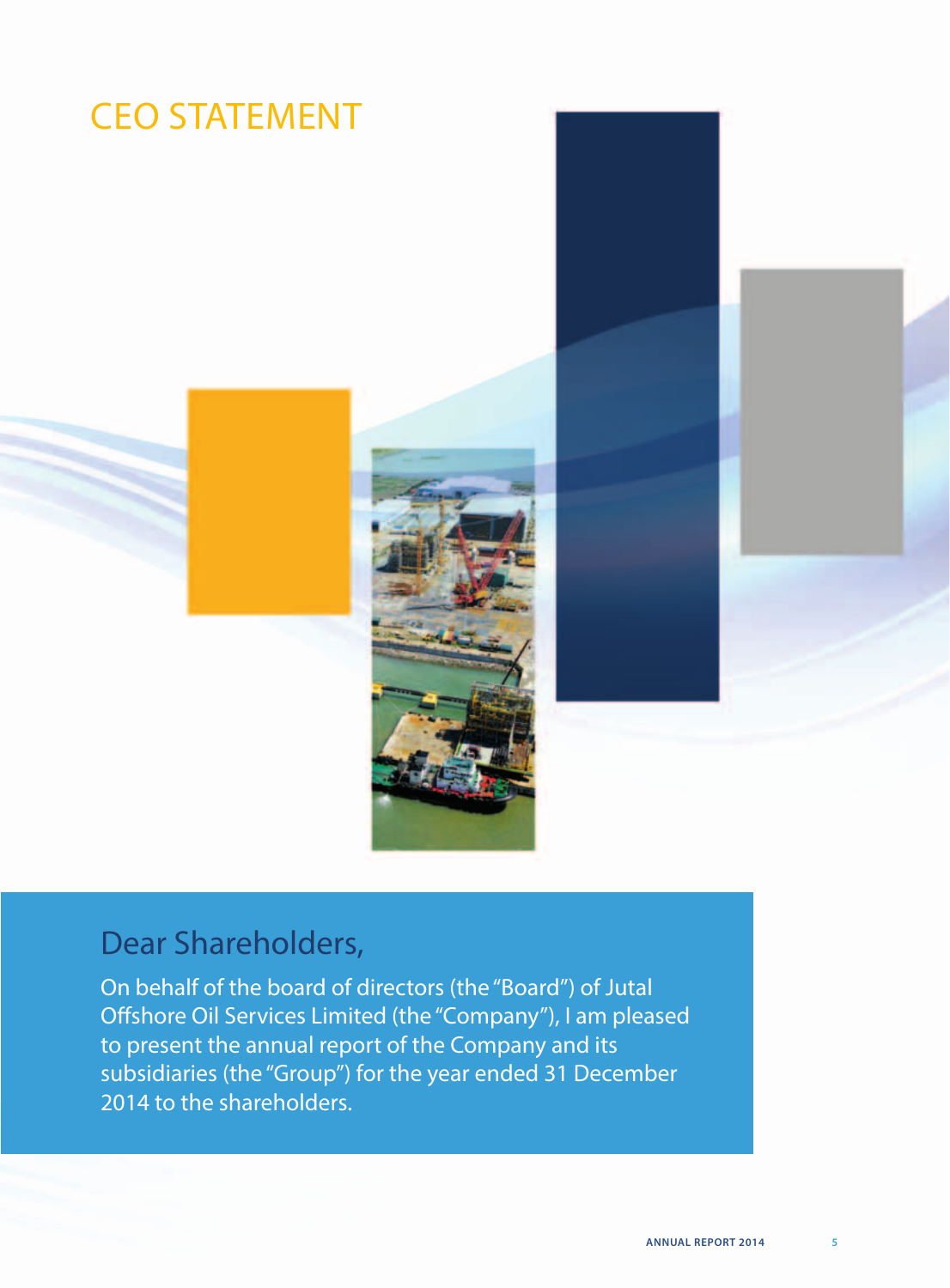# CEO STATEMENT

#### **BUSINESS REVIEW**

Since the second half and, particularly, the fourth quarter of year 2014, international oil price has plummeted and the overall operating environment of the oil and gas industry has changed drastically. Against this backdrop, we have made every effort to ensure the smooth implementation of our ongoing projects while boosting our marketing. As such, revenue from each of our business segments increased and our major large-scale projects commissioned by several key customers were progressing smoothly during the year.

The third phase of our Zhuhai site was completed and put into use in the first half of 2014 and a FPSO topside project commissioned by one of our strategic customers has been carried out. This project was also completed and delivered during the year and our quality control and safety management fulfilled the customer's requirement and were highly praised. The contract with another strategic customer to fabricate subsea equipment for a deep water natural gas field in Australia was also substantially completed and is currently undergoing the final commissioning stage. Delivery is expected in early of year 2015. This customer also gave us quality and safety awards and has entered into a long-term global partnership agreement with us, paving the way for further future cooperation in subsea equipment fabrication. Furthermore, after 2 years of progress, the project to fabricate subsea equipment for the deep water gas field in South China Sea was also delivered. We have also successfully completed a large-scale South China Sea oil and gas field renovation project which involved a total of 4 large facilities, namely 3 drilling platforms and 1 FPSO, of which 2 drilling platforms were the largest of its kind in Asia. This project is large in workload and difficult to implement, and involves the collaboration of a number of professional areas and all the production process on a platform. The successful implementation of the project was monumental and signified the client's recognition of our fabrication technique, quality control and assurance, technical capability and project management.

In year 2014, we have also undertaken a series of supply and processing equipment projects ranging from oil and gas field equipment to oil and gas processing plants home and abroad, thereby achieving new breakthrough in terms of natural gas processing and water treatment equipment in the offshore oil market.

Notwithstanding some impact from the overall market environment, the provision of technical supporting services for oil and gas industry business maintained stable operation and recorded satisfactory performance in year 2014 through our marketing effort and internal management improvement. We have made new progresses in both conventional and unconventional businesses with new clients and new services in these markets, thus enhanced our competitiveness. Our new diving services business has completed initial establishment and will penetrate the key offshore oil field market in South China Sea. It has already accomplished several projects with satisfactory results.

Our associate, Penglai Jutal Offshore Engineering Heavy Industries Co. Ltd. ("Penglai Jutal"), undertook the fabrication project of 3 trains of pipe rack modules for the LNG project in Yamal, Russia as announced by the Company on 27 August 2014. This project represented the largest overseas fabrication order of Penglai Jutal as of the date hereof. However, its net profit for the year was affected by the later-than-expected conclusion of this order as the overall workload for year 2014 has been decreased. Nevertheless, Penglai Jutal has sufficient ongoing orders that have laid the solid foundation for its production and operation in the next 2 years.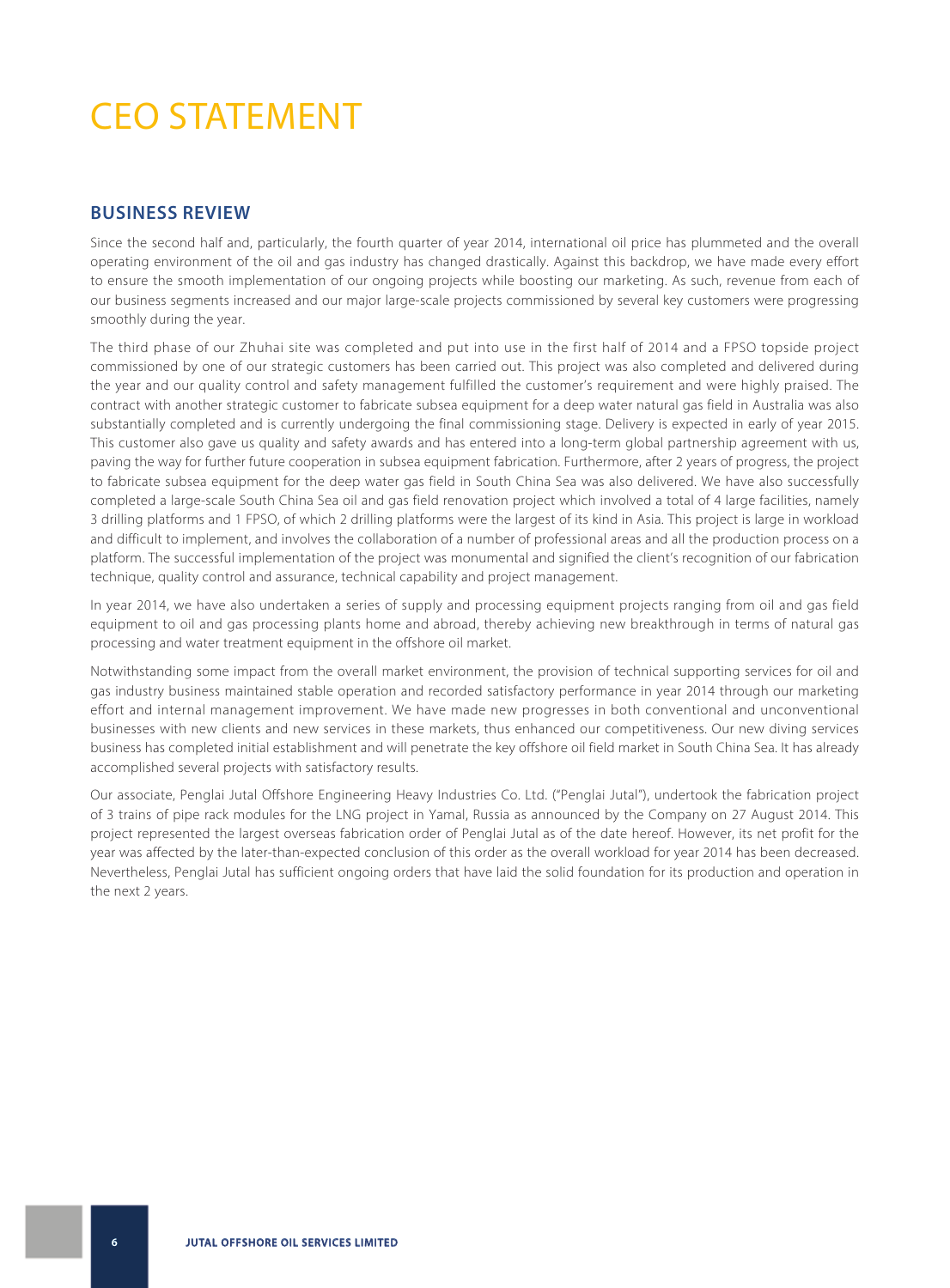

## **PROSPECTS**

As the international oil price is expected to stay low for a certain period of time, the global oil and natural gas development and engineering and servicing industries are also taking a more cautious approach towards future investment and construction. Therefore, the number of opportunities in the market is expected to be decreased. In response to these market changes, we will take a number of initiatives in the coming year.

To effectively reduce our costs and expenditures, we have already implemented a range of measures such as redeploying and streamlining our structure and staff, slashing and strictly controlling expenses and optimizing our production and management procedures so as to improve our operating efficiency and maximize our performance.

In the coming year, we will put additional efforts into marketing by strengthening our marketing team, expanding our marketing campaign, adjusting our marketing strategy and seizing every possible market opportunity and chance.

Our strategies for the oil and gas fabrication business are to master the ability to handling turnkey oil and gas equipment contracts and the ability to fabricate large-scale modules and subsea equipment. To do so, we will further consolidate and establish our core research, development, design and management strengths.

Insisting on steady growth and innovation, we will make concerted efforts to surmount all future challenges with a proactive and self-confident manner in the coming year.

By Order of the Board

### **CAO Yunsheng**

#### **CEO**

Hong Kong, 31 March 2015

**ANNUAL REPORT 2014**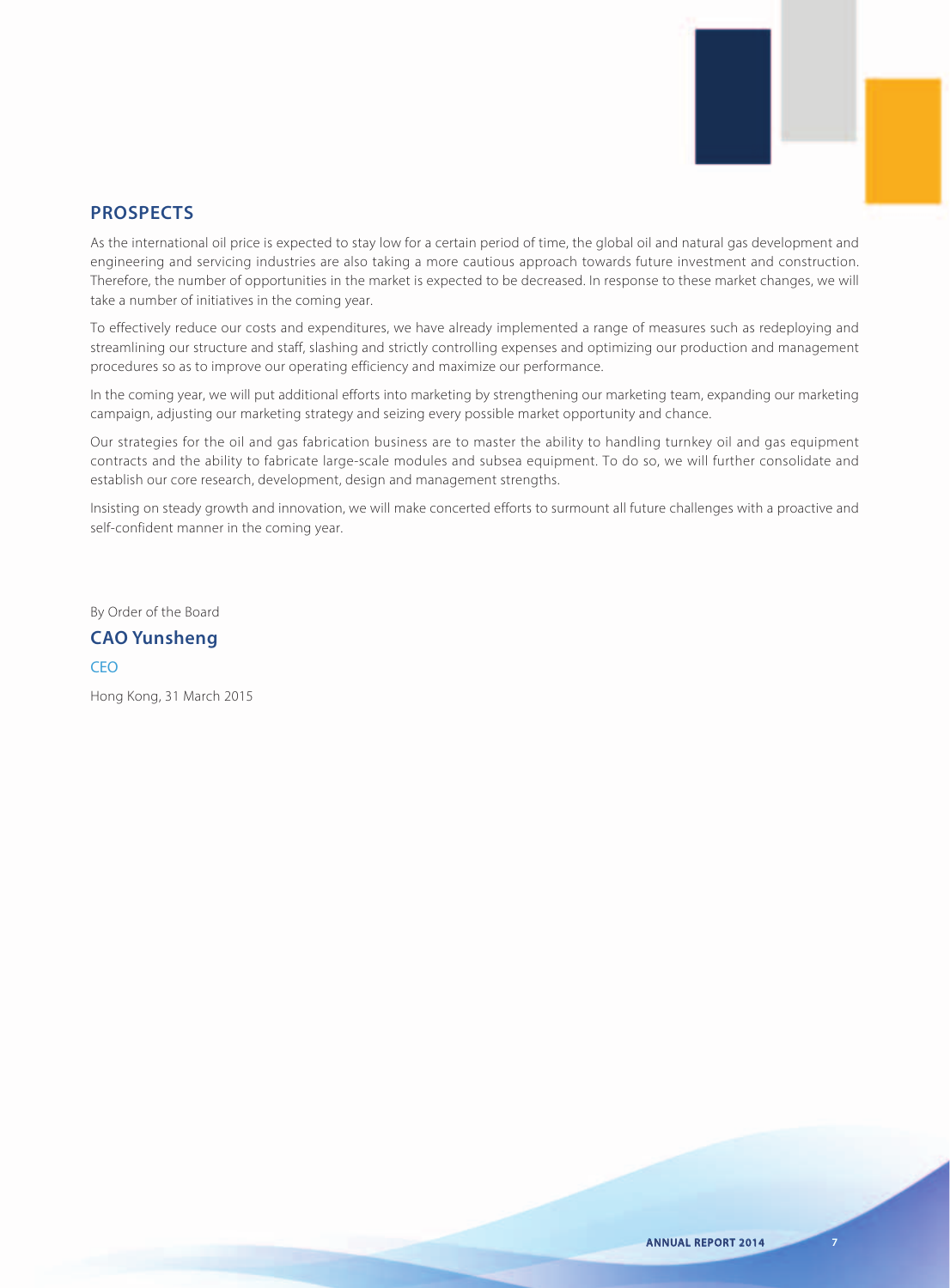# MANAGEMENT DISCUSSION AND ANALYSIS

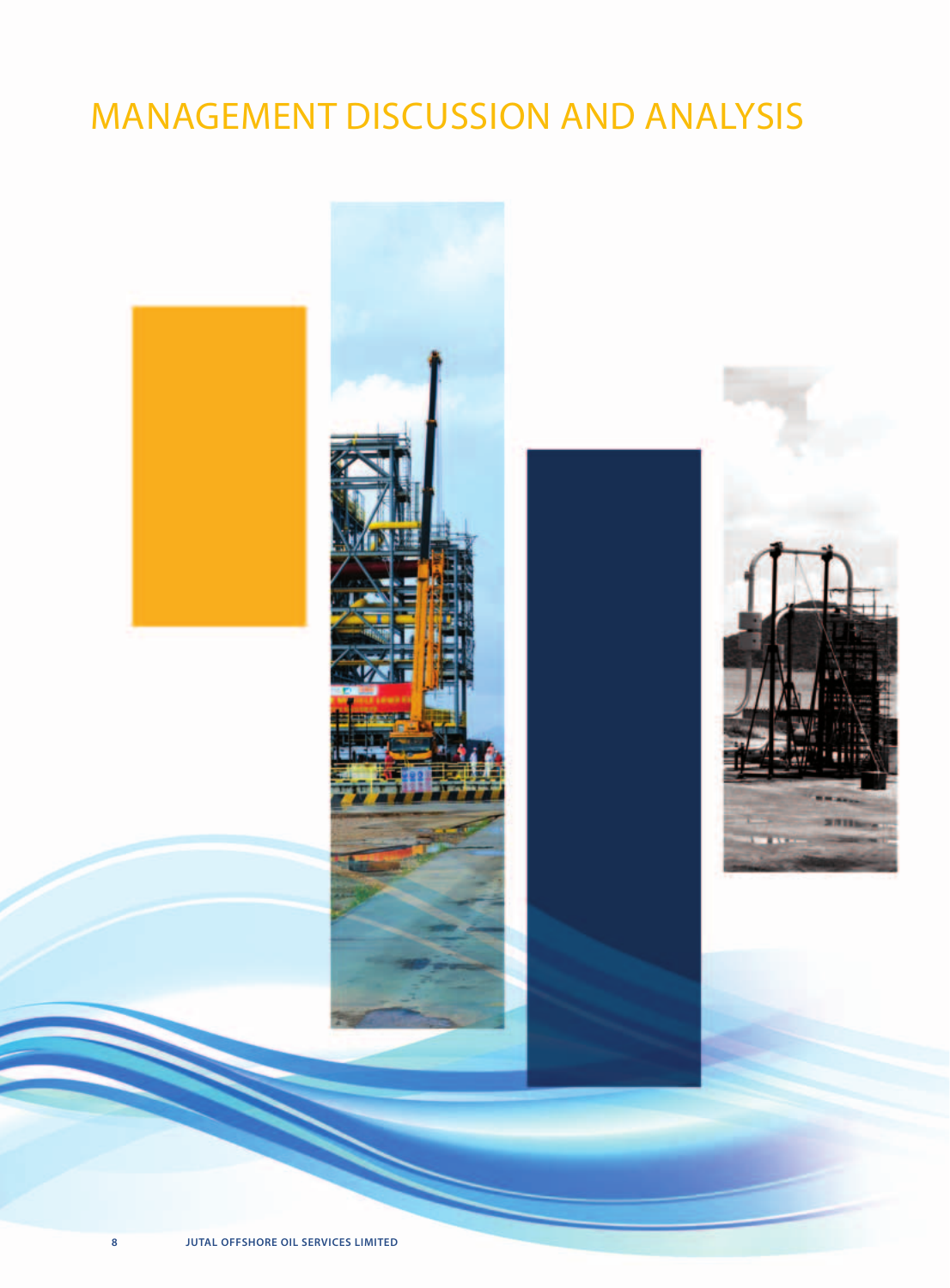

## **1. FINANCIAL AND BUSINESS REVIEW**

#### **Turnover**

In year 2014, the Group recorded turnover of approximately RMB950,881,000, representing an increase of 6.86% or RMB61,054,000 as compared with year 2013. Revenue from the provision of technical support and related services for oil and gas industry and sales of related equipment and materials increased by 8.30% or RMB9,406,000 as compared with year 2013. Revenue from the fabrication of oil and gas facilities and oil and gas processing skid equipment business increased by 4.97% or RMB36,416,000 as compared with year 2013. Revenue from the provision of technical support services for shipbuilding industry increased by 34.96% or RMB15,232,000 as compared with year 2013.

The table below set out the analysis of turnover by product or service for the preceding three financial years:

|   |                                                                                                                                    | For the financial year ended 31 December |                                                     |                |                                        |         |                                        |  |  |  |  |
|---|------------------------------------------------------------------------------------------------------------------------------------|------------------------------------------|-----------------------------------------------------|----------------|----------------------------------------|---------|----------------------------------------|--|--|--|--|
|   |                                                                                                                                    |                                          | 2014                                                |                | 2013                                   | 2012    |                                        |  |  |  |  |
|   | <b>Products/Services</b>                                                                                                           |                                          | Percentage<br>to total<br>$RMB'000$ turnover $(\%)$ | <b>RMB'000</b> | Percentage<br>to total<br>turnover (%) | RMB'000 | Percentage<br>to total<br>turnover (%) |  |  |  |  |
|   | Provision of technical support<br>and related services for oil<br>and gas industry and sales of<br>related equipment and materials | 122,742                                  | 13                                                  | 113,336        | 13                                     | 124.022 | 20                                     |  |  |  |  |
| 2 | Fabrication of oil and gas facilities<br>and oil and gas processing skid<br>equipment                                              | 769,340                                  | 81                                                  | 732,924        | 82                                     | 428,427 | 70                                     |  |  |  |  |
| 3 | Provision of technical support<br>services for shipbuilding industry                                                               | 58,799                                   | 6                                                   | 43,567         | 5                                      | 56,165  | 10                                     |  |  |  |  |
|   | Others                                                                                                                             |                                          | $\overline{\phantom{0}}$                            |                |                                        |         |                                        |  |  |  |  |
|   | Total                                                                                                                              | 950,881                                  | 100                                                 | 889.827        | 100                                    | 608.614 | 100                                    |  |  |  |  |

#### **Cost of sales and services**

Cost of sales and services of the Group amounted to approximately RMB764,704,000 in year 2014, representing an increase of 14.74% or RMB98,253,000 as compared with year 2013.

#### **Gross profit**

The total gross profit of the Group amounted to approximately RMB186,177,000 in year 2014, representing a decrease of 16.65% or RMB37,199,000 as compared with RMB223,376,000 in year 2013. The overall gross profit margin decreased from 25.10% in year 2013 to 19.58%. The gross profit margin of the provision of technical support and related services for oil and gas industry and sales of related equipment and materials business decreased from 27.00% in year 2013 to 23.96%, whereas the gross profit margin of the fabrication of oil and gas facilities and oil and gas processing skid equipment business decreased from 25.60% in year 2013 to 19.41%, and the gross profit margin of the provision of technical support services for shipbuilding industry business recorded an increase from 11.79% in year 2013 to 12.71%.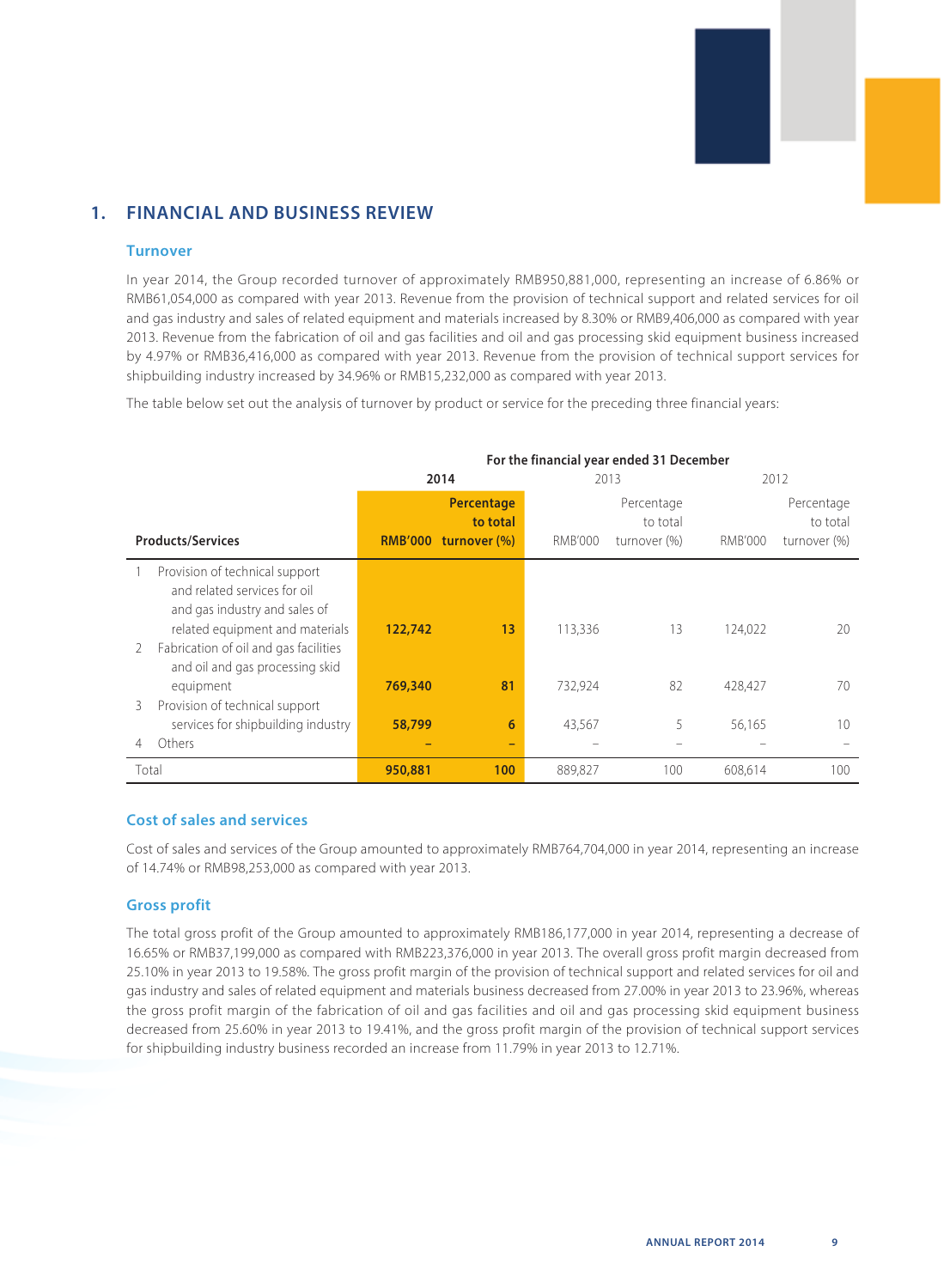## MANAGEMENT DISCUSSION AND ANALYSIS

The following shows the breakdown of gross profit by business segment during the past three years:

|                                                                                                                                    |                |                                      |                                            |                | For the financial year ended 31 December |                                            |                |                            |                                            |
|------------------------------------------------------------------------------------------------------------------------------------|----------------|--------------------------------------|--------------------------------------------|----------------|------------------------------------------|--------------------------------------------|----------------|----------------------------|--------------------------------------------|
|                                                                                                                                    |                | 2014                                 |                                            |                | 2013                                     |                                            |                | 2012                       |                                            |
| <b>Products/Services</b>                                                                                                           | <b>RMB'000</b> | <b>Gross profit</b><br>margin $(\%)$ | Percentage to<br>total gross<br>profit (%) | <b>RMB'000</b> | Gross profit<br>margin (%)               | Percentage to<br>total gross<br>profit (%) | <b>RMB'000</b> | Gross profit<br>margin (%) | Percentage to<br>total gross<br>profit (%) |
| Provision of technical support and<br>related services for oil and gas<br>industry and sales of related<br>equipment and materials | 29,403         | 24                                   | 16                                         | 30,596         | 27                                       | 14                                         | 39,601         | 32                         | 30                                         |
| Fabrication of oil and gas facilities<br>2<br>and oil and gas processing skid                                                      |                |                                      |                                            |                |                                          |                                            |                |                            |                                            |
| equipment<br>Provision of technical support<br>3<br>services for shipbuilding                                                      | 149,302        | 19                                   | 80                                         | 187,643        | 26                                       | 84                                         | 83,557         | 20                         | 63                                         |
| industry                                                                                                                           | 7,472          | 13                                   | 4                                          | 5,137          | 12                                       | $\overline{2}$                             | 9.044          | 16                         |                                            |
| Others<br>4                                                                                                                        |                |                                      | ٠                                          |                |                                          |                                            | 59             |                            |                                            |
| Total                                                                                                                              | 186,177        |                                      | 100                                        | 223,376        |                                          | 100                                        | 132,261        |                            | 100                                        |

#### **Other income**

Other income of the Group increased by 762.16% or RMB6,204,000 as compared with year 2013, primarily due to the reversal of allowance for trade receivables and government grant recognised.

#### **Administrative and other operating expenses**

Administrative and other operating expenses decreased by 8.44% or RMB13,387,000 as compared with year 2013 to approximately RMB145,199,000, primarily due to a significant decrease in provision of allowance made by the management in respect of certain trade receivables and gross amount due from customers for contract work.

#### **Finance costs**

Finance costs reached approximately RMB16,763,000 in year 2014, which was mainly comprised of interests from bank borrowings of approximately RMB14,970,000 and bank charges and other finance costs of approximately RMB1,793,000.

#### **Share of profit of an associate**

The Group held 30% of equity interest in Penglai Jutal. In year 2014, Penglai Jutal recorded net profit of approximately RMB24,322,000. The Group's share of profit from Penglai Jutal amounted to approximately RMB7,297,000 under the equity method of accounting.

#### **Profit attributable to owners of the Company and earnings per share**

In year 2014, profit attributable to owners of the Company amounted to approximately RMB28,456,000, which represented a decrease of 48.86% or RMB27,189,000 as compared to that of RMB55,645,000 in year 2013. Basic and diluted earnings per share attributable to owners of the Company were RMB0.0374 and RMB0.0367 respectively.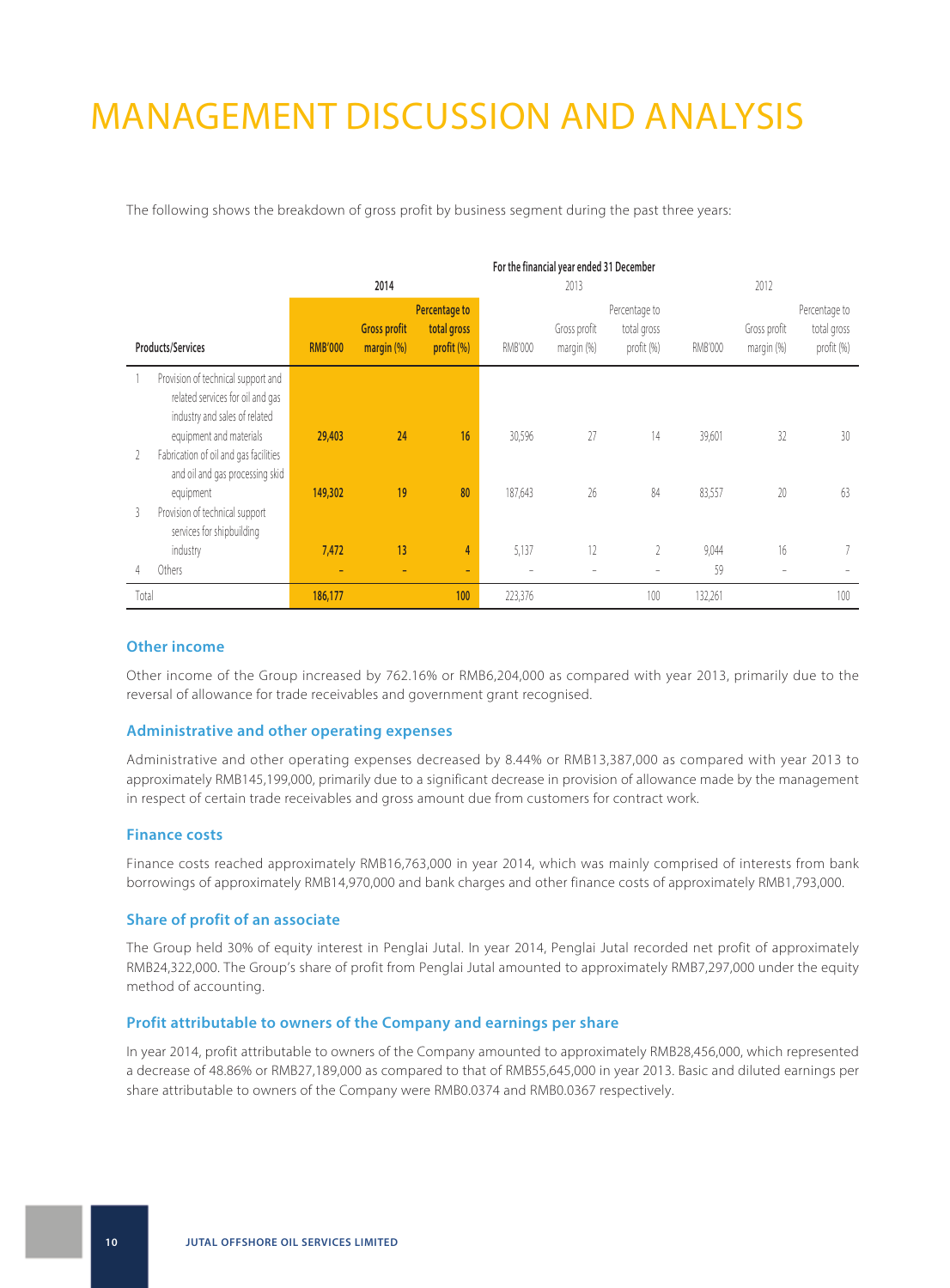

## **2. LIQUIDITY AND FINANCIAL RESOURCES**

As at 31 December 2014, the working funds (cash on hand and bank deposits) of the Group amounted to approximately RMB108,510,000 (2013: RMB100,265,000). During the year, net cash inflow from operating activities amounted to approximately RMB56,076,000, net cash outflow from investing activities amounted to RMB119,044,000, and net cash inflow from financing activities amounted to RMB71,204,000.

As at 31 December 2014, the Group had banking facilities amounted to approximately RMB517,000,000 (2013: RMB444,685,000), of which approximately RMB286,427,000 was utilized and approximately RMB230,573,000 was unutilized. Out of the unutilized banking facilities, approximately RMB155,000,000 was available for raising bank loans. As at 31 December 2014, bank borrowings of the Group amounted to approximately RMB230,240,000.

### **3. CAPITAL STRUCTURE**

During the year, the Company allotted and issued 40,000,000 subscription shares to certain independent investors at the subscription price of HK\$1.85 per share. 28,255,000 ordinary shares were issued upon the exercise of share options under the Company's share option scheme. In addition, 20,000,000 warrants were issued to certain independent investors at the warrant issue price of HK\$0.01 per warrant pursuant to the warrants subscription agreement.

As at 31 December 2014, the share capital of the Company comprises 800,154,278 ordinary shares (2013: 731,899,278 ordinary shares).

As at 31 December 2014, net assets of the Group amounted to approximately RMB1,126,369,000 (2013: RMB1,018,554,000), comprising non-current assets of approximately RMB1,009,436,000 (2013: RMB901,197,000), net current assets of approximately RMB154,583,000 (2013: RMB147,785,000) and non-current liabilities of approximately RMB37,650,000 (2013: RMB30,428,000).

### **4. SIGNIFICANT INVESTMENT**

During the year, the construction of the third phase of the Zhuhai site which mainly includes the plant and ancillary equipment and facilities was completed and put into operation. The Group has commenced the construction of the fourth phase of the Zhuhai site which mainly includes the assembly site and ancillary equipment and facilities. It is expected that the construction will be completed and put into operation in year 2015. The total investment is estimated to be approximately RMB50 million. In addition, the Group has acquired a parcel of leasehold land in Zhuhai, the area of which is approximately 78,000 square meters. This land will be used to expand the Zhuhai site.

For the year ended 31 December 2014, the Group did not have any other significant investment.

#### **5. FOREIGN EXCHANGE RISK**

The principal place of production and operation of the Group is in the PRC, and the functional currency of the principal operating subsidiaries of the Group is RMB. The Group also operates its business overseas and possesses assets which are priced in currencies other than RMB. Fluctuation of RMB against other currencies like United States Dollars ("USD") and Hong Kong Dollars ("HK\$") would bring certain foreign exchange risk to the Group. The Group would minimise the amount of assets which are priced in other currencies like USD and HK\$, perform rolling estimates on foreign exchange rates, and would consider potential foreign exchange risk when entering into business contracts.

## **6. ASSETS PLEDGED BY THE GROUP**

As at 31 December 2014, in order to obtain better financing conditions, the Group has pledged a parcel of land and a portion of structures and plants located in Zhuhai with a carrying amount of approximately RMB214,010,000 in favor of a commercial bank in China. Approximately RMB31,498,000 of the bank deposits were pledged as security deposits for the issuance of performance bonds, letter of credits and bank acceptance. In addition, the Group has pledged bill receivables of RMB19,950,000 in favor of a commercial bank in China to obtain loans in more favorable terms.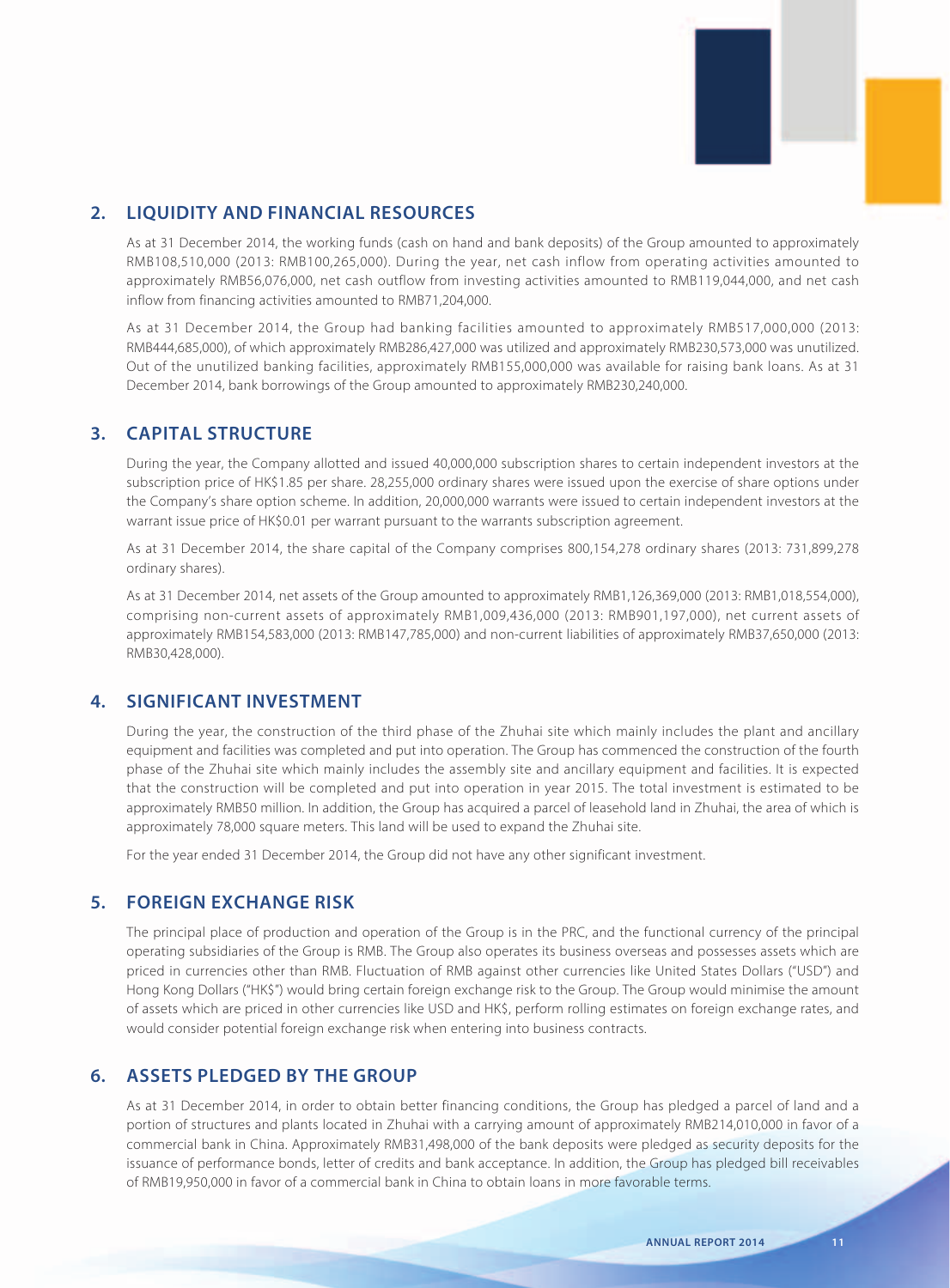## MANAGEMENT DISCUSSION AND ANALYSIS

## **7. CONTINGENT LIABILITIES**

As at 31 December 2014, the Group did not have any significant contingent liabilities.

### **8. CAPITAL MANAGEMENT**

The Group's objectives when managing capital are to safeguard the Group's ability to continue as a going concern and to maximise the return to the shareholders through the optimisation of the debt and equity balance.

The Group sets the amount of capital in proportion to risk. The Group manages the capital structure and makes adjustment to it in light of changes in economic conditions and the risk characteristics of the underlying assets. In order to maintain or adjust the capital structure, the Group may adjust the payment of dividends, issue new shares, buy-back shares, raise new debts, redeem existing debts or sell assets to reduce debts.

The Group monitors capital using a gearing ratio, which is bank borrowings divided by total equity of the Group. The Group's policy is to keep the gearing ratio at a reasonable level.

The gearing ratios at 31 December 2014 and at 31 December 2013 were as follows:

|                 | 2014           | 2013           |
|-----------------|----------------|----------------|
|                 | <b>RMB'000</b> | <b>RMB'000</b> |
| Bank borrowings | 230,240        | 234,000        |
| Total equity    | 1,126,369      | 1,018,554      |
| Gearing ratio   | 20.44%         | 22.97%         |

### **9. EMPLOYEES AND REMUNERATION POLICY**

As at 31 December 2014, the Group had total 3,353 employees (2013: 3,299), of which 664 (2013: 629) were management and technical staff, and 2,689 (2013: 2,670) were technicians.

The Group determines the remuneration and incentives of employees with reference to the prevailing industry practice, and based on their position, duties and performance. The Group contributes to social security funds including pension fund, medical, unemployment and industrial accident insurances for employees in the PRC, and contributes to mandatory provident fund for employees in Hong Kong according to corresponding laws and regulations.

The Group puts emphasis on staff development, encourages employees to pursue continuous education, and formulates training programs for employees every year.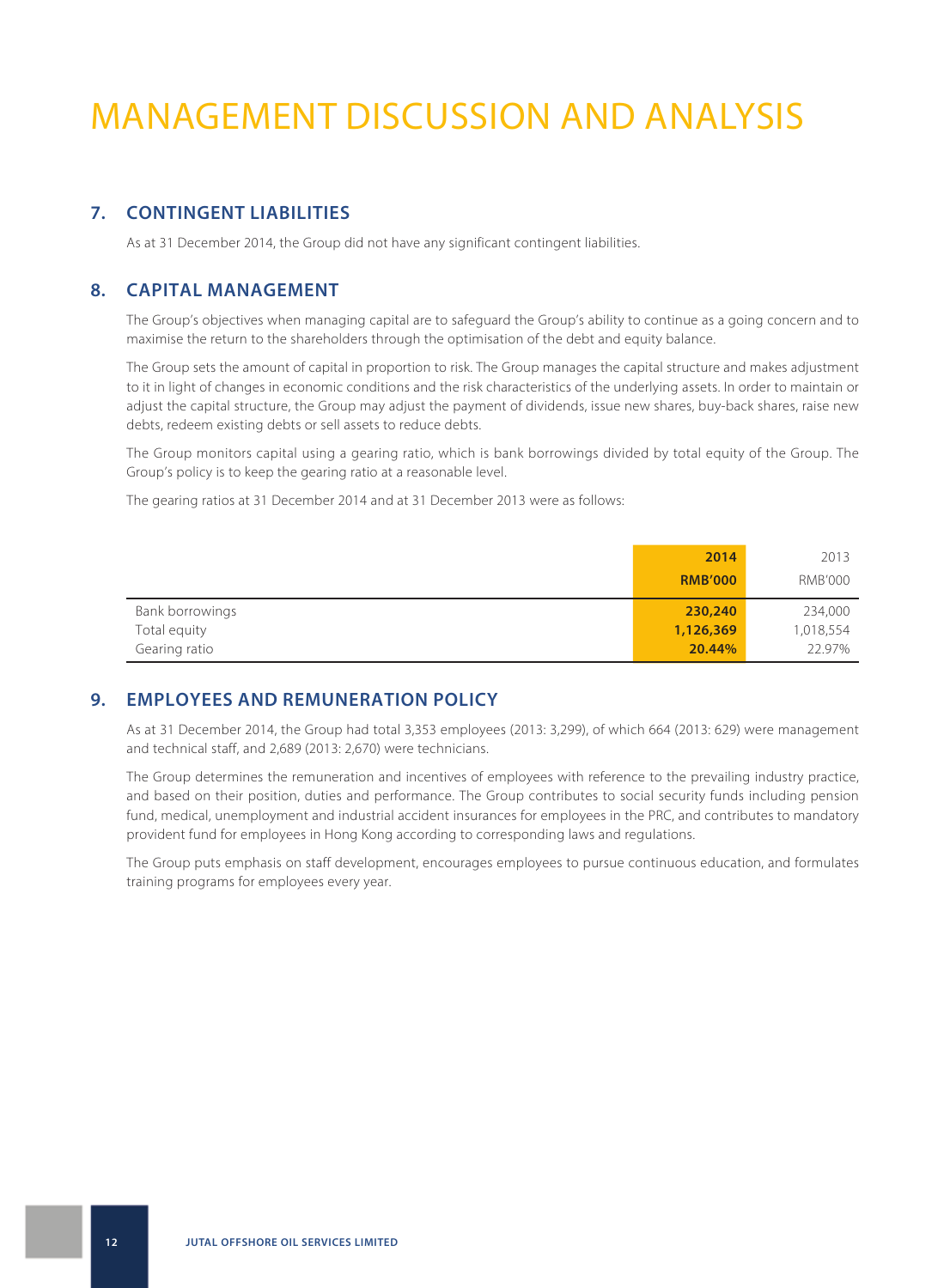# DIRECTORS AND SENIOR MANAGEMENT

### **DIRECTORS**

#### **Executive Directors**

Mr. Wang Lishan (王立山), aged 56, is an executive director and the chairman of the Company, who is responsible for the overall development strategic planning. He was graduated from Dalian Polytechnic University (大連理工大學) in 1982 with a bachelor's degree in offshore oil construction engineering. Mr. Wang has rich experience of management and administration in the oil and gas industries. Prior to joining the Group, he worked in Bohai Petroleum Company Platform Manufacturing Factory (渤海石油公 司平臺製造廠) from 1982 to 1988 and Offshore Oil Company of Bohai Oil Company (渤海石油公司) from 1988 to 1995. Mr. Wang joined the Group in 1995, and was appointed as an executive director in November 2005.

Mr. Cao Yunsheng (曹雲生), aged 52, is an executive director and CEO of the Company, who is responsible for the overall operations of the Group. He was graduated from Tianjin College of Finance and Economics (天津財經學院) in 1988, majoring in accounting, and was graduated with a master degree in business administration from Tianjin University (天津大學) in 2004. Mr. Cao joined the Group in 2001 as the deputy general manager and is in charge of the finance, administration and the capital operations of the Group and supervision of the Group's cash-flow management. Prior to joining the Group, he was the supervisor of the finance department and chief accountant of Bohai Petroleum Company Platform Manufacturing Factory (渤海石油公司 平臺製造廠), the chief accountant of China Offshore Oil Platform Construction Company (中國海洋石油平臺製造公司) and a financial controller of CNOOC Engineering. Mr. Cao was appointed as an executive director in November 2005.

Mr. Zhao Wuhui (趙武會), aged 41, is an executive director and vice president of the Company, responsible for the finance and accounting management. Mr. Zhao graduated from Northeast Forestry University (東北林業大學) with a bachelor degree in accounting in 1998, and obtained a MBA degree from the University of Wales in 2009. He joined the Group in March 2002, had served as finance manager of the Group and deputy general manager of Penglai Jutal Offshore Engineering Heavy Industries Co., Ltd. (蓬萊巨濤海洋工程重工有限公司). Prior to joining the Group, he had worked with Kerry Oils & Grains (China) Co., Ltd. (嘉裡 糧油(中國)有限公司) and Everbright Timber Industry (Shenzhen) Co., Ltd. (光大木材工業(深圳)有限公司) as accountant and auditor. Mr. Zhao was appointed as an executive director in May 2012.

Mr. Li Chunyi (李純毅), aged 63, is an executive director and assistant president of the Company, who is in charge of the commercial and marketing of the Bohai region. He joined the Group in 1999 and had served as the administration manager of the Group and the deputy manager of Jutal Oilfield Services (Tianjin) Company Limited (巨濤油田服務(天津)有限公司). Prior to joining the Group, Mr. Li was a government official. Mr. Li was appointed as an executive director in March 2015.

#### **Independent non-executive Director**

Mr. Su Yang (蘇洋), aged 47, is an independent non-executive director of the Company. Mr. Su obtained a bachelor degree in statistics from Hunan University (湖南大學) and the Certificate of the Chinese Institute of Certified Public Accountants (中國註 冊會計師協會) in 1992 and 1994 respectively. He has a wealth working experience in the field of accounting. Mr. Su had been project manager of Shenzhen Zhongcheng Certified Public Accountants (深圳中誠會計師事務所), department manager of Yuehua Certified Public Accountants Co., Ltd. Shenzhen (深圳岳華會計師事務所有限公司), a principal partner of Shenzhen TaiYang Certified Public Accountants (深圳泰洋會計師事務所) and a managing partner of Wuzhou Songde Certified Public Accountants (五洲松德聯合會計師事務所). He is currently a partner of Grant Thornton Certified Public Accountants(致同會計 師事務所). Mr. Su was appointed as an independent non-executive director in August 2006.

Mr. Lan Rong (蘭榮), aged 55, is an independent non-executive director of the Company. He was graduated from Jiangxi University of Finance and Economics (江西財經大學) in 1983 with a bachelor degree in investment finance and obtained a master degree in money and banking from Xiamen University (廈門大學) in 1997. He also obtained his EMBA degree from Cheung Kong Graduate School of Business (長江商學院) in 2007. Mr. Lan has rich experience in finance, banking and investments. He had worked in Fujian Industrial Bank (福建興業銀行) and now is the Chairman of Industrial Securities Co., Ltd. (興業證券股份有限公司). Mr. Lan was appointed as an independent non-executive director in May 2008.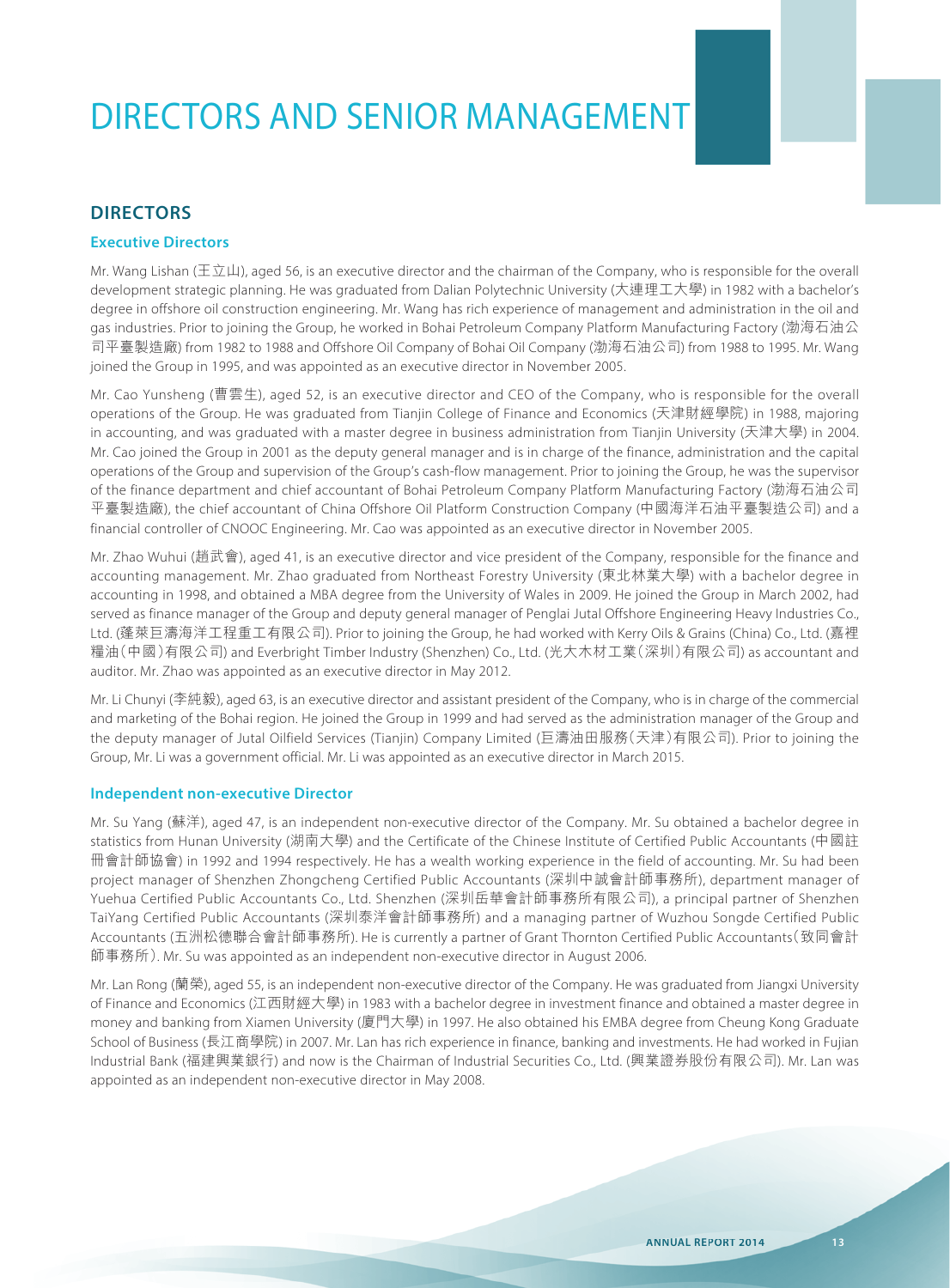## DIRECTORS AND SENIOR MANAGEMENT

Mr. Xiang Qiang (項強), aged 51, is an independent non-executive director of the Company. Mr. Xiang graduated from Beijing Tsinghua University (清華大學) with a bachelor's degree in architectural structural engineering in 1986, and obtained his MBA degree from Xiamen University (廈門大學) in 2000, studied from 2005 to 2007 and obtained EMBA degree from Cheung Kong Graduate School of Business (長江商學院). Mr. Xiang has extensive senior managerial experience. He has been appointed as the general manager, chairman or president of various entities in China with focus on different areas such as hospitality, securities, real estate project management and development, etc.. Mr Xiang is currently the executive director and president of Scitech Group Company Limited(賽特集團有限公司). Mr. Xiang was appointed as an independent non-executive director in May 2008.

Mr. Meng Liming (孟黎明), aged 62, is an independent non-executive director of the Company. Mr. Meng graduated from the Tianjin Foreign Studies University (天津外國語學院). In 1982 Mr. Meng joined the China National Offshore Oil Corporation ("CNOOC") (中國海洋石油總公司) and he has served as head of certain departments, the director and general manager of certain subsidiaries and as Chief Economist of CNOOC and other duties. Mr. Meng retired from CNOOC in December 2013. Mr. Meng was appointed as an independent non-executive director in January 2015.

#### **AUTHORISED REPRESENTATIVE AND COMPANY SECRETARY**

Ms. Leung Fung Yee Alice (梁鳳儀) is a practicing solicitor in Hong Kong, holds a Bachelor of Laws and has been a Member of The Hong Kong Institute of Chartered Secretaries before taking up her career in law as a solicitor. She is an associate member of The Institute of the Chartered Secretaries and Administrators in the United Kingdom, and an associate member of The Hong Kong Institute of Chartered Secretaries. Ms. Leung has rich experience in commercial and corporate matters of all levels. Ms. Leung was appointed as the company secretary in June 2014.

#### **SENIOR MANAGEMENT**

Mr. He Rugang (賀汝剛), aged 52, is the vice president of the Company, who is responsible for the Group's commercial business and market development. He was graduated from Tianjin University (天津大學) with a bachelor's degree in offshore oil construction. Mr. He Joined the Group in 1997 as a deputy general manager, and has been in the SBM Beijing Representative office, Dalian Shipbuilding Heavy Industry Group Offshore Engineering Co., Ltd. (大連船舶重工集團海洋工程有限公司), and CNOOC North Pars project as sales manager, deputy general manager and commercial manager respectively from year 2005 to year 2010. He was appointed the current position in January 2011. Prior to joining the Group, Mr. He had worked in CNOOC platform Fabrication Co. (中海油平臺製造公司) and Shenzhen Chiwan Offshore Engineering Co., Ltd. (深圳赤灣海洋工程有限 公司).

Mr. Li Jing (李靖), aged 47, is the vice president of the Company, who is responsible for the overall management of Zhuhai Jutal Offshore Oil Services Company Limited ("Zhuhai Jutal") (珠海巨濤海洋石油服務有限公司). He was graduated from Sun Yat-Sen University (中山大學) with a bachelor's degree in enterprise management. Mr. Li joined the Group in 1999, and had served as operation manager and the manager of New Star System Formwork Co., Limited (鑫星系統模版有限公司). Mr. Li also served as the deputy manager of Penglai Jutal Offshore Engineering Heavy Industry Co., Ltd. (蓬萊巨濤海洋工程重工有限公司) from the year 2004 to 2009. Prior to joining the Group, Mr. Li had worked in CNOOC platform Fabrication Co. (中海油平臺製造公司), Shenzhen Chiwan Offshore Engineering Co., Ltd. (深圳赤灣海洋工程有限公司) and Shenzhen Chiwan Sambawang Engineering Co. Ltd. (深圳赤灣勝寶旺工程有限公司).

Mr. Jin Yan (金焱), aged 49, is the assistant president of the Company, who is responsible for the investor relations and the human resource management. He was graduated from the Mechanic Engineering Faculty of Nautical College (上海海運學院) (now the Engineering Mechanic Faculty of the Logistics Engineering College of Shanghai Maritime University (上海海事大學)) in 1988. Mr. Jin joined the Group in March 2000. Prior to joining the Group, Mr. Jin was the manager and deputy general manager of the property department of Shenzhen Gold Industries Co., Ltd. (深圳黃金實業有限公司) and the technical supervisor and deputy manager of the technical department of Shekou China Merchants Port Service (招商港蛇口港務有限公司).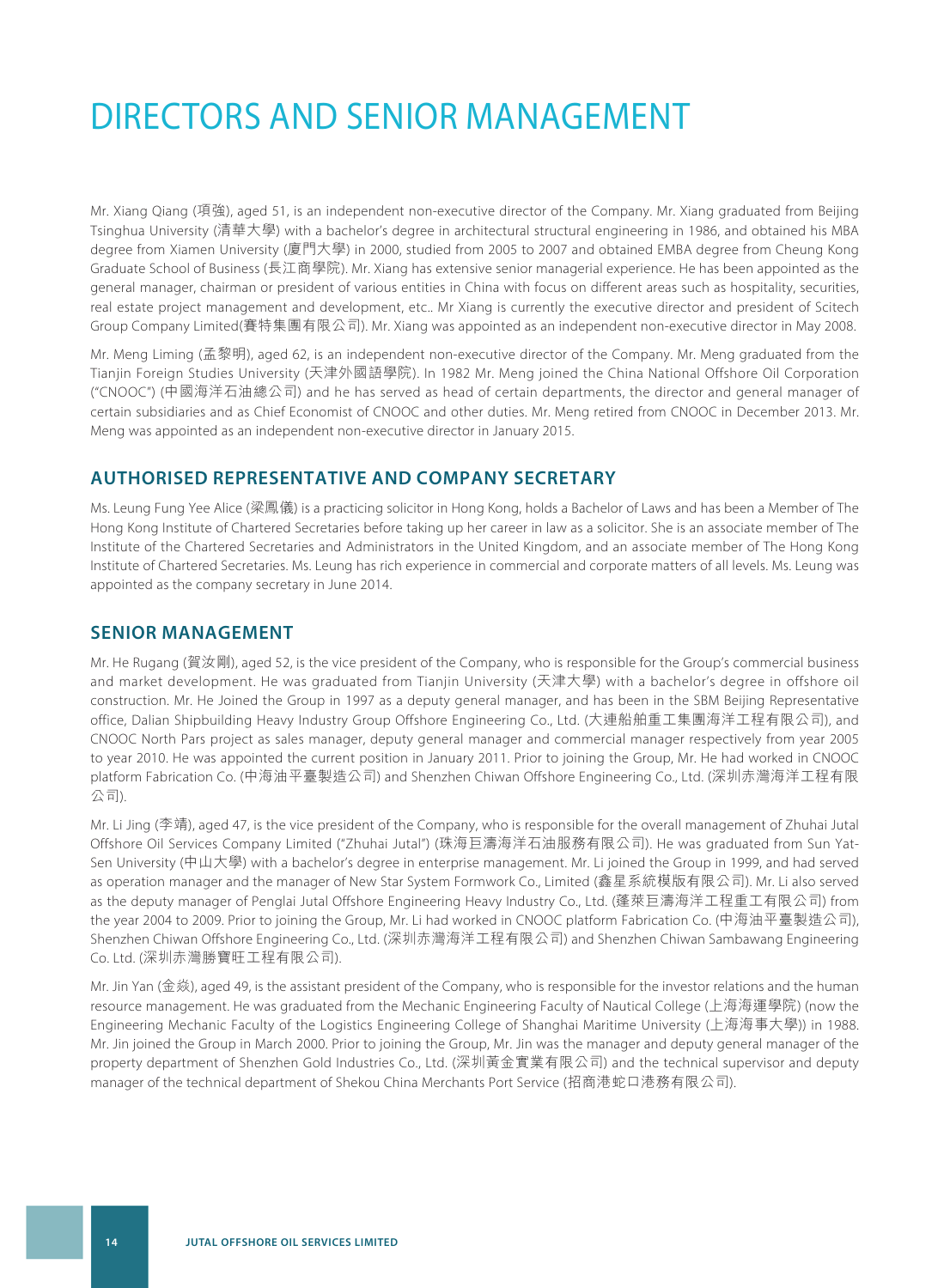

Mr. Xu Zhe (徐喆), aged 39, is the assistant president of the Company, who is responsible for the Group's commercial and marketing. He was graduated from Wuhan University of Water Resources and Hydroelectric Engineering (武漢水利水電大學) with bachelor's degree in electro technology in 1996 and obtained a degree of executive master of business administration from the University of Texas at Arlington in 2011. Mr. Xu joined the Group in April 1998 and had served a number of positions in the Group including the project manager, procurement manager and commercial manager of the Group.

Mr. Li Jianping (李建平), aged 45, is the assistant president of the Company, who is in charge of the overall operation of the oil and gas services business of the Company in south China. Mr. Li joined the Group in 1999 and has served as production manager, marketing manager, deputy manager and general manager of the Group's oil and gas services business sector. Prior to joining the Group, Mr Li had worked in CNOOC platform Fabrication Co. (中海油平臺製造公司), Shenzhen Chiwan Offshore Engineering Co., Ltd. (深圳赤灣海洋工程有限公司) and CNOOC Engineering Shenzhen Reparation Company (海油工程深圳維修公司).

Mr. Tang Hui (唐暉), aged 43, is the assistant president of the Company, who is in charge of engineering, procurement and important project management of Zhuhai Jutal. He was graduated from Luoyang Institute of Technology (洛陽工學院) with a bachelor's degree in vehicle engineering. Mr. Tang joined the Group in 2000, and has served as engineer, project manager and general manager of the Group's oil and gas services business sector. Prior to joining the Group, Mr. Tang had worked in Hunan Energy Group Co., Ltd. (湖南動力集團有限責任公司) and Hong Kong Far East Steel Engineering Co., Ltd. (香港遠東鋼鐵工程有 限公司).

Mr. Tan Boon Seng (陳文成), aged 42, is the assistant president of the Company, who is responsible for the overseas marketing and business development of the Group. He was graduated in mechanical engineering of Ngee Ann Polytechnic. Mr. Tan joined the Group in 2014, and had served as Regional Marketing Manager. Prior to joining the Group, Mr. Tan had worked in Profab Engineering Pte Ltd, Worfin Heat Exchanger Co., Pfannenberg Asia Pacific Pte. Ltd. and ITT Industries.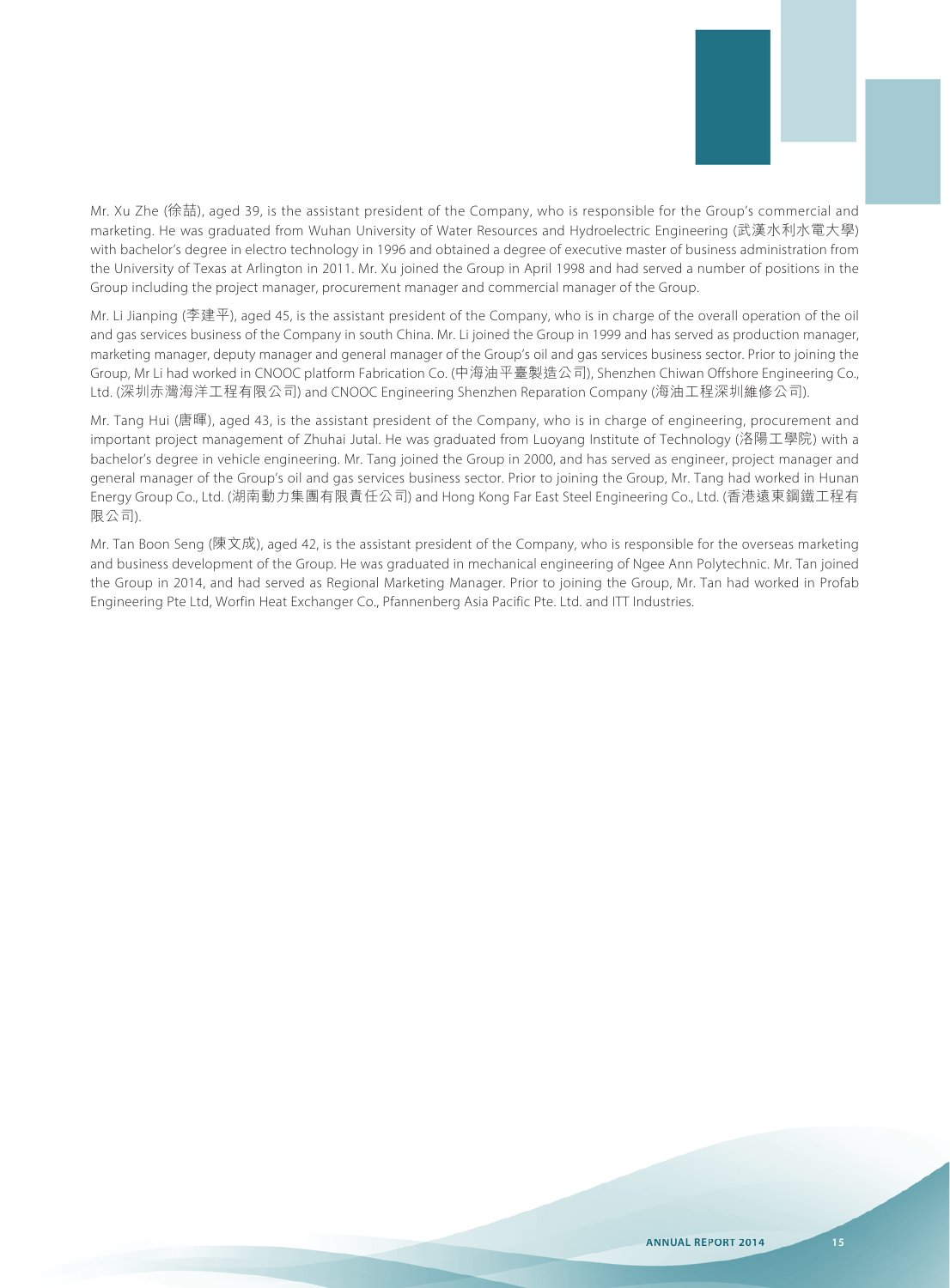# DIRECTORS' REPORT

The directors of the Company (the "Directors") present the annual report and the audited accounts of the Group for the year ended 31 December 2014.

### **PRINCIPLE ACTIVITIES**

The principle activity of the Company is investment holding.

The Group is mainly engaged in providing integrated services, including fabrication and technical support services in offshore oil and gas and shipbuilding industry.

The activities of the principal subsidiaries are set out in note 19 to the consolidated financial statements.

#### **DISTRIBUTABLE RESERVES**

As at 31 December 2014, the Company's share premium reserve was approximately RMB851,024,000 (subject to section 34 of the Cayman Companies Law and the Article of Association of the Company), and the retained earnings approximately RMB54,215,000 were available for distribution to the shareholders of the Company (the "Shareholders").

Under the Companies Law of the Cayman Islands, the funds in the share premium account and the special reserve account of the Company are distributable to the Shareholders provided that immediately following the date on which the dividend is proposed to be distributed, the Company will be in a position to pay off its debts as they fall due in the ordinary course of business.

#### **RESULTS AND DIVIDENDS**

Details of the Group's result for the year ended 31 December 2014 are set out in the consolidated statement of profit or loss on page 33.

The Directors recommend the payment of final dividend of HK\$0.01 per each ordinary share of the Company for the year ended 31 December 2014.

#### **PROPERTY, PLANT AND EQUIPMENT**

Details of the movement of the Group's property, plant and equipment during the year are set out in note 15 to the consolidated financial statements.

#### **SHARE CAPITAL AND TRANSACTIONS INVOLVING SHARES OF THE COMPANY**

In 2014, the authorised share capital of the Company is HK\$15,000,000 (comprising 1,500,000,000 ordinary shares).

On 7 July 2014, the Company entered into a share subscription agreement to allot and issue 40,000,000 ordinary shares at the price of HK\$1.85 per share (net subscription price being approximately HK\$1.848 per share, closing price as at 7 July 2014 being HK\$1.94 per share) to not less than six subscribers which were individuals, institutional or other professional investors. The subscription was completed on 23 July 2014. In addition, 28,255,000 ordinary shares were issued by exercising share options under the Company's share option scheme.

As at 31 December 2014, the share capital of the Company comprised of 800,154,278 ordinary shares (2013: 731,899,278 ordinary shares).

Details of the movements of the Company's share capital during the year are set out in note 35 to the consolidated financial statements.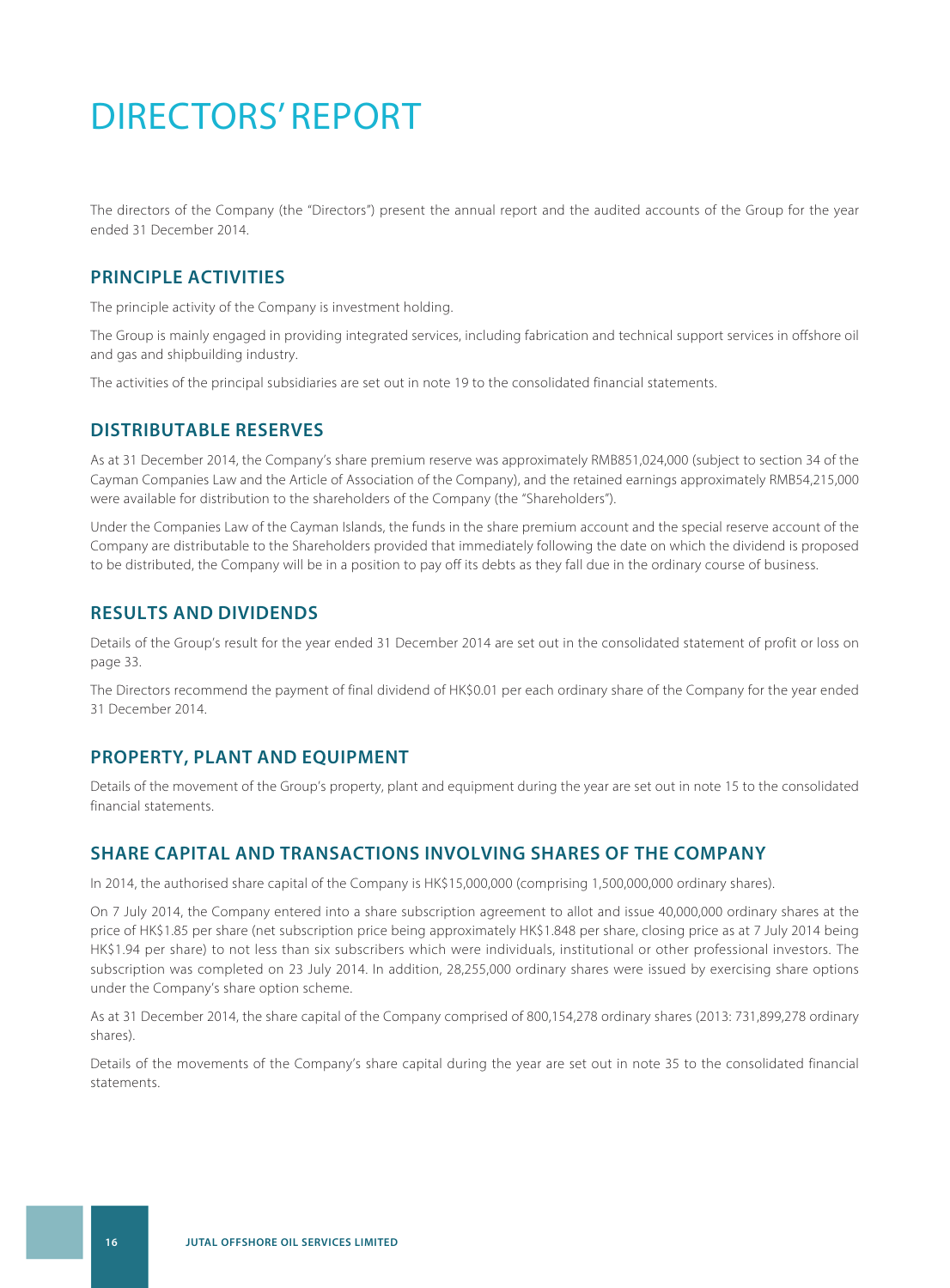

#### **USE OF PROCEEDS**

#### **(a) Issue of subscription shares in 2014**

The net proceeds raised from issuing of 40,000,000 ordinary shares completed on 23 July 2014 amounted to approximately HK\$73,900,000.

All the proceeds were used as general working capital of the Group for the year ended 31 December 2014.

#### **(b) Issue of warrants in 2014**

The proceeds raised from the issue of 20,000,000 warrants pursuant to the Warrant Placing Agreement dated 7 July 2014 amounted to approximately HK\$200,000, which was used as general working capital of the Group for the years ended 31 December 2014.

#### **PRE-EMPTIVE RIGHTS**

There are no provisions for pre-emptive rights under the Company's articles of association or the laws of the Cayman Islands, being the jurisdiction in which the Company was incorporated, which would oblige the Company to offer new Shares on a pro rata basis to existing Shareholders.

#### **PURCHASE, SALE OR REDEMPTION OF THE COMPANY'S LISTED SECURITIES**

During the reporting period, the Company issued 40,000,000 ordinary shares at the price of HK\$1.85 per share, and 28,255,000 ordinary shares were issued by exercising share options under the Company's share option scheme.

Save as disclosed above, during the year ended 31 December 2014 neither the Company nor any of its subsidiaries purchased, sold or redeemed any of the Company's listed securities.

#### **SHARE OPTION**

The Company's share option scheme ("Share Option Scheme") was adopted on 28 August 2006 by the way of passing resolutions by all of the then Shareholders of the Company with a valid period of 10 years commencing on the date on which the shares of the Company commenced trading on the main board of the Stock Exchange. The Share Option Scheme enables the Company to grant options to eligible participants as incentives and rewards for their contribution to the Group. Eligible participants include all full time employee, Directors (including independent non-executive Directors) and part-time employees with weekly working hours of 10 hours and above, of the Group, substantial Shareholders of each member of the Group, associates of the Directors and substantial Shareholders of any member of the Group, trustee of any trust pre-approved by the board of Directors (the "Board"); and any advisor (professional or otherwise), consultant, distributor, supplier, agent, customer, joint venture partner, service provider to the Group whom the Board considers, in its sole discretion, has contributed or contributes to the Group.

The General Scheme Limit of the Share Option Scheme has been refreshed and approved by Shareholder's resolution at the Company's Annual General Meeting held on 27 May 2009. The total number of Shares which may be issued upon exercise of all options to be granted under the Share Option Scheme must not, in aggregate, exceed 49,800,000 Shares, representing 10% of the shares in issue on the date of the said Annual General Meeting (498,000,000 Shares). The total number of Shares issued and to be issued upon exercise of the options granted to each participant (including both exercised and outstanding options) in any 12-month period must not exceed 1% of the relevant class of the shares in issue from time to time.

The General Scheme Limit of the Share Option Scheme has been further refreshed and approved by Shareholder's resolution at the Company's Annual General Meeting held on 25 May 2012. The total number of Shares which may be issued upon exercise of all options to be granted under the Share Option Scheme must not, in aggregate, exceed 62,279,927 Shares, representing 10% of the shares in issue on the date of the said Annual General Meeting (622,799,278 Shares). The total number of Shares issued and to be issued upon exercise of the options granted to each participant (including both exercised and outstanding options) in any 12-month period must not exceed 1% of the relevant class of the shares in issue from time to time.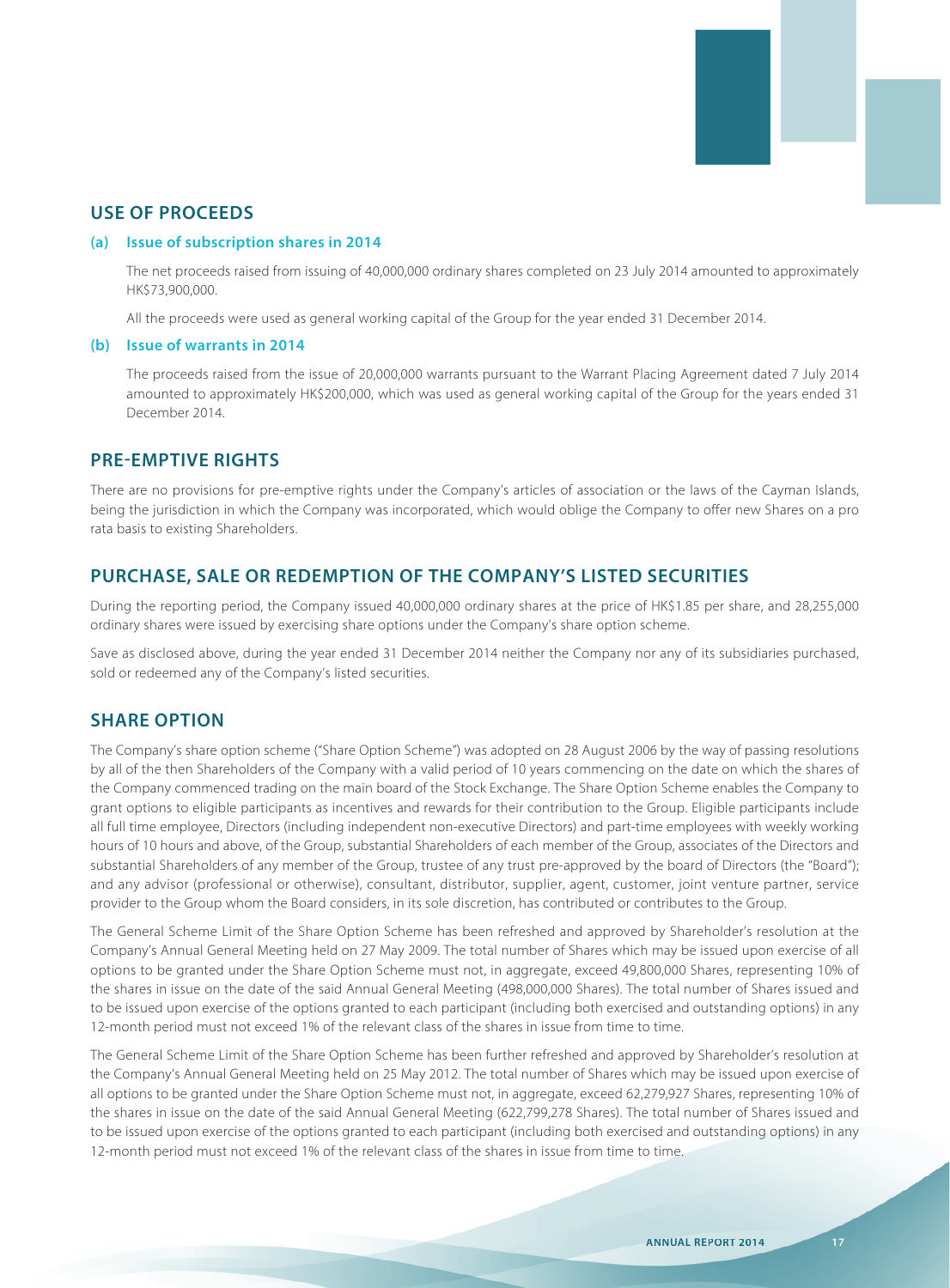## DIRECTORS' REPORT

According to the terms of the Share Option Scheme, the consideration for the grant of the options should be HK\$1.00. The options may be exercised in accordance with the terms of the Share Option Scheme at any time during the exercise period as determined by the Board which shall in any event not be more than ten years from the date of grant.

From 1 January 2007 to 31 December 2014, the Board approved to grant and the Company has granted options to Directors and other eligible participants. Details of the options granted are as follows:

#### **(i) Options granted in 2007**

| Name of grantee             | Date of grant<br>of the options | <b>Exercise period</b>   | Exercise<br>price of<br>the options<br>(HK5) | Closing<br>price of<br>the Shares<br>immediately<br>before<br>the date<br>of granting<br>the options<br>$(HK\$ | Number<br>of options<br>as at<br>1 January<br>2014 | Number<br>of options<br>exercised<br>during<br>the year | Weighted<br>average<br>closing price<br>of the Shares<br>immediately<br>before<br>the dates<br>of exercise<br>(HK\$) | Number<br>of options<br>cancelled<br>during<br>the year | Number<br>of options<br>lapsed in<br>accordance<br>with the<br>terms of<br>the options<br>or the<br>share option<br>scheme<br>during<br>the year | Number<br>of options<br>outstanding<br>as at<br>31 December<br>2014 | Shareholding<br>percentage<br>of the<br>underlying<br>shares for<br>the Options<br>in the share<br>capital of<br>the Company |
|-----------------------------|---------------------------------|--------------------------|----------------------------------------------|----------------------------------------------------------------------------------------------------------------|----------------------------------------------------|---------------------------------------------------------|----------------------------------------------------------------------------------------------------------------------|---------------------------------------------------------|--------------------------------------------------------------------------------------------------------------------------------------------------|---------------------------------------------------------------------|------------------------------------------------------------------------------------------------------------------------------|
|                             |                                 |                          |                                              |                                                                                                                |                                                    |                                                         |                                                                                                                      |                                                         |                                                                                                                                                  |                                                                     |                                                                                                                              |
| Wang Lishan                 | 16/03/2007                      | 16/03/2008 to 15/03/2017 | 1.68                                         | 1.63                                                                                                           | 2,000,000                                          |                                                         |                                                                                                                      |                                                         | $\overline{\phantom{0}}$                                                                                                                         | 2,000,000                                                           | 0.25%                                                                                                                        |
| Cao Yunsheng                | 16/03/2007                      | 16/03/2008 to 15/03/2017 | 1.68                                         | 1.63                                                                                                           | 1,000,000                                          |                                                         |                                                                                                                      | $\overline{\phantom{a}}$                                | $\overline{\phantom{a}}$                                                                                                                         | 1,000,000                                                           | 0.12%                                                                                                                        |
| Chen Guocai                 | 16/03/2007                      | 16/03/2008 to 15/03/2017 | 1.68                                         | 1.63                                                                                                           | 1,000,000                                          |                                                         |                                                                                                                      |                                                         | $\qquad \qquad =$                                                                                                                                | 1,000,000                                                           | 0.12%                                                                                                                        |
| Zhao Wuhui                  | 16/03/2007                      | 16/03/2008 to 15/03/2017 | 1.68                                         | 1.63                                                                                                           | 450,000                                            |                                                         |                                                                                                                      |                                                         | $\overline{\phantom{a}}$                                                                                                                         | 450,000                                                             | 0.06%                                                                                                                        |
| Other eligible participants | 16/03/2007                      | 16/03/2008 to 15/03/2017 | 1.68                                         | 1.63                                                                                                           | 2,810,000                                          | 2,610,000                                               | 2.74                                                                                                                 | $\qquad \qquad$                                         | $\overline{\phantom{0}}$                                                                                                                         | 200,000                                                             | 0.02%                                                                                                                        |
| Total                       |                                 |                          |                                              |                                                                                                                | 7,260,000                                          | 2,610,000                                               |                                                                                                                      |                                                         | $\overline{\phantom{a}}$                                                                                                                         | 4,650,000                                                           | 0.58%                                                                                                                        |

#### **(ii) Options granted in 2008**

| Name of grantee             | Date of grant<br>of the options | <b>Exercise period</b>   | <b>Exercise</b><br>price of<br>the options<br>(HK\$) | Closing<br>price of<br>the Shares<br>immediately<br>before<br>the date<br>of granting<br>the options<br>(HK\$) | Number<br>of options<br>as at<br>1 January<br>2014 | Number<br>of options<br>exercised<br>during<br>the year | Weighted<br>average<br>closing price<br>of the Shares<br>immediately<br>before<br>the dates<br>of exercise<br>(HK <sub>5</sub> ) | Number<br>of options<br>cancelled<br>during<br>the year | Number<br>of options<br>lapsed in<br>accordance<br>with the<br>terms of<br>the options<br>or the<br>share option<br>scheme<br>during<br>the year | Number<br>of options<br>outstanding<br>as at<br>31 December<br>2014 | Shareholding<br>percentage<br>of the<br>underlying<br>shares for<br>the Options<br>in the share<br>capital of<br>the Company |
|-----------------------------|---------------------------------|--------------------------|------------------------------------------------------|----------------------------------------------------------------------------------------------------------------|----------------------------------------------------|---------------------------------------------------------|----------------------------------------------------------------------------------------------------------------------------------|---------------------------------------------------------|--------------------------------------------------------------------------------------------------------------------------------------------------|---------------------------------------------------------------------|------------------------------------------------------------------------------------------------------------------------------|
| Wang Lishan                 | 12/03/2008                      | 12/03/2009 to 11/03/2018 | 1.62                                                 | 1.55                                                                                                           | 2,000,000                                          |                                                         |                                                                                                                                  |                                                         | $\overline{\phantom{a}}$                                                                                                                         | 2,000,000                                                           | 0.25%                                                                                                                        |
| Cao Yunsheng                | 12/03/2008                      | 12/03/2009 to 11/03/2018 | 1.62                                                 | 1.55                                                                                                           | 1,200,000                                          |                                                         |                                                                                                                                  |                                                         | $\overline{\phantom{a}}$                                                                                                                         | 1,200,000                                                           | 0.15%                                                                                                                        |
| Chen Guocai                 | 12/03/2008                      | 12/03/2009 to 11/03/2018 | 1.62                                                 | 1.55                                                                                                           | 1,200,000                                          |                                                         |                                                                                                                                  | $\overline{\phantom{a}}$                                | $\overline{\phantom{a}}$                                                                                                                         | 1,200,000                                                           | 0.15%                                                                                                                        |
| Zhao Wuhui                  | 12/03/2008                      | 12/03/2009 to 11/03/2018 | 1.62                                                 | 1.55                                                                                                           | 500,000                                            |                                                         |                                                                                                                                  |                                                         | $\overline{\phantom{a}}$                                                                                                                         | 500,000                                                             | 0.06%                                                                                                                        |
| Other eligible participants | 12/03/2008                      | 12/03/2009 to 11/03/2018 | 1.62                                                 | 1.55                                                                                                           | 7,320,000                                          | 5,520,000                                               | 2.88                                                                                                                             | $\qquad \qquad -$                                       | 400,000                                                                                                                                          | 1,400,000                                                           | 0.17%                                                                                                                        |
| Total                       |                                 |                          |                                                      |                                                                                                                | 12,220,000                                         | 5,520,000                                               |                                                                                                                                  |                                                         | 400,000                                                                                                                                          | 6,300,000                                                           | 0.79%                                                                                                                        |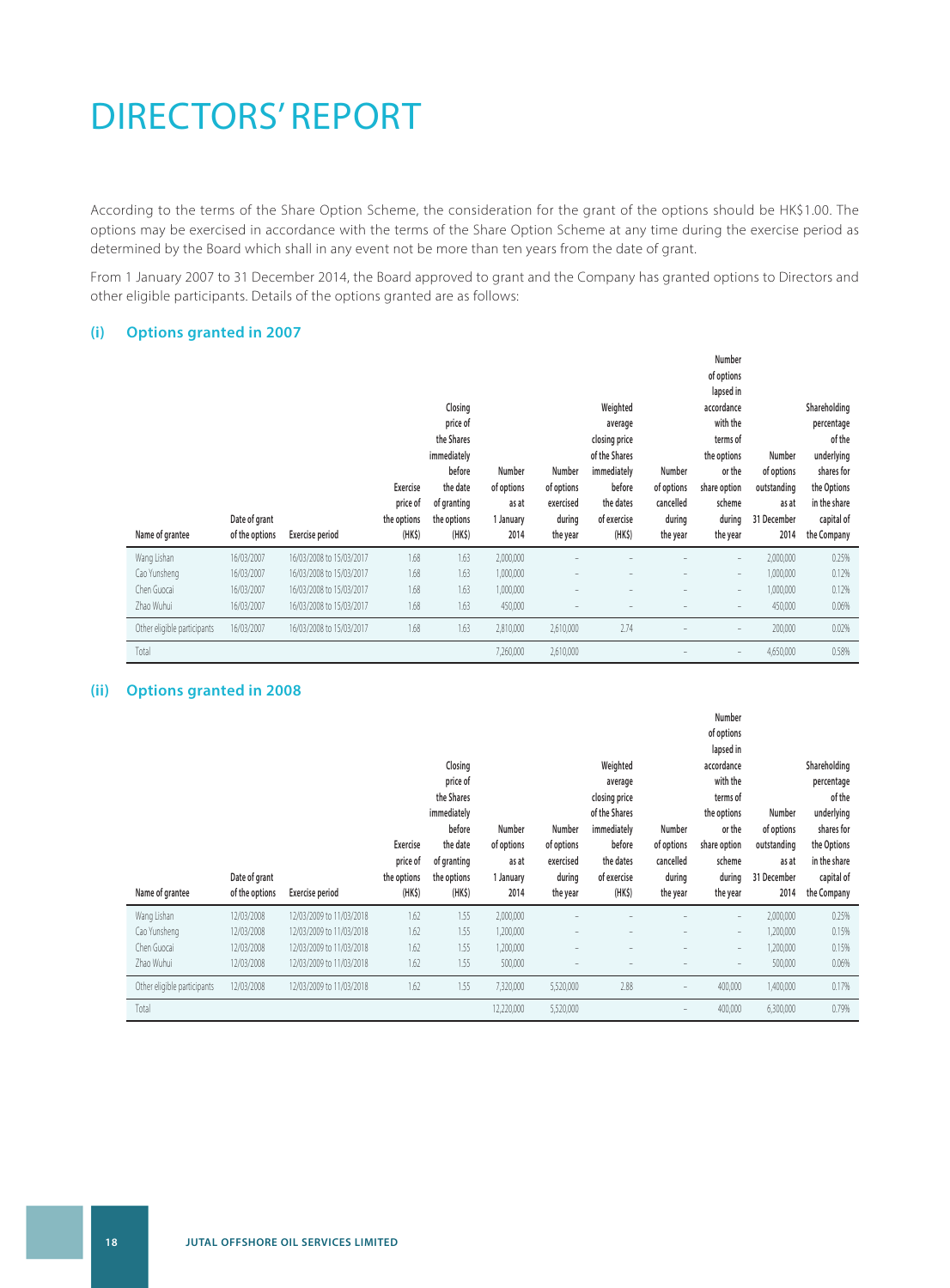## **(iii) Options granted in 2009**

|                             |                                 |                          |                                                      | Closing                                                                                             |                                                    |                                                         | Weighted                                                                                                             |                                                         | Number<br>of options<br>lapsed in<br>accordance                                               |                                                                     | Shareholding                                                                                                 |
|-----------------------------|---------------------------------|--------------------------|------------------------------------------------------|-----------------------------------------------------------------------------------------------------|----------------------------------------------------|---------------------------------------------------------|----------------------------------------------------------------------------------------------------------------------|---------------------------------------------------------|-----------------------------------------------------------------------------------------------|---------------------------------------------------------------------|--------------------------------------------------------------------------------------------------------------|
| Name of grantee             | Date of grant<br>of the options | Exercise period          | <b>Exercise</b><br>price of<br>the options<br>(HK\$) | price of<br>the Shares<br>immediately<br>before<br>the date<br>of granting<br>the options<br>(HK\$) | Number<br>of options<br>as at<br>1 January<br>2014 | Number<br>of options<br>exercised<br>during<br>the year | average<br>closing price<br>of the Shares<br>immediately<br>before<br>the dates<br>of exercise<br>(HK <sub>5</sub> ) | Number<br>of options<br>cancelled<br>during<br>the year | with the<br>terms of<br>the options<br>or the<br>share option<br>scheme<br>during<br>the year | Number<br>of options<br>outstanding<br>as at<br>31 December<br>2014 | percentage<br>of the<br>underlying<br>shares for<br>the Options<br>in the share<br>capital of<br>the Company |
| Cao Yunsheng                | 14/08/2009                      | 14/08/2010 to 13/08/2019 | 0.92                                                 | 0.92                                                                                                | 800,000                                            |                                                         |                                                                                                                      |                                                         |                                                                                               | 800,000                                                             | 0.10%                                                                                                        |
| Other eligible participants | 14/08/2009                      | 14/08/2010 to 13/08/2019 | 0.92                                                 | 0.92                                                                                                | 1,900,000                                          | 1,200,000                                               | 2.79                                                                                                                 |                                                         | 500,000                                                                                       | 200,000                                                             | 0.02%                                                                                                        |
| Total                       |                                 |                          |                                                      |                                                                                                     | 2,700,000                                          | 1,200,000                                               |                                                                                                                      |                                                         | 500,000                                                                                       | 1,000,000                                                           | 0.12%                                                                                                        |

## **(iv) Options granted in 2010**

| Name of grantee       | Date of grant<br>of the options | <b>Exercise period</b>   | <b>Exercise</b><br>price of<br>the options<br>(HK\$) | Closing<br>price of<br>the Shares<br>immediately<br>before<br>the date<br>of granting<br>the options<br>(HK <sub>5</sub> ) | Number<br>of options<br>as at<br>1 January<br>2014 | Number<br>of options<br>exercised<br>during<br>the year | Weighted<br>average<br>closing price<br>of the Shares<br>immediately<br>before<br>the dates<br>of exercise<br>(HK <sub>5</sub> ) | Number<br>of options<br>cancelled<br>during<br>the year | Number<br>of options<br>lapsed in<br>accordance<br>with the<br>terms of<br>the options<br>or the<br>share option<br>scheme<br>during<br>the year | Number<br>of options<br>outstanding<br>as at<br>31 December<br>2014 | Shareholding<br>percentage<br>of the<br>underlying<br>shares for<br>the Options<br>in the share<br>capital of<br>the Company |
|-----------------------|---------------------------------|--------------------------|------------------------------------------------------|----------------------------------------------------------------------------------------------------------------------------|----------------------------------------------------|---------------------------------------------------------|----------------------------------------------------------------------------------------------------------------------------------|---------------------------------------------------------|--------------------------------------------------------------------------------------------------------------------------------------------------|---------------------------------------------------------------------|------------------------------------------------------------------------------------------------------------------------------|
| Eligible participants | 27/05/2010                      | 27/05/2013 to 26/05/2020 | 0.93                                                 | 0.88                                                                                                                       | 5,400,000                                          | 1,500,000                                               | 2.42                                                                                                                             |                                                         |                                                                                                                                                  | 3,900,000                                                           | 0.49%                                                                                                                        |
| Total                 |                                 |                          |                                                      |                                                                                                                            | 5,400,000                                          | 1,500,000                                               |                                                                                                                                  | $\overline{\phantom{a}}$                                | $\equiv$                                                                                                                                         | 3,900,000                                                           | 0.49%                                                                                                                        |

## **(v) Options granted in 2011**

| Name of grantee             | Date of grant<br>of the options | <b>Exercise period</b>   | <b>Exercise</b><br>price of<br>the options<br>(HK\$) | Closing<br>price of<br>the Shares<br>immediately<br>before<br>the date<br>of granting<br>the options<br>(HK\$) | Number<br>of options<br>as at<br>1 January<br>2014 | Number<br>of options<br>exercised<br>during<br>the year | Weighted<br>average<br>closing price<br>of the Shares<br>immediately<br>before<br>the dates<br>of exercise<br>(HK\$) | Number<br>of options<br>cancelled<br>during<br>the year | Number<br>of options<br>lapsed in<br>accordance<br>with the<br>terms of<br>the options<br>or the<br>share option<br>scheme<br>during<br>the year | Number<br>of options<br>outstanding<br>as at<br>31 December<br>2014 | Shareholding<br>percentage<br>of the<br>underlying<br>shares for<br>the Options<br>in the share<br>capital of<br>the Company |
|-----------------------------|---------------------------------|--------------------------|------------------------------------------------------|----------------------------------------------------------------------------------------------------------------|----------------------------------------------------|---------------------------------------------------------|----------------------------------------------------------------------------------------------------------------------|---------------------------------------------------------|--------------------------------------------------------------------------------------------------------------------------------------------------|---------------------------------------------------------------------|------------------------------------------------------------------------------------------------------------------------------|
| Cao Yunsheng                | 23/05/2011                      | 23/05/2013 to 22/05/2021 | 1.06                                                 | 1.04                                                                                                           | 1,000,000                                          |                                                         |                                                                                                                      |                                                         | $\overline{\phantom{a}}$                                                                                                                         | 1,000,000                                                           | 0.12%                                                                                                                        |
| Chen Guocai                 | 23/05/2011                      | 23/05/2013 to 22/05/2021 | 1.06                                                 | 1.04                                                                                                           | 500,000                                            | 500,000                                                 | 2.52                                                                                                                 | $\overline{\phantom{a}}$                                |                                                                                                                                                  |                                                                     |                                                                                                                              |
|                             |                                 |                          |                                                      |                                                                                                                |                                                    |                                                         |                                                                                                                      |                                                         |                                                                                                                                                  |                                                                     |                                                                                                                              |
| Other eligible participants | 23/05/2011                      | 23/05/2013 to 22/05/2021 | 1.06                                                 | 1.04                                                                                                           | 22,000,000                                         | 16,925,000                                              | 2.56                                                                                                                 | $\overline{\phantom{a}}$                                | 2,175,000                                                                                                                                        | 2,900,000                                                           | 0.36%                                                                                                                        |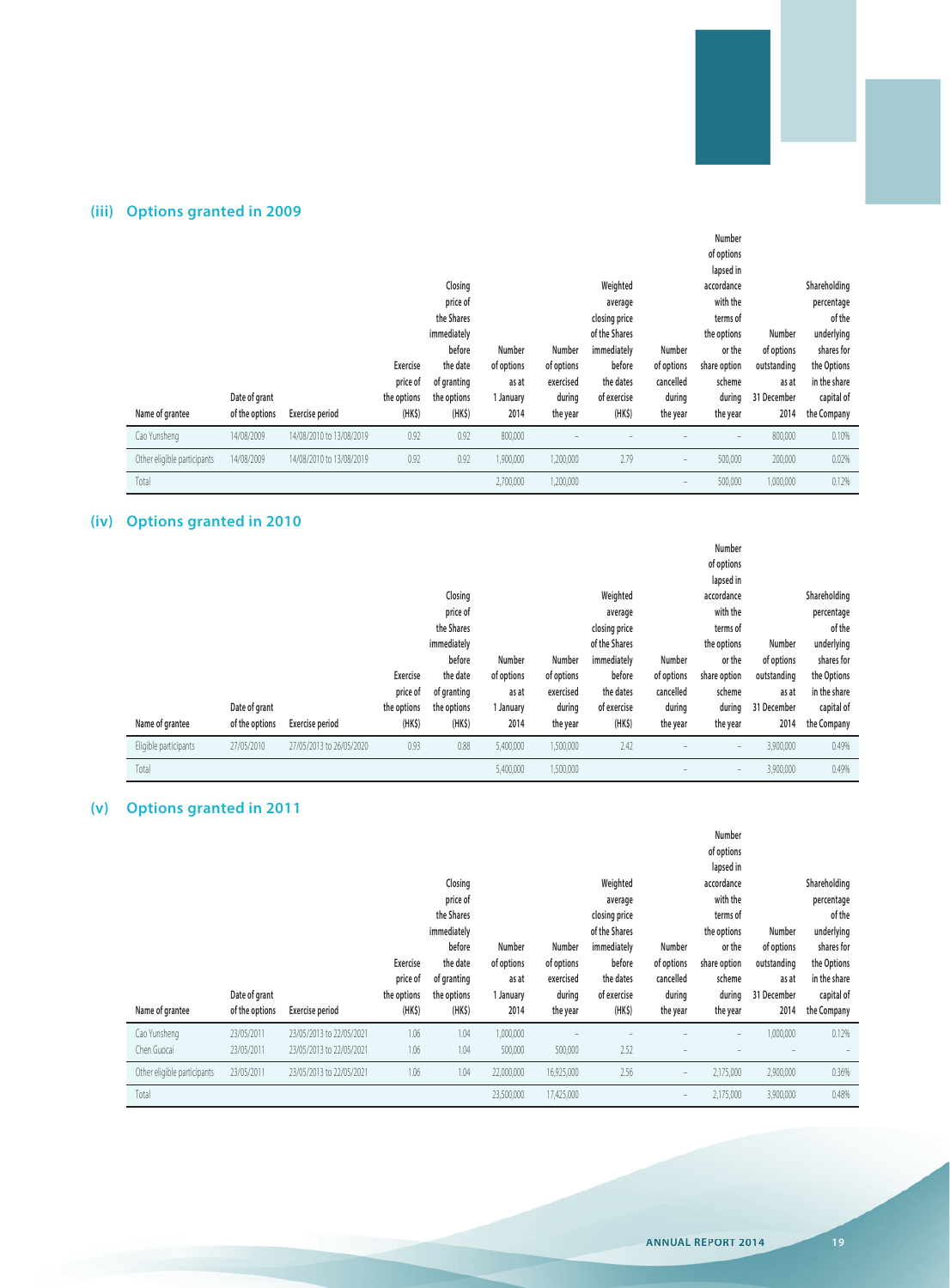# DIRECTORS' REPORT

Each option granted under the Share Option Scheme during the period gives the holder the right to subscribe for one Share. The price for granting the options is HK\$1. The exercise price determined by the Board is not less than the highest of:

- (i) the closing price of the shares as stated in the daily quotation sheet issued by the Stock Exchange on the date of grant;
- (ii) the average closing price of the Shares as stated in the daily quotation sheets issued by the Stock Exchange for the five trading days immediately preceding the date of grant; and
- (iii) the nominal value of the share of the Company at the time of exercise of an option.

## **DIRECTORS AND DIRECTORS' SERVICE CONTRACT**

Mr. Meng Liming 1 January 2015

The Directors during the year and to the date of this report were as follows:

| <b>Executive Directors</b>                 | Date of appointment | Date of resignation |
|--------------------------------------------|---------------------|---------------------|
| Mr. Wang Lishan                            | 24 November 2005    |                     |
| Mr. Cao Yunsheng                           | 24 November 2005    |                     |
| Mr. Chen Guocai                            | 18 April 2007       | 20 March 2015       |
| Mr. Zhao Wuhui                             | 25 May 2012         |                     |
| Mr. Li Chunyi                              | 20 March 2015       | -                   |
|                                            |                     |                     |
|                                            |                     |                     |
| <b>Independent Non-executive Directors</b> | Date of appointment | Date of resignation |
| Mr. Su Yang                                | 26 August 2006      |                     |
| Mr. Xiang Qiang                            | 30 May 2008         |                     |
| Mr. Lan Rong                               | 30 May 2008         |                     |

Pursuant to the articles of association of the Company, at each annual general meeting, one third of the Directors for the time being (or if their number is not a multiple of three, then the number nearest to but not less than one third) will retire from office by rotation provided that every Director shall be subject to retirement at least once every three years. A retiring Director shall be eligible for re-election and shall continue as a Director throughout the meeting at which he retires.

Each of the executive Directors has entered into a service contract with the Company for an initial term of 3 years, unless terminated by not less than 3 months' notice in writing served by either the Director or the Company. In other circumstances, each agreement can also be terminated by the Company, including but not limited to serious breaches of the Directors' obligations under the agreement or serious misconduct.

Each of the independent non-executive Directors has signed an appointment letter with the Company for a term of 3 years. Save for the Directors' fees of RMB10,000 per month for each independent non-executive Director, none of the independent non-executive Director is expected to receive any other remuneration for holding their office as an independent non-executive Director.

Apart from the foregoing, none of the Directors of the Company has entered into any service agreements with any member of the Group which is not determinable by the employer within one year without payment of compensation other than statutory compensation.

The Group's emolument policies are as follows:

- (i) the amount of remuneration is determined on a case by case basis depending on the Directors or employees' relevant experience, responsibility, workload and the time devoted to the Group;
- (ii) non-cash benefits may be provided at the discretion of the Board to the relevant Directors or employees under their remuneration package; and
- (iii) the Directors or employees who are eligible participants under the Share Option Scheme may be granted, at the discretion of the Board, the Share Option Scheme adopted by the Company, as part of their remuneration package.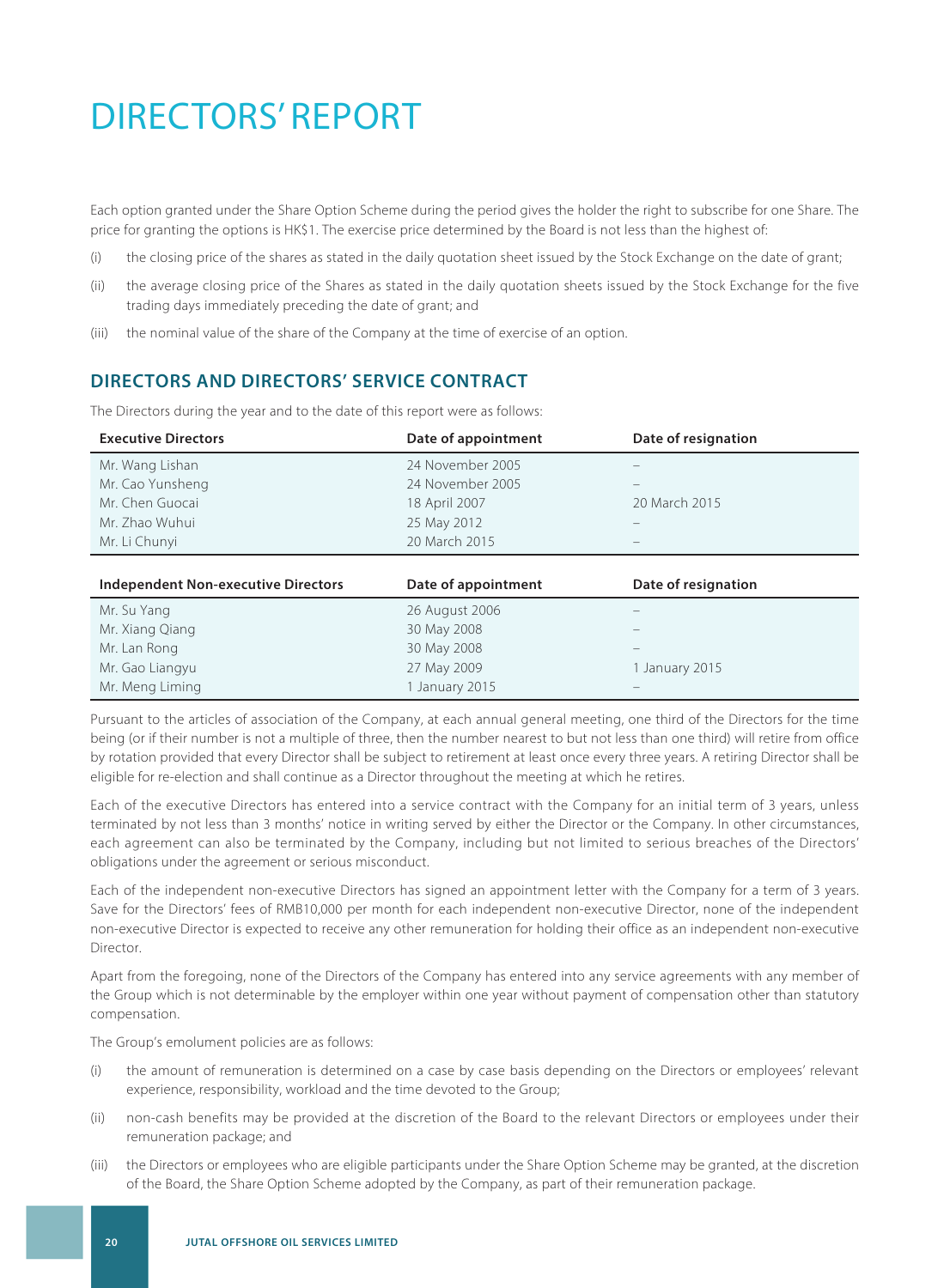

## **DIRECTORS' INTERESTS IN CONTRACTS OF SIGNIFICANCE**

Other than as disclosed in note 12 and note 43 to the consolidated financial statements, no contract of significance in relation to the Group's business, to which the Company or its subsidiaries was a party and in which a Director had a material interest, whether directly or indirectly, subsisted at the end of the year or at any time during the year.

### **REMUNERATION OF THE FIVE HIGHEST PAID DIRECTORS/EMPLOYEES**

Details of Directors' remuneration and those of the five highest paid individuals in the Group are set out in note 12 to the consolidated financial statements, respectively.

### **INTERESTS AND SHORT POSITION OF DIRECTORS IN THE SHARE CAPITAL OF THE COMPANY AND ITS ASSOCIATED CORPORATIONS**

As at 31 December 2014, the interests of the Directors and their associates in the equity shares, underlying shares or debenture of the Company and its associated corporations (within the meaning of Part XV of the Securities and Futures Ordinance ("SFO")), to be entered in the register maintained by the Company pursuant to section 352 of the SFO referred to therein, or to be notified to the Company and the Stock Exchange pursuant to the "Model Code for Securities Transactions by Directors of Listed Issuers" in the Listing Rules, were as follows:

#### **(i) The Company**

| <b>Name of Directors</b> | Capacity                                         | <b>Number of Shares</b><br>(Note 1) | Approximate percentage<br>of shareholding |
|--------------------------|--------------------------------------------------|-------------------------------------|-------------------------------------------|
| Wang Lishan              | Interest of a controlled<br>corporation (Note 2) | 396,911,278 (L)                     | 49.60%                                    |
|                          | Share options                                    | $4,000,000$ (L)                     | 0.50%                                     |
| Cao Yunsheng             | Interest of a controlled<br>corporation (Note 3) | 12,000,000 (L)                      | 1.50%                                     |
|                          | Share options                                    | $4,000,000$ (L)                     | 0.50%                                     |
| Chen Guocai              | Interest of a controlled<br>corporation (Note 4) | 10,000,000(L)                       | 1.25%                                     |
|                          | Share options                                    | $2,200,000$ (L)                     | 0.27%                                     |
| Zhao Wuhui               | Share options                                    | 950,000 (L)                         | 0.12%                                     |

#### **(ii) Associated Corporation**

| <b>Name of Director</b> | Name of associated<br>corporation           | Capacity         | Number of<br><b>Shares</b> | Percentage of<br>shareholding in<br>the associated<br>corporation |
|-------------------------|---------------------------------------------|------------------|----------------------------|-------------------------------------------------------------------|
| Wang Lishan             | Cheung Hing Investments<br>Limited (Note 5) | Beneficial owner | 1 (L)                      | 100%                                                              |

#### Notes:

1. The letter "L" denotes a long position in the Shares.

2. The 396,911,278 Shares are held by Cheung Hing Investments Limited, which is wholly-owned by Wang Lishan.

3. The 12,000,000 shares are held by Sino Joint International Limited, which is wholly-owned by Cao Yunsheng.

4. The 10,000,000 shares are held by Sino Bright Management Limited, which is wholly-owned by Chen Guocai.

5. Cheung Hing Investments Limited in turn owns 1 ordinary share of Prospering Investments Limited (representing 100% shareholding in Prospering Investments Limited), and 1 ordinary share of Gold Designs International Limited (representing 100% shareholding in Gold Designs International Limited).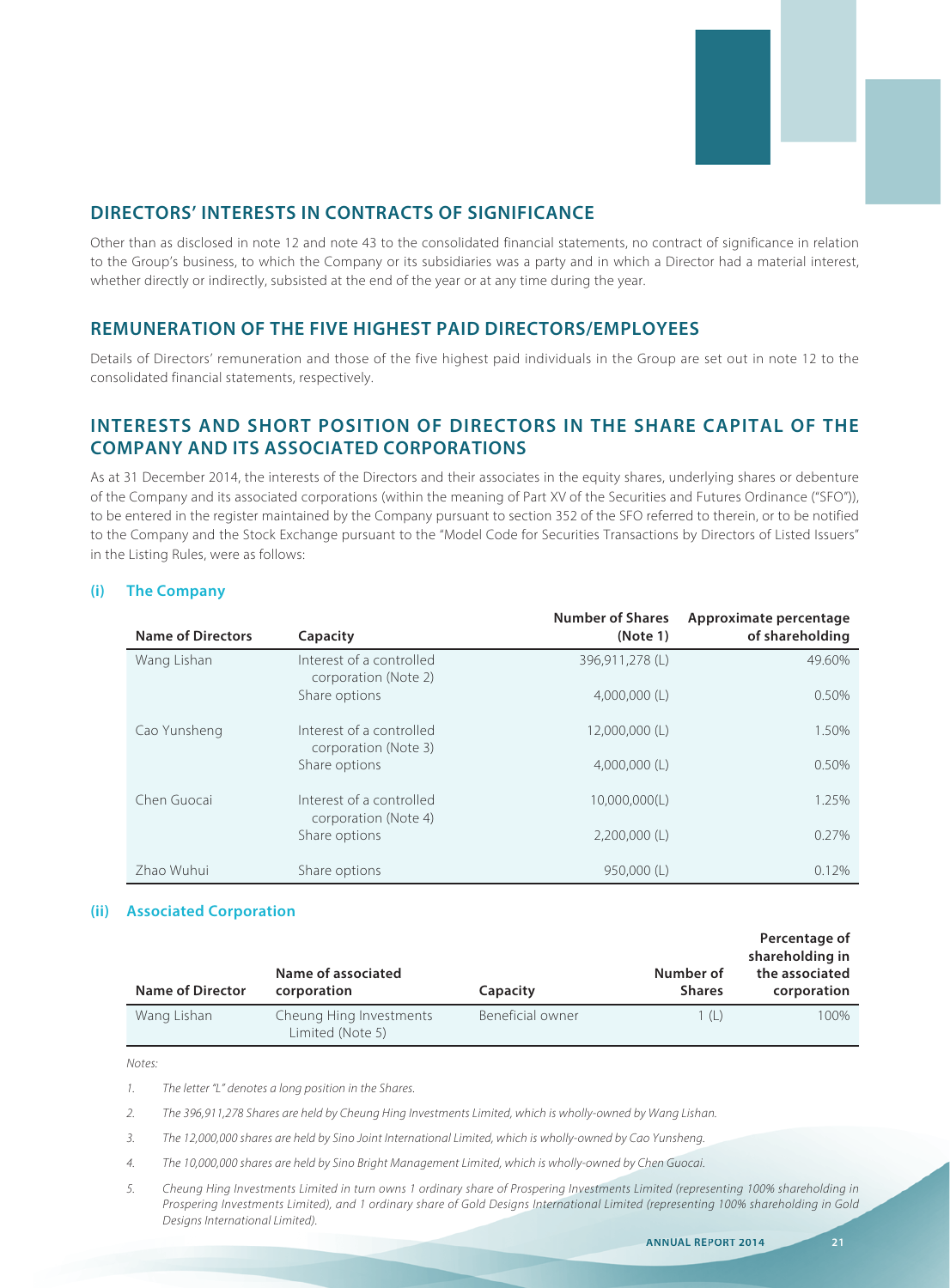## DIRECTORS' REPORT

Save as disclosed above, none of the Directors or chief executive of the Company aware of any other Director or chief executive of the Company who has any interests or short positions in any Shares and underlying shares in, and debentures of, the Company or any associated corporation as at 31 December 2014. None of the Director or proposed Director is a director or employee of a company which has an interest or short position in the Shares and underlying shares of the Company which would fall to be disclosed to the Company under the provisions of Divisions 2 and 3 of Part XV of the SFO.

#### **SUBSTANTIAL SHAREHOLDERS**

As at 31 December 2014, the following persons had has an interest or short position in the Shares and underlying shares of the Company which would fall to be disclosed to the Company under the provisions of Divisions 2 and 3 of Part XV of the SFO, or, who is interested in 5% or more shares or underlying shares which be entered in the register maintained by the Company pursuant to section 336 of the SFO referred to therein:

| Name of Shareholder     | <b>Capacity</b>           | Number of shares | Percentage of shareholding |
|-------------------------|---------------------------|------------------|----------------------------|
| Cheung Hing Investments | Beneficial Owners (Note2) | 396.911.278 (L)  | 49.60%                     |
| limited                 |                           | (Note 1)         |                            |

Notes

1. The letter "L" denotes a long position in the Shares respectively.

2. The 396,911,278 Shares are held by Cheung Hing Investments Limited, which is wholly-owned by Mr. Wang Lishan, our chairman, director and substantial shareholder of the Company.

Save for the disclosed above, the Company has not been notified of any other relevant interests or short positions in the issued share capital of the Company which will have to be disclosed to the Company and the Stock Exchange pursuant to Divisions 2 and 3 of Part XV of the SFO as at 31 December 2014.

### **DIRECTORS' RIGHTS TO ACQUIRE SHARES OR DEBENTURE**

Save as the options exercised by the Directors of the Company under the Share Option Scheme, no time during the year was the Company, or any of its subsidiaries a party to any arrangements to enable the Directors of the Company to acquire by means of acquisition of shares in, or debt securities, including debentures, of the Company or any other body corporate.

### **MAJOR CUSTOMERS AND SUPPLIERS**

During the year, the aggregate sales attributable to the Group's five largest customers accounted for 77.09% of the Group's total sales and the sales attributable to the Group's largest customer were approximately 26.31% of the Group's total sales. The aggregate purchases during the year attributable to the Group's five largest suppliers accounted for 10.04% of the Group's total purchases and the purchases attributable to the Group's largest supplier were approximately 3.34% of the Group's total purchases.

Except Dalian Shipbuilding Industry Offshore Company Limited ("Dalian Shipbuilding Offshore"), which is an associate (as defined under the Listing Rules) of Prospering Investments Limited, a company beneficially wholly-owned by Mr. Wang Lishan, who is the chairman, an executive Director and a controlling shareholder of the Company (as defined under the Listing Rules), none of the Directors, their associates or any Shareholders of the Company which, to the knowledge of the Directors, owned more than 5% of the Company's issued share capital, had any interest in any of the five largest customers or suppliers of the Group.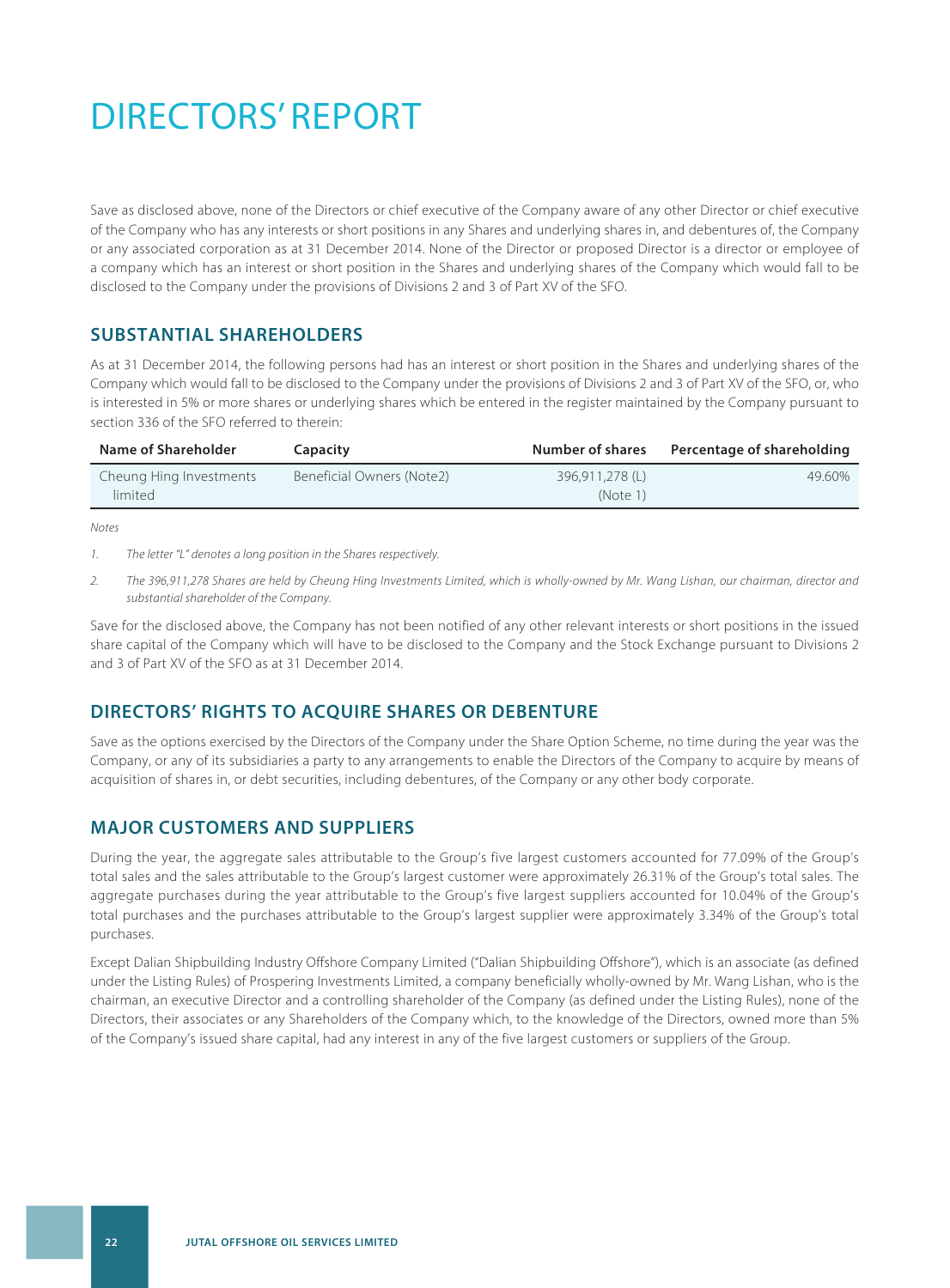

## **CONNECTED TRANSACTIONS**

The Group's related parties or related party transactions for the year ended 31 December 2014 set out in note 43 to the consolidated financial statements constitute connected transactions as defined in chapter 14A of the Listing Rules and the Company has complied with the disclosure requirements in Chapter 14A of the Listing Rules.

#### **(i) 2012 Master Service Agreement**

On 10 April 2012, the Company entered into a master service agreement (the "2012 Master Service Agreement") with Dalian Shipbuilding Offshore (a connected person of the Company by virtue of its being an associate (as defined under the Listing Rules) of Prospering Investments Limited, a company beneficially wholly-owned by Mr. Wang Lishan, who is the chairman of the Company, an executive Director and a controlling Shareholder (as defined under the Listing Rules)), pursuant to which Dalian Shipbuilding Offshore agrees to engage the Group to provide construction support services including constructions and other agreed services for a term of 31 months commencing from 1 June 2012 to 31 December 2014.

As the relevant percentage ratios on an annual basis exceeds 5% and the transactions amount under the Master Service Agreement exceeds HK\$10,000,000, the continuing connected transactions constitute non-exempt continuing connected transactions ("2012 CCT") for the Company and are subject to the reporting and announcement requirements and requires the approval of the Independent Shareholders.

The annual caps, being the maximum aggregate value for the 2012 CCT for the periods concerned under the 2012 Master Service Agreement are subject to annual caps and shall not exceed the amounts set out below:–

|             | Financial year ended 31 December |      |      |
|-------------|----------------------------------|------|------|
|             | (RMB million)                    |      |      |
|             | 2012                             | 2013 | 2014 |
| Annual caps | 70                               | 90   | 90   |

The Independent Shareholders approved the 2012 CCT and the respective annual caps for the three financial years ended 31 December 2012, 2013 and 2014 at the extraordinary general meeting held on 25 May 2012.

#### **(ii) 2015 Master Service Agreement**

As the term of the 2012 Master Service Agreement mentioned in (i) above expired on 31 December 2014, on 2 December 2014, the Company entered into a new master service agreement (the "2015 Master Service Agreement") with Dalian Shipbuilding Offshore to renew the 2012 Master Service Agreement, pursuant to which Dalian Shipbuilding Offshore agrees to engage the Group to provide construction support services including constructions and other agreed services for a term of 36 months commencing from 1 January 2015 to 31 December 2017.

As the relevant percentage ratios on an annual basis exceeds 5% and the transactions amount under the Master Service Agreement exceeds HK\$10,000,000, the continuing connected transactions constitute non-exempt continuing connected transactions ("2015 CCT") for the Company and are subject to the reporting and announcement requirements and requires the approval of the Independent Shareholders.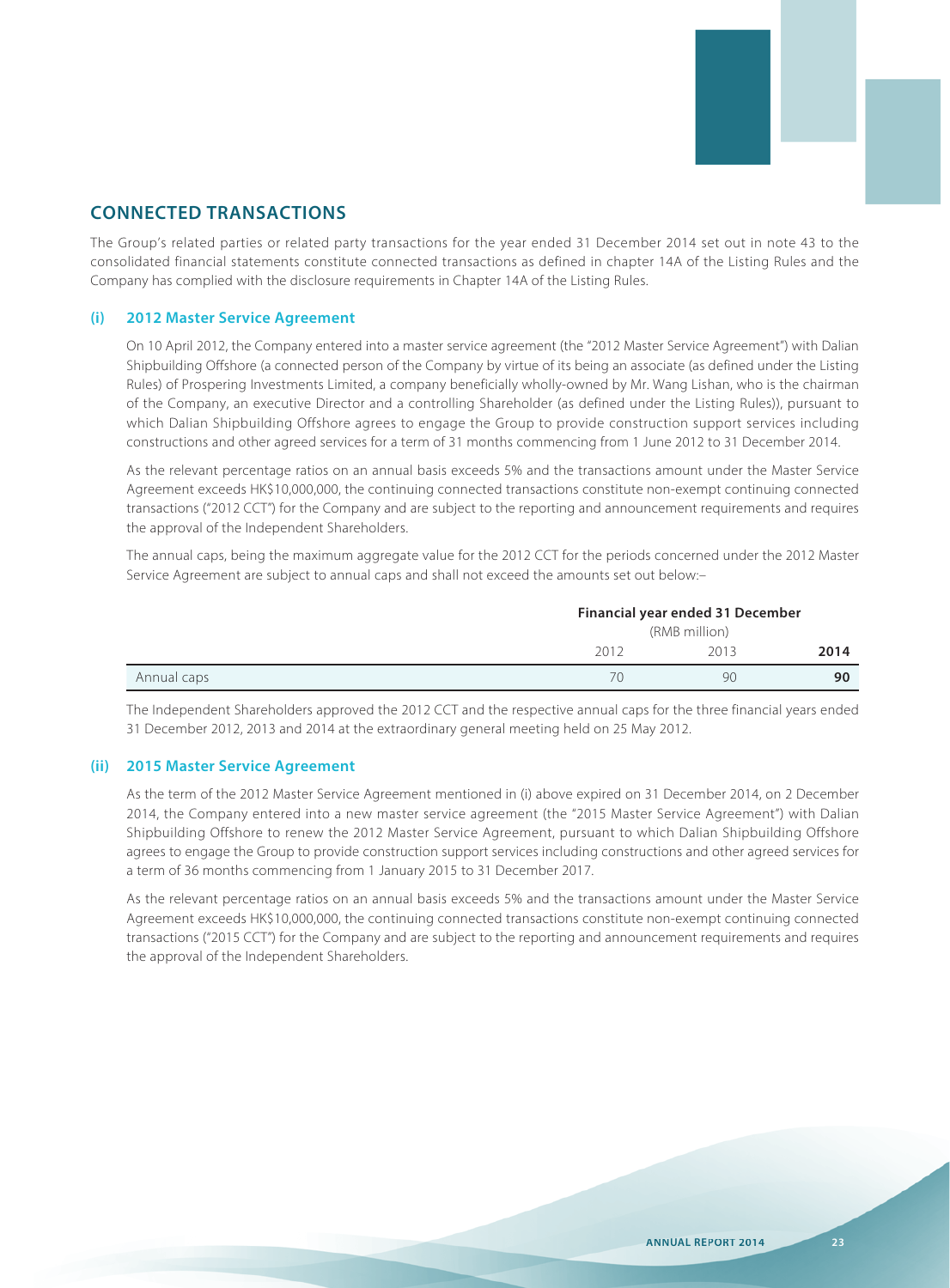## DIRECTORS' REPORT

The annual caps, being the maximum aggregate value for 2015 CCT for the periods concerned under the 2015 Master Service Agreement are subject to annual caps and shall not exceed the amounts set out below:–

|             | <b>Financial year ending 31 December</b> |               |                 |  |
|-------------|------------------------------------------|---------------|-----------------|--|
|             |                                          | (RMB million) |                 |  |
|             | 2015                                     | 2016          | 2017            |  |
| Annual caps | 120                                      | 39            | 15 <sup>2</sup> |  |

The Independent Shareholders approved the 2015 CCT and the respective annual caps for the three financial years ending 31 December 2015, 2016 and 2017 at the extraordinary general meeting held on 14 January 2015.

According to the Rule 14A.55 of the Listing Rules, the independent non-executive Directors had reviewed annually the continuing connected transactions mentioned in (i) (i.e. 2012 Master Service Agreement) and confirmed that the transactions contemplated thereunder have been entered into:

- (1) in the ordinary and usual course of business of the Group;
- (2) on normal commercial terms; and
- (3) in accordance with the relevant agreement governing them on terms that are fair and reasonable, and in the interests of the Company and its Shareholders as a whole.

Further, in accordance with Rule 14A.56 of the Listing Rules, the Company's external auditor was requested and engaged to report on the Group's continuing connected transactions in accordance with Hong Kong Standard on Assurance Engagements 3000 "Assurance Engagements Other Than Audits or Reviews of Historical Financial Information" and with reference to Practice Note 740 "Auditor's Letter on Continuing Connected Transactions under the Hong Kong Listing Rules" issued by the Hong Kong Institute of Certified Public Accountants.

The external auditor has confirmed in writing to the Board that nothing has come to its attention that causes it to believe that the 2012 CCT:

- (1) have not been approved by the Board;
- (2) were not, in all material respects, entered into in accordance with the pricing policies of the Group;
- (3) were not, in all material respects, entered into in accordance with the relevant agreement governing the transactions; and
- (4) have exceeded the maximum aggregate annual value disclosed in relevant announcements.

A copy of the auditor's letter has been provided by the Company to the Stock Exchange.

#### **CONTROLLING SHAREHOLDERS' INTERESTS IN CONTRACTS**

Save as disclosed in the paragraph above, there were no other contracts of significance with any member of the Group as the contracting party and in which any of the controlling shareholder(s) possessed direct or indirect substantial interests, and which was still valid on 31 December 2014 or any time during such year and related to the business of the Group.

## **SUFFICIENCY OF PUBLIC FLOAT**

Based on information that is publicly available to the Company and within the knowledge of the Directors, the Company has maintained a sufficient public float as at the date of this annual report.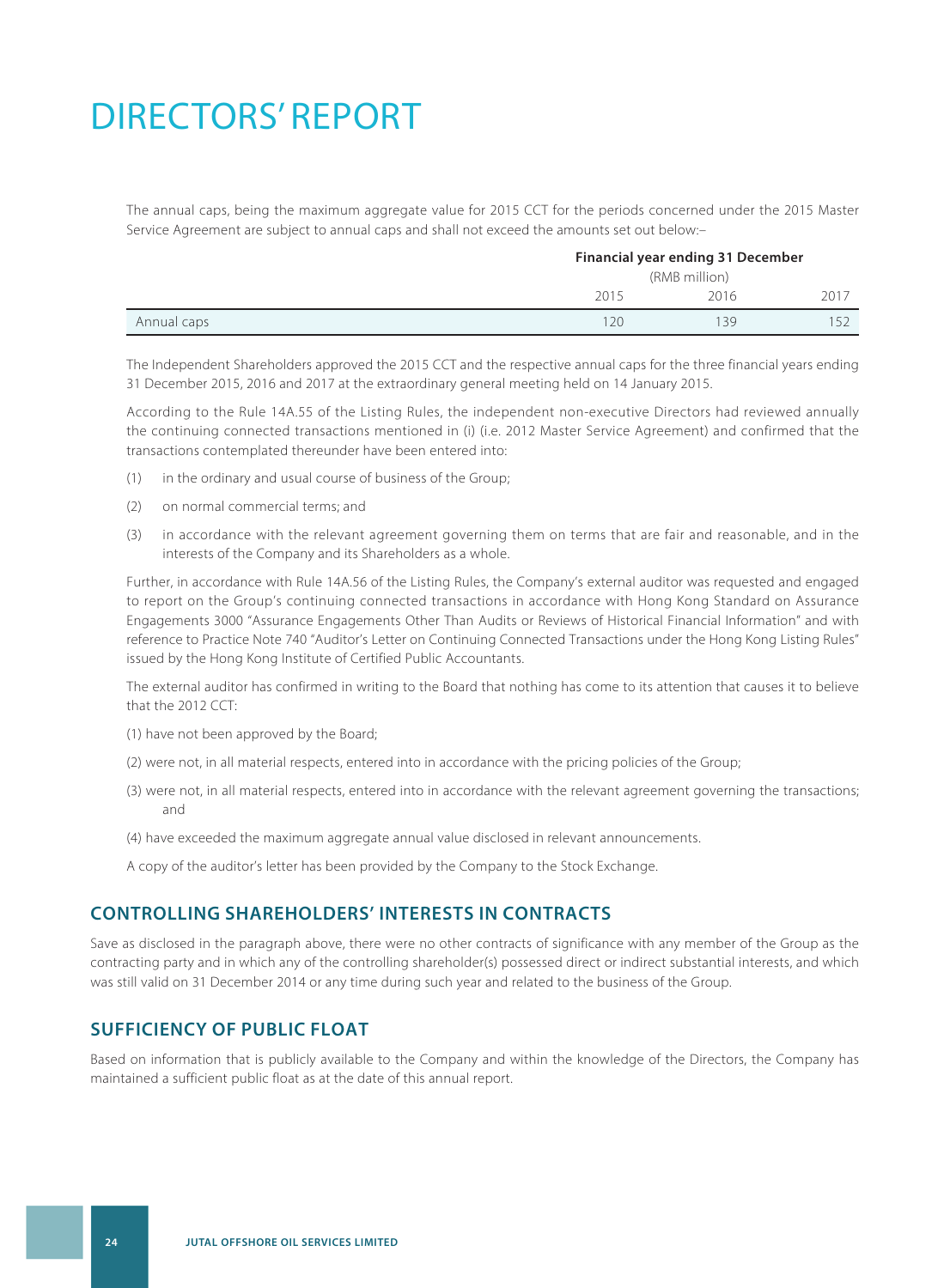

## **AUDITOR**

A resolution will be submitted to the forthcoming annual general meeting to re-appoint RSM Nelson Wheeler as external auditor of the Company. The Board confirms that there has been no change in auditors of the Company since 24 November 2005, the date of incorporation of the Company.

On behalf of the Board

**Wang Lishan**

**CHAIRMAN** 

Hong Kong

31 March 2015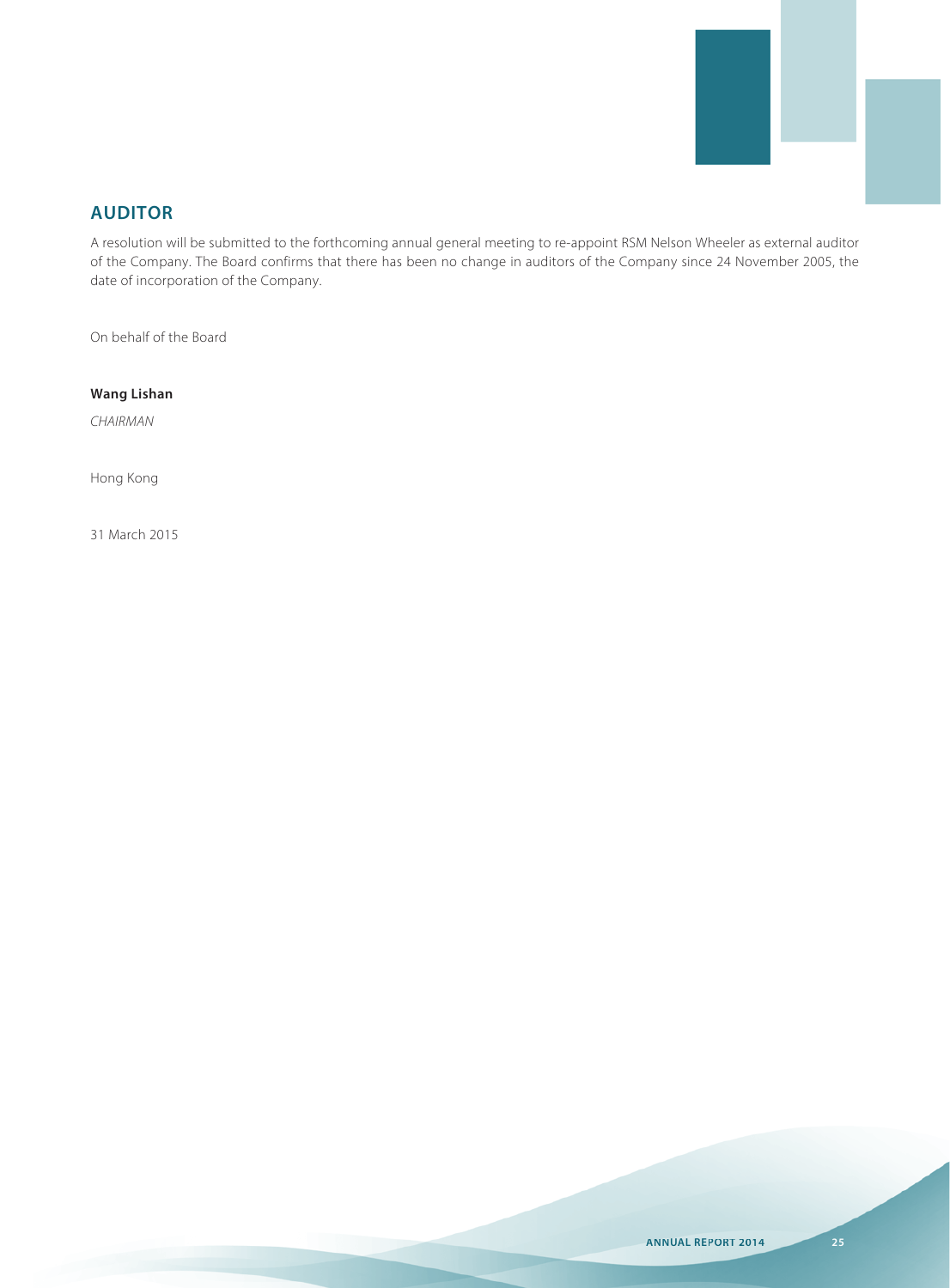## CORPORATE GOVERNANCE REPORT

The Company has adopted the Corporate Governance Code (the "Code Provisions") introduced in Appendix 14 of the Listing Rules to maintain a high standards of corporate governance so as to improve the corporate transparency and protect the interests of the Shareholders.

In the opinion of the directors, the Company has complied with the Corporate Governance Code as set out in Appendix 14 of the Rules Governing the Listing of Securities on The Stock Exchange (the "Listing Rules") for the year ended 31 December 2014, save and except the Company provides the two board members, namely Mr. Cao Yunsheng and Mr. Zhao Wuhui, with monthly internal financial statements, instead of all board members, because they are responsible for overseeing the financial affairs of the Company. The remaining Directors have accessed to the monthly internal financial statements as well. The reason for such deviation from the Code Provisions is to enhance the Company's efficiency and confidentiality.

There are four independent non-executive Directors in the Board, all of them possess adequate independence and therefore the Board considers the Company has achieved balance of and provided sufficient protection to its interests.

## **DIRECTORS' SECURITIES TRANSACTIONS**

The Company has adopted the Model Code for Securities Transactions by Directors of Listed Issuers ("Model Code") set out in Appendix 10 of the Listing Rules as its own code of conduct regarding Directors' securities transactions.

Having made specific enquiry of all Directors, the Directors of the Company have complied with the required standard set out in the Model Code regarding Directors' securities transactions.

### **BOARD**

The Board currently comprises four executive Directors and four independent non-executive Directors.

#### **Executive Directors**

Mr. Wang Lishan (Chairman), Mr. Cao Yunsheng (CEO), Mr. Zhao Wuhui, Mr. Li Chunyi

#### **Independent Non-executive Directors**

Mr. Su Yang, Mr. Xiang Qiang, Mr. Lan Rong, Mr. Meng Liming

Mr. Wang Lishan and Mr. Cao Yunsheng are the chairman and the CEO of the Company respectively and the roles of chairman and the CEO are segregated and not exercised by the same individual. The biographical details of the Directors are set out in the section headed "Directors and Senior Management" of this annual report.

To the best acknowledgment of the Company, among the members of the Board, none of them has any financial, business and relative relationship with the other members in the Board, including the chairman and the general manager. All of them are free to make independent judgements.

By the terms of the service contracts, for the executive Directors, and the appointment letters, for the independent non-executive Directors, the term for each Director is three years.

The responsibility of the Board is to lead and supervise the development direction and operation strategy of the Group, and to decide on material affairs of the Company such as the resolution of budget, resolution of profits allocation, significant investments and acquisitions, issue of new shares, amendments to the articles of association and appointments to senior management of the Company. While the management of the Company was given sufficiently autonomy by the Board to handle the daily ordinary course of administration and management, when the Board delegates aspects of its management and administration functions to management, it has given clear directions as to the powers of management, in particular, with respect to the circumstances where management shall report back and obtain prior approval from the Board before making decisions or entering into any commitments on behalf of the Company.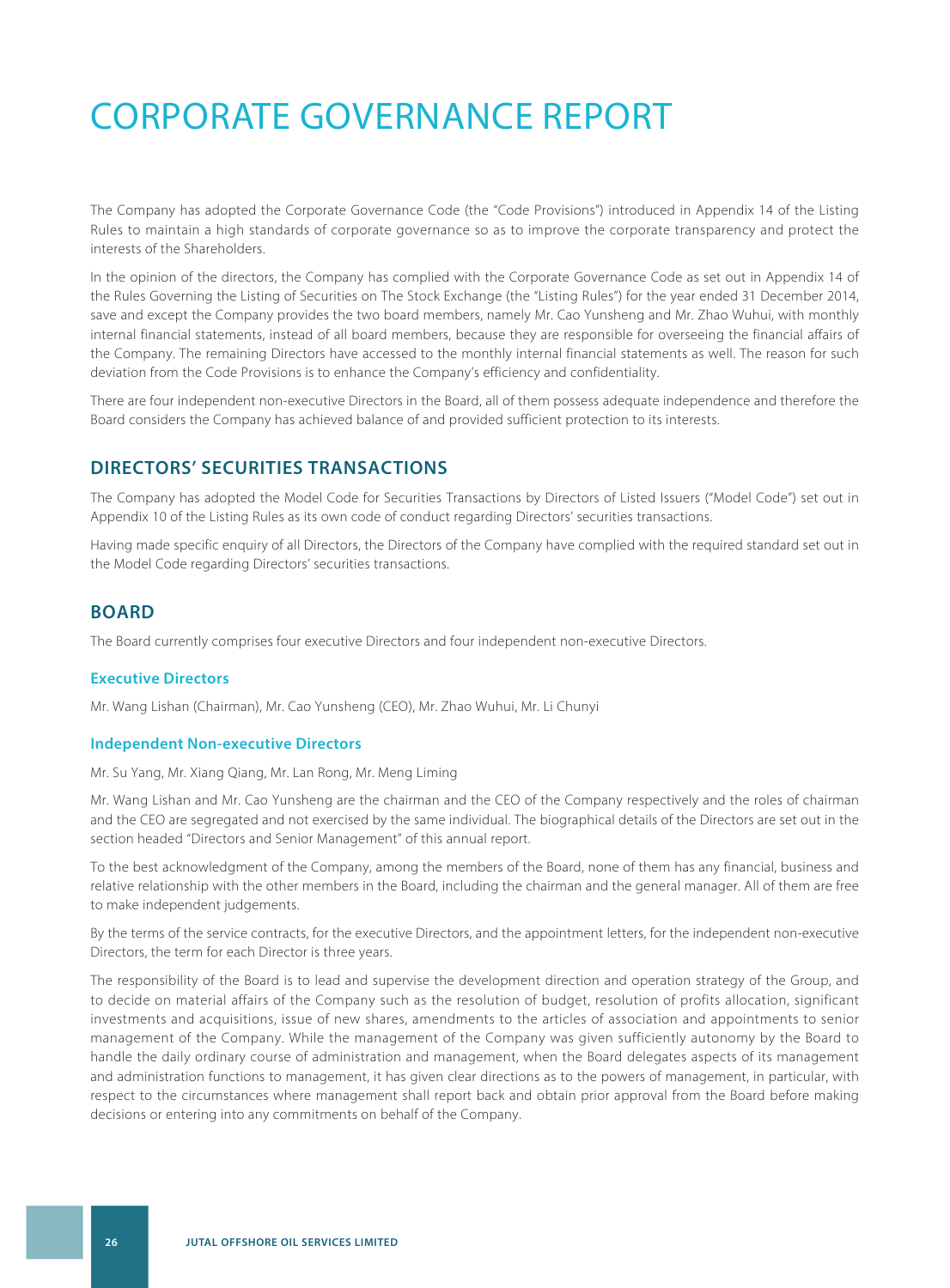

The Board confirmed that the Company has received, from each of the independent non-executive Directors, an annual confirmation of this independence pursuant to Rule 3.13 of the Listing Rules. The Company considers that they are independent under Rule 3.13 of the Listing Rules.

In respect of the corporate governance functions, during the year 2014, the Board performed following corporate governance duties in accordance with the terms of reference on the corporate governance duties:

- To review the Company's policies and practices on corporate governance;
- To review and monitor the training and continuous professional development of directors and senior management;
- To review and monitor the Company's policies and practices on compliance with legal and regulatory requirements;
- To review and monitor the code of conduct applicable to directors and employees;
- To review the Company's compliance with the Corporate Governance Code and disclosure in the Corporate Governance report.

#### **INDUCTION AND CONTINUING DEVELOPMENT OF DIRECTORS**

The Directors participated in continuous professional development to develop and refresh their knowledge to ensure their contribution to the board remains informed and relevant. In the year, the Company provided reading materials relating to the corporate governance and the amendments of the Listing Rules to all the Directors. Besides, the executive Directors participated in the courses of production and project management, the independent non-executives Directors participated in the courses related to finance, corporate management and accounting knowledge etc. respectively.

#### **ACCOUNTABILITY AND AUDIT**

The Directors acknowledge their responsibility for prepare the consolidated financial statements of the Company in accordance with Hong Kong Financial Reporting Standards issued by Hong Kong Institute of Certified Public Accountants and the disclosure requirements of the Hong Kong Companies Ordinance.

The statement of the external auditor of the company on their reporting responsibilities on the consolidated financial statements of the Company is set out in the independent auditor's report on page 32.

The Group has certain functions to be responsible for the internal control and risk management of the Company. The duties of the departments are to audit and review regularly the financial management, production and service procedures and documentation management system of the Company, and to report on the findings of the auditing. The executive Directors and senior management of the Group will be given a monthly financial report and management report so as to supervise the operation development of each business department and make reasonable planning.

The Board has conducted its annual review of the effectiveness of the system of internal control of the Group and agrees to the measures taken by the management for monitoring and risk controlling. The Board considered that the management should continue to maintain the company's system construction, conduct regular internal audits and strengthen the risk prediction capacity, as well as reporting on emergencies.

Furthermore, pursuant to the Code Provisions, the Board also reviewed the resources, qualifications and experience of staff of the Company's accounting and financial reporting function. The board considered it is adequate of resources, qualifications and experience of staff of the Company's accounting and financial reporting function, and their training programmers and budget.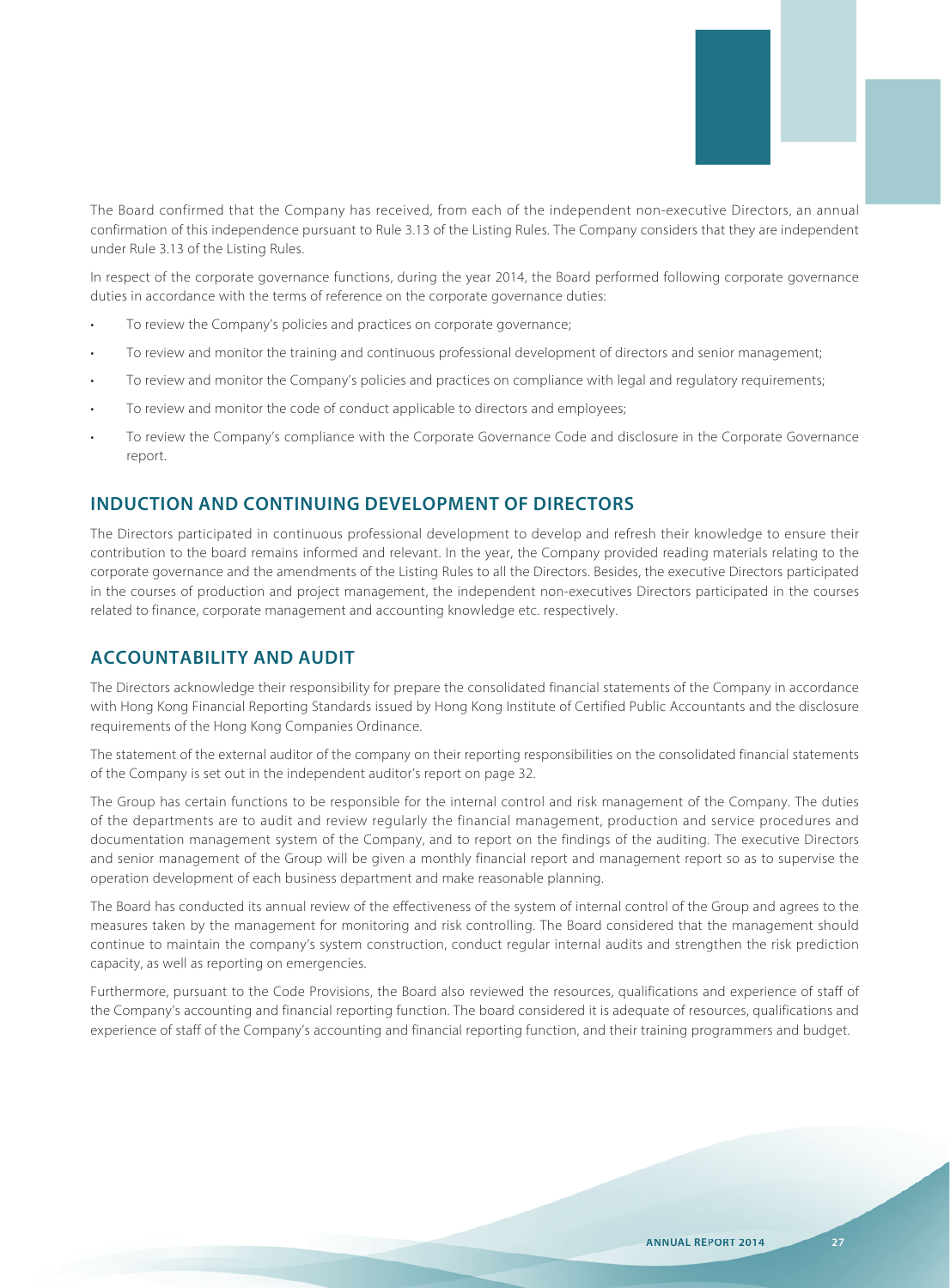## CORPORATE GOVERNANCE REPORT

## **AUDIT COMMITTEE**

The Company has established an audit committee with specific written terms of reference which deal clearly with its duties. The audit committee of the Company has four members, including the four independent non-executive Directors of the Company, which are Mr. Su Yang, Mr. Lan Rong, Mr. Meng Liming (was appointed on 1 January 2015 to substitute Mr. Gao Liangyu) and Mr. Xiang Qiang. Mr. Su Yang is the chairman of the audit committee. The primary duties of the audit committee (inter alia) are to review the financial reporting process and internal control system of the Group, and to make proposals to the Board as to appointment, renewal and resignation of the Company's external auditor and the related remuneration and appointment terms.

During the year, two audit committee meetings were held in the year to discuss and approve the Company's consolidated financial statements and the dividend payment, renew the external auditor. The audit committee adopted the auditor's suggestion and comments that need to improve and made the management to implement. All members attended the meetings. The audit committee also discussed with the management of the internal control system, reviewed the Company's financial controls, internal control and risk management regulations.

The audit committee oversees the financial reporting process. In this process, the management of the Company is responsible for the preparation of Group's consolidated financial statements including the selection of suitable accounting policies. Independent external auditors are responsible for auditing the Group's consolidated financial statements and evaluating the Group's system of internal controls. The audit committee oversees the respective works of the management and the external auditors to monitor the processes and safeguards employed by them. The audit committee reports to the Board on its findings after each of its meeting.

The audit committee reviewed and discussed with management and external independent auditors the Company's consolidated financial statements for the year ended 31 December 2014. The audit committee also received reports and met with the independent auditors to discuss the general scope of their audit work and their assessment of Group internal controls.

Based on these reviews and discussions and the report of the independent auditors, the audit committee recommended for the Board's approval of the Company's consolidated financial statements for the year ended 31 December 2014.

The audit committee also reviewed and recommended to the Board approval of the unaudited financial statements for the first six months of 2014, prior to public announcement and filing.

The audit committee recommended to the Board that the Shareholders be asked to re-appoint RSM Nelson Wheeler as the Group's external independent auditor for year 2015.

#### **REMUNERATION COMMITTEE**

The Company has established a remuneration committee with specific written terms of reference which deal clearly with its duties. The remuneration committee comprises of four independent non-executive Directors, which are Mr. Lan Rong, Mr. Su Yang, Mr. Meng Liming (was appointed on 1 January 2015 to substitute Mr. Gao Liangyu) and Mr. Xiang Qiang. Mr. Xiang Qiang is the chairman of the remuneration committee. The primary duties of the remuneration committee (inter alia) are to review and determine the remuneration package, bonus and other allowance terms payable to Directors and senior management, and to make proposals to the Board in respect of the remuneration policy and structure of all the Directors and senior management of the Group.

During the year, one remuneration committee meetings were held in the year to discuss and suggest:

- (1) annual salary review for 2014 for the Directors and the senior management; and
- (2) the remuneration policy.

All members attended the meeting.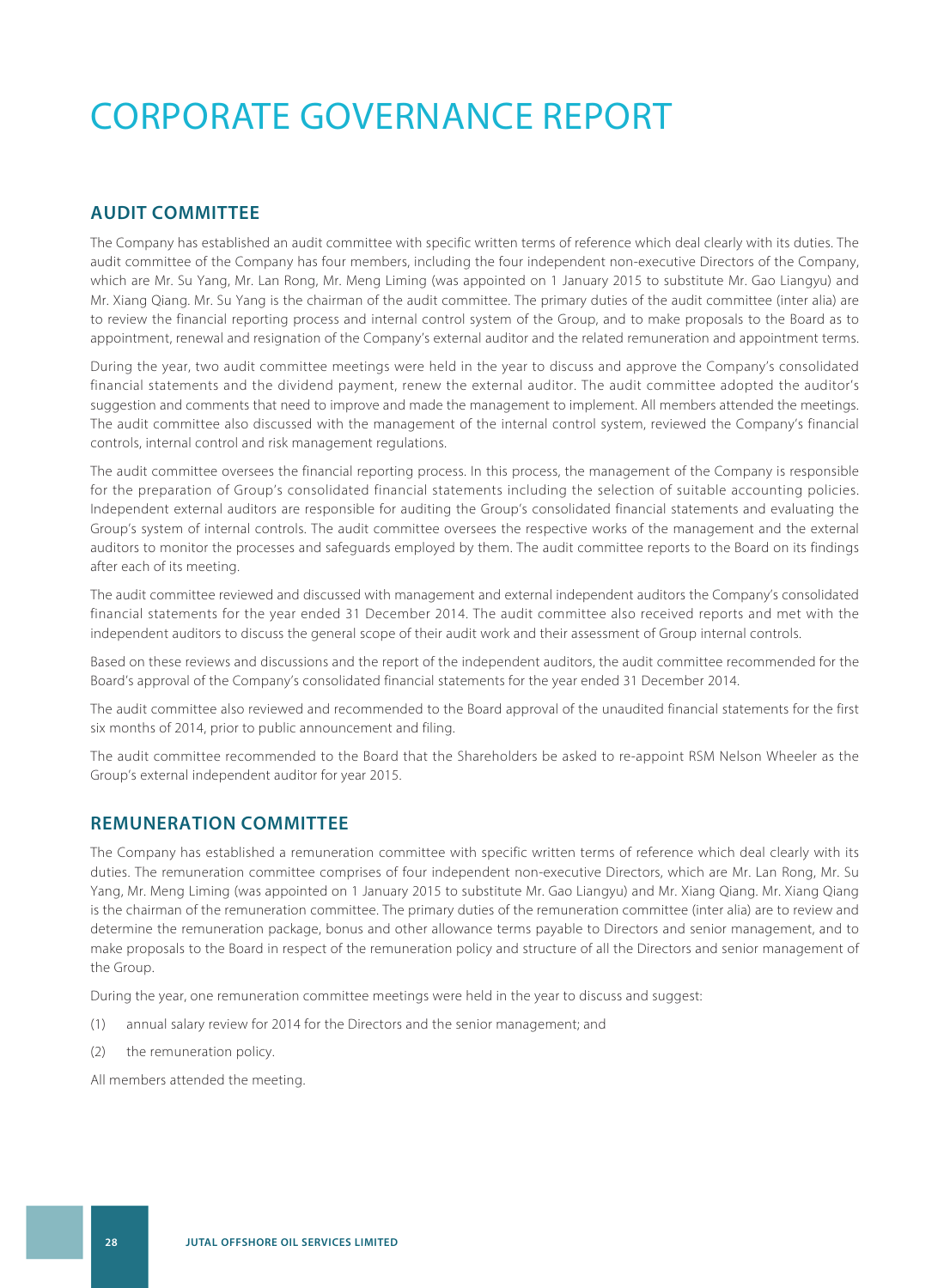

## **NOMINATION COMMITTEE**

The Company has established a nomination committee with specific written terms of reference which deal clearly with its duties. The nomination committee comprises of four independent non-executive directors, namely, Mr. Meng Liming (was appointed on 1 January 2015 to substitute Mr. Gao Liangyu), Mr. Su Yang, Mr. Lan Rong and Mr. Xiang Qiang. Mr. Meng Liming is the chairman of the nomination committee. The nomination committee is responsible to make proposals to the Board in respect of the appointment of Directors and the renewal plans of Directors. Basically the nomination procedure follows the articles of association of the Company. In considering the candidates, the nomination committee will take into account his past performance and experience, academic and working qualifications, general market conditions in accordance with the requirements set out in the Listing Rules and the articles of association of the Company so as to make the composition of the board of directors filled with a variety and a balance of skills and experience.

During the year, two nomination committee meetings was held in the year to:

- (1) decide the names of the directors who should retired and be elected or re-elected at the annual general meeting;
- (2) nominate Mr. Meng Liming as the independent non-executive director to substitute Mr. Gao Liangyu; and
- (3) review the roles of directors regularly by considering the issues of conflict of interest, their performance and conduct.

All members attended the meetings.

## **SUMMARY OF BOARD DIVERSITY POLICY**

With a view to achieving a sustainable and balanced development, the Board approved to adopt the board diversity policy in August 2013. All Board appointments will be based on meritocracy, and candidates will be considered against appropriate criteria, having due regard for the benefits of diversity on the Board.

The Company commits to select the best person for the role. Selection of candidates will be based on a range of diversity perspectives, including but not limited to gender, age, cultural and educational background, professional experience, skills, knowledge and length of service. The ultimate decision will be based on merit and contribution that the selected candidates will bring to the Board.

The nomination committee monitors, from time to time, the implementation of the policy, and reviews, as appropriate, to ensure the effectiveness of the policy.

The nomination committee has reviewed the board diversity policy and considered that in order to achieve the objectives of the board diversity policy, the nomination committee should focus more on the professional experience and technical knowledge of the directors in their process of recommendation and recruitment.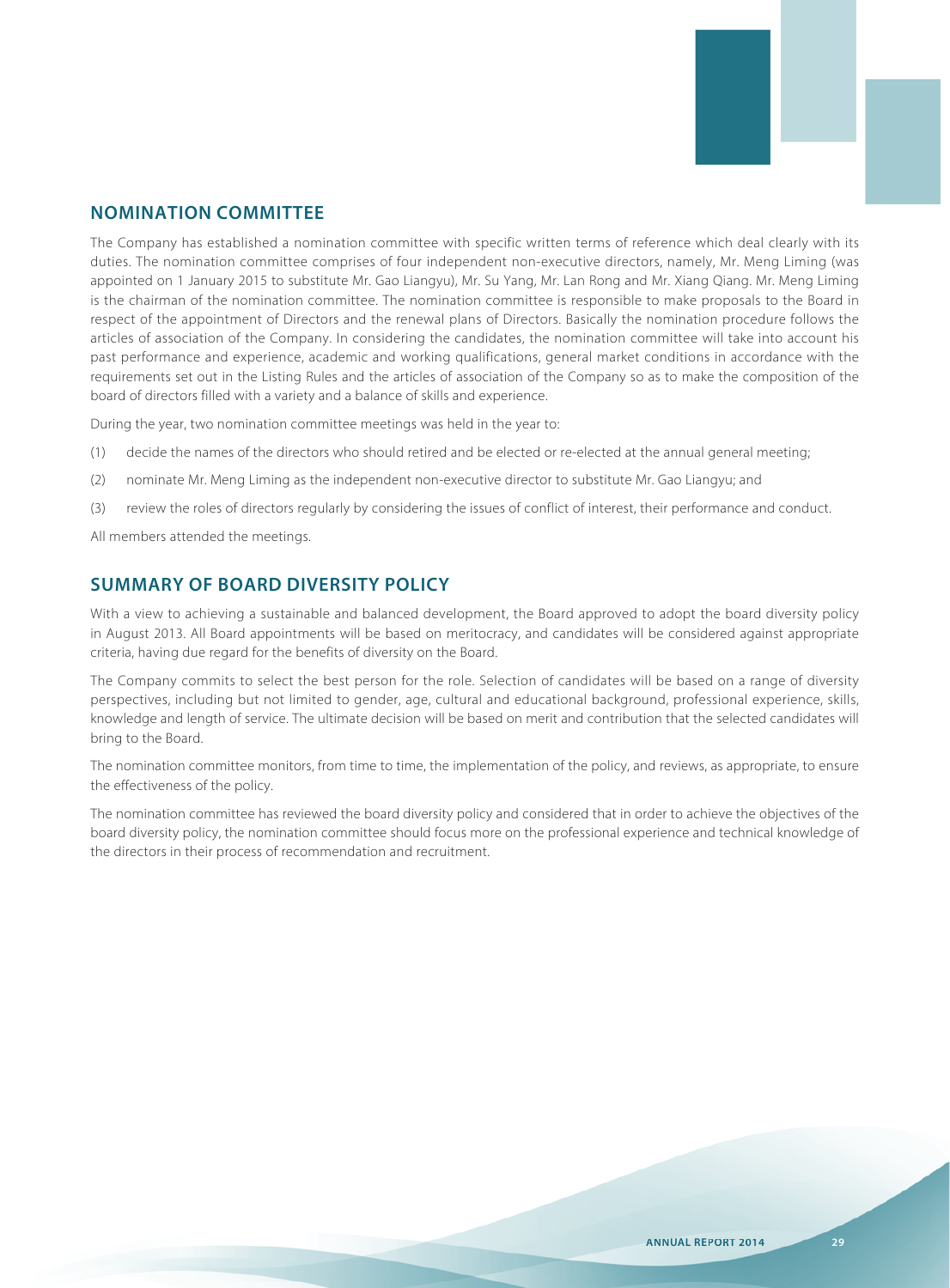## CORPORATE GOVERNANCE REPORT

## **THE DIRECTORS' ATTENDANCE AT THE MEETINGS**

During the year 2014, the Board held fourteen board meetings. The attendance record of each director at the Board and Board Committee meetings and the general meetings of the Company held during the year ended 31 December 2014 is set out in the table below:

|                          | <b>Attendance/Number of meetings</b>       |                          |           |           |                |  |
|--------------------------|--------------------------------------------|--------------------------|-----------|-----------|----------------|--|
|                          | <b>Nomination</b><br>Audit<br>Remuneration |                          |           |           |                |  |
| <b>Name of Directors</b> | <b>Board</b>                               | Committee                | Committee | Committee | <b>Meeting</b> |  |
| Mr. Wang Lishan          | 12/14                                      | $\overline{\phantom{a}}$ |           |           | 1/2            |  |
| Mr. Cao Yunsheng         | 14/14                                      | $\overline{\phantom{a}}$ |           |           | 1/2            |  |
| Mr. Chen Guocai          | 14/14                                      | $\overline{\phantom{a}}$ |           |           | 1/2            |  |
| Mr. Zhao Wuhui           | 14/14                                      | -                        | -         |           | 2/2            |  |
| Mr. Su Yang              | 11/14                                      | 2/2                      | 1/1       | 2/2       | 0/2            |  |
| Mr. Xiang Qiang          | 7/14                                       | 2/2                      | 1/1       | 2/2       | 0/2            |  |
| Mr. Lan Rong             | 7/14                                       | 2/2                      | 1/1       | 2/2       | 0/2            |  |
| Mr. Gao Liangyu          | 7/14                                       | 2/2                      | 1/1       | 2/2       | 0/2            |  |

Under provision A.6.7 of the Code Provisions, independent non-executive directors and other non-executive directors should also attend general meetings. Due to other business engagements, Mr. Su Yang, Mr. Xiang Qiang, Mr. Lan Rong and Mr. Gao Liangyu could not attend the annual general meeting of the Company held on 6 June 2014, and Mr. Wang Lishan, Mr. Cao Yunsheng, Mr. Chen Guocai, Mr. Su Yang, Mr. Xiang Qiang, Mr. Lan Rong and Mr. Gao Liangyu could not attend the extraordinary general meeting of the Company held on 31 October 2014. However, there were other Directors present at the general meetings to enable the Board to develop a balanced understanding of the views of Shareholders of the Company and to answer questions raised at the general meetings.

### **THE AUDITOR'S REMUNERATION**

RSM Nelson Wheeler has been re-appointed as the Company's external auditor at the annual general meeting of 2014 until the conclusion of the next annual general meeting. Their remuneration for providing auditing services and other services for the Group during the year ended 31 December 2014 are as below:

|                              | Fee paid/payable |
|------------------------------|------------------|
|                              | HK\$             |
| Audit services               | 1,080,000        |
| Review of the interim report | 250,000          |
| Non-audit services           | 5,000            |

#### **COMPANY SECRETARY**

Ms. Leung Fung Yee Alice was appointed as the Company Secretary in 2014. Her biographical details are set out in the section headed "Directors' and Senior Management Biographies". For the financial year ended 31 December 2014, Ms. Leung attended relevant professional training for not less than 15 hours pursuant to Rule 3.29 of the Listing Rules.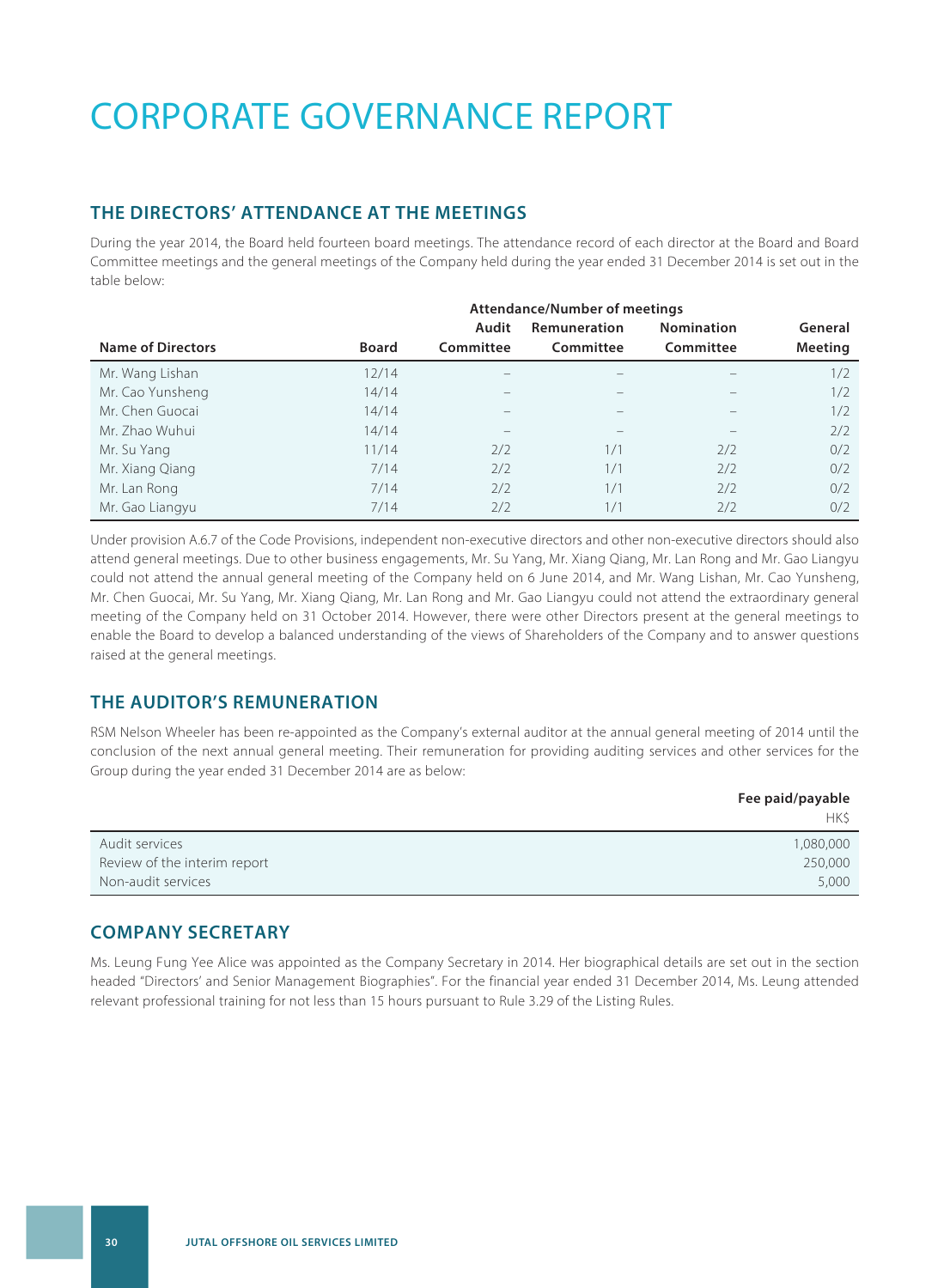

## **SHAREHOLDERS' RIGHTS**

Each general meeting other than an annual general meeting, shall be called an extraordinary general meeting. General meetings maybe held in any part of the world as may be determined by the Board.

According to Article No.58 of the Company's articles of association, any one or more members holding at the date of deposit of the requisition not less than one-tenth of the paid up capital of the Company carrying the right of voting at general meetings of the Company shall at all times have the right, by written requisition to the Board of the Secretary of the Company, to require an extraordinary general meeting to be called by the Board for the transaction of any business specified in such requisition; and such meeting shall be held within two (2) months after the deposit of such requisition.

If within twenty-one (21) days of such deposit the Board fails to proceed to convene such meeting the requisitionist(s) himself (themselves) may do so in the same manner, and all reasonable expenses incurred by the requisitionist(s) as a result of the failure of the Board shall be reimbursed to the requisitionist(s) by the Company.

An annual general meeting and any extraordinary general meeting at which the passing of a special resolution is to be considered shall be called by not less than twenty-one (21) clear days' notice. All other extraordinary general meetings may be called by not less than fourteen (14) clear days' notice.

Shareholders and investors are welcome to visit the Company's website and raise enquiries to our Board through our Investor Relations Department whose contact details are available on the website.

## **SIGNIFICANT CHANGES ON THE ARTICLES OF ASSOCIATION**

During the year 2014, there is no significant change to the articles of association of the Company.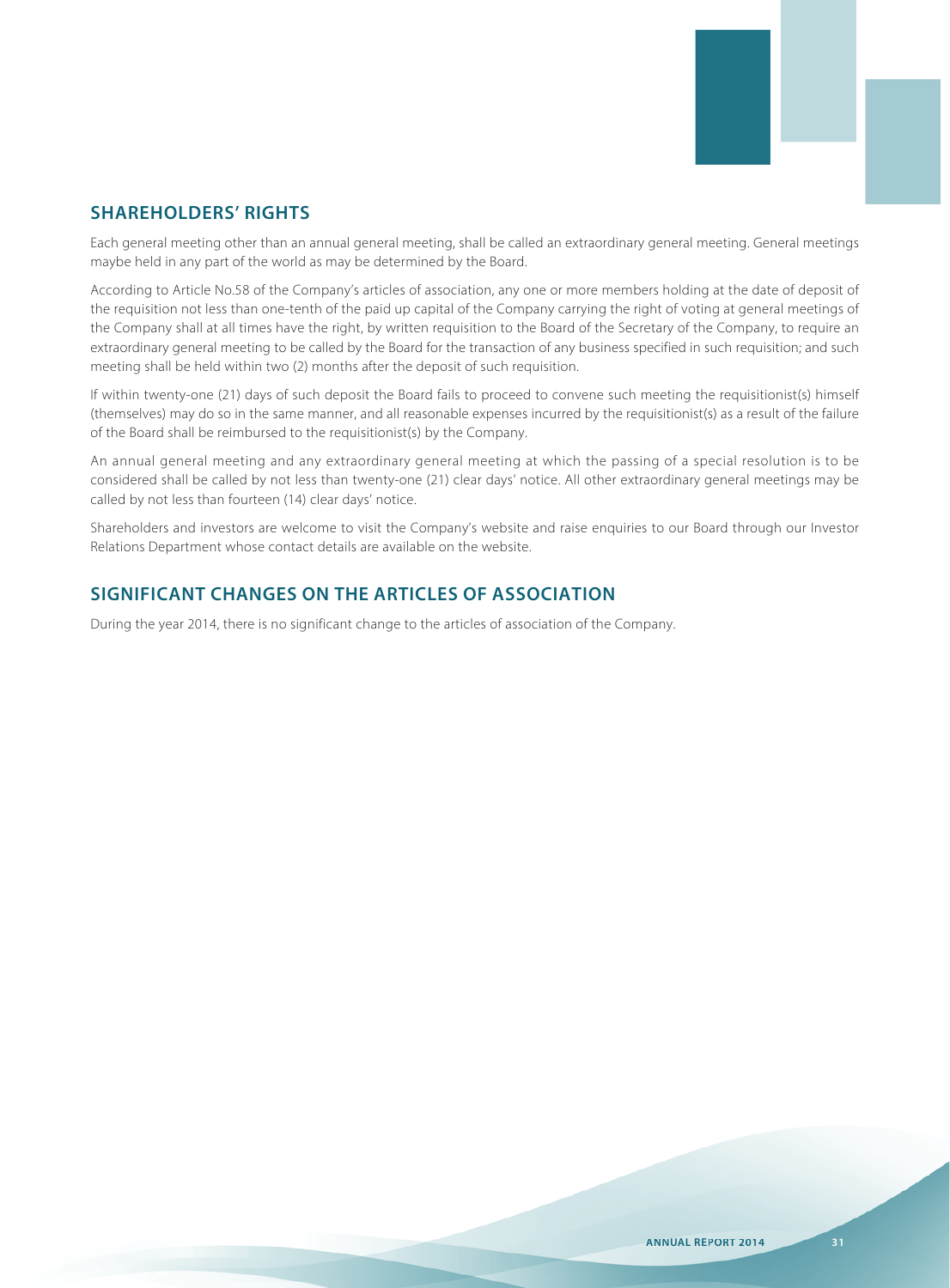## INDEPENDENT AUDITOR'S REPORT



#### **TO THE SHAREHOLDERS OF**

#### **JUTAL OFFSHORE OIL SERVICES LIMITED**

(Incorporated in the Cayman Islands with limited liability)

We have audited the consolidated financial statements of Jutal Offshore Oil Services Limited (the "Company") and its subsidiaries (collectively referred to as the "Group") set out on pages 33 to 83, which comprise the consolidated statement of financial position as at 31 December 2014, and the consolidated statement of profit or loss, consolidated statement of profit or loss and other comprehensive income, consolidated statement of changes in equity and consolidated statement of cash flows for the year then ended, and a summary of significant accounting policies and other explanatory information.

#### **DIRECTORS' RESPONSIBILITY FOR THE CONSOLIDATED FINANCIAL STATEMENTS**

The directors of the Company are responsible for the preparation of consolidated financial statements that give a true and fair view in accordance with Hong Kong Financial Reporting Standards issued by the Hong Kong Institute of Certified Public Accountants and the disclosure requirements of the Hong Kong Companies Ordinance, and for such internal control as the directors determine is necessary to enable the preparation of consolidated financial statements that are free from material misstatement, whether due to fraud or error.

#### **AUDITOR'S RESPONSIBILITY**

Our responsibility is to express an opinion on these consolidated financial statements based on our audit and to report our opinion solely to you, as a body, and for no other purpose. We do not assume responsibility towards or accept liability to any other person for the contents of this report. We conducted our audit in accordance with Hong Kong Standards on Auditing issued by the Hong Kong Institute of Certified Public Accountants. Those standards require that we comply with ethical requirements and plan and perform the audit to obtain reasonable assurance about whether the consolidated financial statements are free from material misstatement.

An audit involves performing procedures to obtain audit evidence about the amounts and disclosures in the consolidated financial statements. The procedures selected depend on the auditor's judgement, including the assessment of the risks of material misstatement of the consolidated financial statements, whether due to fraud or error. In making those risk assessments, the auditor considers internal control relevant to the entity's preparation of consolidated financial statements that give a true and fair view in order to design audit procedures that are appropriate in the circumstances, but not for the purpose of expressing an opinion on the effectiveness of the entity's internal control. An audit also includes evaluating the appropriateness of accounting policies used and the reasonableness of accounting estimates made by the directors, as well as evaluating the overall presentation of the consolidated financial statements.

We believe that the audit evidence we have obtained is sufficient and appropriate to provide a basis for our audit opinion.

#### **OPINION**

In our opinion, the consolidated financial statements give a true and fair view of the state of affairs of the Group as at 31 December 2014 and of the Group's results and cash flows for the year then ended in accordance with Hong Kong Financial Reporting Standards and have been properly prepared in accordance with the disclosure requirements of the Hong Kong Companies Ordinance.

**RSM Nelson Wheeler** Certified Public Accountants Hong Kong 31 March 2015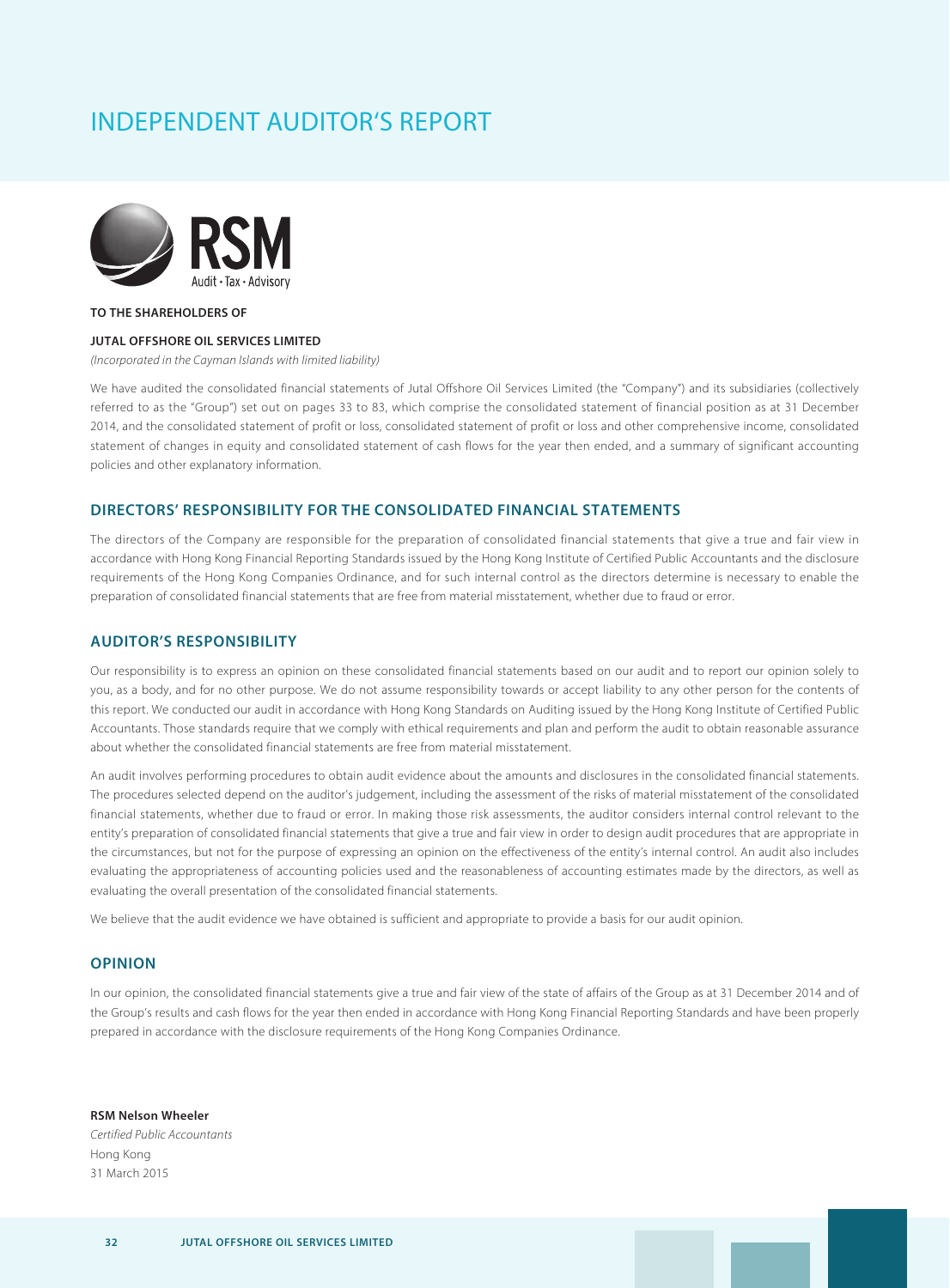## CONSOLIDATED STATEMENT OF PROFIT OR LOSS

For the year ended 31 December 2014

|                                 |                | 2014           | 2013           |
|---------------------------------|----------------|----------------|----------------|
|                                 | Note           | <b>RMB'000</b> | <b>RMB'000</b> |
| <b>Turnover</b>                 | 6              | 950,881        | 889,827        |
| Cost of sales and services      |                | (764, 704)     | (666, 451)     |
| <b>Gross profit</b>             |                | 186,177        | 223,376        |
| Other income                    | $\overline{7}$ | 7,018          | 814            |
| Administrative expenses         |                | (136, 565)     | (137, 539)     |
| Other operating expenses        |                | (8,634)        | (21, 047)      |
| <b>Profit from operations</b>   |                | 47,996         | 65,604         |
| Finance costs                   | 9              | (16, 763)      | (13, 731)      |
| Share of profit of an associate | 20             | 7,297          | 16,328         |
| Profit before tax               |                | 38,530         | 68,201         |
| Income tax expense              | 10             | (10, 074)      | (12, 556)      |
| Profit for the year             | 11             | 28,456         | 55,645         |
| Attributable to:                |                |                |                |
| Owners of the Company           |                | 28,456         | 55,645         |
| Earnings per share              | 14             |                |                |
|                                 |                | <b>RMB</b>     | <b>RMB</b>     |
| Basic                           |                | 3.74 cents     | 8.03 cents     |
| Diluted                         |                | 3.67 cents     | 7.81 cents     |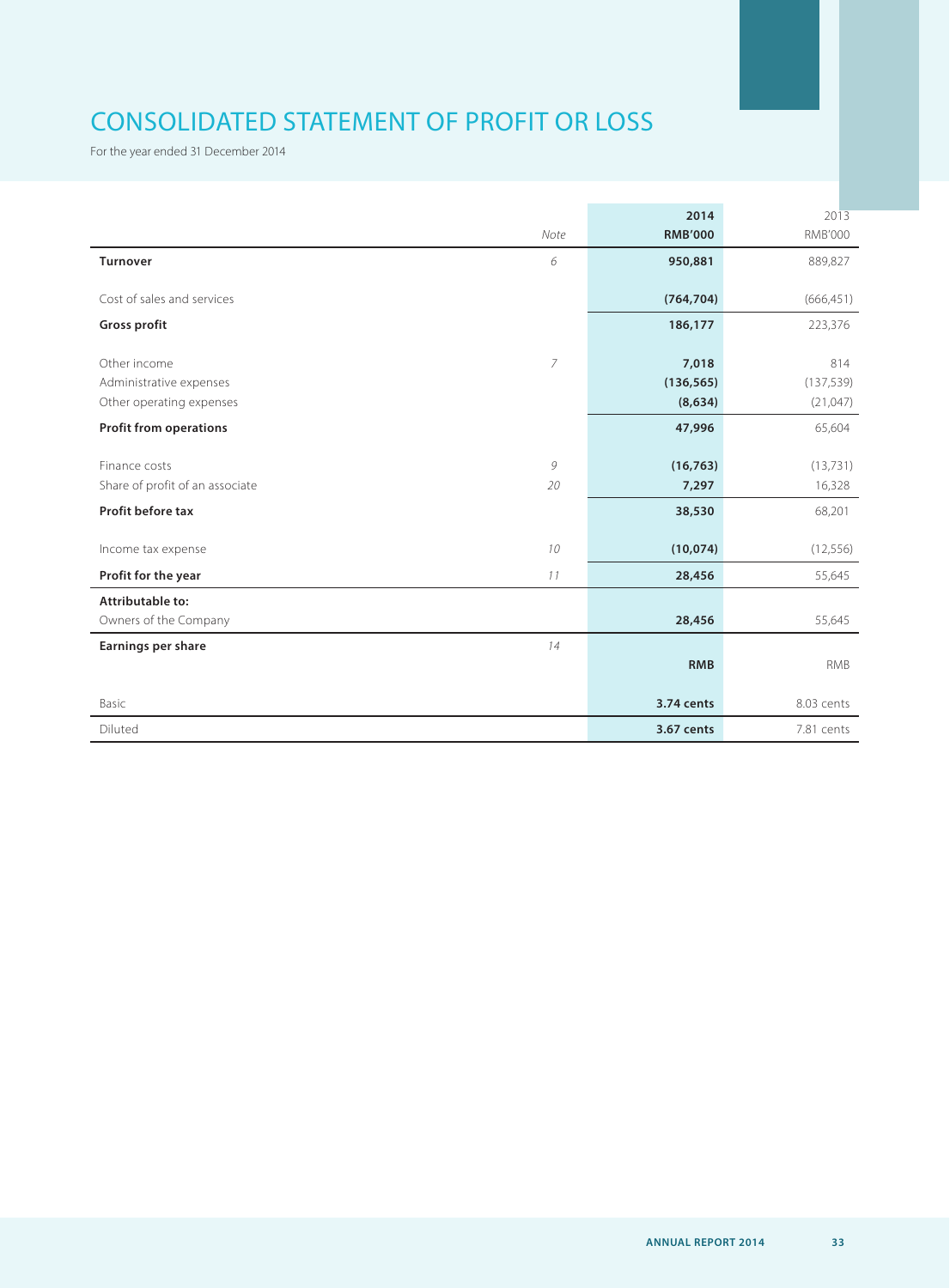## CONSOLIDATED STATEMENT OF PROFIT OR LOSS AND OTHER COMPREHENSIVE INCOME

For the year ended 31 December 2014

|                                                                                 | 2014<br><b>RMB'000</b> | 2013<br><b>RMB'000</b> |
|---------------------------------------------------------------------------------|------------------------|------------------------|
| Profit for the year                                                             | 28,456                 | 55,645                 |
| Other comprehensive income:<br>Item that may be reclassified to profit or loss: |                        |                        |
| Exchange differences on translating foreign operations                          | 2,262                  | (5,619)                |
| Other comprehensive income for the year, net of tax                             | 2,262                  | (5,619)                |
| Total comprehensive income for the year                                         | 30,718                 | 50,026                 |
| Attributable to:                                                                |                        |                        |
| Owners of the Company                                                           | 30,718                 | 50,026                 |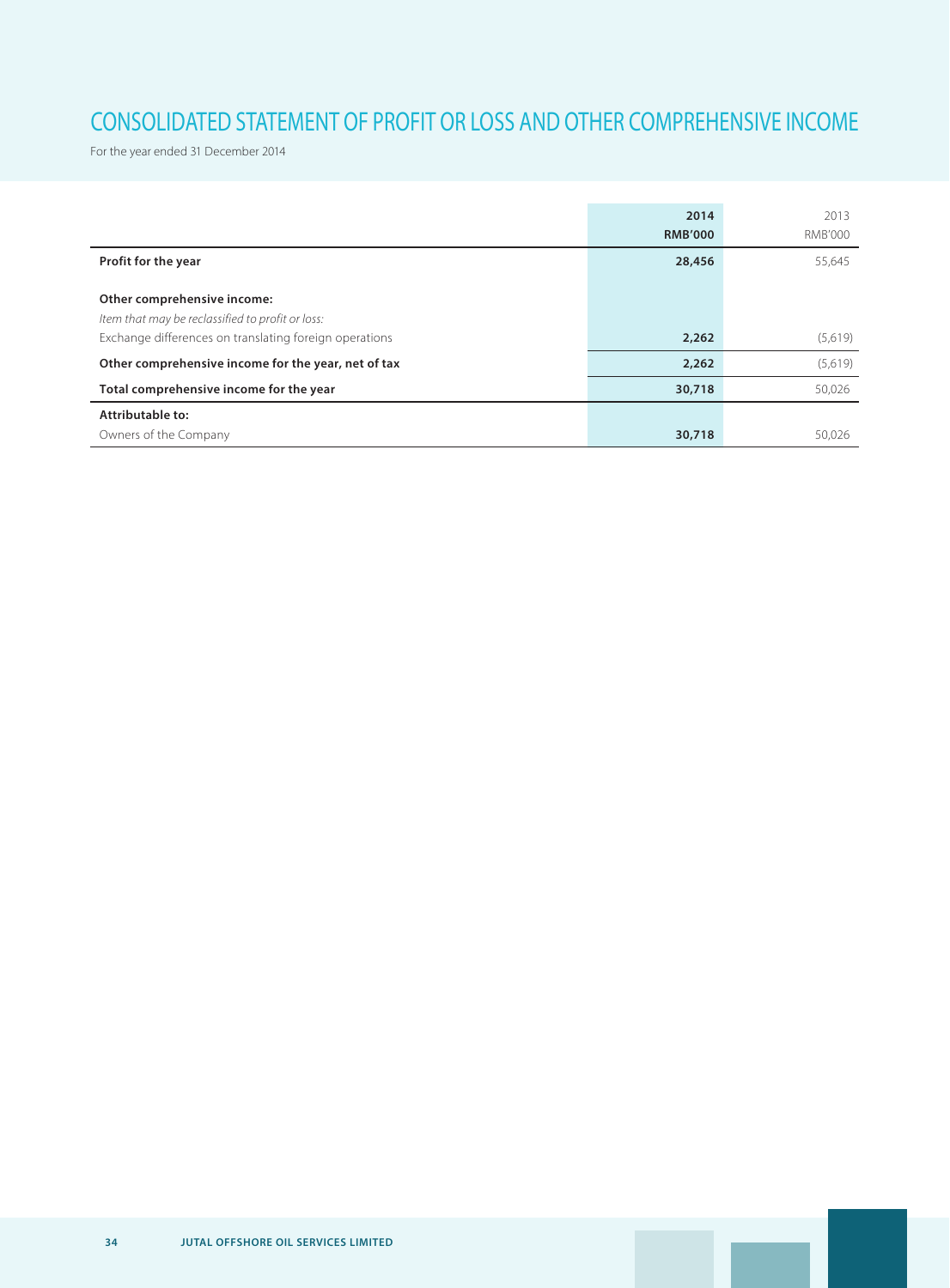## CONSOLIDATED STATEMENT OF FINANCIAL POSITION

At 31 December 2014

|                                                   |      | 2014           | 2013           |
|---------------------------------------------------|------|----------------|----------------|
|                                                   | Note | <b>RMB'000</b> | <b>RMB'000</b> |
| <b>Non-current assets</b>                         |      |                |                |
| Property, plant and equipment                     | 15   | 525,442        | 427,337        |
| Prepaid land lease payments                       | 16   | 547            | 612            |
| Goodwill                                          | 17   | 182,090        | 177,637        |
| Intangible assets                                 | 18   | 3,366          | 1,504          |
| Investment in an associate                        | 20   | 290,314        | 283,017        |
| Deferred tax assets                               | 34   | 7,677          | 11,090         |
|                                                   |      | 1,009,436      | 901,197        |
| <b>Current assets</b>                             |      |                |                |
| Inventories                                       | 21   | 19,752         | 35,443         |
| Trade and bills receivables                       | 22   | 288,518        | 214,328        |
| Gross amount due from customers for contract work | 23   | 215,333        | 254,676        |
| Prepayments, deposits and other receivables       | 24   | 65,325         | 69,767         |
| Due from directors                                | 25   | 1,387          | 1,796          |
| Due from an associate                             | 26   | 170            | 93             |
| Current tax assets                                |      | 1,417          | 222            |
| Pledged bank deposits                             | 27   | 31,498         | 18,486         |
| Bank and cash balances                            | 27   | 95,426         | 99,604         |
|                                                   |      | 718,826        | 694,415        |
| <b>Current liabilities</b>                        |      |                |                |
| Trade and bills payables                          | 28   | 217,164        | 173,720        |
| Gross amount due to customers for contract work   | 23   | 5,452          | 14,844         |
| Accruals and other payables                       | 29   | 107,025        | 112,392        |
| Warranty provisions                               | 30   | 2,701          | 1,936          |
| Bank borrowings                                   | 31   | 230,240        | 234,000        |
| Current tax liabilities                           |      | 1,661          | 9,738          |
|                                                   |      | 564,243        | 546,630        |
| Net current assets                                |      | 154,583        | 147,785        |
| <b>Total assets less current liabilities</b>      |      | 1,164,019      | 1,048,982      |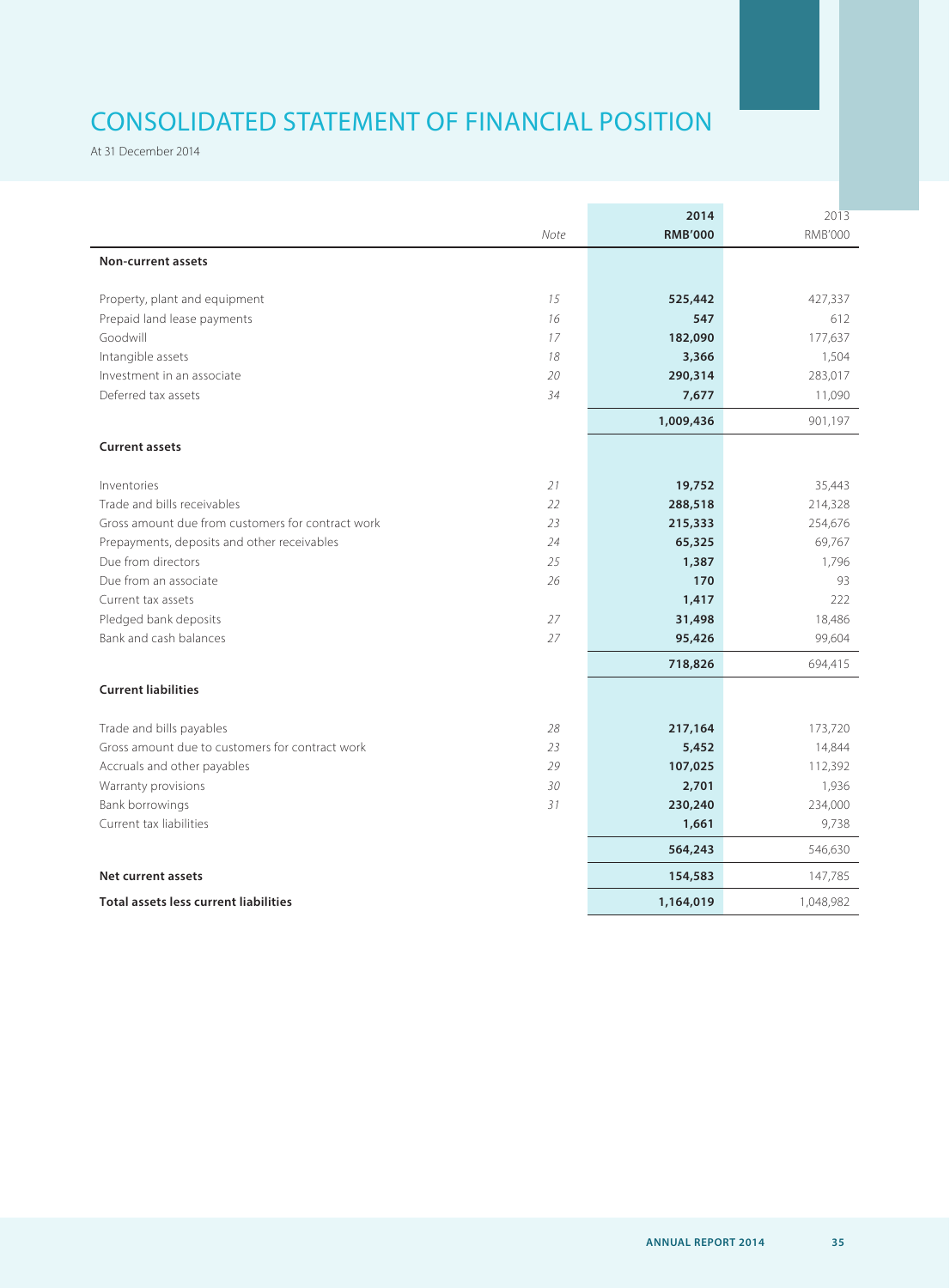## CONSOLIDATED STATEMENT OF FINANCIAL POSITION

At 31 December 2014

|                                |       | 2014           | 2013           |
|--------------------------------|-------|----------------|----------------|
|                                | Note  | <b>RMB'000</b> | <b>RMB'000</b> |
| <b>Non-current liabilities</b> |       |                |                |
|                                |       |                |                |
| Deferred revenue               | 33    | 8,000          |                |
| Deferred tax liabilities       | 34    | 29,650         | 30,428         |
|                                |       | 37,650         | 30,428         |
| <b>NET ASSETS</b>              |       | 1,126,369      | 1,018,554      |
| <b>Capital and reserves</b>    |       |                |                |
|                                |       |                |                |
| Share capital                  | 35    | 7,504          | 6,958          |
| Reserves                       | 38(a) | 1,118,865      | 1,011,596      |
| <b>TOTAL EQUITY</b>            |       | 1,126,369      | 1,018,554      |

Approved by the Board of Directors on 31 March 2015

Chairman Director

**Wang Lishan Cao Yunsheng**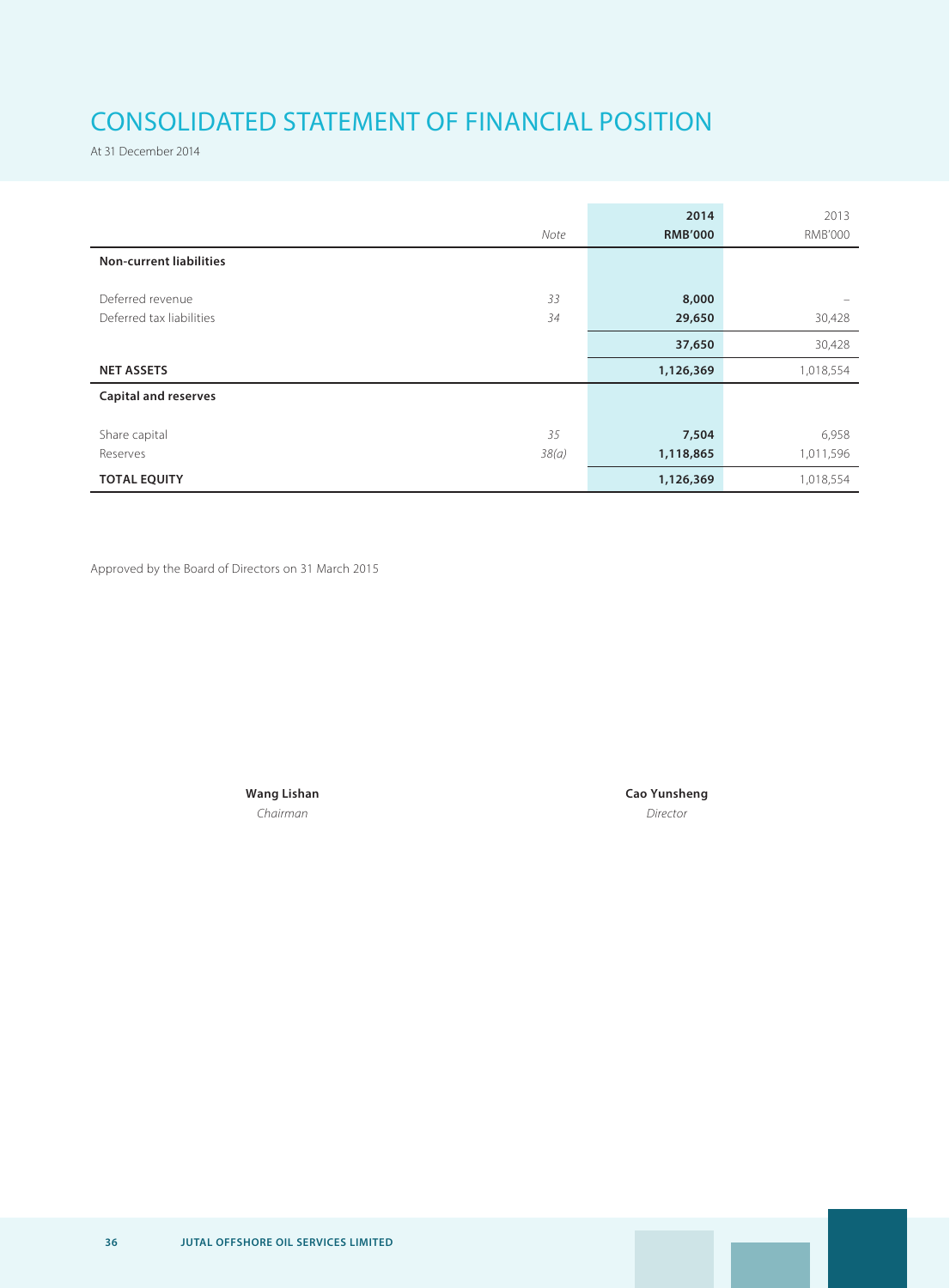# CONSOLIDATED STATEMENT OF CHANGES IN EQUITY

For the year ended 31 December 2014

|                                                           | Attributable to owners of the Company    |                                                                  |                                                           |                                                                                   |                                                                                    |                                                                         |                                                            |                                                             |                                       |                                       |                                |
|-----------------------------------------------------------|------------------------------------------|------------------------------------------------------------------|-----------------------------------------------------------|-----------------------------------------------------------------------------------|------------------------------------------------------------------------------------|-------------------------------------------------------------------------|------------------------------------------------------------|-------------------------------------------------------------|---------------------------------------|---------------------------------------|--------------------------------|
|                                                           | Share<br>capital<br>(Note 35)<br>RMB'000 | Share<br>premium<br>account<br>(Note 38(c)(i))<br><b>RMB'000</b> | Special<br>reserve<br>(Note 38(c)(iii))<br><b>RMB'000</b> | Convertible<br>loan notes<br>equity reserve<br>(Note 38(c)(vi))<br><b>RMB'000</b> | Foreign<br>currency<br>translation<br>reserve<br>(Note 38(c)(v))<br><b>RMB'000</b> | Share-based<br>payment<br>reserve<br>(Note 38(c)(ii))<br><b>RMB'000</b> | Warrants<br>reserve<br>(Note 38(c)(vii))<br><b>RMB'000</b> | Statutory<br>reserves<br>(Note 38(c)(iv))<br><b>RMB'000</b> | Retained<br>profits<br><b>RMB'000</b> | Proposed<br>final dividend<br>RMB'000 | <b>Total equity</b><br>RMB'000 |
| At 1 January 2013                                         | 6,133                                    | 648,627                                                          | (52,040)                                                  | 2,951                                                                             | (56, 026)                                                                          | 16,189                                                                  | 267                                                        | 28.968                                                      | 269,019                               | 10,187                                | 874,275                        |
| Total comprehensive income for the year                   |                                          |                                                                  |                                                           |                                                                                   | (5,619)                                                                            | J.                                                                      |                                                            |                                                             | 55,645                                | ÷,                                    | 50,026                         |
| Share-based payments                                      |                                          |                                                                  |                                                           |                                                                                   | i,                                                                                 | 2,790                                                                   |                                                            |                                                             |                                       | $\overline{a}$                        | 2,790                          |
| Issue of shares on subscription (note 35(d))              | 400                                      | 66,995                                                           |                                                           |                                                                                   |                                                                                    |                                                                         |                                                            |                                                             |                                       | L                                     | 67,395                         |
| Issue of shares on exercise of warrants (note 35(b))      | 272                                      | 19,035                                                           |                                                           |                                                                                   |                                                                                    | $\overline{a}$                                                          | (267)                                                      |                                                             |                                       | i,                                    | 19,040                         |
| Issue of shares on exercise of share options (note 35(c)) | 153                                      | 21,315                                                           |                                                           |                                                                                   |                                                                                    | (5,006)                                                                 |                                                            |                                                             |                                       | L                                     | 16,462                         |
| Share options forfeited                                   |                                          |                                                                  |                                                           |                                                                                   |                                                                                    | (85)                                                                    |                                                            |                                                             | 85                                    |                                       |                                |
| Transfer to statutory reserves                            |                                          |                                                                  |                                                           |                                                                                   |                                                                                    |                                                                         |                                                            | 7,417                                                       | (7, 417)                              |                                       |                                |
| Dividends paid                                            |                                          |                                                                  |                                                           |                                                                                   |                                                                                    |                                                                         |                                                            |                                                             | (1,247)                               | (10, 187)                             | (11, 434)                      |
| 2013 proposed final dividend                              |                                          |                                                                  |                                                           |                                                                                   |                                                                                    |                                                                         |                                                            | ÷,                                                          | (11, 564)                             | 11,564                                | $\sim$                         |
| Changes in equity for the year                            | 825                                      | 107,345                                                          |                                                           | $\overline{a}$                                                                    | (5,619)                                                                            | (2,301)                                                                 | (267)                                                      | 7,417                                                       | 35,502                                | 1,377                                 | 144,279                        |
| At 31 December 2013 and 1 January 2014                    | 6,958                                    | 755,972                                                          | (52,040)                                                  | 2,951                                                                             | (61, 645)                                                                          | 13,888                                                                  | ÷,                                                         | 36,385                                                      | 304,521                               | 11,564                                | 1,018,554                      |
| Total comprehensive income for the year                   |                                          |                                                                  |                                                           |                                                                                   | 2,262                                                                              |                                                                         |                                                            |                                                             | 28,456                                | $\overline{\phantom{a}}$              | 30,718                         |
| Share-based payments                                      | $\overline{a}$                           |                                                                  |                                                           |                                                                                   | ÷,                                                                                 | 2,133                                                                   |                                                            |                                                             |                                       | $\overline{a}$                        | 2,133                          |
| Issue of shares on subscription (note 35(f))              | 320                                      | 58,784                                                           |                                                           |                                                                                   |                                                                                    |                                                                         |                                                            |                                                             |                                       | L,                                    | 59,104                         |
| Issue of warrants (note 35(q))                            | $\overline{a}$                           |                                                                  |                                                           |                                                                                   |                                                                                    | ٠                                                                       | 160                                                        |                                                             |                                       | $\overline{a}$                        | 160                            |
| Issue of shares on exercise of share options (note 35(e)) | 226                                      | 36,268                                                           |                                                           |                                                                                   | $\overline{\phantom{a}}$                                                           | (9,057)                                                                 |                                                            |                                                             |                                       | $\overline{a}$                        | 27,437                         |
| Share options forfeited                                   |                                          |                                                                  |                                                           |                                                                                   |                                                                                    | (832)                                                                   |                                                            |                                                             | 832                                   | Ē,                                    | ٠                              |
| Transfer to statutory reserves                            |                                          |                                                                  |                                                           |                                                                                   |                                                                                    |                                                                         |                                                            | 530                                                         | (530)                                 | ÷                                     |                                |
| Dividends paid                                            |                                          |                                                                  |                                                           |                                                                                   |                                                                                    |                                                                         |                                                            |                                                             | (173)                                 | (11, 564)                             | (11, 737)                      |
| 2014 proposed final dividend                              |                                          |                                                                  |                                                           |                                                                                   |                                                                                    |                                                                         |                                                            | Ē,                                                          | (6, 401)                              | 6,401                                 | $\sim$                         |
| Changes in equity for the year                            | 546                                      | 95,052                                                           |                                                           | ٠                                                                                 | 2,262                                                                              | (7, 756)                                                                | 160                                                        | 530                                                         | 22,184                                | (5, 163)                              | 107,815                        |
| At 31 December 2014                                       | 7,504                                    | 851,024                                                          | (52,040)                                                  | 2,951                                                                             | (59, 383)                                                                          | 6,132                                                                   | 160                                                        | 36,915                                                      | 326,705                               | 6,401                                 | 1,126,369                      |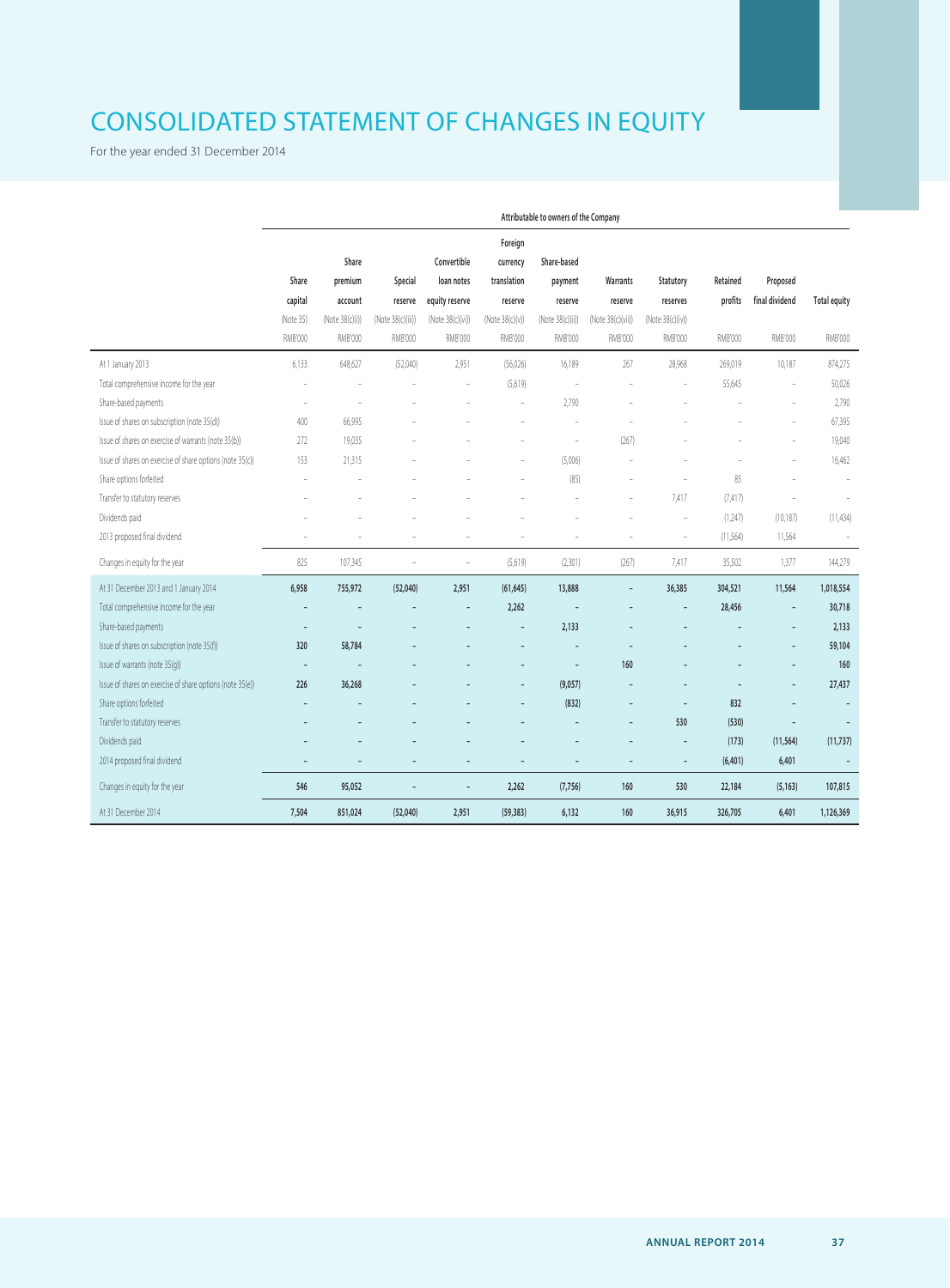# CONSOLIDATED STATEMENT OF CASH FLOWS

For the year ended 31 December 2014

|                                                                          | 2014           | 2013           |
|--------------------------------------------------------------------------|----------------|----------------|
| Note                                                                     | <b>RMB'000</b> | <b>RMB'000</b> |
| <b>CASH FLOWS FROM OPERATING ACTIVITIES</b>                              |                |                |
|                                                                          |                |                |
| Profit before tax                                                        | 38,530         | 68,201         |
| Adjustments for:                                                         |                |                |
| Finance costs                                                            | 16,763         | 13,731         |
| Share of profit of an associate                                          | (7, 297)       | (16,328)       |
| Share-based payments                                                     | 2,133          | 2,790          |
| Interest income                                                          | (725)          | (412)          |
| Depreciation                                                             | 25,256         | 19,105         |
| Amortisation of prepaid land lease payments                              | 65             | 65             |
| Amortisation of intangible assets                                        | 1,777          | 903            |
| Net (gain)/loss on disposals of property, plant and equipment            | (145)          | 133            |
| Allowances for inventories                                               | 3,600          |                |
| Allowances for trade and other receivables                               | 2,513          | 4,122          |
| Reversal of allowance for trade receivables                              | (3,819)        |                |
| Allowance for gross amount due from customers for contract work          | 1,558          | 12,248         |
| Warranty provisions                                                      | 765            | 1,408          |
| Government grant income                                                  | (1,000)        |                |
| Operating profit before working capital changes                          | 79,974         | 105,966        |
| Decrease/(increase) in inventories                                       | 12,091         | (21, 113)      |
| Increase in trade and bills receivables                                  | (72, 366)      | (104, 332)     |
| Decrease/(increase) in gross amount due from customers for contract work | 37,785         | (144, 561)     |
| Decrease/(increase) in prepayments, deposits and other receivables       | 5,507          | (27, 408)      |
| Decrease/(increase) in amounts due from directors                        | 409            | (24)           |
| (Increase)/decrease in amount due from an associate                      | (77)           | 77             |
| Increase in pledged bank deposits                                        | (589)          | (11, 515)      |
| Increase in trade and bills payables                                     | 43,051         | 31,224         |
| Decrease in gross amount due to customers for contract work              | (9, 392)       | (17, 149)      |
| (Decrease)/increase in accruals and other payables                       | (5, 548)       | 46,824         |
| Cash generated from/(used in) operations                                 | 90,845         | (142, 011)     |
| Income taxes paid                                                        | (16, 711)      | (6,095)        |
| Interest paid                                                            | (16, 265)      | (11,650)       |
| Other finance costs                                                      | (1,793)        | (2,188)        |
| Net cash generated from/(used in) operating activities                   | 56,076         | (161, 944)     |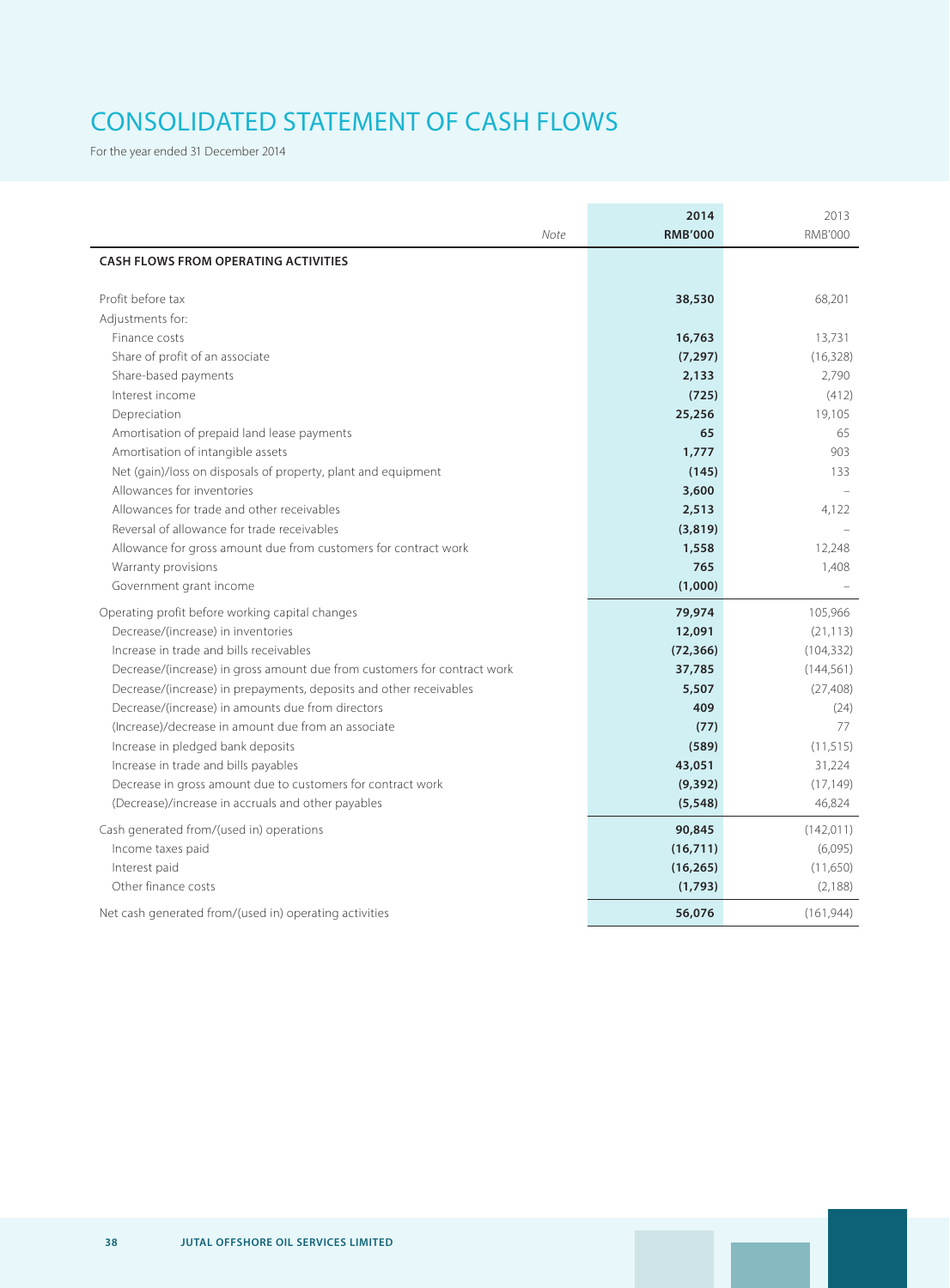# CONSOLIDATED STATEMENT OF CASH FLOWS

For the year ended 31 December 2014

|                                                                   |       | 2014           | 2013           |
|-------------------------------------------------------------------|-------|----------------|----------------|
| <b>CASH FLOWS FROM INVESTING ACTIVITIES</b>                       | Note  | <b>RMB'000</b> | <b>RMB'000</b> |
|                                                                   |       |                |                |
| Interest received                                                 |       | 725            | 412            |
| Purchases of property, plant and equipment                        |       | (122, 194)     | (74, 386)      |
| Proceeds from disposals of property, plant and equipment          |       | 1,372          | 1              |
| Purchase of intangible assets                                     |       | (739)          | (300)          |
| Acquisition of a subsidiary                                       | 39    | (6, 208)       |                |
| Government grant received<br>Dividends received from an associate | 33    | 8,000          | 30,000         |
|                                                                   |       |                |                |
| Net cash used in investing activities                             |       | (119, 044)     | (44, 273)      |
| <b>CASH FLOWS FROM FINANCING ACTIVITIES</b>                       |       |                |                |
| Bank loans raised                                                 |       | 454,240        | 234,000        |
| Repayment of bank loans                                           |       | (458,000)      | (126,000)      |
| Dividends paid                                                    | 13    | (11, 737)      | (11, 434)      |
| Net proceeds from issue of shares on subscription                 | 35(f) | 59,104         | 67,395         |
| Net proceeds from issue of warrants                               | 35(q) | 160            |                |
| Proceeds from issue of shares on exercise of warrants             | 35(b) |                | 19,040         |
| Proceeds from issue of shares on exercise of share options        | 35(e) | 27,437         | 16,462         |
| Net cash generated from financing activities                      |       | 71,204         | 199,463        |
| NET INCREASE/(DECREASE) IN CASH AND CASH EQUIVALENTS              |       | 8,236          | (6,754)        |
| Effect of foreign exchange rate changes                           |       | 9              | (1, 106)       |
| CASH AND CASH EQUIVALENTS AT 1 JANUARY                            |       | 100,265        | 108,125        |
| CASH AND CASH EQUIVALENTS AT 31 DECEMBER                          |       | 108,510        | 100,265        |
| <b>ANALYSIS OF CASH AND CASH EQUIVALENTS</b>                      |       |                |                |
| Bank and cash balances                                            |       | 95,426         | 99,604         |
| Pledged bank deposits                                             |       | 13,084         | 661            |
|                                                                   |       | 108,510        | 100,265        |

Pledged bank deposits can be reconciled to the consolidated statement of financial position as follows:

|                                                        | 2014           | 2013           |
|--------------------------------------------------------|----------------|----------------|
|                                                        | <b>RMB'000</b> | <b>RMB'000</b> |
| Pledged bank deposits (mature in three months or less) | 13,084         | 661            |
| Pledged bank deposits (mature after three months)      | 18,414         | 17,825         |
|                                                        | 31,498         | 18.486         |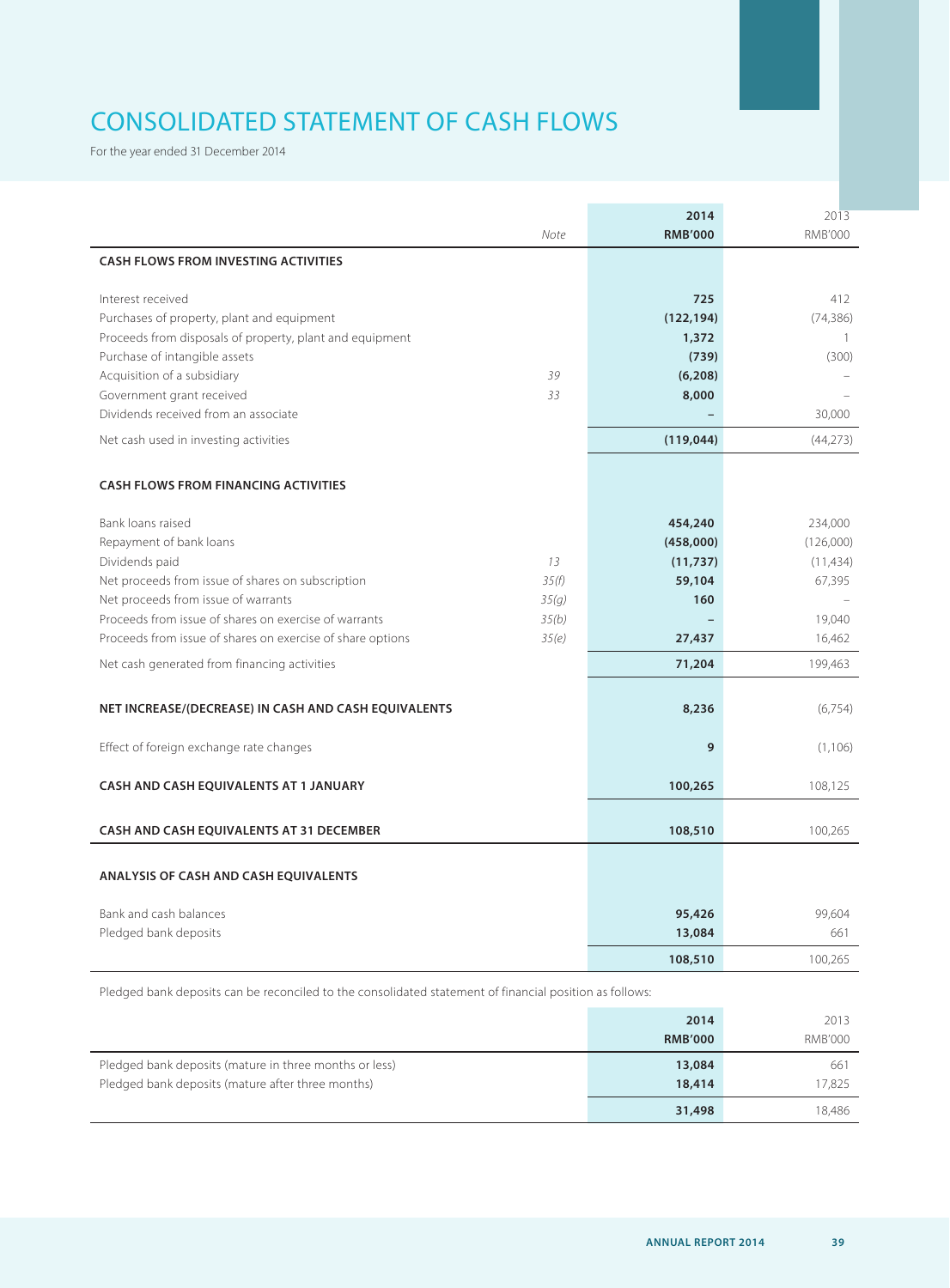For the year ended 31 December 2014

## **1. GENERAL INFORMATION**

The Company was incorporated in the Cayman Islands with limited liability. The address of its registered office is Cricket Square, Hutchins Drive, P.O. Box 2681, Grand Cayman KY1-1111, Cayman Islands. The address of its principal place of business is 10th Floor, Chiwan Petroleum Building, Shekou, Nanshan District, Shenzhen, the People's Republic of China (the "PRC"). The Company's shares are listed on the Main Board of The Stock Exchange of Hong Kong Limited (the "Stock Exchange").

The Company is an investment holding company. The principal activities of its subsidiaries are set out in note 19 to the consolidated financial statements.

In the opinion of the directors of the Company, as at 31 December 2014, Cheung Hing Investments Limited, a company incorporated in the Samoa, is the immediate and ultimate parent; and Mr. Wang Lishan is the ultimate controlling party of the Company.

### **2. ADOPTION OF NEW AND REVISED HONG KONG FINANCIAL REPORTING STANDARDS AND REQUIREMENTS**

In the current year, the Group has adopted all the new and revised Hong Kong Financial Reporting Standards ("HKFRSs") issued by the Hong Kong Institute of Certified Public Accountants ("HKCIPA") that are relevant to its operations and effective for its accounting year beginning on 1 January 2014. HKFRSs comprise Hong Kong Financial Reporting Standards ("HKFRS"); Hong Kong Accounting Standards ("HKAS"); and Interpretations. The adoption of these new and revised HKFRSs did not result in significant changes to the Group's accounting policies and amounts reported for the current year and prior years as stated in note 2(a) below.

#### **(a) Application of new and revised HKFRSs**

#### (i) Amendments to HKFRS 10, HKFRS 12 and HKAS 27, Investment entities

The amendments provide consolidation relief to those parents which qualify to be an investment entity as defined in the amended HKFRS 10. Investment entities are required to measure their subsidiaries at fair value through profit or loss. These amendments do not have an impact on these consolidated financial statements as the Company does not qualify to be an investment entity.

#### (ii) Amendments to HKFRS 13 (Annual Improvements to HKFRSs 2010-2012 Cycle)

This amendment to the standard's basis for conclusions only clarifies that the ability to measure certain short-term receivables and payables on an undiscounted basis is retained.

#### (iii) Amendment to HKAS 32, Offsetting financial assets and financial liabilities

This amendment clarifies that the right of set-off must not be contingent on a future event. It must also be legally enforceable for all counterparties in the normal course of business, as well as in the event of default, insolvency or bankruptcy. The amendment also considers settlement mechanisms. The amendment did not have a significant effect on the Group's consolidated financial statements.

#### (iv) Amendment to HKAS 36, Recoverable amount disclosures for non-financial assets

The amendments reduce the circumstances in which the recoverable amount of assets or cash-generating units is required to be disclosed, clarify the disclosures required, and introduce an explicit requirement to disclose the discount rate used in determining impairment (or reversals) where recoverable amount based on fair value less costs of disposal is determined using a present value technique. The amendments do not have an impact on these consolidated financial statements as the recoverable amounts of assets or cash-generating units have been determined on the basis of their value in use.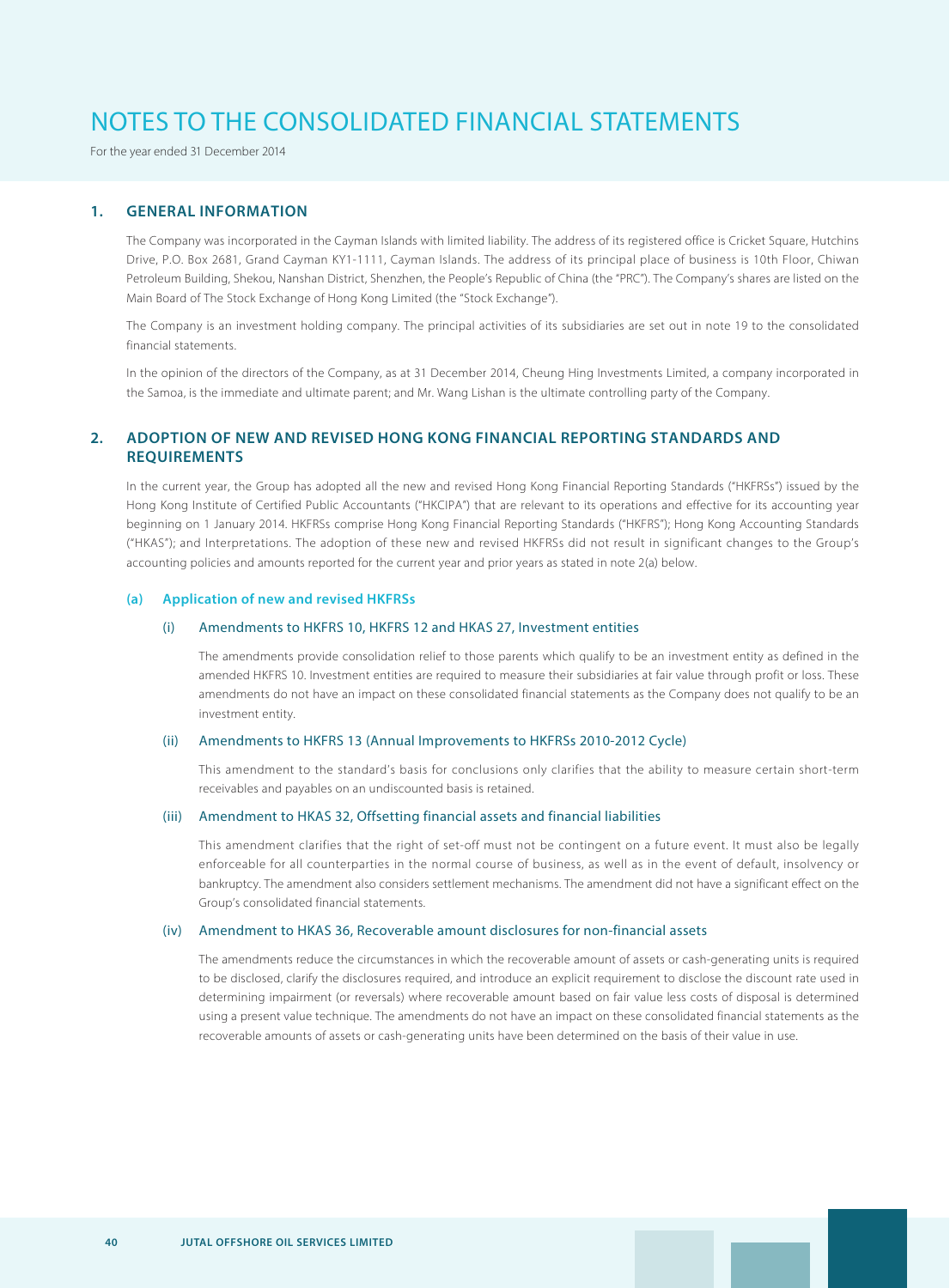## **2. ADOPTION OF NEW AND REVISED HONG KONG FINANCIAL REPORTING STANDARDS AND REQUIREMENTS (CONT'D)**

#### **(a) Application of new and revised HKFRSs (cont'd)**

#### (v) Amendments to HKFRS 2 (Annual Improvements to HKFRSs 2010-2012 Cycle)

This amendment clarifies the definitions of "vesting condition" and "market condition" and adds definitions for "performance condition" and "service condition". The amendment is applicable prospectively to share-based payment transactions for which the grant date is on or after 1 July 2014 and had no effect on the Group's consolidated financial statements.

#### (vi) Amendments to HKFRS 3 (Annual Improvements to HKFRSs 2010-2012 Cycle)

This amendment, applicable prospectively to business combinations for which the acquisition date is on or after 1 July 2014, requires any contingent consideration that is classified as an asset or a liability (i.e. non-equity) to be measured at fair value at each reporting date with changes in fair value recognised in profit or loss. It had no effect on the Group's consolidated financial statements.

### **(b) New and revised HKFRSs in issue but not yet effective (see below)**

The Group has not early applied new and revised HKFRSs that have been issued but are not yet effective for the financial year beginning 1 January 2014. The directors anticipate that the new and revised HKFRSs will be adopted in the Group's consolidated financial statements when they become effective. The Group is in the process of assessing, where applicable, the potential effect of all new and revised HKFRSs that will be effective in future periods but is not yet in a position to state whether these new and revised HKFRSs would have a material impact on its results of operations and financial position.

#### List of New and revised HKFRSs in issue but not yet effective

| <b>HKFRS 9</b>                     | Financial Instruments <sup>1</sup>                                                |
|------------------------------------|-----------------------------------------------------------------------------------|
| HKFRS 15                           | Revenue from Contracts with Customers <sup>2</sup>                                |
| Amendments to HKAS 1               | Disclosure Initiative <sup>4</sup>                                                |
| Amendments to HKAS 16 and HKAS 38  | Clarification of Acceptable Methods of Depreciation and Amortisation <sup>4</sup> |
| Amendments to HKAS 27              | Equity Method in Separate Financial Statements <sup>4</sup>                       |
| Amendments to HKFRS 10 and HKAS 28 | Sale or Contribution of Assets between an Investor and its Associate or           |
|                                    | Joint Venture <sup>4</sup>                                                        |
| Amendments to HKFRSs               | Annual Improvements to HKFRSs 2010-2012 Cycle <sup>5</sup>                        |
| Amendments to HKFRSs               | Annual Improvements to HKFRSs 2011-2013 Cycle <sup>3</sup>                        |
| Amendments to HKFRSs               | Annual Improvements to HKFRSs 2012-2014 Cycle <sup>4</sup>                        |

- Effective for annual periods beginning on or after 1 January 2018, with earlier application permitted.
- 2 Effective for annual periods beginning on or after 1 January 2017, with earlier application permitted.
- Effective for annual periods beginning on or after 1 July 2014, with earlier application permitted.
- 4 Effective for annual periods beginning on or after 1 January 2016, with earlier application permitted.
- Effective for annual periods beginning on or after 1 July 2014, with limited exceptions. Earlier application is permitted.

#### **(c) New Hong Kong Companies Ordinance**

The requirements of Part 9 "Accounts and Audit" of the new Hong Kong Companies Ordinance (Cap. 622) come into operation as from the Company's first financial year commencing on or after 3 March 2014 in accordance with section 358 of that Ordinance. The Group is in the process of making an assessment of expected impact of the changes in the Companies Ordinance on the consolidated financial statements in the period of initial application of Part 9 of the new Hong Kong Companies Ordinance (Cap. 622). So far it has concluded that the impact is unlikely to be significant.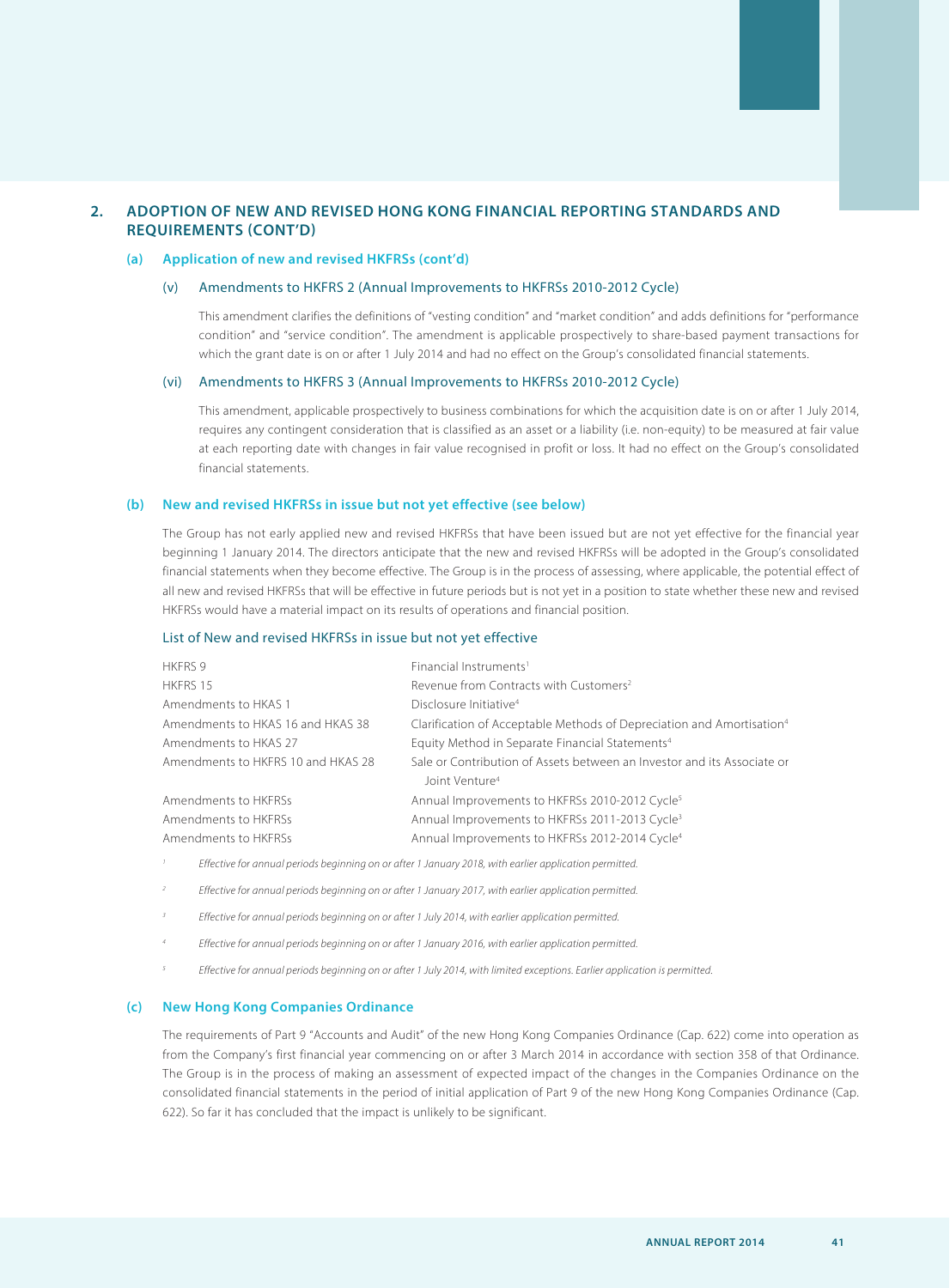For the year ended 31 December 2014

## **3. SIGNIFICANT ACCOUNTING POLICIES**

These consolidated financial statements have been prepared in accordance with all applicable HKFRSs issued by the HKICPA and accounting principles generally accepted in Hong Kong. These consolidated financial statements also comply with the applicable disclosure requirements of the Hong Kong Companies Ordinance, which for this financial year and the comparative period continue to be those of the predecessor Hong Kong Companies Ordinance (Cap. 32), in accordance with transitional and saving arrangements for Part 9 of the new Hong Kong Companies Ordinance (Cap. 622), "Accounts and Audit", which are set out in sections 76 to 87 of Schedule 11 to that Ordinance. These consolidated financial statements also comply with the applicable disclosure provisions of the Rules Governing the Listing of Securities on the Stock Exchange.

These consolidated financial statements have been prepared under the historical cost convention.

The preparation of financial statements in conformity with HKFRS requires the use of certain critical accounting estimates. It also requires management to exercise its judgement in the process of applying the Group's accounting policies. The areas involving a higher degree of judgement or complexity, or areas where assumptions and estimates are significant to the consolidated financial statements are disclosed in note 4.

The significant accounting policies applied in the preparation of these consolidated financial statements are set out below.

### **(a) Consolidation**

The consolidated financial statements include the financial statements of the Company and its subsidiaries made up to 31 December. Subsidiaries are entities over which the Group has control. The Group controls an entity when it is exposed, or has rights, to variable returns from its involvement with the entity and has the ability to affect those returns through its power over the entity. The Group has power over an entity when the Group has existing rights that give it the current ability to direct the relevant activities, i.e. activities that significantly affect the entity's returns.

When assessing control, the Group considers its potential voting rights as well as potential voting rights held by other parties. A potential voting right is considered only if the holder has the practical ability to exercise that right.

Subsidiaries are consolidated from the date on which control is transferred to the Group. They are de-consolidated from the date the control ceases.

The gain or loss on the disposal of a subsidiary that results in a loss of control represents the difference between (i) the fair value of the consideration of the sale plus the fair value of any investment retained in that subsidiary and (ii) the Company's share of the net assets of that subsidiary plus any remaining goodwill and any accumulated foreign currency translation reserve relating to that subsidiary.

Intragroup transactions, balances and unrealised profits are eliminated. Unrealised losses are also eliminated unless the transaction provides evidence of an impairment of the asset transferred. Accounting policies of subsidiaries have been changed where necessary to ensure consistency with the policies adopted by the Group.

Non-controlling interests represent the equity in subsidiaries not attributable, directly or indirectly, to the Company. Noncontrolling interests are presented in the consolidated statement of financial position and consolidated statement of changes in equity within equity. Non-controlling interests are presented in the consolidated statement of profit or loss and consolidated statement of profit or loss and other comprehensive income as an allocation of profit or loss and total comprehensive income for the year between the non-controlling shareholders and owners of the Company.

Profit or loss and each component of other comprehensive income are attributed to the owners of the Company and to the noncontrolling shareholders even if this results in the non-controlling interests having a deficit balance.

Changes in the Company's ownership interest in a subsidiary that do not result in a loss of control are accounted for as equity transactions (i.e. transactions with owners in their capacity as owners). The carrying amounts of the controlling and non-controlling interests are adjusted to reflect the changes in their relative interests in the subsidiary. Any difference between the amount by which the non-controlling interests are adjusted and the fair value of the consideration paid or received is recognised directly in equity and attributed to the owners of the Company.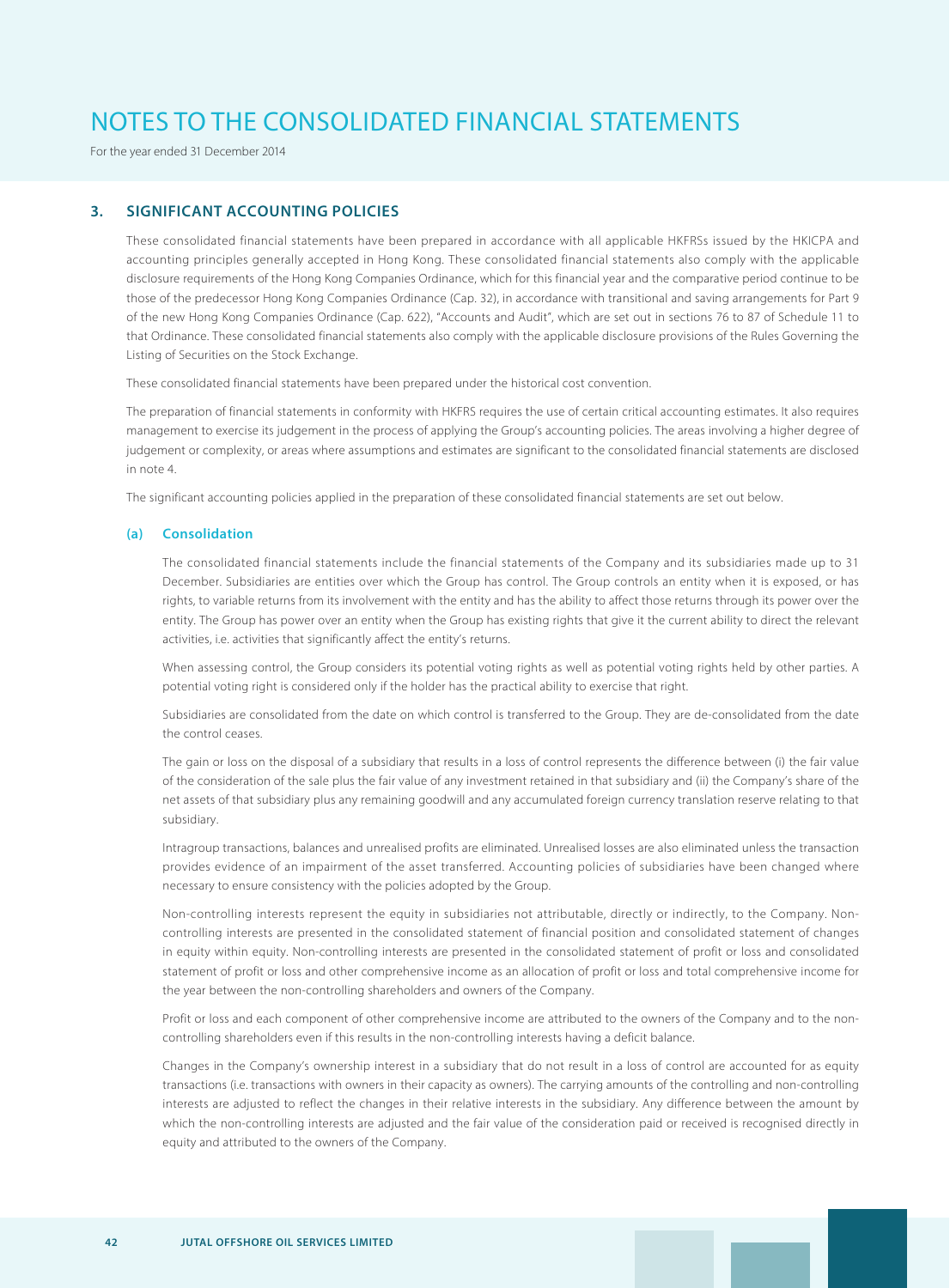## **3. SIGNIFICANT ACCOUNTING POLICIES (CONT'D)**

#### **(b) Business combination and goodwill**

The acquisition method is used to account for the acquisition of a subsidiary in a business combination. The consideration transferred in a business combination is measured at the acquisition-date fair value of the assets given, equity instruments issued, liabilities incurred and any contingent consideration. Acquisition-related costs are recognised as expenses in the periods in which the costs are incurred and the services are received. Identifiable assets and liabilities of the subsidiary in the acquisition are measured at their acquisition-date fair values.

The excess of the sum of the consideration transferred over the Company's share of the net fair value of the subsidiary's identifiable assets and liabilities is recorded as goodwill. Any excess of the Company's share of the net fair value of the identifiable assets and liabilities over the sum of the consideration transferred is recognised in consolidated profit or loss as a gain on bargain purchase which is attributed to the Company.

In a business combination achieved in stages, the previously held equity interest in the subsidiary is remeasured at its acquisitiondate fair value and the resulting gain or loss is recognised in consolidated profit or loss. The fair value is added to the sum of the consideration transferred in a business combination to calculate the goodwill.

After initial recognition, goodwill is measured at cost less accumulated impairment losses. For the purpose of impairment testing, goodwill acquired in a business combination is allocated to each of the cash-generating units ("CGUs") or groups of CGUs that is expected to benefit from the synergies of the combination. Each unit or group of units to which the goodwill is allocated represents the lowest level within the Group at which the goodwill is monitored for internal management purposes. Goodwill impairment reviews are undertaken annually or more frequently if events or changes in circumstances indicate a potential impairment. The carrying value of the CGU containing the goodwill is compared to its recoverable amount, which is the higher of value in use and the fair value less costs of disposal. Any impairment is recognised immediately as an expense and is not subsequently reversed.

#### **(c) Associates**

Associates are entities over which the Group has significant influence. Significant influence is the power to participate in the financial and operating policy decisions of an entity but is not control or joint control over those policies. The existence and effect of potential voting rights that are currently exercisable or convertible, including potential voting rights held by other entities, are considered when assessing whether the Group has significant influence. In assessing whether a potential voting right contributes to significant influence, the holder's intention and financial ability to exercise or convert that right is not considered.

Investment in an associate is accounted for in the consolidated financial statements by the equity method and is initially recognised at cost. Identifiable assets and liabilities of the associate in an acquisition are measured at their fair values at the acquisition date. The excess of the cost of the investment over the Group's share of the net fair value of the associate's identifiable assets and liabilities is recorded as goodwill. The goodwill is included in the carrying amount of the investment and is tested for impairment together with the investment at the end of each reporting period when there is objective evidence that the investment is impaired. Any excess of the Group's share of the net fair value of the identifiable assets and liabilities over the cost of acquisition is recognised in consolidated profit or loss.

The Group's share of an associate's post-acquisition profits or losses is recognised in consolidated profit or loss, and its share of the post-acquisition movements in reserves is recognised in the consolidated reserves. The cumulative post-acquisition movements are adjusted against the carrying amount of the investment. When the Group's share of losses in an associate equals or exceeds its interest in the associate, including any other unsecured receivables, the Group does not recognise further losses, unless it has incurred obligations or made payments on behalf of the associate. If the associate subsequently reports profits, the Group resumes recognising its share of those profits only after its share of the profits equals the share of losses not recognised.

The gain or loss on the disposal of an associate that results in a loss of significant influence represents the difference between (i) the fair value of the consideration of the sale plus the fair value of any investment retained in that associate and (ii) the Group's entire carrying amount of that associate (including goodwill) and any related accumulated foreign currency translation reserve. If an investment in an associate becomes an investment in a joint venture, the Group continues to apply the equity method and does not remeasure the retained interest.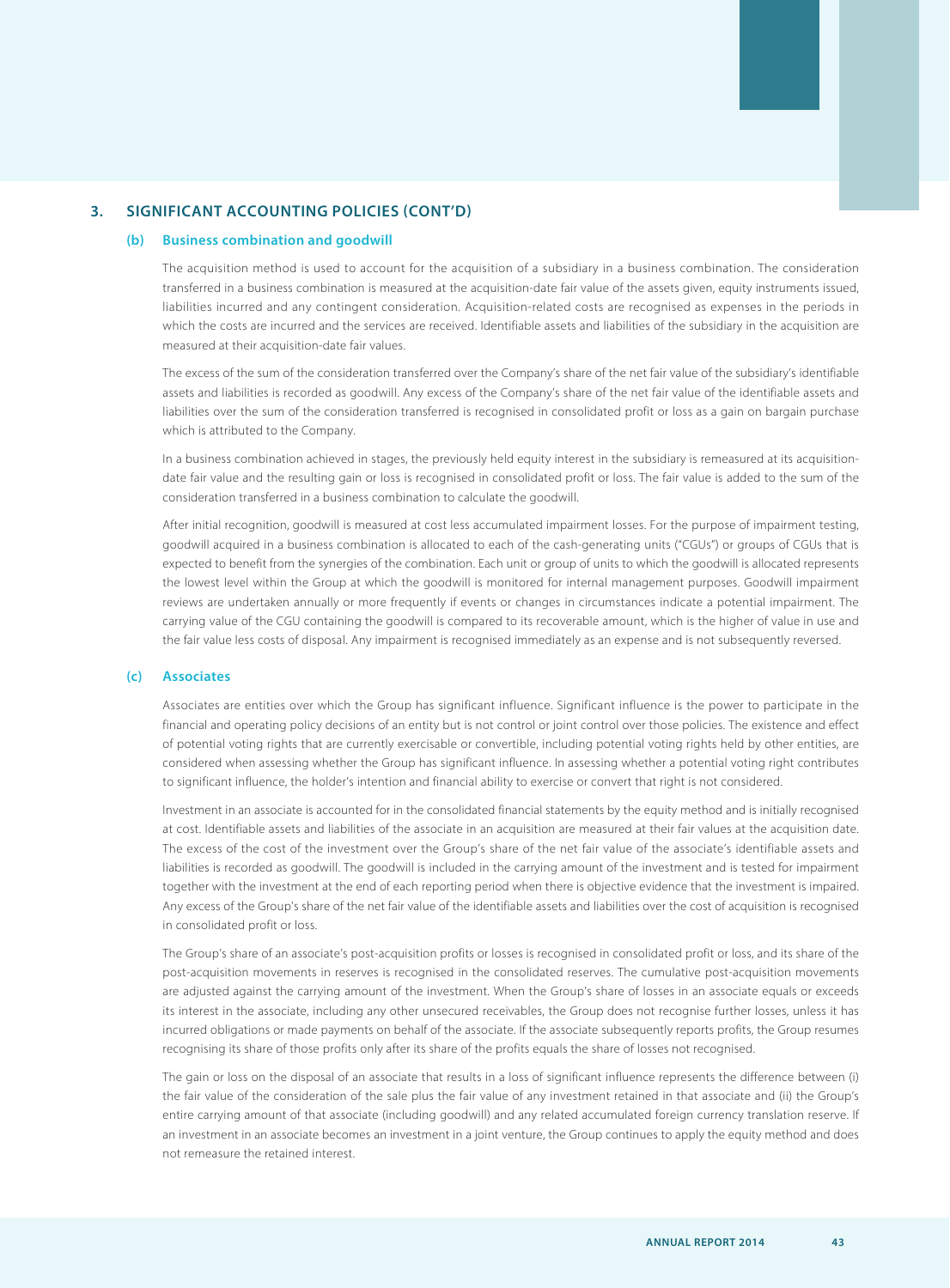For the year ended 31 December 2014

### **3. SIGNIFICANT ACCOUNTING POLICIES (CONT'D)**

#### **(c) Associates (cont'd)**

Unrealised profits on transactions between the Group and its associates are eliminated to the extent of the Group's interests in the associates. Unrealised losses are also eliminated unless the transaction provides evidence of an impairment of the asset transferred. Accounting policies of associates have been changed where necessary to ensure consistency with the policies adopted by the Group.

#### **(d) Foreign currency translation**

#### (i) Functional and presentation currency

Items included in the financial statements of each of the Group's entities are measured using the currency of the primary economic environment in which the entity operates (the "functional currency"). The consolidated financial statements are presented in Renminbi ("RMB"), which is the Company's presentation currency and the functional currency of the principal operating subsidiaries of the Group.

#### (ii) Transactions and balances in each entity's financial statements

Transactions in foreign currencies are translated into the functional currency on initial recognition using the exchange rates prevailing on the transaction dates. Monetary assets and liabilities in foreign currencies are translated at the exchange rates at the end of each reporting period. Gains and losses resulting from this translation policy are recognised in profit or loss.

Non-monetary items that are measured at fair value in foreign currencies are translated using the exchange rates at the dates when the fair values are determined.

When a gain or loss on a non-monetary item is recognised in other comprehensive income, any exchange component of that gain or loss is recognised in other comprehensive income. When a gain or loss on a non-monetary item is recognised in profit or loss, any exchange component of that gain or loss is recognised in profit or loss.

#### (iii) Translation on consolidation

The results and financial position of all the Group entities that have a functional currency different from the Company's presentation currency are translated into the Company's presentation currency as follows:

- Assets and liabilities for each statement of financial position presented are translated at the closing rate at the date of that statement of financial position;
- Income and expenses are translated at average exchange rates for the period (unless this average is not a reasonable approximation of the cumulative effect of the rates prevailing on the transaction dates, in which case income and expenses are translated at the exchange rates on the transaction dates); and
- All resulting exchange differences are recognised in other comprehensive income and accumulated in the foreign currency translation reserve.

On consolidation, exchange differences arising from the translation of monetary items that form part of the net investment in foreign entities and of borrowings are recognised in other comprehensive income and accumulated in the foreign currency translation reserve. When a foreign operation is sold, such exchange differences are reclassified to consolidated profit or loss as part of the gain or loss on disposal.

Goodwill and fair value adjustments arising on the acquisition of a foreign entity are treated as assets and liabilities of the foreign entity and translated at the closing rate.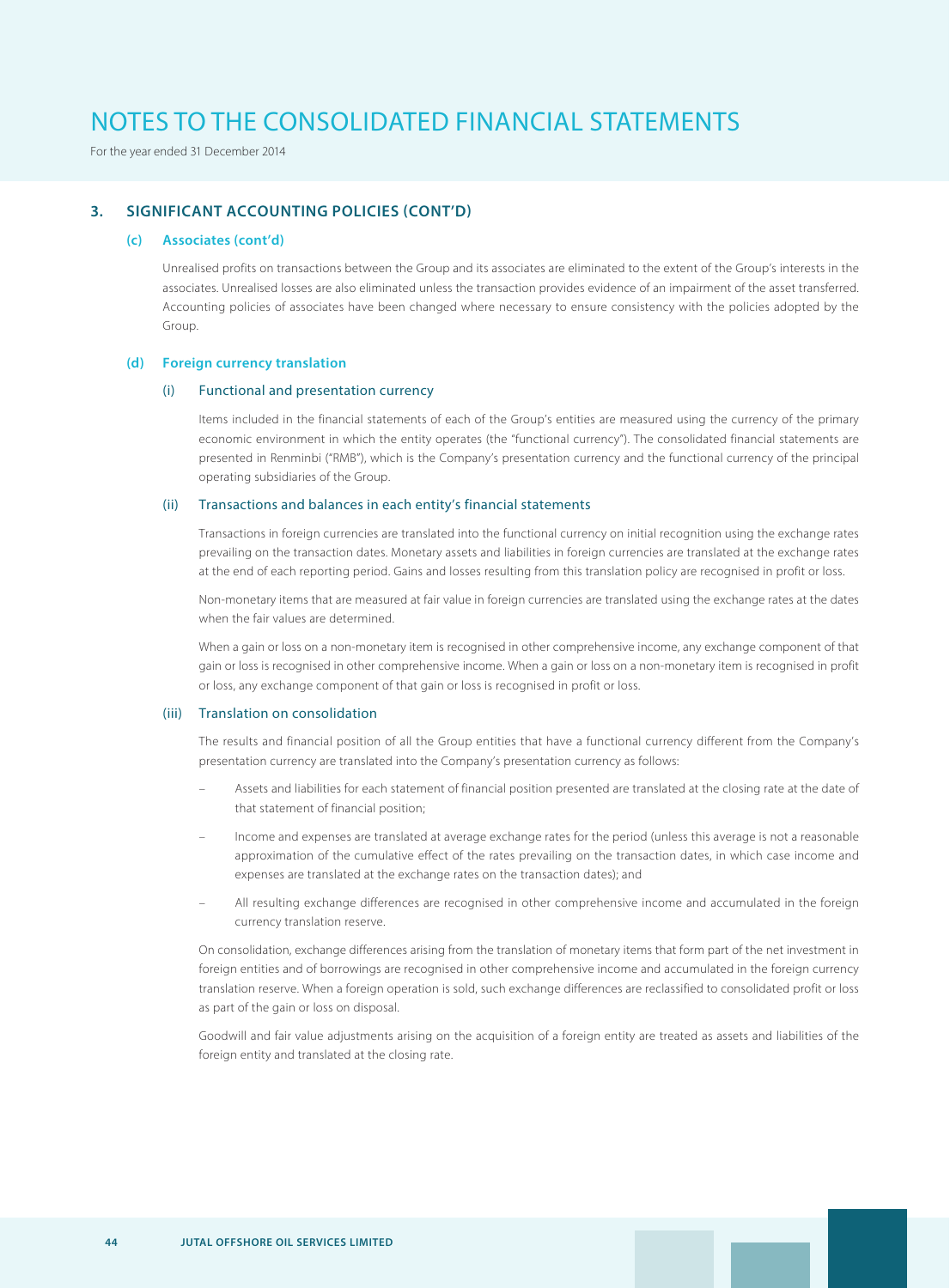## **3. SIGNIFICANT ACCOUNTING POLICIES (CONT'D)**

### **(e) Property, plant and equipment**

Property, plant and equipment including buildings and leasehold land (classified as finance leases) held for use in the production or supply of goods or services, or for administrative purposes (other than properties under construction as described below), are stated in the consolidated statement of financial position at cost, less subsequent accumulated depreciation and subsequent accumulated impairment losses, if any.

Subsequent costs are included in the asset's carrying amount or recognised as a separate asset, as appropriate, only when it is probable that future economic benefits associated with the item will flow to the Group and the cost of the item can be measured reliably. All other repairs and maintenance are recognised in profit or loss during the period in which they are incurred.

Depreciation of property, plant and equipment is calculated at rates appropriate to write off their cost less their residual values over the estimated useful lives on a straight-line basis. The principal useful lives are as follows:

| Buildings                         | $20 - 44$ years            |
|-----------------------------------|----------------------------|
| Plant and machinery               | $5 - 10$ years             |
| Furniture, fixtures and equipment | 5 years                    |
| Motor vehicles                    | 5 years                    |
| Leasehold land                    | Over the term of the lease |
|                                   |                            |

The residual values, useful lives and depreciation method are reviewed and adjusted, if appropriate, at the end of each reporting period.

Construction in progress represents buildings under construction and plant and equipment pending installation, and is stated at cost less impairment losses. Depreciation begins when the relevant assets are available for use.

The gain or loss on disposal of property, plant and equipment is the difference between the net sales proceeds and the carrying amount of the relevant asset, and is recognised in profit or loss.

#### **(f) Intangible assets - patents and computer software**

Patents and computer software are stated at cost less accumulated amortisation and impairment losses. Amortisation is calculated on a straight-line basis over their estimated useful lives of 4 to 5 years.

#### **(g) Leases**

#### The Group as lessee

(i) Operating leases

Leases that do not substantially transfer to the Group all the risks and rewards of ownership of assets are accounted for as operating leases. Lease payments (net of any incentives received from the lessor) are recognised as an expense on a straightline basis over the lease term.

(ii) Finance leases

Leases that substantially transfer to the Group all the risks and rewards of ownership of assets are accounted for as finance leases. At the commencement of the lease term, a finance lease is capitalised at the lower of the fair value of the leased asset and the present value of the minimum lease payments, each determined at the inception of the lease.

The corresponding liability to the lessor is included in the statement of financial position as finance lease payable. Lease payments are apportioned between the finance charge and the reduction of the outstanding liability. The finance charge is allocated to each period during the lease term so as to produce a constant periodic rate of interest on the remaining balance of the liability.

Assets under finance leases are depreciated the same as owned assets.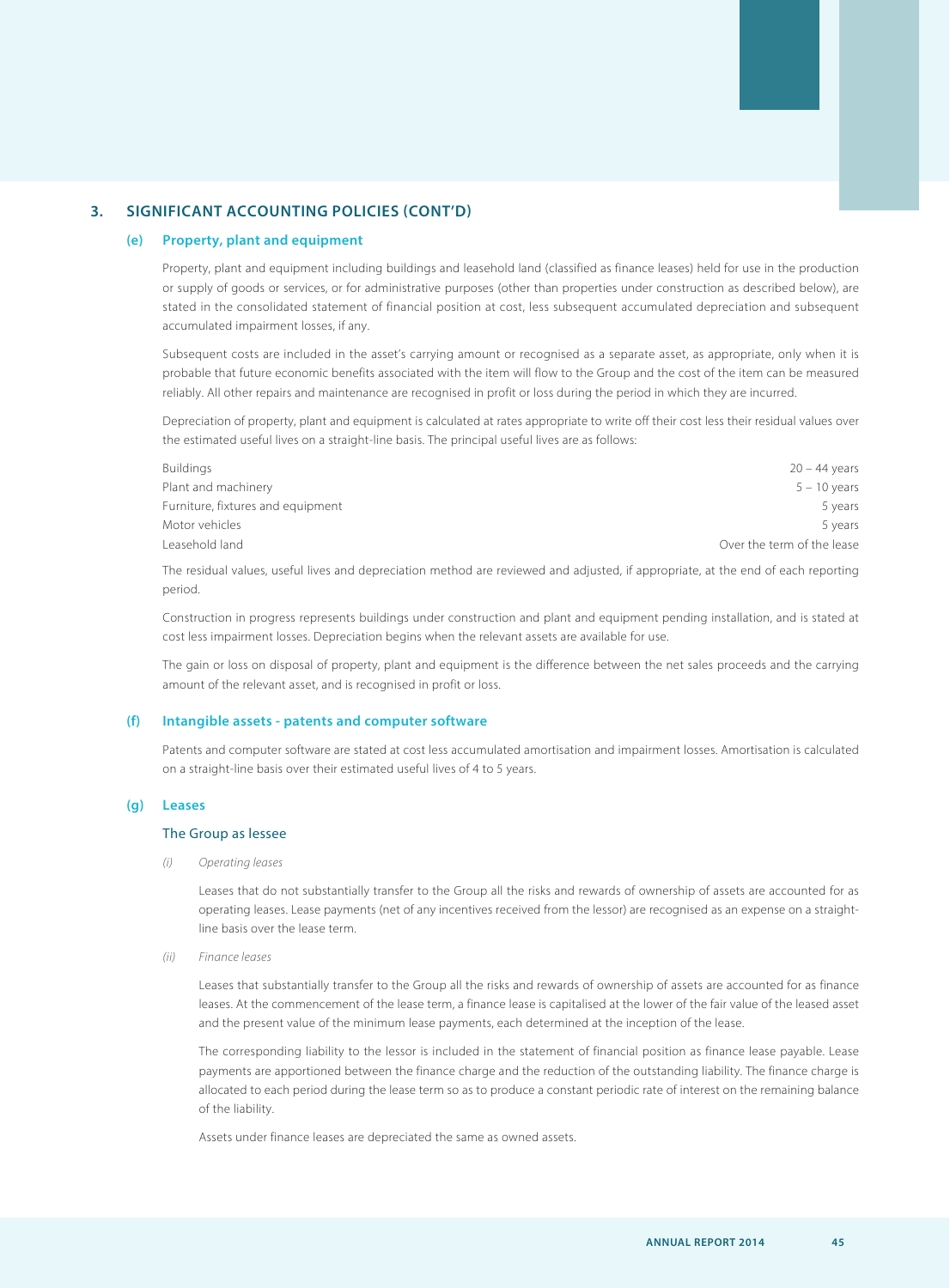For the year ended 31 December 2014

## **3. SIGNIFICANT ACCOUNTING POLICIES (CONT'D)**

#### **(g) Leases (cont'd)**

#### The Group as lessor

(i) Operating leases

Leases that do not substantially transfer to the lessees all the risks and rewards of ownership of assets are accounted for as operating leases. Rental income from operating leases is recognised on a straight-line basis over the term of the relevant lease.

#### **(h) Inventories**

Inventories are stated at the lower of cost and net realisable value. Cost is determined using the weighted average basis. Net realisable value for inventories of raw materials held for trading is the estimated selling price in the ordinary course of business, less the estimated costs necessary to make the sale. Net realisable value for inventories of raw materials and consumables held to be used in construction contracts is determined by reference to the underlying specific contracts in progress in which the inventories will ultimately be used.

### **(i) Construction contracts**

When the outcome of a construction contract can be estimated reliably, contract revenue are recognised by reference to the stage of completion of the contract at the end of the reporting period. When it is probable that total contract costs will exceed total contract revenue, the expected loss is recognised as an expense immediately. When the outcome of a construction contract cannot be estimated reliably, contract revenue are recognised only to the extent of contract costs incurred that it is probable will be recoverable. The accounting policy for contract revenue is stated in (r) below.

Construction contracts in progress at the end of the reporting period are recorded in the statement of financial position at the amount of costs incurred plus recognised profits less recognised losses and progress billings, and are presented in the statement of financial position as "Gross amount due from customers for contract work". When progress billings exceed costs incurred plus recognised profits less recognised losses, the surplus is recorded in the statement of financial position as "Gross amount due to customers for contract work". Progress billings not yet paid by the customer are included in the statement of financial position under "Trade and bills receivables". Amounts received before the related work is performed are included in the statement of financial position under "Accruals and other payables".

#### **(j) Recognition and derecognition of financial instruments**

Financial assets and financial liabilities are recognised in the statement of financial position when the Group becomes a party to the contractual provisions of the instruments.

Financial assets are derecognised when the contractual rights to receive cash flows from the assets expire; the Group transfers substantially all the risks and rewards of ownership of the assets; or the Group neither transfers nor retains substantially all the risks and rewards of ownership of the assets but has not retained control on the assets. On derecognition of a financial asset, the difference between the asset's carrying amount and the sum of the consideration received and the cumulative gain or loss that had been recognised in other comprehensive income is recognised in profit or loss.

Financial liabilities are derecognised when the obligation specified in the relevant contract is discharged, cancelled or expires. The difference between the carrying amount of the financial liability derecognised and the consideration paid is recognised in profit or loss.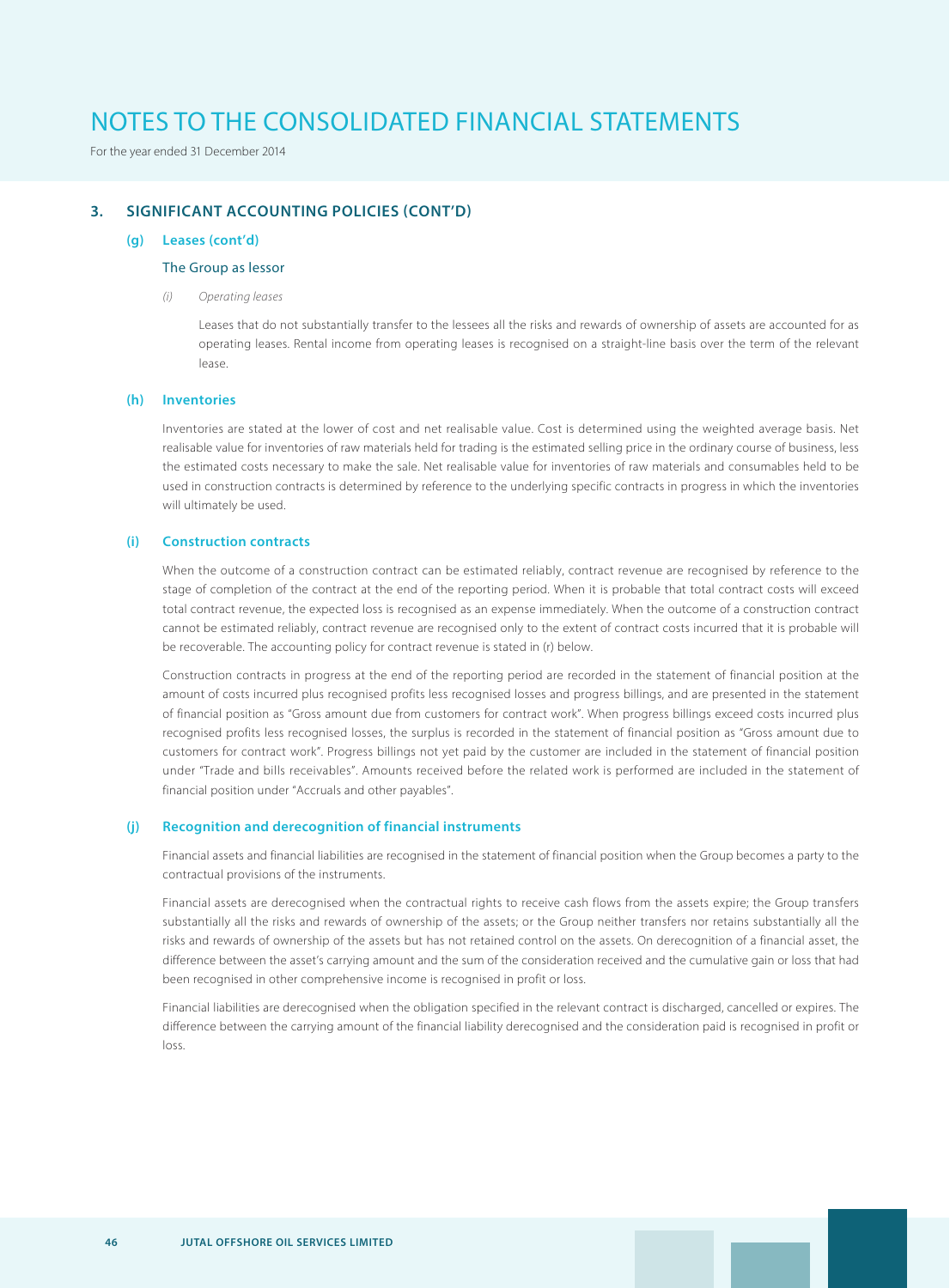## **3. SIGNIFICANT ACCOUNTING POLICIES (CONT'D)**

#### **(k) Trade and other receivables**

Trade and other receivables are non-derivative financial assets with fixed or determinable payments that are not quoted in an active market and are recognised initially at fair value and subsequently measured at amortised cost using the effective interest method, less impairment. An impairment of trade and other receivables is established when there is objective evidence that the Group will not be able to collect all amounts due according to the original terms of receivables. The amount of the impairment is the difference between the receivables' carrying amount and the present value of estimated future cash flows, discounted at the effective interest rate computed at initial recognition. The amount of the impairment is recognised in profit or loss.

Impairment losses are reversed in subsequent periods and recognised in profit or loss when an increase in the receivables' recoverable amount can be related objectively to an event occurring after the impairment was recognised, subject to the restriction that the carrying amount of the receivables at the date the impairment is reversed shall not exceed what the amortised cost would have been had the impairment not been recognised.

#### **(l) Cash and cash equivalents**

For the purpose of the statement of cash flows, cash and cash equivalents represent cash at bank and on hand, demand deposits with banks and other financial institutions, and short-term highly liquid investments which are readily convertible into known amounts of cash and subject to an insignificant risk of change in value. Bank overdrafts which are repayable on demand and form an integral part of the Group's cash management are also included as a component of cash and cash equivalents.

#### **(m) Financial liabilities and equity instruments**

Financial liabilities and equity instruments are classified according to the substance of the contractual arrangements entered into and the definitions of a financial liability and an equity instrument under HKFRSs. An equity instrument is any contract that evidences a residual interest in the assets of the Group after deducting all of its liabilities. The accounting policies adopted for specific financial liabilities and equity instruments are set out below.

#### **(n) Borrowings**

Borrowings are recognised initially at fair value, net of transaction costs incurred, and subsequently measured at amortised cost using the effective interest method.

Borrowings are classified as current liabilities unless the Group has an unconditional right to defer settlement of the liability for at least 12 months after the reporting period.

#### **(o) Convertible loans**

Convertible loans which entitle the holder to convert the loans into a fixed number of equity instruments at a fixed conversion price are regarded as compound instruments consisting a liability and an equity component. At the date of issue, the fair value of the liability component is estimated using the prevailing market interest rate for similar non-convertible debt. The difference between the proceeds of issue of the convertible loans and the fair value assigned to the liability component, representing the embedded option for the holder to convert the loans into equity of the Group, is included in equity as convertible loan notes equity reserve. The liability component is carried as a liability at amortised cost using the effective interest method until extinguished on conversion or redemption.

Transaction costs are apportioned between the liability and equity components of the convertible loans based on their relative carrying amounts at the date of issue. The portion relating to the equity component is charged directly to equity.

#### **(p) Trade and other payables**

Trade and other payables are stated initially at their fair value and subsequently measured at amortised cost using the effective interest method unless the effect of discounting would be immaterial, in which case they are stated at cost.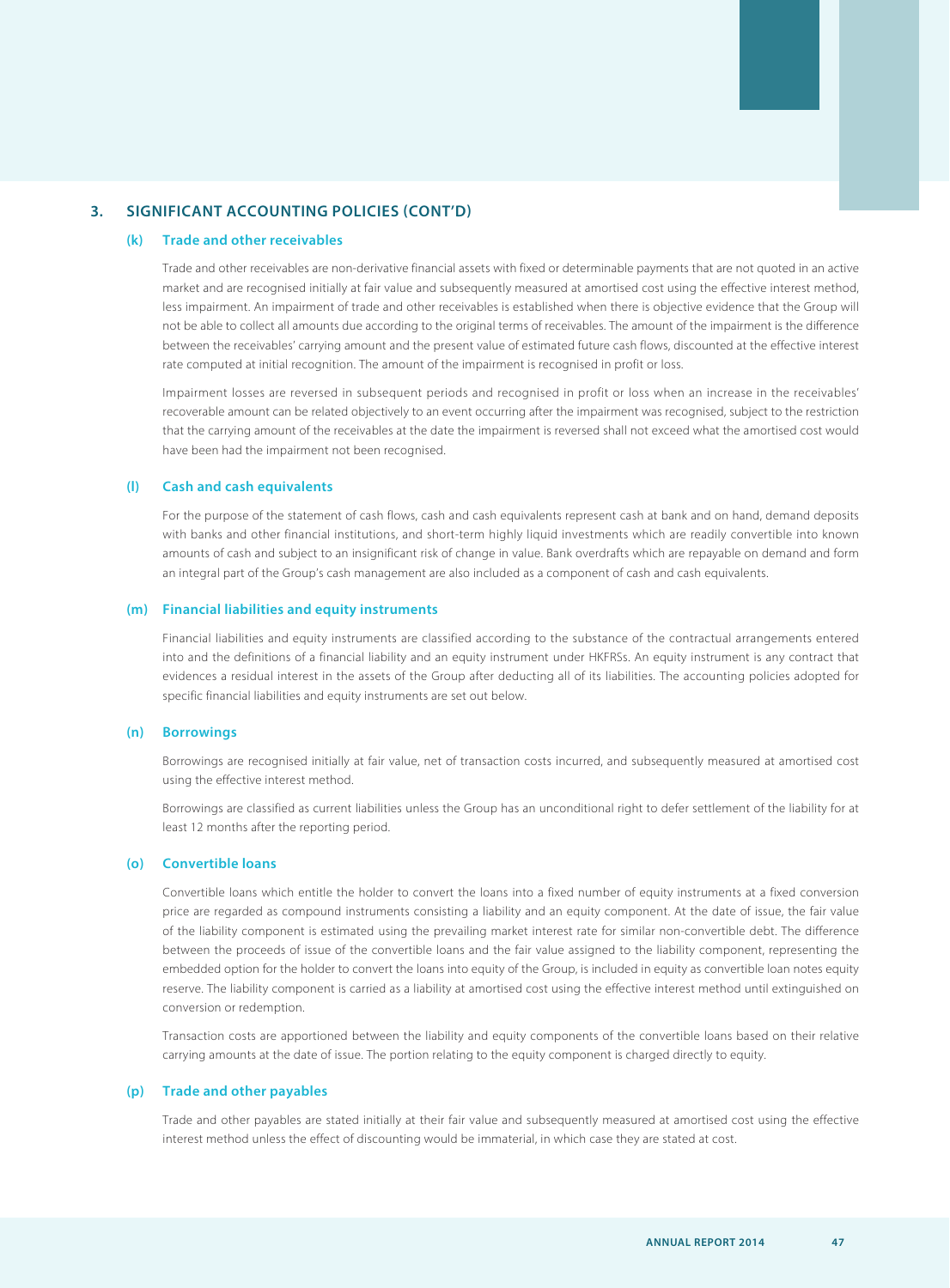For the year ended 31 December 2014

## **3. SIGNIFICANT ACCOUNTING POLICIES (CONT'D)**

#### **(q) Equity instruments**

Equity instruments issued by the Company are recorded at the proceeds received, net of direct issue costs.

#### **(r) Revenue recognition**

Revenue is measured at the fair value of the consideration received or receivable and is recognised when it is probable that the economic benefits will flow to the Group and the amount of revenue can be measured reliably.

Interest income is recognised on a time-proportion basis using the effective interest method.

Rental income is recognised on a straight-line basis over the lease term.

Dividend income is recognised when the shareholders' rights to receive payment are established.

Revenue from the sales of equipments and trading of raw materials are recognised on the transfer of significant risks and rewards of ownership, which generally coincides with the time when the goods are delivered and the title has passed to the customers.

Revenue from the rendering of technical consultancy services and repair and maintenance services is recognised when the services are rendered. Revenue from the rendering of services other than technical consultancy and repair and maintenance services is recognised by reference to stage of completion using percentage of completion method as mentioned below:

#### Contract revenue

When the outcome of a construction contract can be estimated reliably, revenue from a fixed price contract is recognised using the percentage of completion method, measured by reference to the percentage of contract costs incurred to date to the estimated total costs for the contract; and revenue from a cost plus contract is recognised by reference to the recoverable costs incurred during the period plus an appropriate proportion of the total fee, measured by reference to the proportion that costs incurred to date bear to the estimated total costs of the contract.

When the outcome of a construction contract cannot be estimated reliably, revenue is recognised only to the extent of contract costs incurred that is probable to be recoverable.

#### **(s) Employee benefits**

#### (i) Employee leave entitlements

Employee entitlements to annual leave and long service leave are recognised when they accrue to employees. A provision is made for the estimated liability for annual leave and long service leave as a result of services rendered by employees up to the end of the reporting period.

Employee entitlements to sick leave and maternity leave are not recognised until the time of leave.

#### (ii) Pension obligations

The Group contributes to defined contribution retirement schemes which are available to all employees. Contributions to the schemes by the Group and employees are calculated as a percentage of employees' basic salaries. The retirement benefit scheme cost charged to profit or loss represents contributions payable by the Group to the funds.

#### (iii) Termination benefits

Termination benefits are recognised at the earlier of the dates when the Group can no longer withdraw the offer of those benefits and when the Group recognises restructuring costs and involves the payment of termination benefits.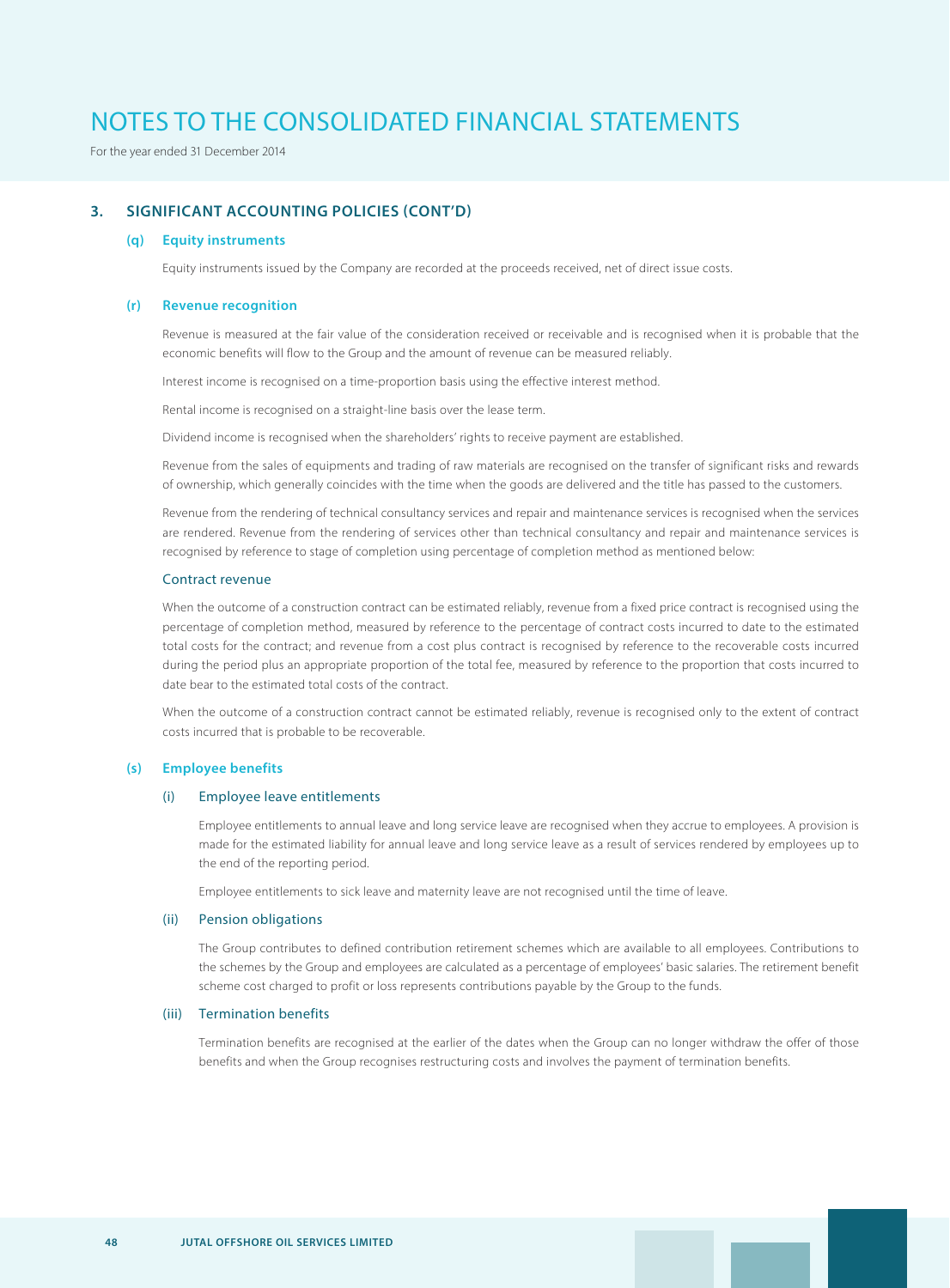## **3. SIGNIFICANT ACCOUNTING POLICIES (CONT'D)**

#### **(t) Share-based payments**

The Group issues equity-settled share-based payments to certain directors and employees. Equity-settled share-based payments are measured at the fair value (excluding the effect of non-market based vesting conditions) of the equity instruments at the date of grant. The fair value determined at the grant date of the equity-settled share-based payments is expensed on a straight-line basis over the vesting period, based on the Group's estimate of shares that will eventually vest and adjusted for the effect of non-market based vesting conditions.

#### **(u) Borrowing costs**

Borrowing costs directly attributable to the acquisition, construction or production of qualifying assets, which are assets that necessarily take a substantial period of time to get ready for their intended use or sale, are capitalised as part of the cost of those assets, until such time as the assets are substantially ready for their intended use or sale. Investment income earned on the temporary investment of specific borrowings pending their expenditure on qualifying assets is deducted from the borrowing costs eligible for capitalisation.

To the extent that funds are borrowed generally and used for the purpose of obtaining a qualifying asset, the amount of borrowing costs eligible for capitalisation is determined by applying a capitalisation rate to the expenditures on that asset. The capitalisation rate is the weighted average of the borrowing costs applicable to the borrowings of the Group that are outstanding during the period, other than borrowings made specifically for the purpose of obtaining a qualifying asset.

All other borrowing costs are recognised in profit or loss in the period in which they are incurred.

#### **(v) Government grants**

A government grant is recognised when there is reasonable assurance that the Group will comply with the conditions attaching to it and that the grant will be received.

Government grants relating to income are deferred and recognised in profit or loss over the periods to match them with the costs they are intended to compensate.

Government grants that become receivable as compensation for expenses or losses already incurred or for the purpose of giving immediate financial support to the Group with no future related costs are recognised in profit or loss in the period in which they become receivable.

Government grants relating to the purchase of assets are recorded as deferred revenue and recognised in profit or loss on a straight-line basis over the useful lives of the related assets.

#### **(w) Taxation**

Income tax represents the sum of the current tax and deferred tax.

The tax currently payable is based on taxable profit for the year. Taxable profit differs from profit recognised in profit or loss because of items of income or expense that are taxable or deductible in other years and items that are never taxable or deductible. The Group's liability for current tax is calculated using tax rates that have been enacted or substantively enacted by the end of the reporting period.

Deferred tax is recognised on differences between the carrying amounts of assets and liabilities in the consolidated financial statements and the corresponding tax bases used in the computation of taxable profit. Deferred tax liabilities are generally recognised for all taxable temporary differences and deferred tax assets are recognised to the extent that it is probable that taxable profits will be available against which deductible temporary differences, unused tax losses or unused tax credits can be utilised. Such assets and liabilities are not recognised if the temporary difference arises from goodwill or from the initial recognition (other than in a business combination) of other assets and liabilities in a transaction that affects neither the taxable profit nor the accounting profit.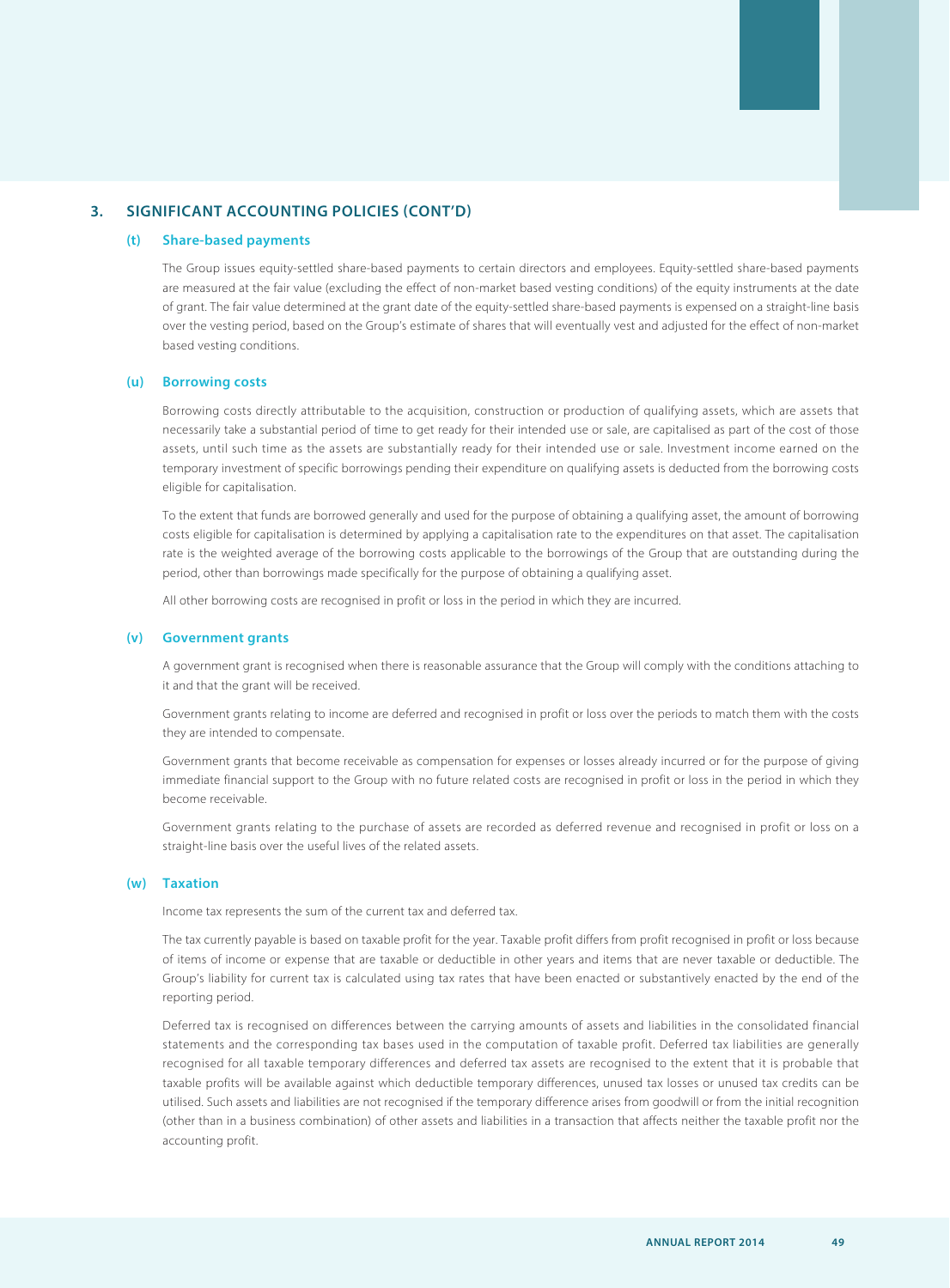For the year ended 31 December 2014

## **3. SIGNIFICANT ACCOUNTING POLICIES (CONT'D)**

#### **(w) Taxation (cont'd)**

Deferred tax liabilities are recognised for taxable temporary differences arising on investments in subsidiaries and associates, except where the Group is able to control the reversal of the temporary difference and it is probable that the temporary difference will not reverse in the foreseeable future.

The carrying amount of deferred tax assets is reviewed at the end of each reporting period and reduced to the extent that it is no longer probable that sufficient taxable profits will be available to allow all or part of the asset to be recovered.

Deferred tax is calculated at the tax rates that are expected to apply in the period when the liability is settled or the asset is realised, based on tax rates that have been enacted or substantively enacted by the end of the reporting period. Deferred tax is recognised in profit or loss, except when it relates to items recognised in other comprehensive income or directly in equity, in which case the deferred tax is also recognised in other comprehensive income or directly in equity.

The measurement of deferred tax assets and liabilities reflects the tax consequences that would follow from the manner in which the Group expects, at the end of the reporting period, to recover or settle the carrying amount of its assets and liabilities.

Deferred tax assets and liabilities are offset when there is a legally enforceable right to set off current tax assets against current tax liabilities and when they relate to income taxes levied by the same taxation authority and the Group intends to settle its current tax assets and liabilities on a net basis.

#### **(x) Related parties**

A related party is a person or entity that is related to the Group.

- (A) A person or a close member of that person's family is related to the Group if that person:
	- (i) has control or joint control over the Group;
	- (ii) has significant influence over the Group; or
	- (iii) is a member of the key management personnel of the Company or of a parent of the Company.
- (B) An entity is related to the Group if any of the following conditions applies:
	- (i) The entity and the Company are members of the same group (which means that each parent, subsidiary and fellow subsidiary is related to the others).
	- (ii) One entity is an associate or joint venture of the other entity (or an associate or joint venture of a member of a group of which the other entity is a member).
	- (iii) Both entities are joint ventures of the same third party.
	- (iv) One entity is a joint venture of a third entity and the other entity is an associate of the third entity.
	- (v) The entity is a post-employment benefit plan for the benefit of employees of either the Group or an entity related to the Group.
	- (vi) The entity is controlled or jointly controlled by a person identified in (A).
	- (vii) A person identified in (A)(i) has significant influence over the entity or is a member of the key management personnel of the entity (or of a parent of the entity).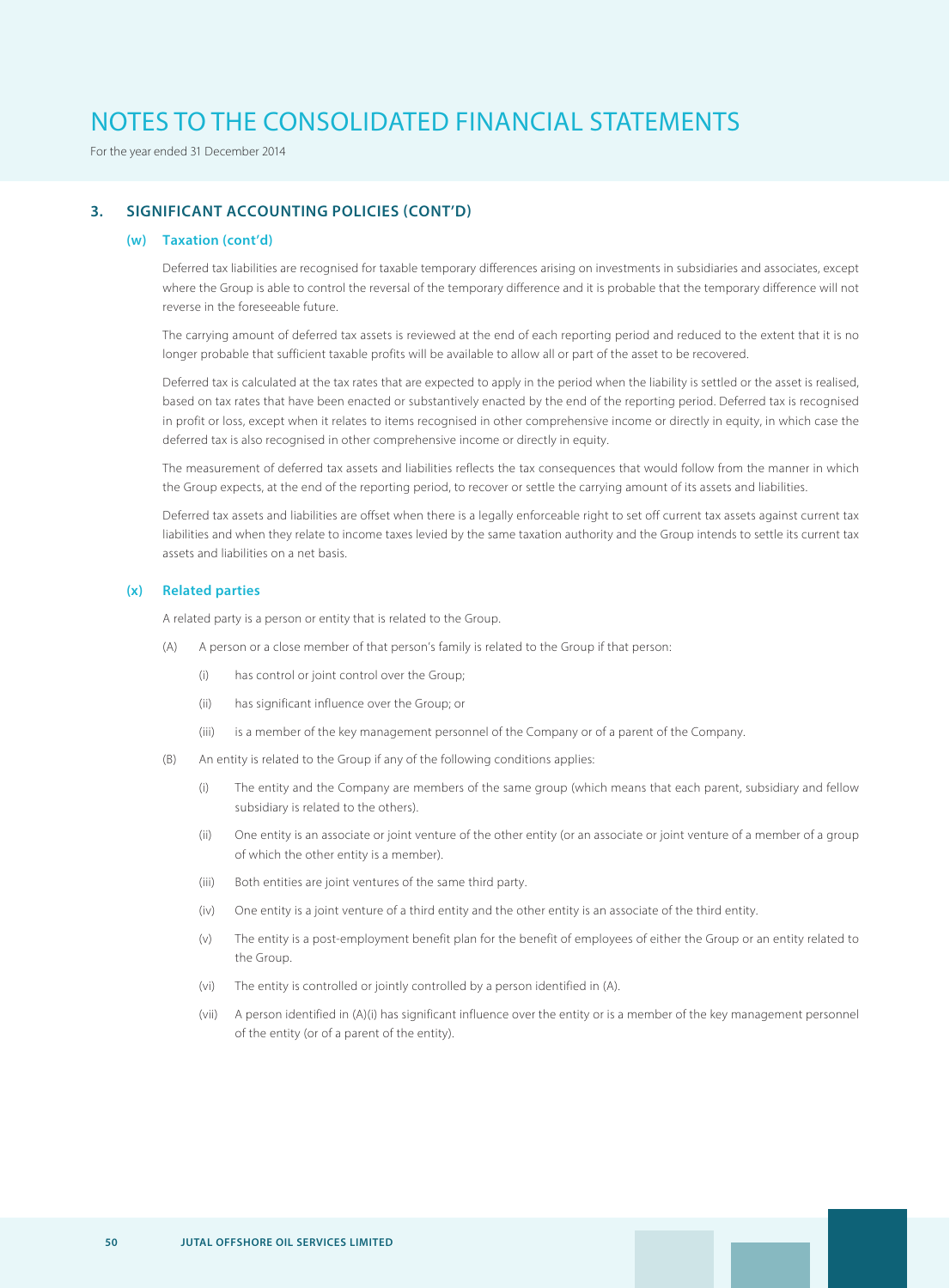## **3. SIGNIFICANT ACCOUNTING POLICIES (CONT'D)**

### **(y) Impairment of assets**

At the end of each period, the Group reviews the carrying amounts of its assets - except goodwill, inventories, deferred tax assets and receivables, of which the policies are set out in notes 3(b), 3(h), 3(w) and 3(k) respectively, to determine whether there is any indication that those assets have suffered an impairment loss. If any such indication exists, the recoverable amount of the asset is estimated in order to determine the extent of any impairment loss. Where it is not possible to estimate the recoverable amount of an individual asset, the Group estimates the recoverable amount of the cash-generating unit to which the asset belongs.

Recoverable amount is the higher of fair value less costs of disposal and value in use. In assessing value in use, the estimated future cash flows are discounted to their present value using a pre-tax discount rate that reflects current market assessments of the time value of money and the risks specific to the asset.

If the recoverable amount of an asset or cash-generating unit is estimated to be less than its carrying amount, the carrying amount of the asset or cash-generating unit is reduced to its recoverable amount. An impairment loss is recognised immediately in profit or loss.

Where an impairment loss subsequently reverses, the carrying amount of the asset or cash-generating unit is increased to the revised estimate of its recoverable amount, but so that the increased carrying amount does not exceed the carrying amount that would have been determined (net of amortisation or depreciation) had no impairment loss been recognised for the asset or cashgenerating unit in prior years. A reversal of an impairment loss is recognised immediately in profit or loss.

#### **(z) Provisions and contingent liabilities**

Provisions are recognised for liabilities of uncertain timing or amount when the Group has a present legal or constructive obligation arising as a result of a past event, it is probable that an outflow of economic benefits will be required to settle the obligation and a reliable estimate can be made. Where the time value of money is material, provisions are stated at the present value of the expenditures expected to settle the obligation.

Where it is not probable that an outflow of economic benefits will be required, or the amount cannot be estimated reliably, the obligation is disclosed as a contingent liability, unless the probability of outflow is remote. Possible obligations, whose existence will only be confirmed by the occurrence or non-occurrence of one or more future events are also disclosed as contingent liabilities unless the probability of outflow is remote.

#### **(aa) Events after the reporting period**

Events after the reporting period that provide additional information about the Group's position at the end of the reporting period or those that indicate the going concern assumption is not appropriate are adjusting events and are reflected in the consolidated financial statements. Events after the reporting period that are not adjusting events are disclosed in the notes to the consolidated financial statements when material.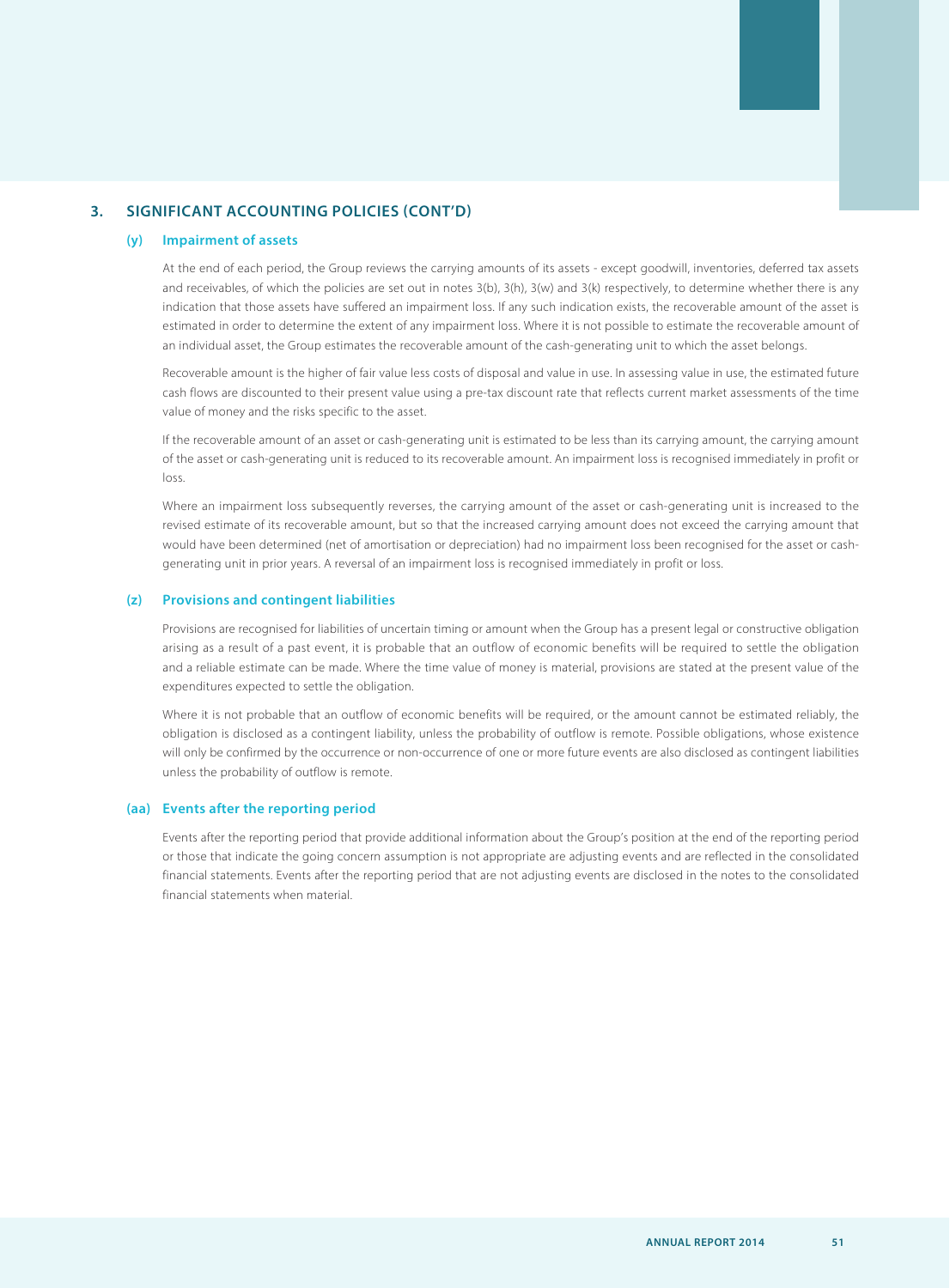For the year ended 31 December 2014

### **4. CRITICAL JUDGEMENT AND KEY ESTIMATES**

### **Critical judgement in applying accounting policies**

In the process of applying the accounting policies, the directors have exercised judgement on the classification and ownership of a parcel of leasehold land acquired during the year ended 31 December 2014 that has significant effect on the amounts recognised in the consolidated financial statements (apart from those involving estimations, which are dealt with below).

As stated in note 15 to the consolidated financial statements, the Group is in the process of applying for the land use right certificate in respect of a parcel of leasehold land acquired during the year ended 31 December 2014. Despite the fact that the Group has not yet obtained the relevant legal title, the directors determined to classify this parcel of leasehold land as a finance lease and include it under property, plant and equipment, on the grounds that the risks and rewards of this parcel of leasehold land has been substantially transferred to the Group and they expect the transfer of legal title in future should have no major difficulties.

#### **Key sources of estimation uncertainty**

The key assumptions concerning the future, and other key sources of estimation uncertainty at the end of the reporting period, that have a significant risk of causing a material adjustment to the carrying amounts of assets and liabilities within the next financial year, are discussed below.

#### (a) Property, plant and equipment and depreciation

The Group determines the estimated useful lives, residual values and related depreciation charges for the Group's property, plant and equipment. This estimate is based on the historical experience of the actual useful lives and residual values of property, plant and equipment of similar nature and functions. The Group will revise the depreciation charge where useful lives and residual values are different to those previously estimated, or it will write-off or write-down technically obsolete or non-strategic assets that have been abandoned.

The carrying amount of property, plant and equipment as at 31 December 2014 was approximately RMB525,442,000 (2013: RMB427,337,000).

#### (b) Revenue and profit recognition

The Group estimates the percentage of completion of the construction contracts by reference to the proportion of contract costs incurred for work performed to date to the estimated total costs for the contracts. When the final cost incurred by the Group is different from the amounts that were initially budgeted, such differences will impact the revenue and the profit or loss recognised in the period in which such determination is made. Budget cost of each project will be reviewed periodically and revised accordingly where significant variances are noted during the revision. During the year, approximately RMB828,139,000 (2013: RMB776,491,000) of revenue from construction contracts was recognised.

#### (c) Income taxes

The Group is subject to income taxes in several jurisdictions. Significant estimates are required in determining the provision for income taxes. There are many transactions and calculations for which the ultimate tax determination is uncertain during the ordinary course of business. Where the final tax outcome of these matters is different from the amounts that were initially recorded, such differences will impact the income tax and deferred tax provisions in the period in which such determination is made. During the year, approximately RMB10,074,000 (2013: RMB12,556,000) of income tax expense was charged to profit or loss based on the Group's estimated profit for the year.

#### (d) Impairment of goodwill

Determining whether goodwill is impaired requires an estimation of the value in use of the cash-generating unit to which goodwill has been allocated. The value in use calculation requires the Group to estimate the future cash flows expected to arise from the cash-generating unit and a suitable discount rate in order to calculate the present value. The carrying amount of goodwill at the end of the reporting period was approximately RMB182,090,000 (2013: RMB177,637,000).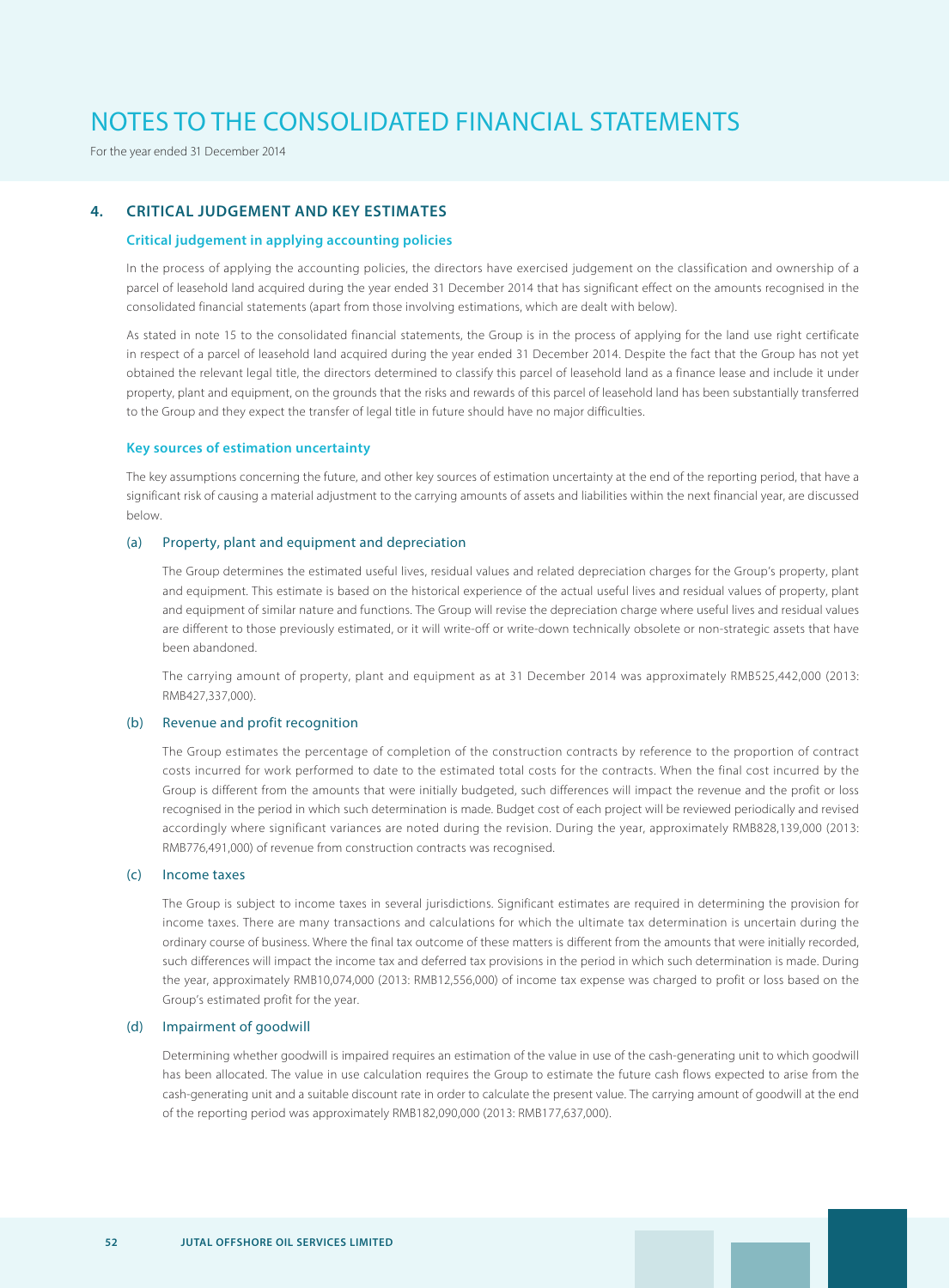### **4. KEY SOURCES OF ESTIMATION UNCERTAINTY (CONT'D)**

#### **Key sources of estimation uncertainty (cont'd)**

#### (e) Impairment loss for bad and doubtful debts

Management determines impairment of trade and other receivables and amounts due from customers for contract work. This estimate is based on the collection history of the respective customers and the current market condition. Management reassess impairment at the end of each reporting period.

Significant judgement is exercised for the assessment of the collectability of the receivables from each customer. In making such judgement and estimate, management considers a wide range of factors such as results of follow-up procedures, customer payment trends including subsequent payments and the financial condition of the respective customers. Where the actual result is different from the original estimate, such difference will impact the carrying value of the trade and other receivables, amounts due from customers for contract work and the allowance charge/write-back to profit or loss in the year in which such estimate has been changed.

As at 31 December 2014, impairment of trade and other receivables and of amounts due from customers for contract work charged to profit or loss amounted to RMB2,513,000 (2013: RMB4,122,000) and RMB1,558,000 (2013: RMB12,248,000) respectively.

#### (f) Allowance for slow-moving inventories

Allowance for slow-moving inventories is made based on the ageing and estimated net realisable value of inventories. The assessment of the allowance amount involves judgement and estimates. Where the actual outcome in future is different from the original estimate, such difference will impact the carrying value of inventories and allowance charge/write-back in the period in which such estimate has been changed. Allowance for slow-moving inventories of approximately RMB3,600,000 was made for the year ended 31 December 2014 (2013: Nil).

#### (g) Accounting for variation orders of construction contracts

The Group makes claims for additional work performed, which may arise either under specific circumstances provided for under the contracts or due to variation made to the contract specifications by customers. Where the amounts of such claims have not been formally agreed at the end of the reporting period, the amount recoverable as estimated by management is included in the contract value in determining the estimated profit or foreseeable loss on the contract.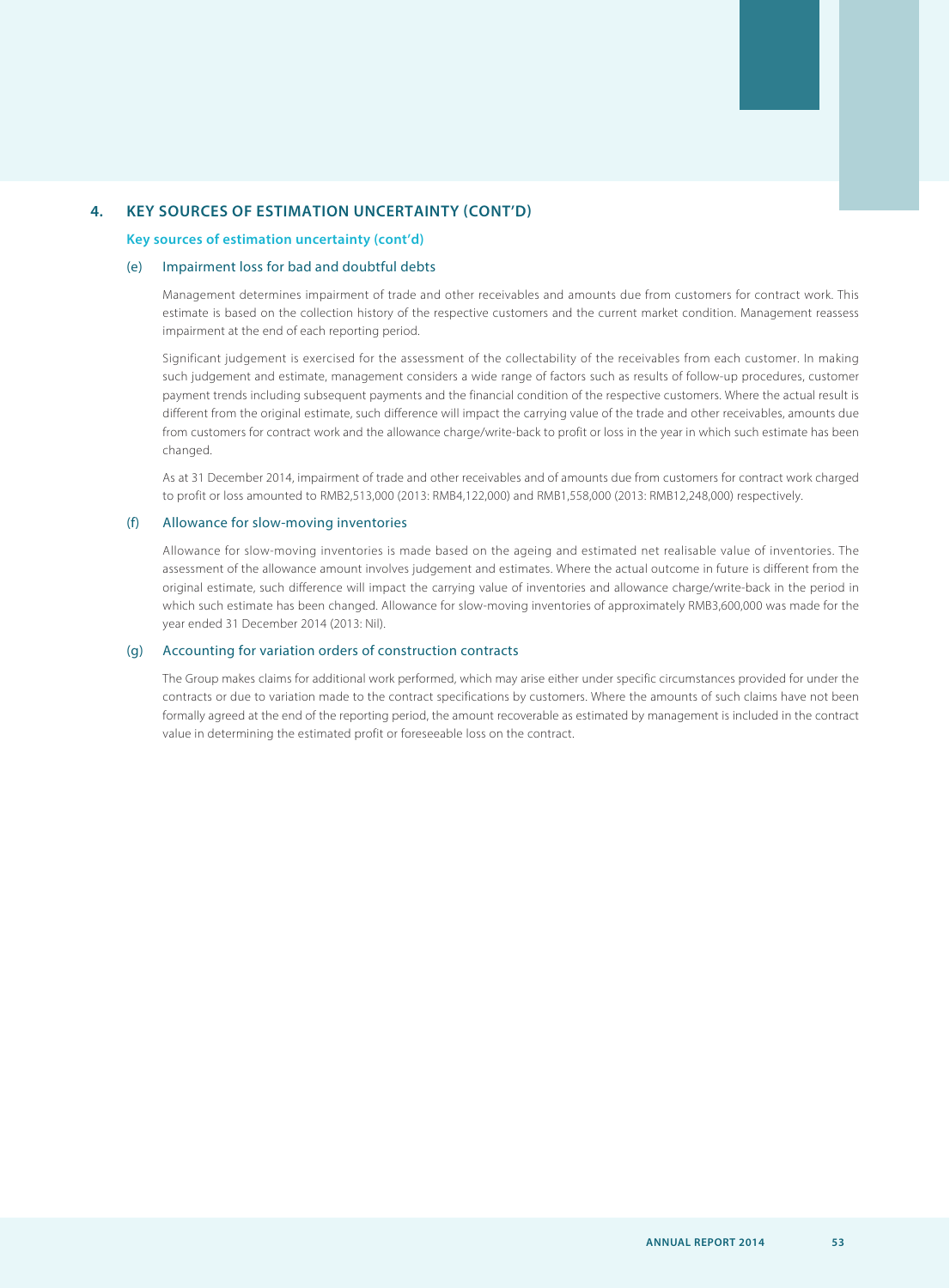For the year ended 31 December 2014

### **5. FINANCIAL RISK MANAGEMENT**

The Group's activities expose it to a variety of financial risks: foreign currency risk, credit risk, liquidity risk and interest rate risk. The Group's overall risk management programme focuses on the unpredictability of financial markets and seeks to minimise potential adverse effects on the Group's financial performance.

#### **(a) Foreign currency risk**

Most of the Group's business transactions, assets and liabilities are principally denominated in RMB, Hong Kong dollars ("HK\$") and United States dollars ("US\$"). The Group currently does not have a foreign currency hedging policy in respect of foreign currency transactions, assets and liabilities. The Group monitors its foreign currency exposure closely and will consider hedging significant foreign currency exposure should the need arise.

At 31 December 2014, if the US\$ had weakened 5 per cent against RMB with all other variables held constant, consolidated profit after tax for the year and the equity would have been approximately RMB3,295,000 (2013: RMB2,174,000) lower, arising mainly as a result of the foreign exchange loss on bank deposits and net position of trade and bills receivables and trade and bills payables denominated in US\$. If the US\$ had strengthened 5 per cent against RMB with all other variables held constant, consolidated profit after tax for the year and the equity would have been approximately RMB3,295,000 (2013: RMB2,174,000) higher, arising mainly as a result of the foreign exchange gain on bank deposits and net position of trade and bills receivables and trade and bills payables denominated in US\$.

At 31 December 2014, if the HK\$ had weakened 5 per cent against RMB with all other variables held constant, consolidated profit after tax for the year and the equity would have been approximately RMB1,949,000 (2013: Nil) higher, arising mainly as a result of the foreign exchange gain on bank borrowings denominated in HK\$. If the HK\$ had strengthened 5 per cent against RMB with all other variables held constant, consolidated profit after tax for the year and the equity would have been approximately RMB1,949,000 (2013: Nil) lower, arising mainly as a result of the foreign exchange loss on bank borrowings denominated in HK\$.

#### **(b) Credit risk**

The carrying amount of the bank and cash balances, trade and other receivables and gross amount due from customers for contract work included in the statement of financial position represents the Group's maximum exposure to credit risk in relation to the Group's financial assets.

The credit risk on bank and cash balances is limited because the counterparties are banks with high credit-ratings assigned by international credit-rating agencies.

In respect of trade and other receivables and gross amount due from customers for contract work, individual credit evaluations are performed on all customers and counterparties. These evaluations focus on the customers and counterparties' financial position, past history of making payments and take into account information specific to the customers and counterparties as well as pertaining to the economic environment in which the customers and counterparties operate. Monitoring procedures have been implemented to ensure that follow-up action is taken to recover overdue debts. In addition, the Group reviews the recoverable amount of each individual trade and other receivable balance and gross amount due from customers for contract work balance at the end of each reporting period to ensure adequate allowance are made for the estimated irrecoverable amounts.

As at 31 December 2014, there were 2 (2013: 3) customers which individually contributed over 10% of the Group's trade and other receivables. The aggregate carrying amount of trade and other receivables from these customers amounted to 33% of the Group's total trade and other receivables as at 31 December 2014 (2013: 58%).

#### **(c) Liquidity risk**

The Group's policy is to regularly monitor current and expected liquidity requirements to ensure that it maintains sufficient reserves of cash to meet its liquidity requirements in the short and longer term.

All the Group's financial liabilities mature within one year.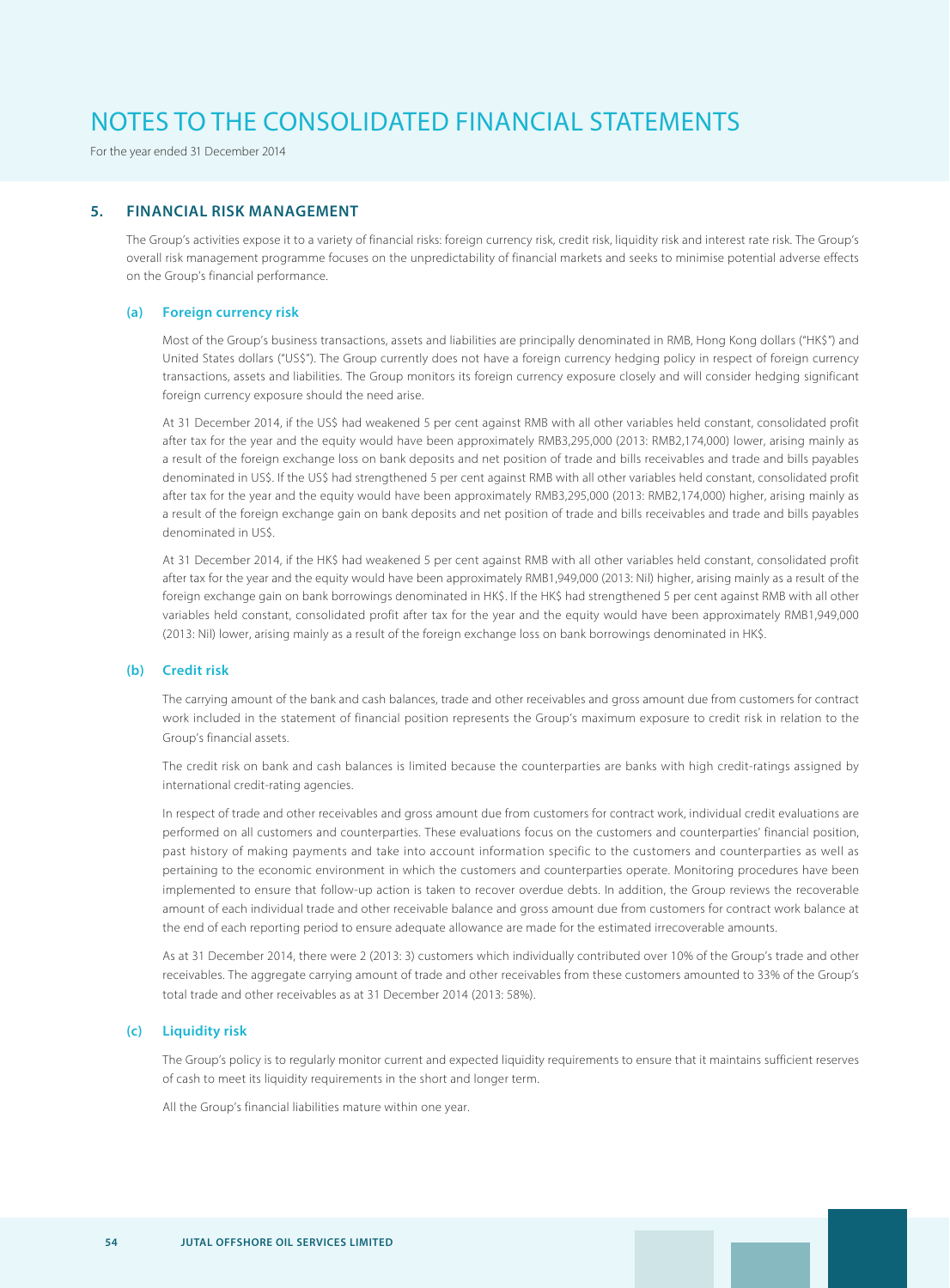# **5. FINANCIAL RISK MANAGEMENT (CONT'D)**

#### **(d) Interest rate risk**

The Group's exposure to interest rate risk arises from its bank deposits and bank borrowings. Part of the Group's bank deposits and bank borrowings bear interests at variable rates varied with the then prevailing market condition and expose the Group to cash flow interest rate risk.

At 31 December 2014, if interest rates at that date had been 100 basis points lower with all other variables held constant, consolidated profit after tax for the year and the equity would have been approximately RMB4,643,000 higher, arising mainly as a result of lower interest expenses from bank borrowings (2013: RMB790,000 lower, arising mainly as a result of lower interest income from bank deposits). If interest rates had been 100 basis points higher, with all other variables held constant, consolidated profit after tax for the year and the equity would have been approximately RMB4,643,000 lower, arising mainly as a result of higher interest expenses from bank borrowings (2013: RMB790,000 higher, arising mainly as a result of higher interest income from bank deposits).

The Group's other fixed-rate bank borrowings and bank deposits bear fixed interest rates and therefore are subject to fair value interest rate risks.

#### **(e) Categories of financial instruments at 31 December**

|                                                             | 2014           | 2013           |
|-------------------------------------------------------------|----------------|----------------|
|                                                             | <b>RMB'000</b> | <b>RMB'000</b> |
| <b>Financial assets:</b>                                    |                |                |
| Loans and receivables (including cash and cash equivalents) | 441,130        | 340,385        |
|                                                             |                |                |
| <b>Financial liabilities:</b>                               |                |                |
| Financial liabilities at amortised cost                     | 546,984        | 482.946        |

#### **(f) Fair values**

The carrying amounts of the Group's financial assets and financial liabilities as reflected in the consolidated statement of financial position approximate their respective fair values.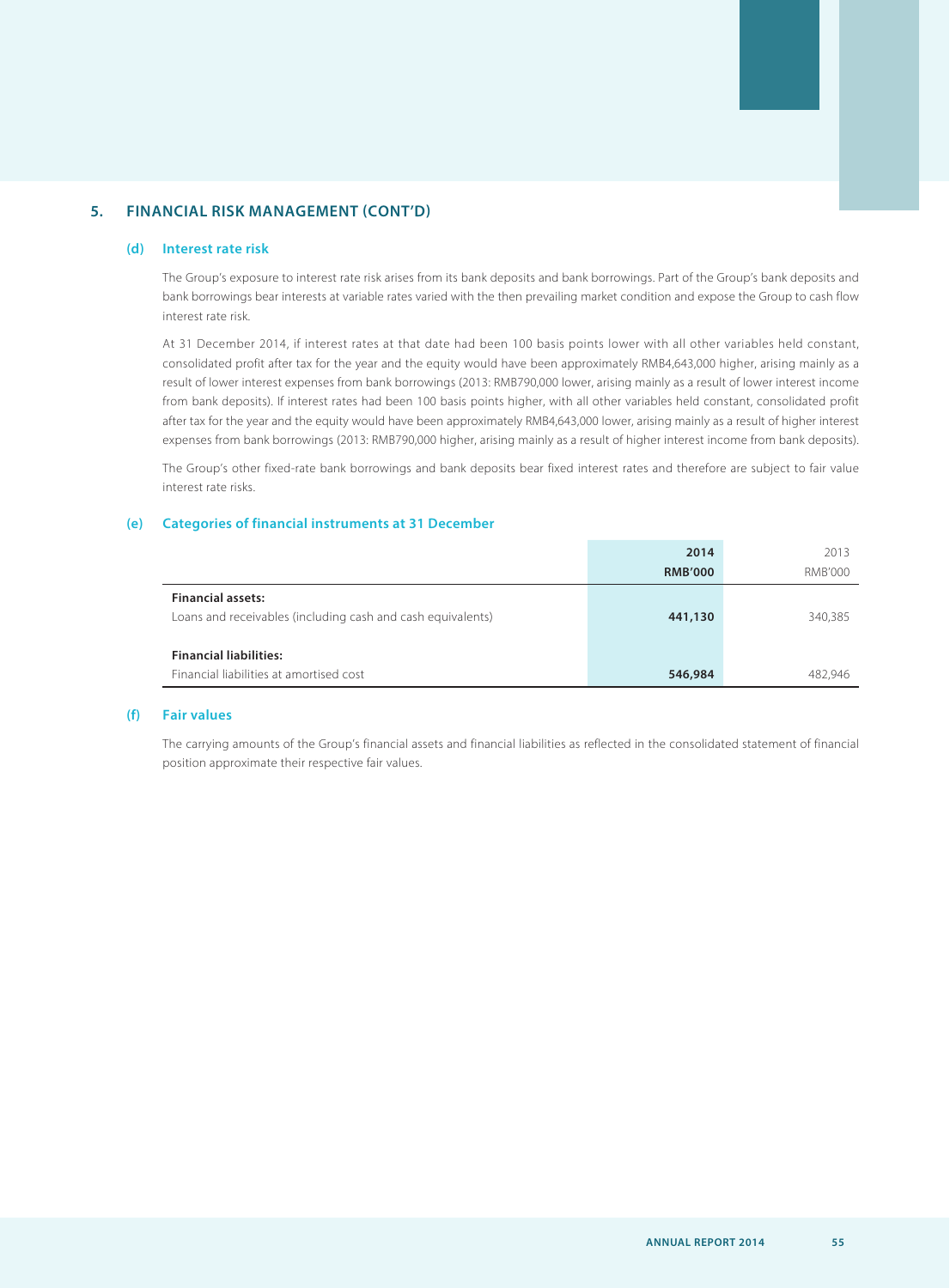For the year ended 31 December 2014

### **6. TURNOVER**

The Group's turnover which represents sales of goods to customers and revenue from construction contracts and other services rendered are as follows:

|                                     | 2014           | 2013           |
|-------------------------------------|----------------|----------------|
|                                     | <b>RMB'000</b> | <b>RMB'000</b> |
| Revenue from construction contracts | 828,139        | 776,491        |
| Sales of goods                      | 38,938         | 49,639         |
| Other services rendered             | 83,804         | 63,697         |
|                                     | 950,881        | 889,827        |

## **7. OTHER INCOME**

|                                                        | 2014           | 2013           |
|--------------------------------------------------------|----------------|----------------|
|                                                        | <b>RMB'000</b> | <b>RMB'000</b> |
| Government grant recognised (note (a))                 | 1,000          |                |
| Interest income on bank deposits                       | 725            | 412            |
| Net gain on disposals of property, plant and equipment | 145            |                |
| Net foreign exchange gains                             | 623            |                |
| Reversal of allowance for trade receivables            | 3,819          |                |
| Sundry income                                          | 706            | 402            |
|                                                        | 7,018          | 814            |

#### **Notes:**

(a) During the year, government grant in relation to certain research and development activities of approximately RMB1,000,000 (2013: Nil) becomes receivable and recognised in profit or loss as the related research and development activities have been successfully completed.

# **8. SEGMENT INFORMATION**

The Group has three reportable segments as follows:

- (a) Provision of technical support and related services for oil and gas industry and sales of related equipment and materials.
- (b) Fabrication of oil and gas facilities and oil and gas processing skid equipment.
- (c) Provision of technical support services for shipbuilding industry.

The Group's reportable segments are strategic business units that offer different products and services. They are managed separately because each business requires different technology and marketing strategies.

The accounting policies of the reportable segments are the same as those described in note 3 to the consolidated financial statements. Segment profits or losses do not include other income, administrative expenses, other operating expenses, finance costs, share of profit of an associate and income tax expenses. Segment assets do not include goodwill, investment in an associate, current and deferred tax assets, pledged bank deposits, bank and cash balances and other corporate assets. Segment liabilities do not include bank borrowings, current and deferred tax liabilities, deferred revenue, and other corporate liabilities.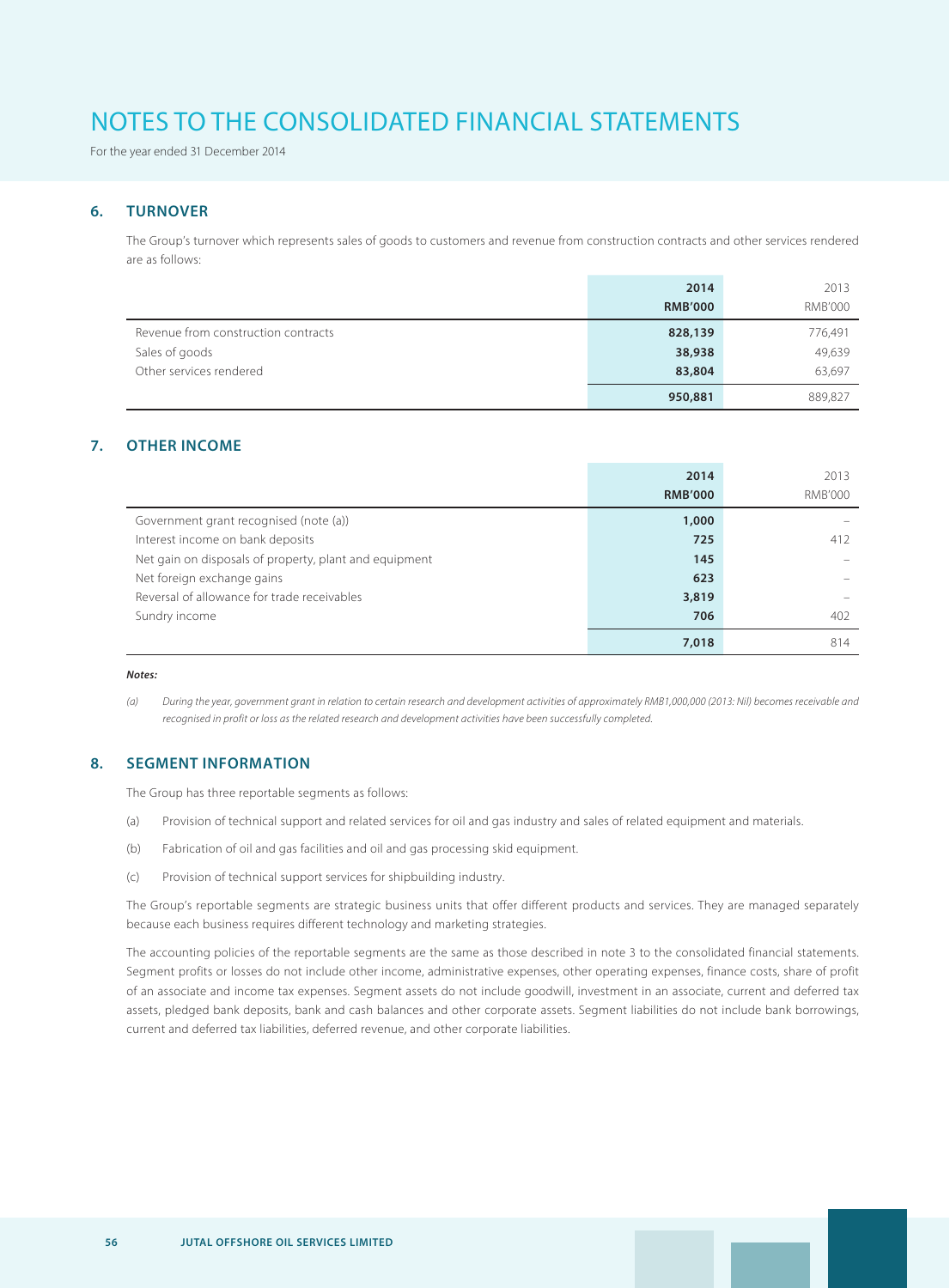# **8. SEGMENT INFORMATION (CONT'D)**

# **Information about reportable segment profit or loss, assets and liabilities:**

|                                                                                      | Provision of<br>technical support<br>and related<br>services for oil and<br>gas industry and<br>sales of related<br>equipment and | <b>Fabrication of oil</b><br>and gas facilities<br>and oil and gas<br>processing | Provision of<br>technical support<br>services for<br>shipbuilding |                         |
|--------------------------------------------------------------------------------------|-----------------------------------------------------------------------------------------------------------------------------------|----------------------------------------------------------------------------------|-------------------------------------------------------------------|-------------------------|
|                                                                                      | materials<br>RMB'000                                                                                                              | skid equipment<br><b>RMB'000</b>                                                 | industry<br><b>RMB'000</b>                                        | <b>Total</b><br>RMB'000 |
| Year ended 31 December 2014                                                          |                                                                                                                                   |                                                                                  |                                                                   |                         |
| Revenue from external customers                                                      | 122,742                                                                                                                           | 769,340                                                                          | 58,799                                                            | 950,881                 |
| Segment profit                                                                       | 29,403                                                                                                                            | 149,302                                                                          | 7,472                                                             | 186,177                 |
| Depreciation and amortisation                                                        | 2,802                                                                                                                             | 23,695                                                                           | 536                                                               | 27,033                  |
| Other material non-cash items:                                                       |                                                                                                                                   |                                                                                  |                                                                   |                         |
| Allowance for trade and other receivables<br>Allowance for amount due from customers | 49                                                                                                                                | 2,454                                                                            | 10                                                                | 2,513                   |
| for contract work                                                                    |                                                                                                                                   | 1,558                                                                            |                                                                   | 1,558                   |
| Reversal of allowance for trade receivables                                          | 104                                                                                                                               | 3,715                                                                            |                                                                   | 3,819                   |
| Additions to segment non-current assets                                              | 11,537                                                                                                                            | 116,429                                                                          | 257                                                               | 128,223                 |
| As at 31 December 2014                                                               |                                                                                                                                   |                                                                                  |                                                                   |                         |
| Segment assets                                                                       | 47,225                                                                                                                            | 1,008,043                                                                        | 26,109                                                            | 1,081,377               |
| Segment liabilities                                                                  | 24,102                                                                                                                            | 257,738                                                                          | 13,217                                                            | 295,057                 |
| Year ended 31 December 2013                                                          |                                                                                                                                   |                                                                                  |                                                                   |                         |
| Revenue from external customers                                                      | 113,336                                                                                                                           | 732,924                                                                          | 43,567                                                            | 889,827                 |
| Segment profit                                                                       | 30,596                                                                                                                            | 187,643                                                                          | 5,137                                                             | 223,376                 |
| Depreciation and amortisation                                                        | 2,466                                                                                                                             | 16,104                                                                           | 1,438                                                             | 20,008                  |
| Other material non-cash items:                                                       |                                                                                                                                   |                                                                                  |                                                                   |                         |
| Allowance for trade and other receivables                                            | 600                                                                                                                               | 3,480                                                                            | 42                                                                | 4,122                   |
| Allowance for amount due from customers                                              |                                                                                                                                   |                                                                                  |                                                                   |                         |
| for contract work                                                                    |                                                                                                                                   | 11,555                                                                           | 693                                                               | 12,248                  |
| Additions to segment non-current assets                                              | 1,292                                                                                                                             | 73,486                                                                           | 15                                                                | 74,793                  |
| As at 31 December 2013                                                               |                                                                                                                                   |                                                                                  |                                                                   |                         |
|                                                                                      |                                                                                                                                   |                                                                                  |                                                                   |                         |
| Segment assets                                                                       | 44,071                                                                                                                            | 916,783                                                                          | 18,810                                                            | 979,664                 |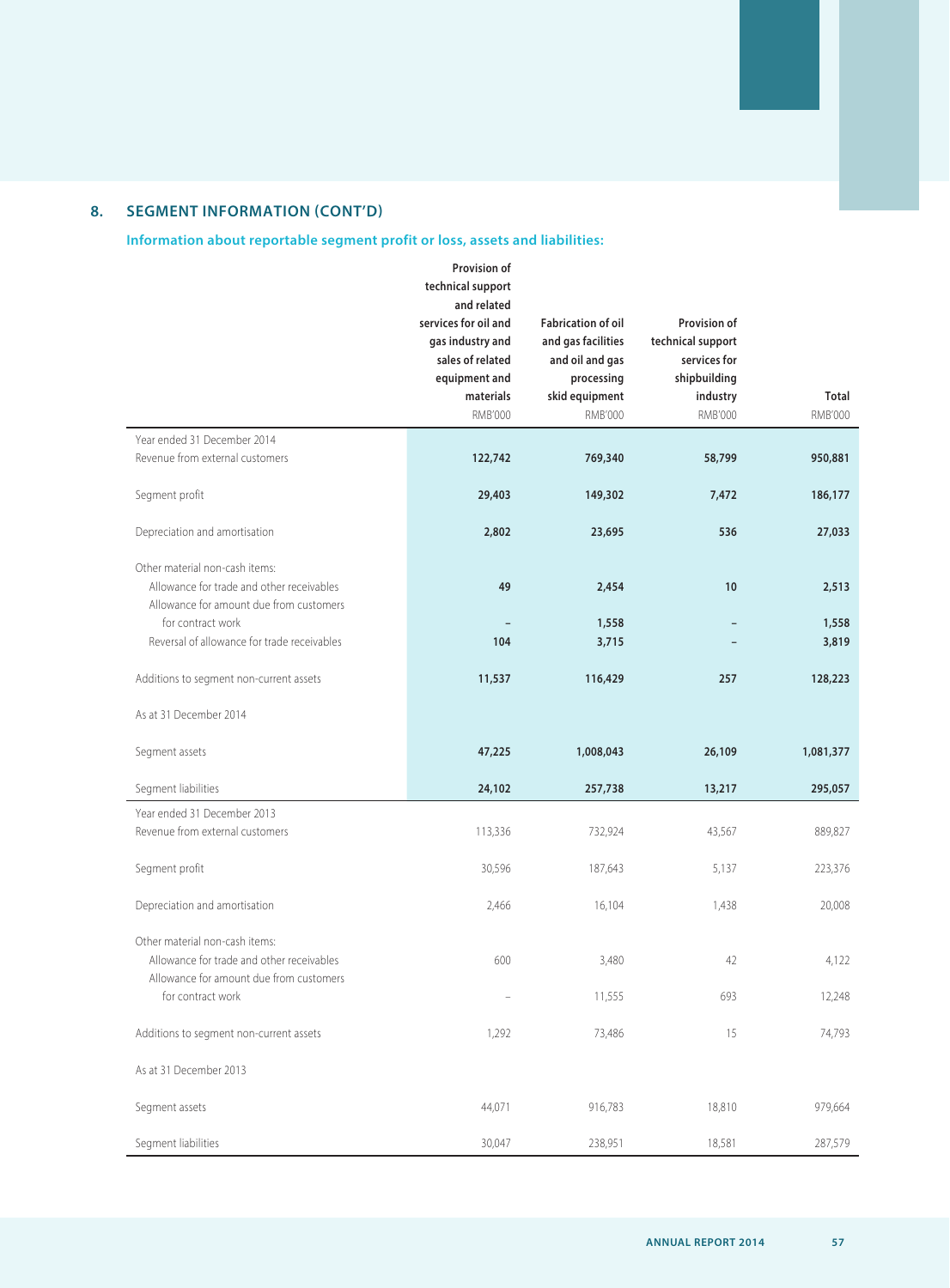For the year ended 31 December 2014

# **8. SEGMENT INFORMATION (CONT'D)**

# **Reconciliations of reportable segment profit or loss, assets and liabilities:**

|                                                                     | 2014<br><b>RMB'000</b> | 2013<br><b>RMB'000</b> |
|---------------------------------------------------------------------|------------------------|------------------------|
|                                                                     |                        |                        |
| <b>Profit or loss</b>                                               |                        |                        |
| Total profit or loss of reportable segments<br>Unallocated amounts: | 186,177                | 223,376                |
| Finance costs                                                       | (16, 763)              | (13,731)               |
| Other income                                                        | 7,018                  | 814                    |
| Other corporate expenses                                            | (145, 199)             | (158, 586)             |
| Share of profit of an associate                                     | 7,297                  | 16,328                 |
|                                                                     |                        |                        |
| Consolidated profit before tax for the year                         | 38,530                 | 68,201                 |
| Assets                                                              |                        |                        |
| Total assets of reportable segments                                 | 1,081,377              | 979,664                |
| Unallocated amounts:                                                |                        |                        |
| Bank and cash balances                                              | 95,426                 | 99,604                 |
| Pledged bank deposits                                               | 31,498                 | 18,486                 |
| Current tax assets<br>Deferred tax assets                           | 1,417                  | 222                    |
| Investment in an associate                                          | 7,677                  | 11,090                 |
| Goodwill                                                            | 290,314<br>182,090     | 283,017<br>177,637     |
| Other corporate assets                                              | 38,463                 | 25,892                 |
|                                                                     |                        |                        |
| Consolidated total assets                                           | 1,728,262              | 1,595,612              |
| <b>Liabilities</b>                                                  |                        |                        |
| Total liabilities of reportable segments                            | 295,057                | 287,579                |
| Unallocated amounts:                                                |                        |                        |
| Bank borrowings                                                     | 230,240                | 234,000                |
| Current tax liabilities                                             | 1,661                  | 9,738                  |
| Deferred revenue                                                    | 8,000                  |                        |
| Deferred tax liabilities                                            | 29,650                 | 30,428                 |
| Other corporate liabilities                                         | 37,285                 | 15,313                 |
| Consolidated total liabilities                                      | 601,893                | 577,058                |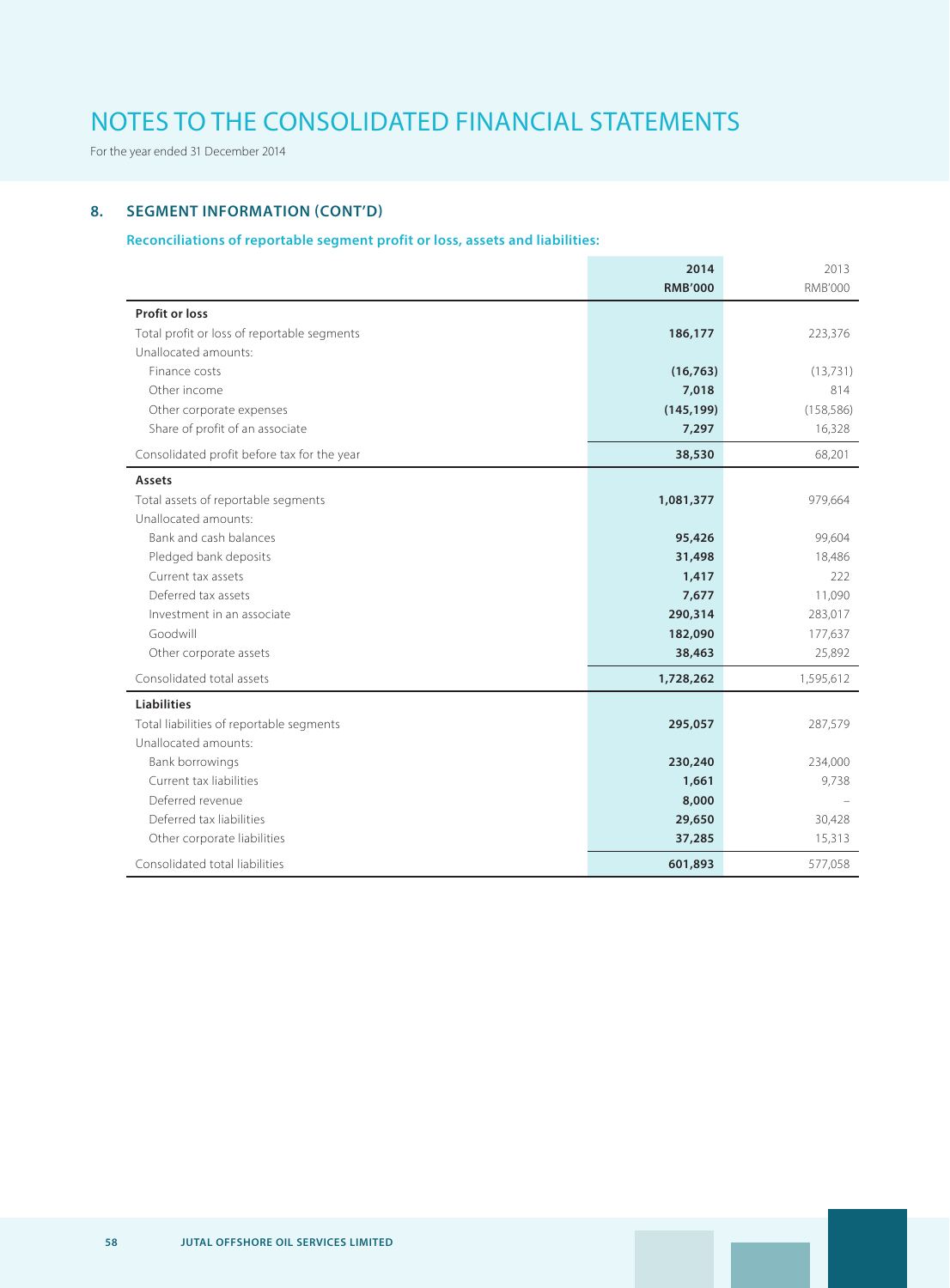# **8. SEGMENT INFORMATION (CONT'D)**

### **Geographical information:**

The Group's revenue from external customers by location of customers and information about its non-current assets (excluding deferred tax assets) by location of assets are detailed below:

|                       | Revenue        |                          | <b>Non-current assets</b> |                          |
|-----------------------|----------------|--------------------------|---------------------------|--------------------------|
|                       | 2014           | 2013                     | 2014                      | 2013                     |
|                       | <b>RMB'000</b> | <b>RMB'000</b>           | <b>RMB'000</b>            | <b>RMB'000</b>           |
| PRC except Hong Kong  | 576,354        | 454,644                  | 1,001,449                 | 889,692                  |
| Hong Kong             |                | $\overline{\phantom{0}}$ | 310                       | 412                      |
| Portugal              | 84,369         | 154.664                  |                           |                          |
| Singapore             | 133,546        | 142,573                  | $\overline{\phantom{0}}$  |                          |
| France                | 122,935        | 18,423                   | -                         | $\overline{\phantom{0}}$ |
| Other Asian Countries | 22,661         | 110,816                  | -                         |                          |
| Others                | 11,016         | 8.707                    |                           | 3                        |
| Consolidated total    | 950,881        | 889,827                  | 1,001,759                 | 890.107                  |

### **Revenue from major customers:**

|                             | Provision of         |                           |                   |              |
|-----------------------------|----------------------|---------------------------|-------------------|--------------|
|                             | technical support    |                           |                   |              |
|                             | and related          |                           |                   |              |
|                             | services for oil and | <b>Fabrication of oil</b> | Provision of      |              |
|                             | gas industry and     | and gas facilities        | technical support |              |
|                             | sales of related     | and oil and gas           | services for      |              |
|                             | equipment and        | processing                | shipbuilding      |              |
|                             | materials            | skid equipment            | industry          | <b>Total</b> |
|                             | RMB'000              | <b>RMB'000</b>            | RMB'000           | RMB'000      |
| Year ended 31 December 2014 |                      |                           |                   |              |
| Customer A                  | 62,074               | 182,519                   | 5,614             | 250,207      |
| Customer B                  |                      | 119,810                   | 3,124             | 122,934      |
| Customer C                  | 11,407               | 64,201                    | 46,301            | 121,909      |
| Customer D                  |                      | 121,707                   |                   | 121,707      |
| Customer E                  |                      | 115,287                   | 999               | 116,286      |
| Customer F                  |                      | 84,016                    |                   | 84,016       |
|                             |                      |                           |                   |              |
| Year ended 31 December 2013 |                      |                           |                   |              |
| Customer A                  | 51,199               | 151,651                   |                   | 202,850      |
| Customer B                  |                      | 2,175                     | 16,248            | 18,423       |
| Customer C                  | 20,486               | 48,841                    | 27,180            | 96,507       |
| Customer D                  | $\overline{2}$       | 128,945                   |                   | 128,947      |
| Customer E                  |                      | 68,949                    | 139               | 69,088       |
| Customer F                  | 931                  | 153,733                   |                   | 154,664      |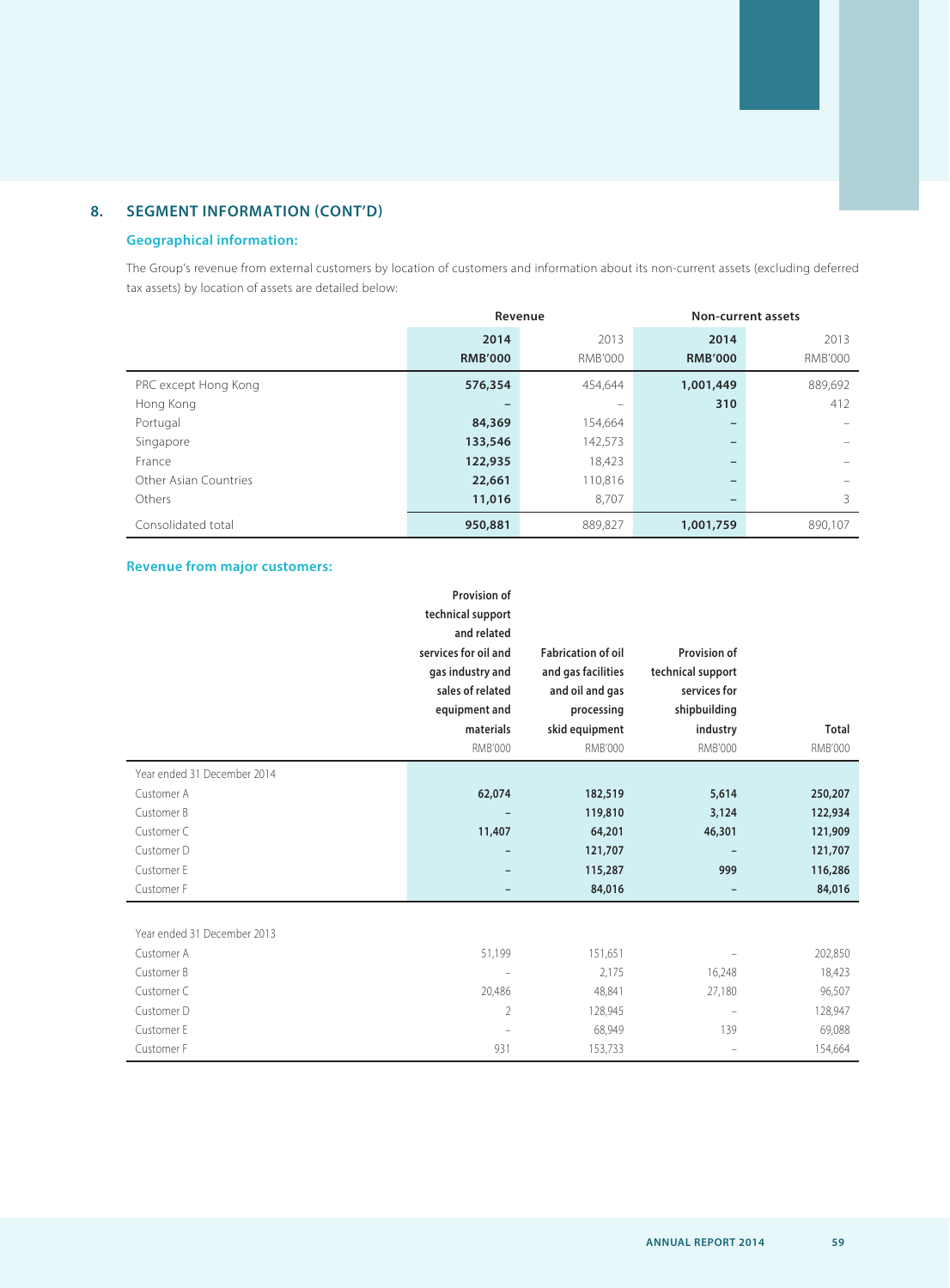For the year ended 31 December 2014

# **9. FINANCE COSTS**

|                             | 2014           | 2013           |
|-----------------------------|----------------|----------------|
|                             | <b>RMB'000</b> | <b>RMB'000</b> |
| Interest on bank borrowings | 16,265         | 11,650         |
| Amount capitalised          | (1, 295)       | (107)          |
|                             | 14,970         | 11,543         |
| Others                      | 1,793          | 2,188          |
|                             | 16,763         | 13,731         |

Borrowing costs on funds borrowed generally are capitalised at a rate of 6.1% per annum (2013: 6.2%).

## **10. INCOME TAX EXPENSE**

|                                         | 2014           | 2013           |
|-----------------------------------------|----------------|----------------|
|                                         | <b>RMB'000</b> | <b>RMB'000</b> |
| Current tax - PRC Enterprise Income Tax |                |                |
| Provision for the year                  | 7,918          | 11,119         |
| (Over)/under-provision in prior years   | (479)          | 116            |
|                                         | 7,439          | 11,235         |
| Deferred tax (note 34)                  | 2,635          | 1,321          |
|                                         | 10,074         | 12,556         |

#### **(a) Hong Kong Profits Tax**

No provision for Hong Kong Profits Tax is required since the Group has no assessable profits arising in Hong Kong for the years ended 31 December 2014 and 2013.

### **(b) PRC Enterprise Income Tax**

Pursuant to relevant laws and regulations in the PRC, the applicable PRC Enterprise Income Tax rates of the Group's PRC subsidiaries are as follows:

#### (i) Zhuhai Jutal Offshore Oil Services Company Limited ("Zhuhai Jutal")

Zhuhai Jutal is a sino-foreign equity joint venture established in the PRC. Zhuhai Jutal was approved to be recognised as a new and high technology enterprise since the year ended 31 December 2010 and has renewed during the year ended 31 December 2013. Zhuhai Jutal is therefore entitled to enjoy a reduced income tax rate of 15% from year 2013 to year 2015.

- (ii) The tax rate applicable to other Group's PRC subsidiaries were 25% during the year.
- **(c)** Tax charge on profits assessable elsewhere have been calculated at the rates of tax prevailing in the countries in which the Group operates, based on existing legislation, interpretation and practices in respect thereof.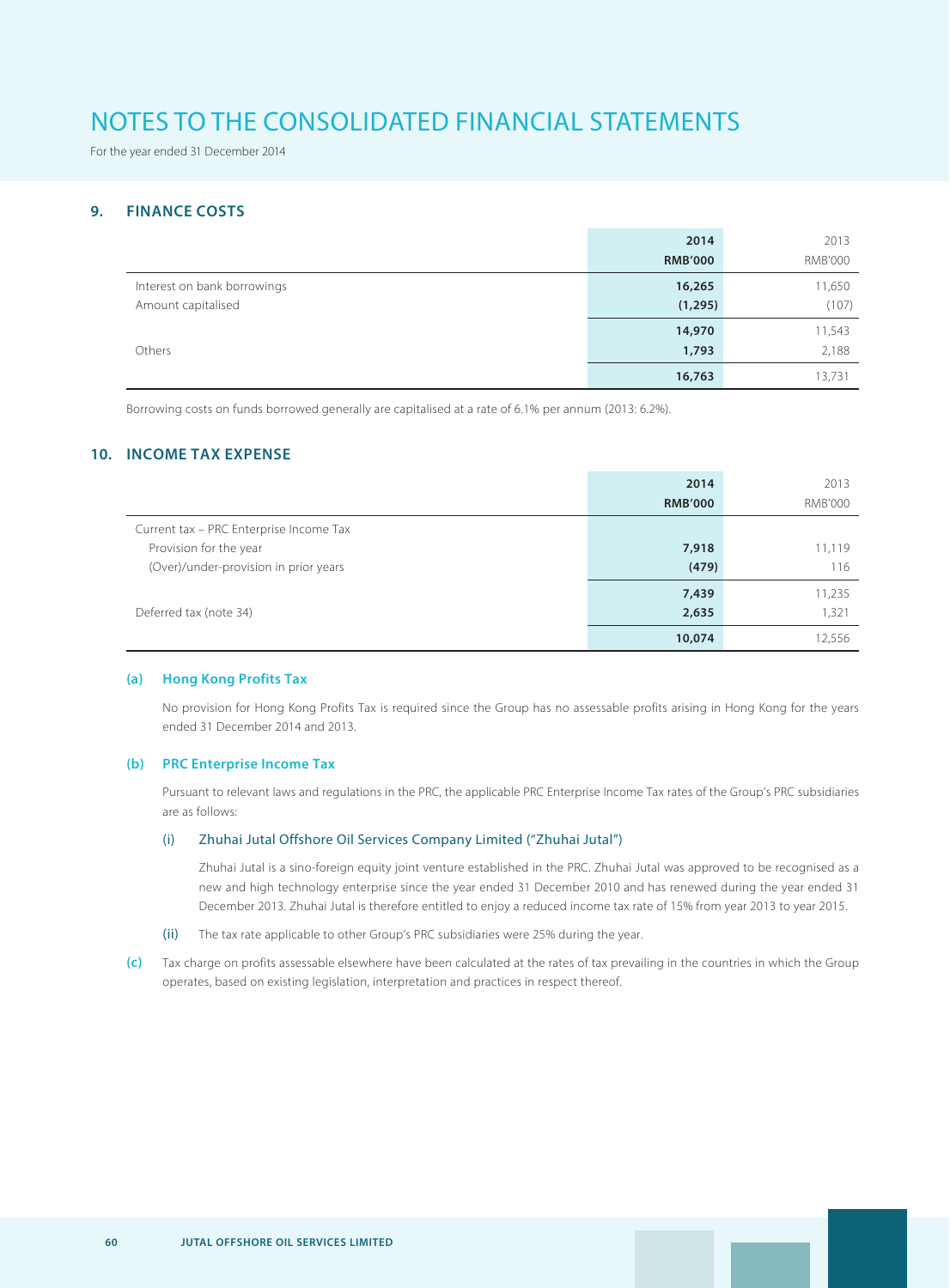# **10. INCOME TAX EXPENSE (CONT'D)**

The reconciliation between the income tax expense and the product of profit before tax multiplied by the PRC enterprise income tax rate is as follows:

|                                                                    | 2014<br><b>RMB'000</b> | 2013<br><b>RMB'000</b> |
|--------------------------------------------------------------------|------------------------|------------------------|
| Profit before tax (excluding share of profit of an associate)      | 31,233                 | 51,873                 |
| Tax at the PRC enterprise income tax rate of 25% (2013: 25%)       | 7,808                  | 12,968                 |
| Tax effect of income that is not taxable                           | (1,620)                | (650)                  |
| Tax effect of expenses that are not deductible                     | 7,558                  | 8,121                  |
| Tax effect of tax losses not recognised                            | 1,236                  | 1,508                  |
| Tax effect of utilisation of tax losses not previously recognised  | (279)                  | (7,865)                |
| Tax effect of temporary differences not recognised                 | (301)                  | (46)                   |
| Deferred tax on undistributed earnings of the PRC subsidiaries and |                        |                        |
| an associate                                                       | 292                    | 579                    |
| Tax benefit for qualifying research and development expenditure    | (2, 414)               |                        |
| (Over)/under-provision in prior years                              | (479)                  | 116                    |
| Effect of different tax rates of subsidiaries                      | (1,727)                | (2, 175)               |
| Income tax expense                                                 | 10,074                 | 12,556                 |

The deferred tax balances have been adjusted to reflect the tax rates that are expected to apply to the respective periods when the asset is realised or the liability is settled.

# **11. PROFIT FOR THE YEAR**

The Group's profit for the year is stated after charging the following:

|                                                                  | 2014           | 2013           |
|------------------------------------------------------------------|----------------|----------------|
|                                                                  | <b>RMB'000</b> | <b>RMB'000</b> |
| Amortisation of intangible assets                                | 1,777          | 903            |
| Cost related to acquisition of a subsidiary                      | 105            |                |
| Depreciation                                                     | 25,256         | 19,105         |
| Directors' emoluments (note 12)                                  | 6,432          | 4,727          |
| Net loss on disposals of property, plant and equipment           |                | 133            |
| Net foreign exchange losses*                                     |                | 4,128          |
| Operating lease charges                                          |                |                |
| - Hire of plant and equipment                                    | 18,957         | 11,185         |
| - Land and buildings                                             | 10,658         | 9,152          |
| Auditor's remuneration                                           | 1,348          | 1,144          |
| Cost of inventories utilised in construction contracts and sold  | 222,118        | 224,798        |
| Allowance for inventories*                                       | 3,600          |                |
| Allowance for trade and other receivables*                       | 2,513          | 4,122          |
| Allowance for gross amount due from customers for contract work* | 1,558          | 12,248         |
| Staff costs including directors' emoluments                      |                |                |
| - Salaries, bonuses and allowances                               | 324,869        | 269,666        |
| - Retirement benefits scheme contributions                       | 12,011         | 10,034         |
| - Share-based payments                                           | 2,133          | 2,790          |
|                                                                  | 339,013        | 282,490        |

These amounts are included in "Other operating expenses"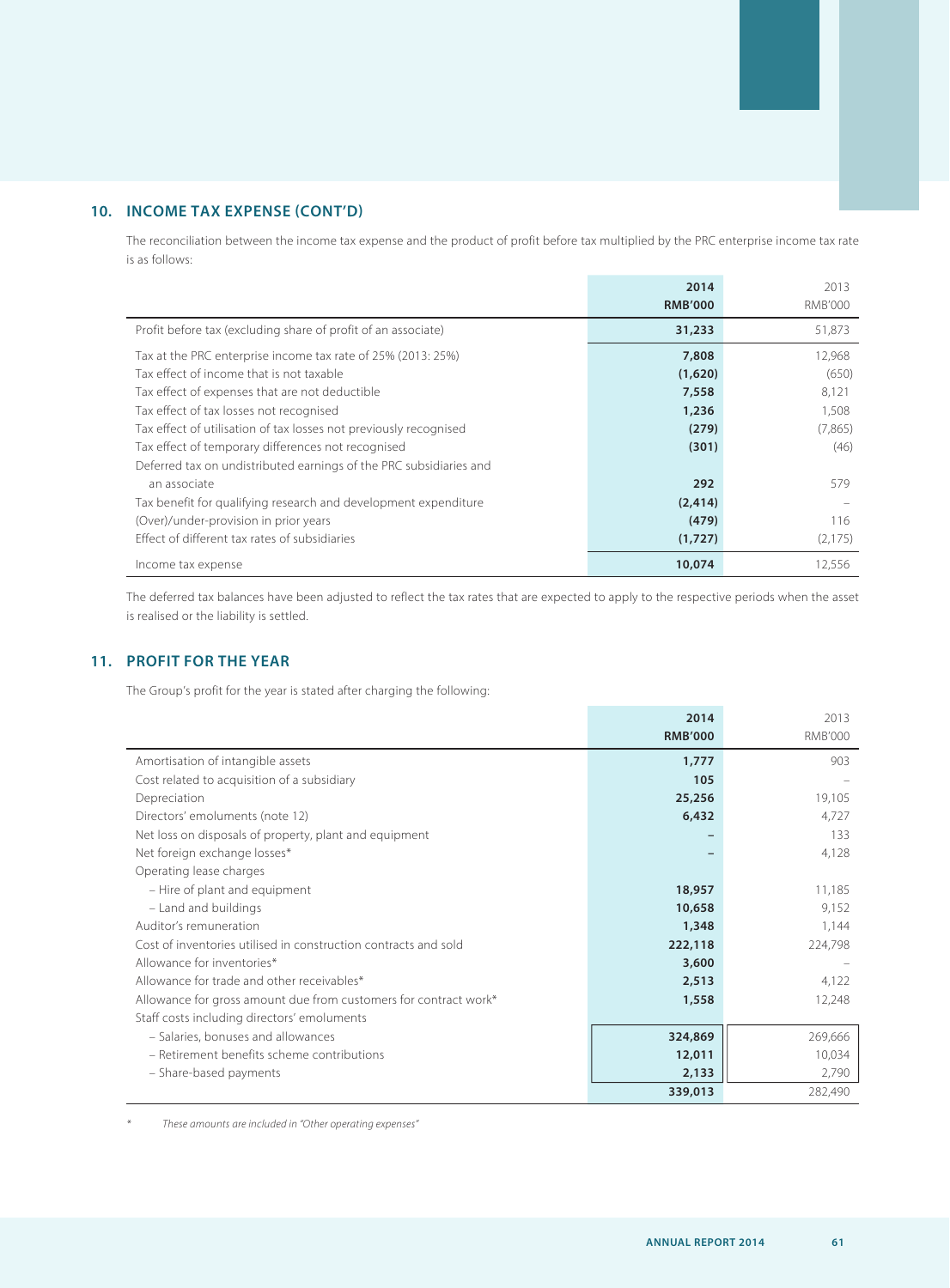For the year ended 31 December 2014

# **12. DIRECTORS' AND EMPLOYEES' EMOLUMENTS**

The emoluments of each director were as follows:

|                                        |                          |                          |                          |                                | Retirement<br>benefits   |                |
|----------------------------------------|--------------------------|--------------------------|--------------------------|--------------------------------|--------------------------|----------------|
|                                        |                          | Salaries and             | Discretionary            | Share-based                    | scheme                   |                |
|                                        | Fees                     | allowances               | bonus                    |                                | payments contributions   | Total          |
|                                        | RMB'000                  | <b>RMB'000</b>           | <b>RMB'000</b>           | <b>RMB'000</b>                 | <b>RMB'000</b>           | <b>RMB'000</b> |
| <b>Executive directors</b>             |                          |                          |                          |                                |                          |                |
|                                        |                          |                          |                          |                                |                          |                |
| Wang Lishan                            |                          | 1,920                    |                          | $\qquad \qquad -$              | 40                       | 1,960          |
| Cao Yunsheng                           |                          | 1,642                    |                          | 68                             | 40                       | 1,750          |
| Chen Guocai (note (b))<br>Zhao Wuhui   | $\overline{\phantom{0}}$ | 1,242<br>852             |                          | 68<br>$\overline{\phantom{0}}$ | 40<br>40                 | 1,350<br>892   |
|                                        | $\qquad \qquad -$        | 5,656                    | $\qquad \qquad -$        | 136                            | 160                      | 5,952          |
|                                        |                          |                          |                          |                                |                          |                |
| Independent non-executive<br>directors |                          |                          |                          |                                |                          |                |
|                                        |                          |                          |                          |                                |                          |                |
| Su Yang                                | 120                      |                          |                          |                                |                          | 120            |
| Lan Rong                               | 120                      |                          |                          |                                |                          | 120            |
| Xiang Qiang                            | 120                      |                          |                          |                                |                          | 120            |
| Gao Liangyu (note (a))                 | 120                      | $\overline{\phantom{0}}$ | $\overline{\phantom{0}}$ | $\overline{\phantom{0}}$       | $\overline{\phantom{0}}$ | 120            |
|                                        | 480                      | $\overline{\phantom{0}}$ | $\overline{\phantom{a}}$ | $\overline{\phantom{a}}$       | $\overline{\phantom{a}}$ | 480            |
| Total for 2014                         | 480                      | 5,656                    | $\overline{\phantom{a}}$ | 136                            | 160                      | 6,432          |
| <b>Executive directors</b>             |                          |                          |                          |                                |                          |                |
|                                        |                          |                          |                          |                                |                          |                |
| Wang Lishan                            | $\equiv$                 | 1,341                    | $\equiv$                 | ÷                              | 24                       | 1,365          |
| Cao Yunsheng                           |                          | 1,042                    |                          | 84                             | 24                       | 1,150          |
| Chen Guocai (note (b))                 |                          | 1,042                    |                          | 84                             | 24                       | 1,150          |
| Zhao Wuhui                             | ÷                        | 558                      | L.                       | $\overline{\phantom{0}}$       | 24                       | 582            |
|                                        | $\equiv$                 | 3,983                    | $\equiv$                 | 168                            | 96                       | 4,247          |
| Independent non-executive<br>directors |                          |                          |                          |                                |                          |                |
| Su Yang                                | 120                      |                          |                          |                                |                          | 120            |
| Lan Rong                               | 120                      |                          |                          |                                |                          | 120            |
| Xiang Qiang                            | 120                      |                          |                          | $\overline{\phantom{0}}$       |                          | 120            |
| Gao Liangyu (note (a))                 | 120                      | $\overline{\phantom{a}}$ | $\equiv$                 | $\equiv$                       | L.                       | 120            |
|                                        | 480                      | $\equiv$                 | $\equiv$                 | $\equiv$                       | $\equiv$                 | 480            |
| Total for 2013                         | 480                      | 3,983                    | $\equiv$                 | 168                            | 96                       | 4,727          |

#### **Notes:**

(a) Mr. Gao Liangyu resigned as independent non-executive director subsequent to the financial year on 1 January 2015.

(b) Mr. Chen Guocai resigned as executive director subsequent to the financial year on 20 March 2015.

(c) Mr. Meng Liming was appointed as independent non-executive director subsequent to the financial year on 1 January 2015.

(d) Mr. Li Chunyi was appointed as executive director subsequent to the financial year on 20 March 2015.

There was no arrangement under which a director waived or agreed to waive any emoluments during the years ended 31 December 2014 and 2013.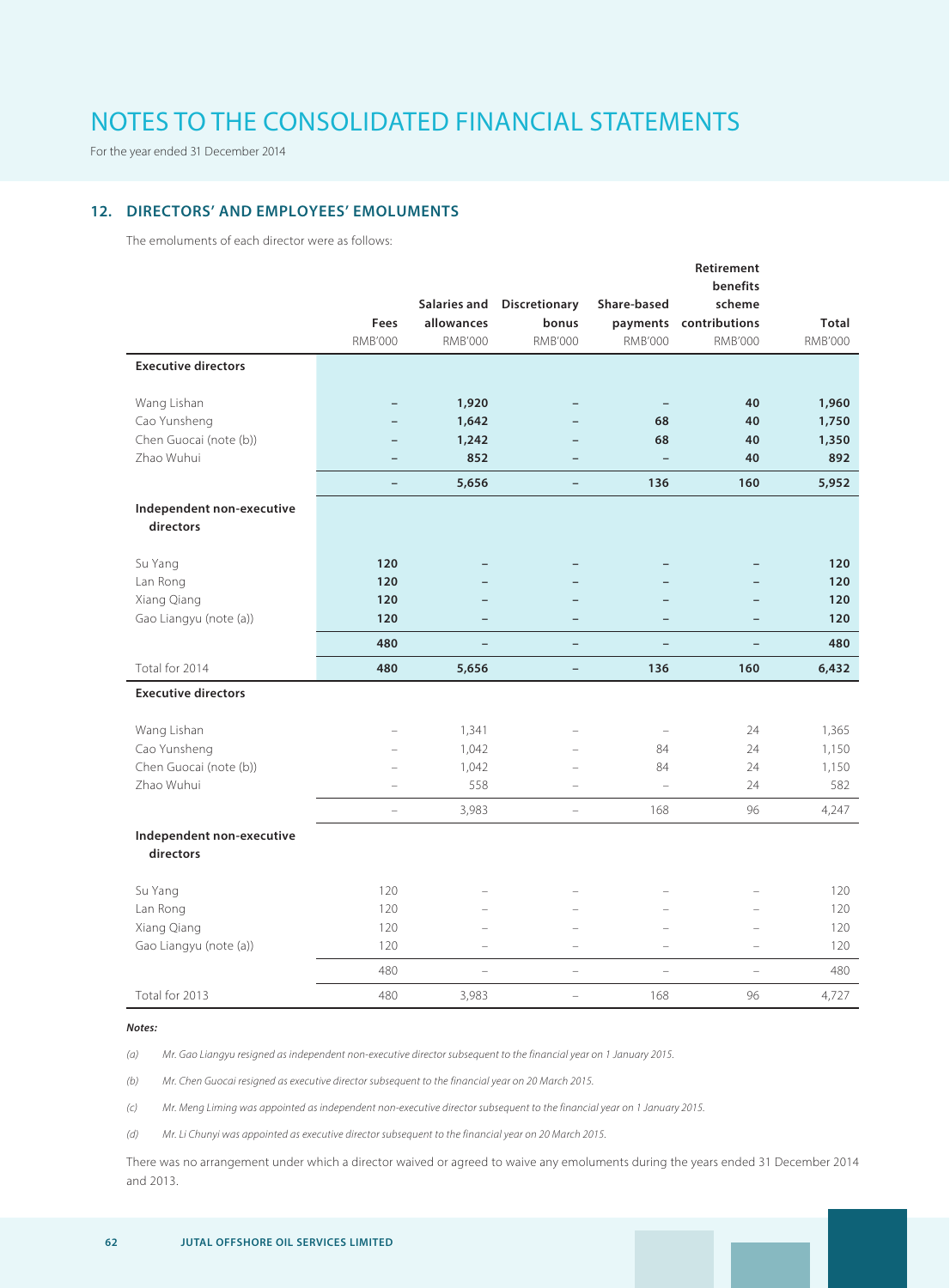# **12. DIRECTORS' AND EMPLOYEES' EMOLUMENTS (CONT'D)**

The five highest paid individuals in the Group during the year included three (2013: three) directors whose emoluments are reflected in the analysis presented above. The emoluments of the remaining two (2013: two) individuals are set out below:

|                                          | 2014           | 2013           |
|------------------------------------------|----------------|----------------|
|                                          | <b>RMB'000</b> | <b>RMB'000</b> |
| Basic salaries and allowances            | 2,565          | 2,264          |
| Discretionary bonus                      |                |                |
| Share-based payments                     | 252            | 326            |
| Retirement benefits scheme contributions | 40             | 24             |
|                                          | 2,857          | 2.614          |

The emoluments fell within the following band:

|                                                                             | Number of individuals |      |  |
|-----------------------------------------------------------------------------|-----------------------|------|--|
|                                                                             | 2014                  | 2013 |  |
| HK\$1,000,001 to HK\$1,500,000 (approximately RMB800,001 to RMB1,200,000)   |                       |      |  |
| HK\$1,500,001 to HK\$2,000,000 (approximately RMB1,200,001 to RMB1,600,000) |                       |      |  |
| HK\$2,000,001 to HK\$2,500,000 (approximately RMB1,600,001 to RMB2,000,000) |                       |      |  |

During the year, no emoluments were paid by the Group to any of the directors or the highest paid individuals as an inducement to join or upon joining the Group or as compensation for loss of office.

## **13. DIVIDENDS**

|                                                                         | 2014<br><b>RMB'000</b> | 2013<br>RMB'000 |
|-------------------------------------------------------------------------|------------------------|-----------------|
| 2013 final dividend of HK\$0.02 (2013: 2012 final dividend of HK\$0.02) |                        |                 |
| per ordinary share                                                      | 11,737                 | 11.434          |

Subsequent to the end of the reporting period, final dividend in respect of the year ended 31 December 2014 of HK\$0.01 per share has been proposed by the directors and is subject to approval by the shareholders at the forthcoming general meeting.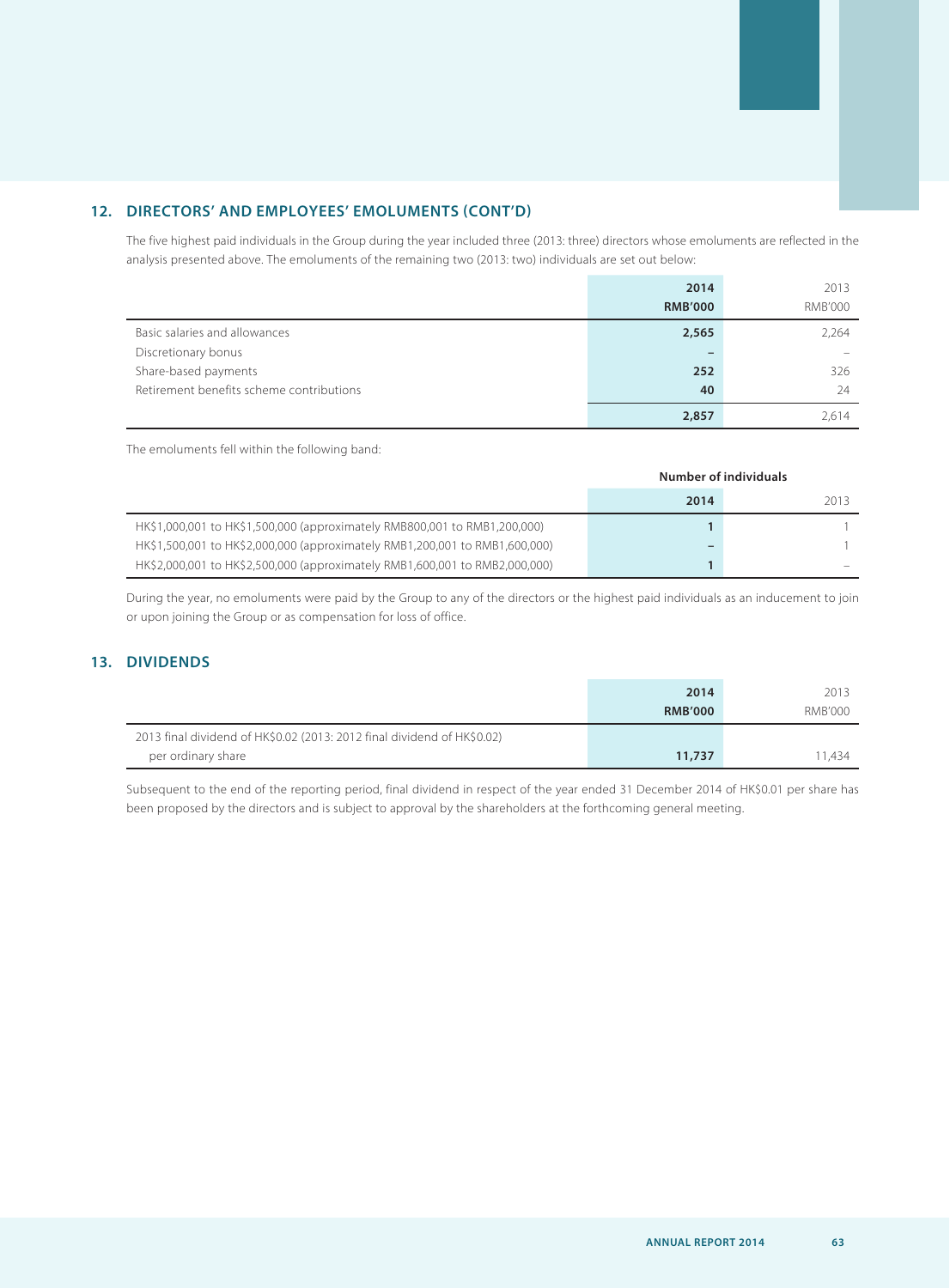For the year ended 31 December 2014

## **14. EARNINGS PER SHARE**

The calculation of the basic and diluted earnings per share is based on the following:

|                                                                              | 2014           | 2013           |
|------------------------------------------------------------------------------|----------------|----------------|
|                                                                              | <b>RMB'000</b> | <b>RMB'000</b> |
| Earnings                                                                     |                |                |
|                                                                              |                |                |
| Earnings for the purpose of calculating basic and diluted earnings per share | 28,456         | 55,645         |
|                                                                              |                |                |
|                                                                              | 2014           | 2013           |
| Number of shares                                                             |                |                |
|                                                                              |                |                |
| Issued ordinary shares at 1 January                                          | 731,899,278    | 628,799,278    |
|                                                                              |                |                |
| Effect of shares issued on subscription                                      | 17,753,425     | 30,547,945     |
| Effect of shares issued on exercise of share options                         | 11,857,123     | 11,229,658     |
| Effect of shares issued on exercise of warrants                              |                | 21,972,603     |
| Weighted average number of ordinary shares for the purpose of                |                |                |
| calculating basic earnings per share                                         | 761,509,826    | 692,549,484    |
| Effect of dilutive potential ordinary shares arising from share options      | 13,247,330     | 12,945,157     |
| Effect of dilutive potential ordinary shares arising from warrants           |                | 6,888,470      |
| Weighted average number of ordinary shares for the purpose of                |                |                |
| calculating diluted earnings per share                                       | 774,757,156    | 712,383,111    |

Basic earnings per share attributable to owners of the Company is calculated by dividing the profit for the year attributable to owners of the Company by the weighted average number of the ordinary shares in issue during the year.

Diluted earnings per share attributable to owners of the Company is calculated by dividing the profit attributable to owners of the Company for the year by the weighted average number of ordinary shares in issue during the year after adjusting for the number of diluted potential ordinary shares granted under the Company's share option scheme.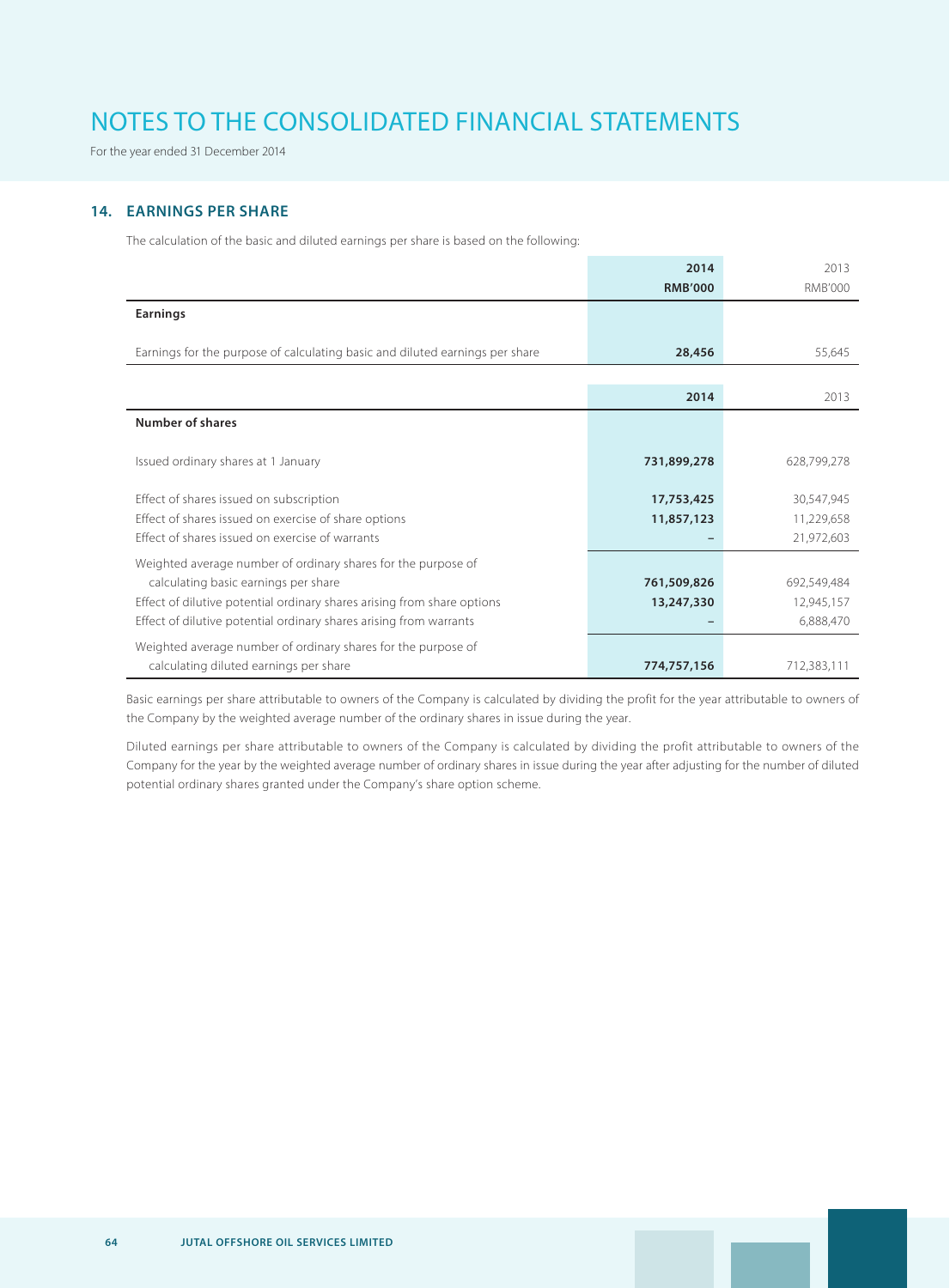### **15. PROPERTY, PLANT AND EQUIPMENT**

|                                        |                          |                  | Furniture,               |                          |                          |                          |                |
|----------------------------------------|--------------------------|------------------|--------------------------|--------------------------|--------------------------|--------------------------|----------------|
|                                        |                          | <b>Plant and</b> | fixtures and             | Motor                    | Leasehold                | Construction             |                |
|                                        | <b>Buildings</b>         | machinery        | equipment                | vehicles                 | land                     | in progress              | Total          |
|                                        | RMB'000                  | <b>RMB'000</b>   | RMB'000                  | RMB'000                  | <b>RMB'000</b>           | RMB'000                  | <b>RMB'000</b> |
| Cost                                   |                          |                  |                          |                          |                          |                          |                |
| At 1 January 2013                      | 158,676                  | 48,093           | 15,244                   | 16,970                   | 192,773                  | 890                      | 432,646        |
| Additions                              | 638                      | 10,595           | 3,620                    | 1,269                    | $\overline{\phantom{a}}$ | 58,371                   | 74,493         |
| Reclassification                       | 26,537                   | $\equiv$         | $\overline{\phantom{a}}$ | $\overline{\phantom{a}}$ | $\overline{\phantom{m}}$ | (26, 537)                |                |
| Disposals                              |                          | (203)            | (256)                    | $\overline{\phantom{a}}$ | L.                       |                          | (459)          |
| Exchange realignment                   | $\overline{a}$           | (9)              | (5)                      | (14)                     | $\overline{\phantom{a}}$ | $\overline{a}$           | (28)           |
| At 31 December 2013 and 1 January 2014 | 185,851                  | 58,476           | 18,603                   | 18,225                   | 192,773                  | 32,724                   | 506,652        |
| Additions                              | 1,607                    | 19,603           | 4,662                    | 2,621                    | 38,409                   | 56,587                   | 123,489        |
| Acquisition of a subsidiary (note 39)  | $\qquad \qquad -$        | 1,008            | 10                       | 77                       |                          |                          | 1,095          |
| Reclassification                       | 73,783                   | 12,599           |                          | $\overline{\phantom{a}}$ | $\overline{\phantom{a}}$ | (86, 382)                |                |
| Disposals                              | $\qquad \qquad -$        | (2,793)          | (736)                    | (916)                    |                          |                          | (4, 445)       |
| Exchange realignment                   | $\overline{\phantom{a}}$ | 6                | 15                       | $\overline{7}$           | $\qquad \qquad -$        | $\overline{\phantom{0}}$ | 28             |
| At 31 December 2014                    | 261,241                  | 88,899           | 22,554                   | 20,014                   | 231,182                  | 2,929                    | 626,819        |
| <b>Accumulated depreciation</b>        |                          |                  |                          |                          |                          |                          |                |
| At 1 January 2013                      | 15,411                   | 19,962           | 7,399                    | 11,707                   | 6,069                    | $\overline{a}$           | 60,548         |
| Charge for the year                    | 5,431                    | 4,914            | 2,749                    | 1,727                    | 4,284                    | $\equiv$                 | 19,105         |
| Disposals                              | $\overline{\phantom{0}}$ | (69)             | (256)                    | $\equiv$                 | $\overline{\phantom{a}}$ | Ĭ.                       | (325)          |
| Exchange realignment                   | $\overline{a}$           | (7)              | (5)                      | (1)                      | $\equiv$                 | $\overline{a}$           | (13)           |
| At 31 December 2013 and 1 January 2014 | 20,842                   | 24,800           | 9,887                    | 13,433                   | 10,353                   | $\overline{\phantom{0}}$ | 79,315         |
| Charge for the year                    | 7,812                    | 7,678            | 3,276                    | 1,886                    | 4,604                    | $\overline{\phantom{0}}$ | 25,256         |
| Disposals                              | $\qquad \qquad -$        | (2,016)          | (296)                    | (906)                    |                          | $\overline{\phantom{0}}$ | (3, 218)       |
| Exchange realignment                   |                          | 6                | 16                       | $\overline{2}$           |                          | -                        | 24             |
| At 31 December 2014                    | 28,654                   | 30,468           | 12,883                   | 14,415                   | 14,957                   | $\overline{\phantom{a}}$ | 101,377        |
| Carrying amount                        |                          |                  |                          |                          |                          |                          |                |
| At 31 December 2014                    | 232,587                  | 58,431           | 9,671                    | 5,599                    | 216,225                  | 2,929                    | 525,442        |
| At 31 December 2013                    | 165,009                  | 33,676           | 8,716                    | 4,792                    | 182,420                  | 32,724                   | 427,337        |

At 31 December 2014 the carrying amount of property, plant and equipment pledged as security for the Group's bank borrowings amounted to approximately RMB214,010,000 (2013: RMB219,847,000).

At 31 December 2014, the Group was in the process of applying for the land use rights certificate in respect of a parcel of leasehold land acquired during the year ended 31 December 2014 with carrying amount of approximately RMB38,089,000.

The Group's leasehold land represent payments for land use rights situated in the PRC under medium-term leases.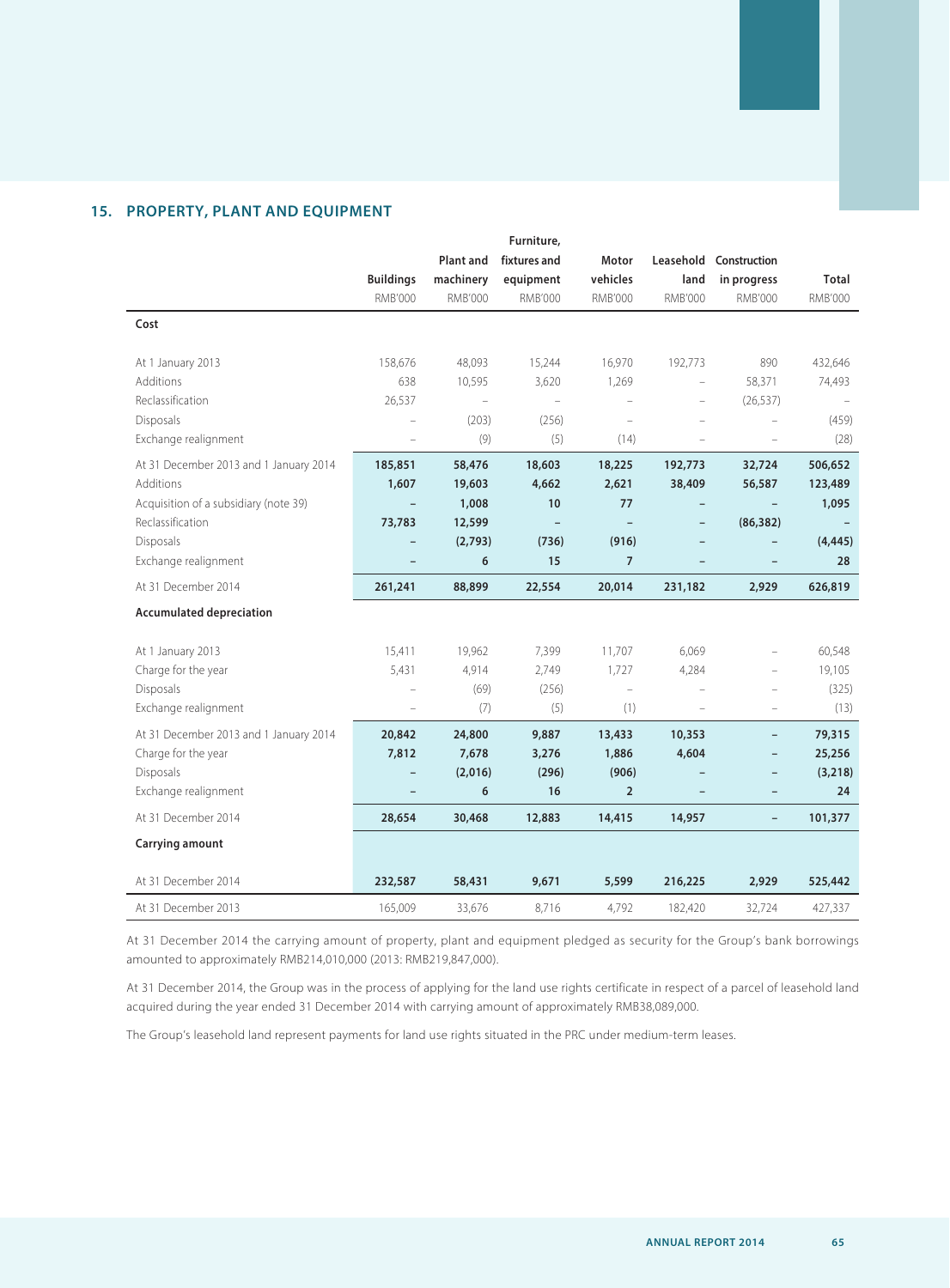For the year ended 31 December 2014

## **16. PREPAID LAND LEASE PAYMENTS**

|                                                             | 2014<br><b>RMB'000</b> | 2013<br><b>RMB'000</b> |
|-------------------------------------------------------------|------------------------|------------------------|
| At 1 January<br>Amortisation of prepaid land lease payments | 612<br>(65)            | 677<br>(65)            |
| At 31 December                                              | 547                    | 612                    |

The Group's prepaid land lease payments represent payments for land use rights situated in the PRC under medium-term leases.

## **17. GOODWILL**

|                                                  | <b>RMB'000</b> |
|--------------------------------------------------|----------------|
| Cost and carrying amount                         |                |
| At 1 January 2013                                | 182,135        |
| Exchange difference                              | (4,498)        |
| At 31 December 2013 and 1 January 2014           | 177,637        |
| Arising on acquisition of a subsidiary (note 39) | 2,204          |
| Exchange difference                              | 2,249          |
| At 31 December 2014                              | 182.090        |

Goodwill acquired in a business combination is allocated, at acquisition, to the cash generating units ("CGUs") that are expected to benefit from that business combination. The carrying amount of goodwill had been allocated as follows:

|                                                                            | 2014           | 2013    |
|----------------------------------------------------------------------------|----------------|---------|
|                                                                            | <b>RMB'000</b> | RMB'000 |
| The share of interest in an associate - Penglai Jutal Offshore Engineering |                |         |
| Heavy Industries Company Limited ("Penglai Jutal")                         | 179,886        | 177.637 |
| Undersea maintenance services                                              | 2,204          |         |
| At 31 December                                                             | 182,090        | 177.637 |

As at 31 December 2014, no impairment loss on goodwill is recognised.

The recoverable amounts of the CGUs have been determined on the basis of their value in use using discounted cash flow method. The key assumptions for the discounted cash flow method are those regarding the discount rates, growth rates, budgeted gross margin and turnover during the period. The Group estimates discount rates using pre-tax rates that reflect current market assessments of the time value of money and the risks specific to the business of the CGUs. The growth rates are based on long-term average economic growth rate of the geographical area in which the businesses of the CGUs operate. Budgeted gross margin and turnover are based on past practices and expectations on market development.

The Group prepares cash flow forecasts derived from the most recent financial budgets approved by the directors for the next five years with the residual period using the growth rate of 5% (2013: 5%) and 3% (2013: N/A) for the Group's share of interest in Penglai Jutal and undersea maintenance services activities respectively. These rates do not exceed the average long-term growth rate for the relevant markets.

The rate used to discount the forecast cash flows from the Group's share of interest in Penglai Jutal and undersea maintenance services activities are 13.63% (2013: 15.20%) and 19.02% (2013: N/A) respectively.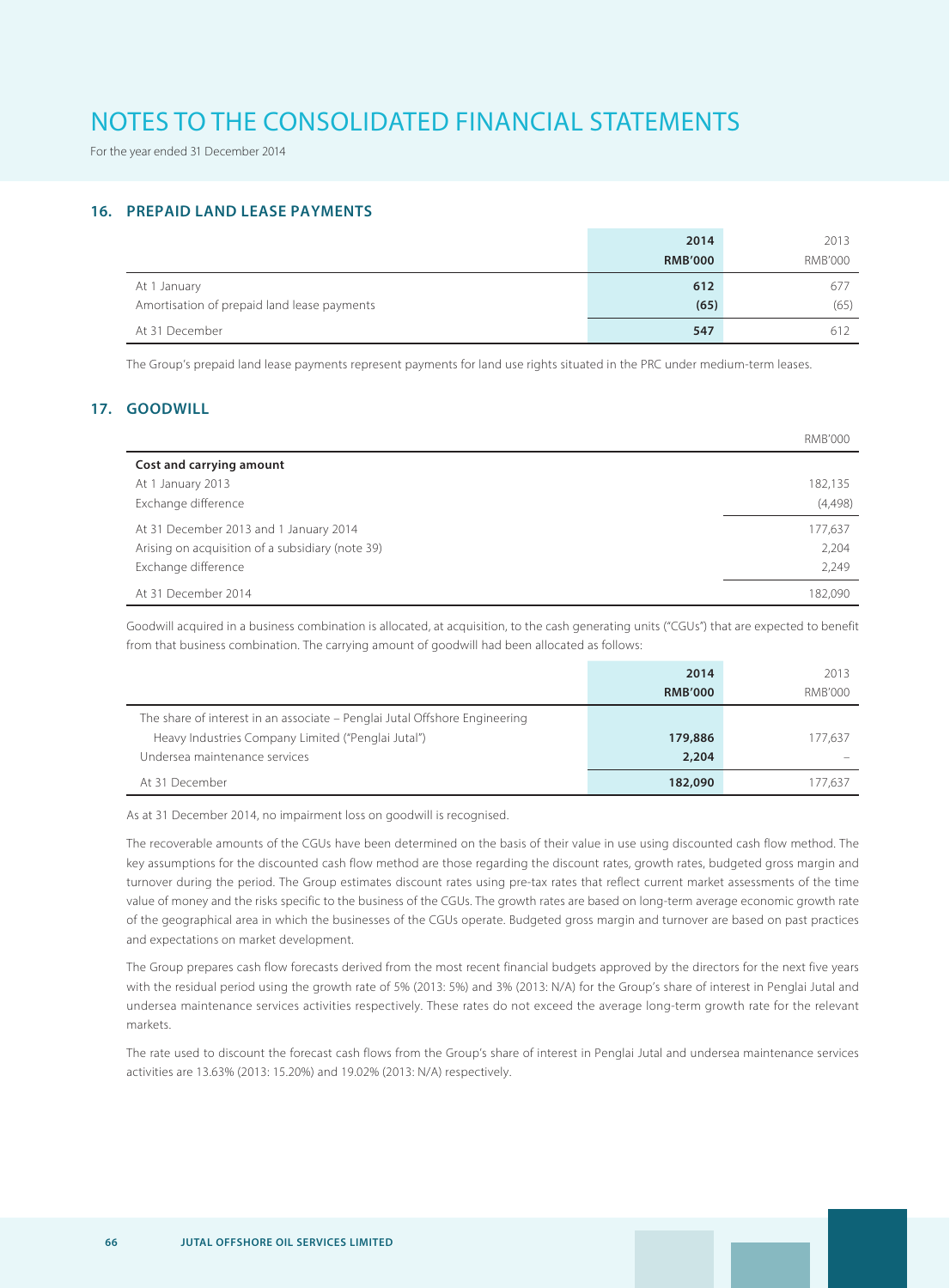# **18. INTANGIBLE ASSETS**

|                                        | <b>Patents and</b><br>computer software |
|----------------------------------------|-----------------------------------------|
|                                        | <b>RMB'000</b>                          |
| Cost                                   |                                         |
| At 1 January 2013                      | 4,415                                   |
| Additions                              | 300                                     |
| At 31 December 2013 and 1 January 2014 | 4,715                                   |
| Additions                              | 739                                     |
| Acquisition of a subsidiary (note 39)  | 2,900                                   |
| At 31 December 2014                    | 8,354                                   |
| <b>Accumulated amortisation</b>        |                                         |
| At 1 January 2013                      | 2,308                                   |
| Amortisation for the year              | 903                                     |
| At 31 December 2013 and 1 January 2014 | 3,211                                   |
| Amortisation for the year              | 1,777                                   |
| At 31 December 2014                    | 4,988                                   |
| Carrying amount                        |                                         |
| At 31 December 2014                    | 3,366                                   |
| At 31 December 2013                    | 1,504                                   |

The Group's patents and computer software protect the design and specification of certain type of the Group's products and services. The average remaining amortisation period of patents and computer software is 3.2 years (2013: 2.3 years).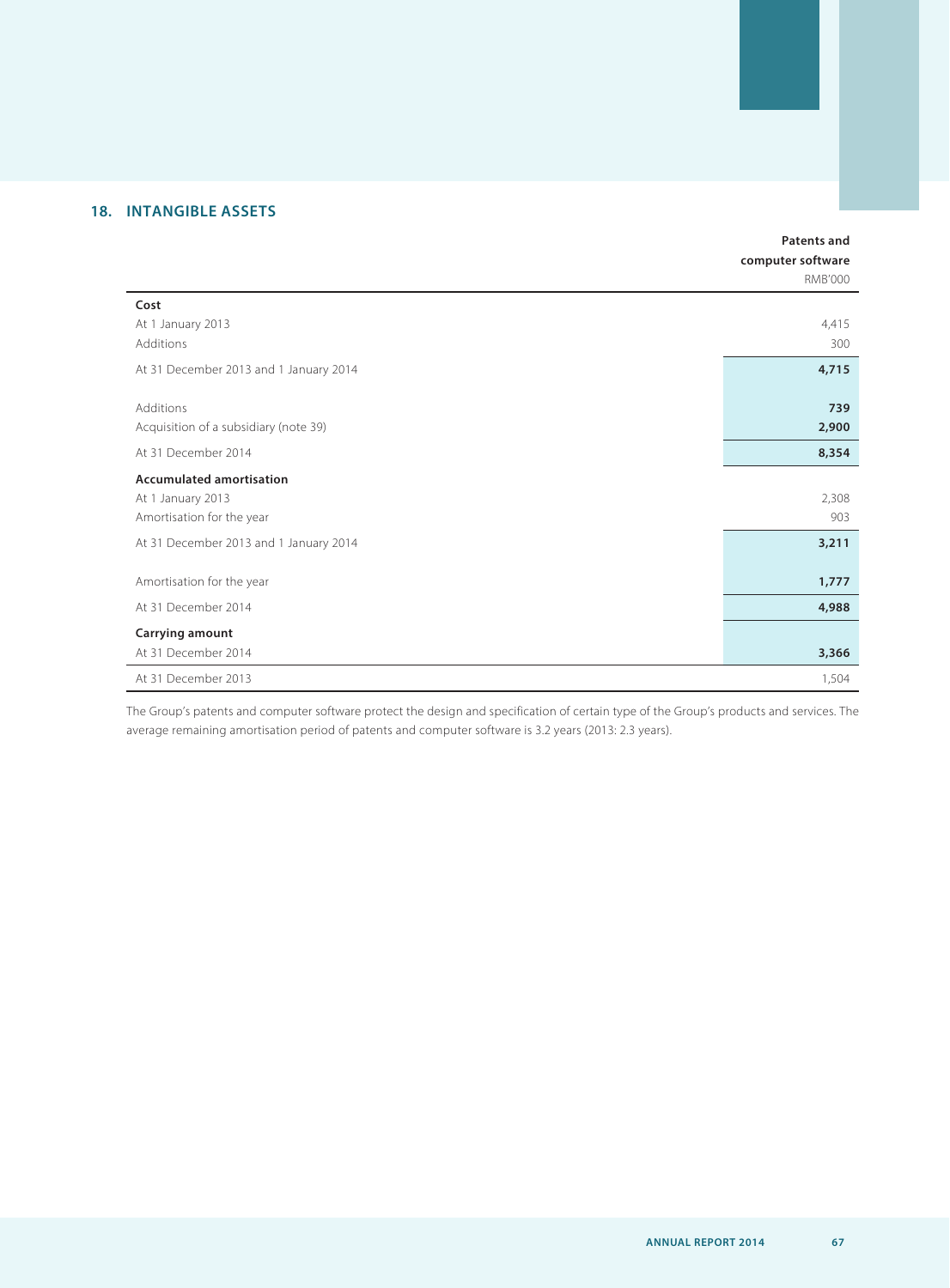For the year ended 31 December 2014

## **19. SUBSIDIARIES**

Particulars of the major subsidiaries as at 31 December 2014 are as follows:

|                                                                                                  | Place of<br>incorporation/<br>registration | <b>Issued and</b>                               | Percentage of ownership<br>interest/voting power/<br>profit sharing |          |                                                                                                                                                                                                                                                                                                         |
|--------------------------------------------------------------------------------------------------|--------------------------------------------|-------------------------------------------------|---------------------------------------------------------------------|----------|---------------------------------------------------------------------------------------------------------------------------------------------------------------------------------------------------------------------------------------------------------------------------------------------------------|
| Name                                                                                             | and operation                              | paid up capital                                 | <b>Direct</b>                                                       | Indirect | <b>Principal activities</b>                                                                                                                                                                                                                                                                             |
| Directly held:<br>Jutal Investment Limited                                                       | British Virgin<br>Islands                  | 5 ordinary shares of<br>US\$1 each              | 100%                                                                |          | Investment holding                                                                                                                                                                                                                                                                                      |
| Indirectly held:<br>Jutal Engineering Company<br>Limited                                         | Hong Kong                                  | 2 ordinary shares of<br>HK\$1 each              |                                                                     | 100%     | Provision of technical support and related<br>services for oil and gas industry and sale<br>of related equipment and materials                                                                                                                                                                          |
| Jutal Holdings Limited                                                                           | British Virgin<br>Islands                  | 2 ordinary shares of<br>US\$1 each              |                                                                     | 100%     | Investment holding                                                                                                                                                                                                                                                                                      |
| Hong Kong Jutal Holdings<br>Limited                                                              | Hong Kong                                  | 157.045.432<br>ordinary shares of<br>HK\$1 each |                                                                     | 100%     | Investment holding                                                                                                                                                                                                                                                                                      |
| <b>Stand Success Resources</b><br>Limited                                                        | British Virgin<br>Islands                  | 1 ordinary share of<br><b>US\$1</b>             |                                                                     | 100%     | Investment holding                                                                                                                                                                                                                                                                                      |
| 巨濤油田服務(天津)<br>有限公司*<br>(Jutal Oilfield Services<br>(Tianjin) Company Limited)                    | PRC                                        | Registered capital of<br>HK\$10,000,000         |                                                                     | 100%     | Provision of technical support and related<br>services for oil and gas industry and sale<br>of related equipment and materials                                                                                                                                                                          |
| 深圳巨濤機械設備<br>有限公司*<br>(Shenzhen Jutal<br>Machinery Equipment<br>Company Limited)                  | PRC                                        | Registered capital of<br>RMB200,000,000         |                                                                     | 100%     | Fabrication of oil and gas facilities and oil<br>and gas processing skid equipment,<br>provision of technical supporting and<br>related services for oil and gas industry<br>and sale of related equipment and<br>materials and provision of technical<br>support services for shipbuilding<br>industry |
| 珠海巨濤海洋石油服務<br>有限公司*<br>(Zhuhai Jutal Offshore Oil<br>Services Company Limited)                   | PRC                                        | Registered capital of<br>US\$48,153,678         |                                                                     | 100%     | Design and manufacture of oil and gas<br>processing skid equipment                                                                                                                                                                                                                                      |
| 巨濤海洋船舶工程服務<br>(大連)有限公司*<br>(Jutal Offshore Shipbuilding<br>Services (Dalian) Company<br>Limited) | PRC.                                       | Registered capital of<br>HK\$33,330,000         |                                                                     | 100%     | Provision of technical support services for<br>shipbuilding industry                                                                                                                                                                                                                                    |
| 成都巨濤油氣工程<br>有限公司<br>(Chengdu Jutal Oil and Gas<br>Engineering Co., Ltd.)                         | PRC                                        | Registered capital of<br>RMB10,000,000          |                                                                     | 100%     | Provision of technical support and related<br>services for oil and gas industry                                                                                                                                                                                                                         |
| 深圳市藍海潛水工程<br>有限公司<br>(Shenzhen Marine Diving<br>Engineering<br>Co., Ltd.)                        | PRC                                        | Registered capital of<br>RMB10,000,000          |                                                                     | 100%     | Provision of undersea maintenance<br>services                                                                                                                                                                                                                                                           |

\* Registered as a wholly-foreign-owned enterprise established in the PRC

# Registered as a sino-foreign equity joint venture established in the PRC

The above list contains the particulars of subsidiaries which principally affected the results, assets or liabilities of the Group.

As at 31 December 2014, the bank and cash balances of the Group's subsidiaries in the PRC denominated in RMB amounted to approximately RMB105,007,000 (2013: RMB102,858,000). Conversion of RMB into foreign currencies is subject to the PRC's Foreign Exchange Control Regulations and Administration of Settlement, Sale and Payment of Foreign Exchange Regulations.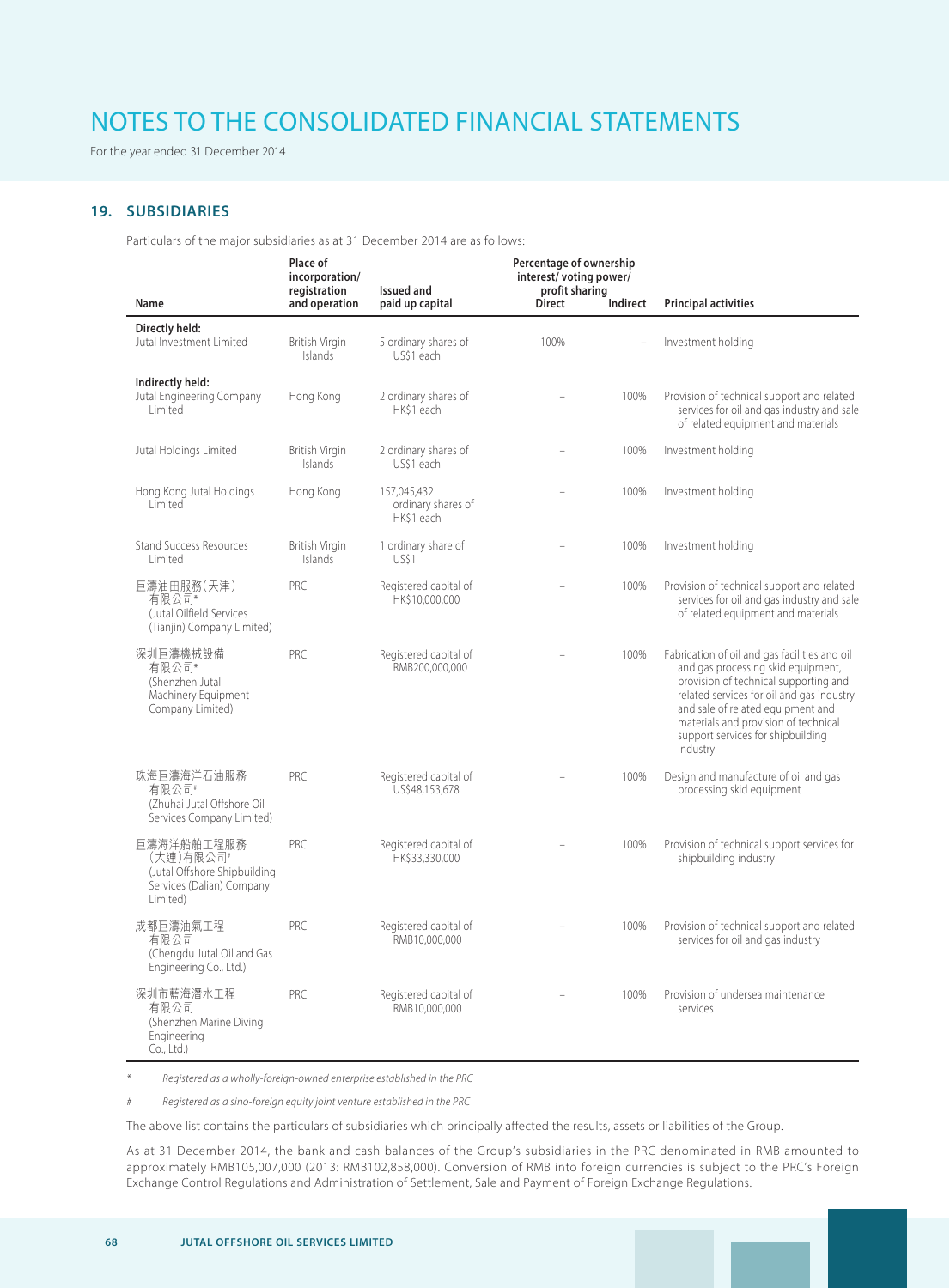## **20. INVESTMENT IN AN ASSOCIATE**

|                       | 2014           | 2013           |
|-----------------------|----------------|----------------|
|                       | <b>RMB'000</b> | <b>RMB'000</b> |
| Unlisted investments: |                |                |
| Share of net assets   | 290,314        | 283,017        |

Details of the Group's associate at 31 December 2014 are as follows:

|                                                      |                         |                       | Percentage of       |
|------------------------------------------------------|-------------------------|-----------------------|---------------------|
|                                                      | Place of incorporation/ |                       | ownership interest/ |
|                                                      | registration and        | Issued and            | voting power/       |
| Name                                                 | operation               | paid up capital       | profit sharing      |
| Penglai Jutal Offshore Engineering                   | <b>PRC</b>              | Registered capital of | 30%                 |
| Heavy Industries Company Limited<br>(蓬萊巨濤海洋工程重工有限公司) |                         | US\$43,500,000        |                     |

Principal activities:

(a) Sales and construction of (i) facilities for provision of offshore oil and natural gas exploration; (ii) quayside machineries and (iii) chemical engineering facilities;

(b) Design, fabrication, installation and repair of steel formation structures; and

(c) Provision of other quayside and warehouse services.

Penglai Jutal is accounted for in the consolidated financial statements using the equity method. The summarised financial information presented is based on the HKFRS financial statements of Penglai Jutal.

|                                       | 2014           | 2013           |
|---------------------------------------|----------------|----------------|
|                                       | <b>RMB'000</b> | <b>RMB'000</b> |
| At 31 December                        |                |                |
| Non-current assets                    | 940,912        | 976,252        |
| Current assets                        | 582,616        | 481,573        |
| Non-current liabilities               | (182, 790)     | (138, 494)     |
| Current liabilities                   | (373, 026)     | (375,940)      |
| Net assets                            | 967,712        | 943,391        |
| Group's share of net assets           | 290,314        | 283,017        |
|                                       | 2014           | 2013           |
|                                       | <b>RMB'000</b> | <b>RMB'000</b> |
|                                       |                |                |
| Year ended 31 December                |                |                |
| Revenue                               | 707,959        | 878,401        |
| Profit from continuing operations     | 24,322         | 54,428         |
| Other comprehensive income            |                |                |
| Total comprehensive income            | 24,322         | 54,428         |
| Dividends received from the associate |                | 30,000         |

As at 31 December 2014, the bank and cash balances of the Group's associate in the PRC denominated in RMB amounted to approximately RMB74,633,000 (2013: RMB92,685,000). Conversion of RMB into foreign currencies is subject to the PRC's Foreign Exchange Control Regulations and Administration of Settlement, Sale and Payment of Foreign Exchange Regulations.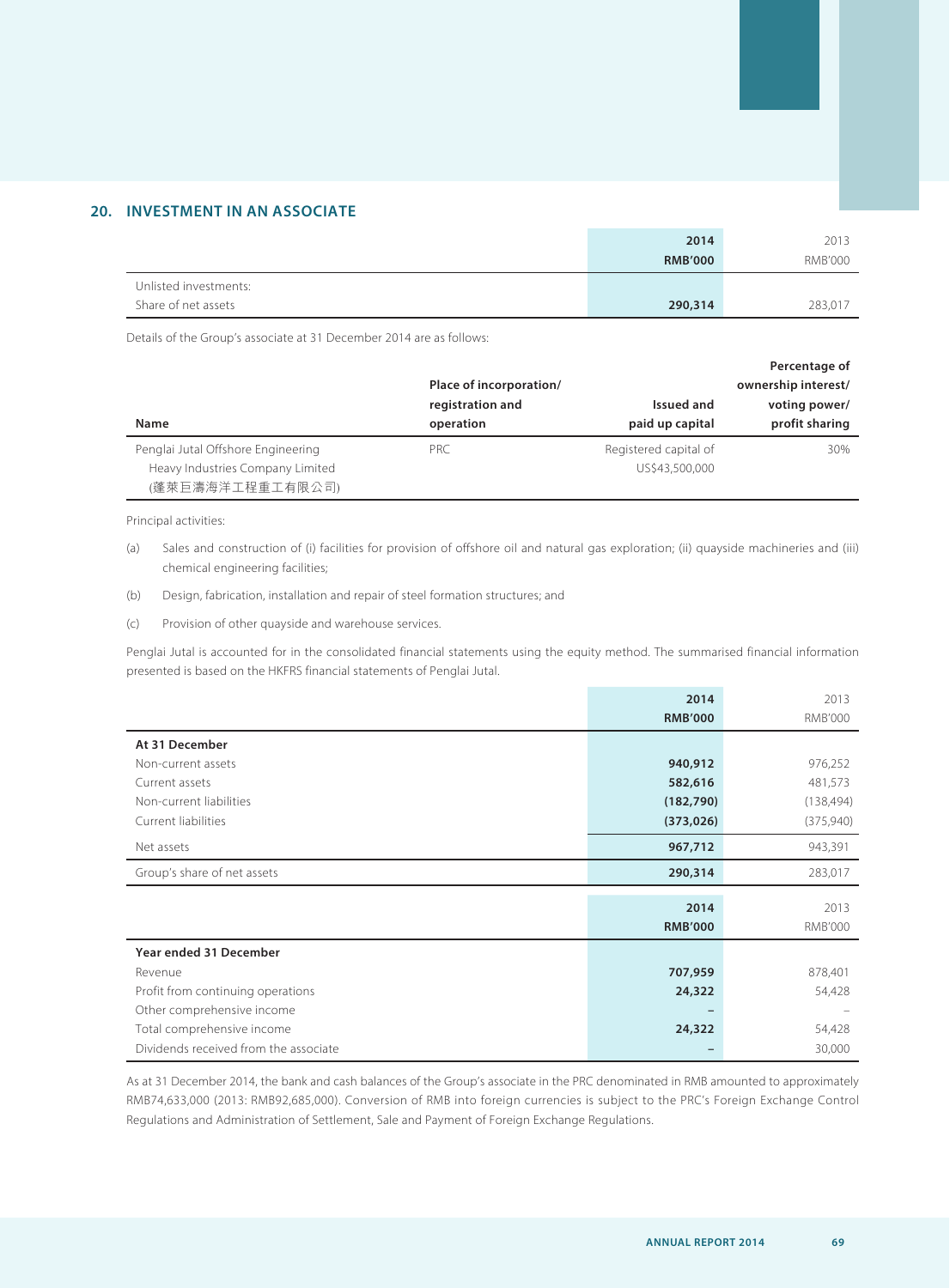For the year ended 31 December 2014

### **21. INVENTORIES**

|               | 2014           | 2013           |
|---------------|----------------|----------------|
|               | <b>RMB'000</b> | <b>RMB'000</b> |
| Raw materials | 19,752         | 35,443         |

### **22. TRADE AND BILLS RECEIVABLES**

|                              | 2014<br><b>RMB'000</b> | 2013<br><b>RMB'000</b> |
|------------------------------|------------------------|------------------------|
| Trade receivables            | 263,766                | 215,136                |
| Allowance for doubtful debts | (7, 463)               | (8,808)                |
|                              | 256,303                | 206,328                |
| Bills receivables            | 32,215                 | 8,000                  |
|                              | 288,518                | 214,328                |

The Group's trade receivables mainly represent progress billings receivables from contract customers.

The Group's trading terms with contract customers are mainly on credit. The credit terms other than retentions receivables generally range from 30 to 90 days. The credit terms for retentions receivables generally range from 12 to 24 months after the completion of the contracts. Application for progress payment of contract works is made on a regular basis. The Group seeks to maintain strict control over its outstanding receivables. Overdue balances are reviewed regularly by the directors.

The ageing analysis of trade receivables, based on the invoice date, and net of allowance, is as follows:

|                | 2014           | 2013           |
|----------------|----------------|----------------|
|                | <b>RMB'000</b> | <b>RMB'000</b> |
| 0 to 30 days   | 95,784         | 58,397         |
| 31 to 90 days  | 102,574        | 116,924        |
| 91 to 365 days | 43,502         | 21,220         |
| Over 365 days  | 14,443         | 9,787          |
|                | 256,303        | 206,328        |

As at 31 December 2014, trade receivables aged over 90 days includes retentions receivables which amounted to approximately RMB7,335,000 (2013: RMB6,390,000).

At 31 December 2014, bills receivables of RMB19,950,000 (2013: Nil) were pledged to a bank to secure certain bank loans obtained.

As at 31 December 2014, an allowance was made for estimated irrecoverable trade receivables of approximately RMB7,463,000 (2013: RMB8,808,000). The reconciliation of allowance for trade receivables is as follows:

|                        | 2014                     | 2013           |
|------------------------|--------------------------|----------------|
|                        | <b>RMB'000</b>           | <b>RMB'000</b> |
| At 1 January           | 8,808                    | 5,822          |
| Allowance for the year | 2,474                    | 3,164          |
| Reversal               | (3,819)                  | -              |
| Amounts written off    | $\overline{\phantom{0}}$ | (178)          |
| At 31 December         | 7,463                    | 8,808          |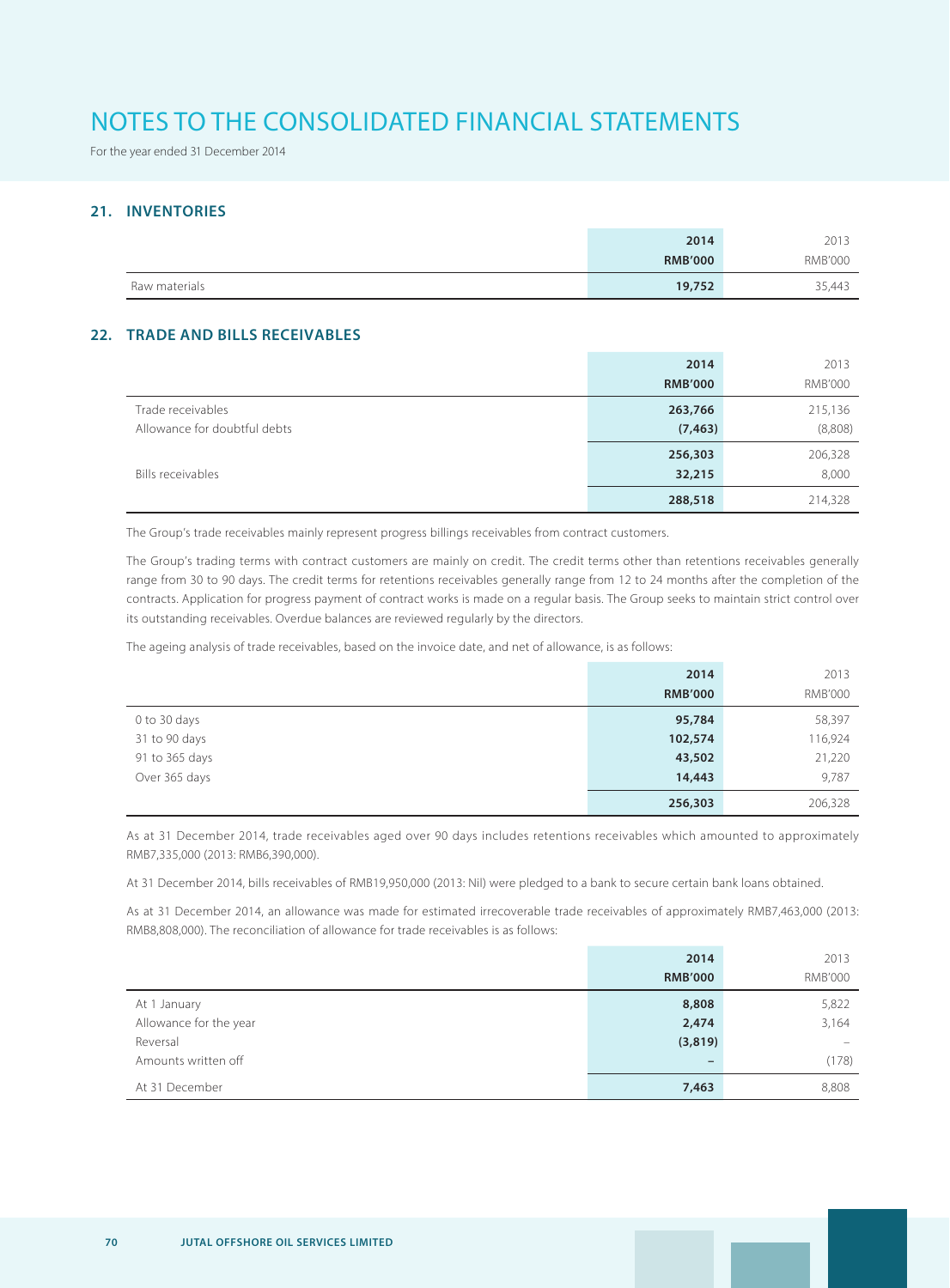# **22. TRADE AND BILLS RECEIVABLES (CONT'D)**

As of 31 December 2014, trade receivables of approximately RMB44,116,000 (2013: RMB52,524,000) were past due but not impaired. These relate to a number of independent customers for whom there is no recent history of default. The ageing analysis of these trade receivables is as follows:

|                | 2014           | 2013           |
|----------------|----------------|----------------|
|                | <b>RMB'000</b> | <b>RMB'000</b> |
| Up to 3 months | 31,860         | 46,798         |
| 3 to 6 months  | 8,128          | 4,579          |
| Over 6 months  | 4,128          | 1,147          |
|                | 44,116         | 52,524         |

The carrying amounts of the Group's trade and bills receivables are denominated in the following currencies:

|       | 2014           | 2013           |
|-------|----------------|----------------|
|       | <b>RMB'000</b> | <b>RMB'000</b> |
| RMB   | 184,104        | 147,015        |
| US\$  | 104,414        | 67,313         |
| Total | 288,518        | 214,328        |

# **23. GROSS AMOUNT DUE FROM/TO CUSTOMERS FOR CONTRACT WORK**

|                                                                                | 2014           | 2013           |
|--------------------------------------------------------------------------------|----------------|----------------|
|                                                                                | <b>RMB'000</b> | <b>RMB'000</b> |
| Contract costs incurred plus recognised profits less recognised losses to date | 1,212,844      | 1,150,568      |
| Less: Progress billings                                                        | (1,002,084)    | (906, 351)     |
| Less: Exchange differences                                                     | (879)          | (4,385)        |
|                                                                                | 209,881        | 239,832        |
| Gross amount due from customers for contract work                              | 215,333        | 254,676        |
| Gross amount due to customers for contract work                                | (5, 452)       | (14, 844)      |
|                                                                                | 209,881        | 239.832        |

In respect of construction contracts in progress at the end of the reporting period, retentions receivables included in trade and bills receivables amounted to approximately RMB8,710,000 (2013: RMB10,509,000). The amount of retentions receivables expected to be recovered after more than twelve months is approximately RMB2,938,000 (2013: RMB1,040,000).

Advances received in respect of construction contracts amounted to approximately RMB7,445,000 at 31 December 2014 (2013: RMB32,983,000) and is included in accruals and other payables.

# **24. PREPAYMENTS, DEPOSITS AND OTHER RECEIVABLES**

|                                       | 2014           | 2013           |
|---------------------------------------|----------------|----------------|
|                                       | <b>RMB'000</b> | <b>RMB'000</b> |
| Prepayments                           | 17,549         | 52,552         |
| Deposits                              | 5,355          | 4,239          |
| Other receivables                     | 44,578         | 15,094         |
|                                       | 67,482         | 71,885         |
| Less: Allowance for other receivables | (2, 157)       | (2, 118)       |
|                                       | 65,325         | 69,767         |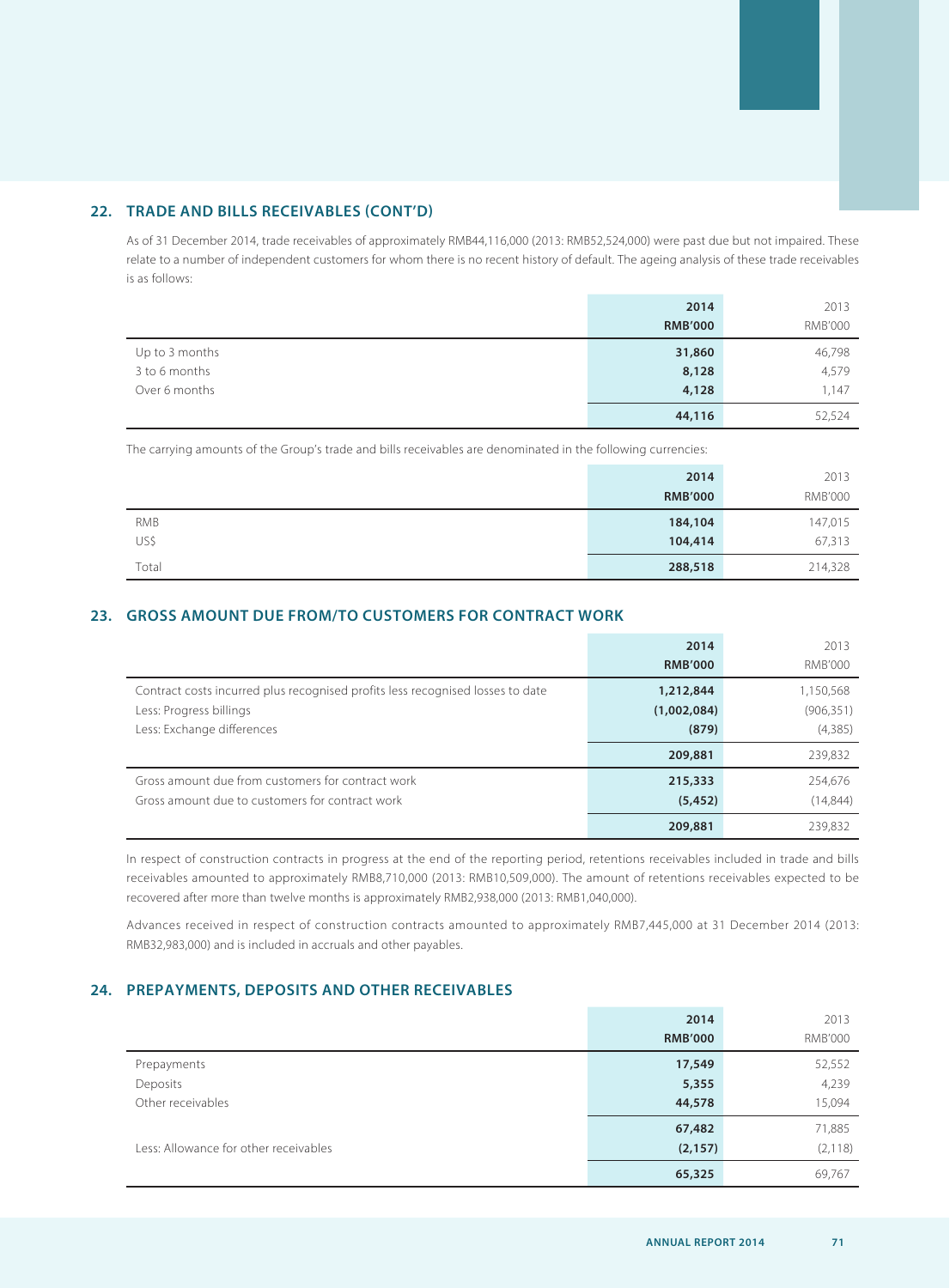For the year ended 31 December 2014

## **24. PREPAYMENTS, DEPOSITS AND OTHER RECEIVABLES (CONT'D)**

As at 31 December 2014, an allowance was made for estimated irrecoverable other receivables of approximately RMB2,157,000 (2013: RMB2,118,000). The reconciliation of allowance for other receivables is as follows:

|                        | 2014           | 2013           |
|------------------------|----------------|----------------|
|                        | <b>RMB'000</b> | <b>RMB'000</b> |
| At 1 January           | 2,118          | 1,160          |
| Allowance for the year | 39             | 958            |
| At 31 December         | 2,157          | 2,118          |

# **25. DUE FROM DIRECTORS**

Amounts due from directors disclosed pursuant to section 161B of the Hong Kong Companies Ordinance are as follows:

|                                              |                   |                | <b>Maximum amount</b> |
|----------------------------------------------|-------------------|----------------|-----------------------|
|                                              | <b>Balance at</b> | Balance at     | outstanding during    |
| Name<br><b>Terms</b>                         | 31 December 2014  | 1 January 2014 | the year              |
|                                              | <b>RMB'000</b>    | <b>RMB'000</b> | <b>RMB'000</b>        |
| Unsecured, interest-free and<br>Wang Lishan  | 746               | 1,291          | 1,729                 |
| no fixed repayment terms                     |                   |                |                       |
| Cao Yunsheng<br>Unsecured, interest-free and | 641               | 499            | 645                   |
| no fixed repayment terms                     |                   |                |                       |
| Unsecured, interest-free and<br>Chen Guocai  |                   | 6              | 76                    |
| no fixed repayment terms                     |                   |                |                       |
|                                              | 1,387             | 1,796          |                       |

## **26. DUE FROM AN ASSOCIATE**

The amount due from an associate is unsecured, interest-free and has no fixed repayment terms.

## **27. PLEDGED BANK DEPOSITS AND BANK AND CASH BALANCES**

The Group's pledged bank deposits represented deposits pledged to banks to secure banking facilities granted to the Group as set out in note 32 to the consolidated financial statements.

The carrying amounts of the Group's pledged bank deposits and bank and cash balances are denominated in the following currencies:

|              | 2014<br><b>RMB'000</b> | 2013<br><b>RMB'000</b> |
|--------------|------------------------|------------------------|
| RMB          | 105,007                | 102,858                |
| HK\$         | 3,470                  | 1,416                  |
| US\$         | 18,366                 | 13,728                 |
| Macau Pataca | 81                     | 88                     |
|              | 126,924                | 118,090                |

Conversion of RMB into foreign currencies is subject to the PRC's Foreign Exchange Control Regulations and Administration of Settlement, Sale and Payment of Foreign Exchange Regulations.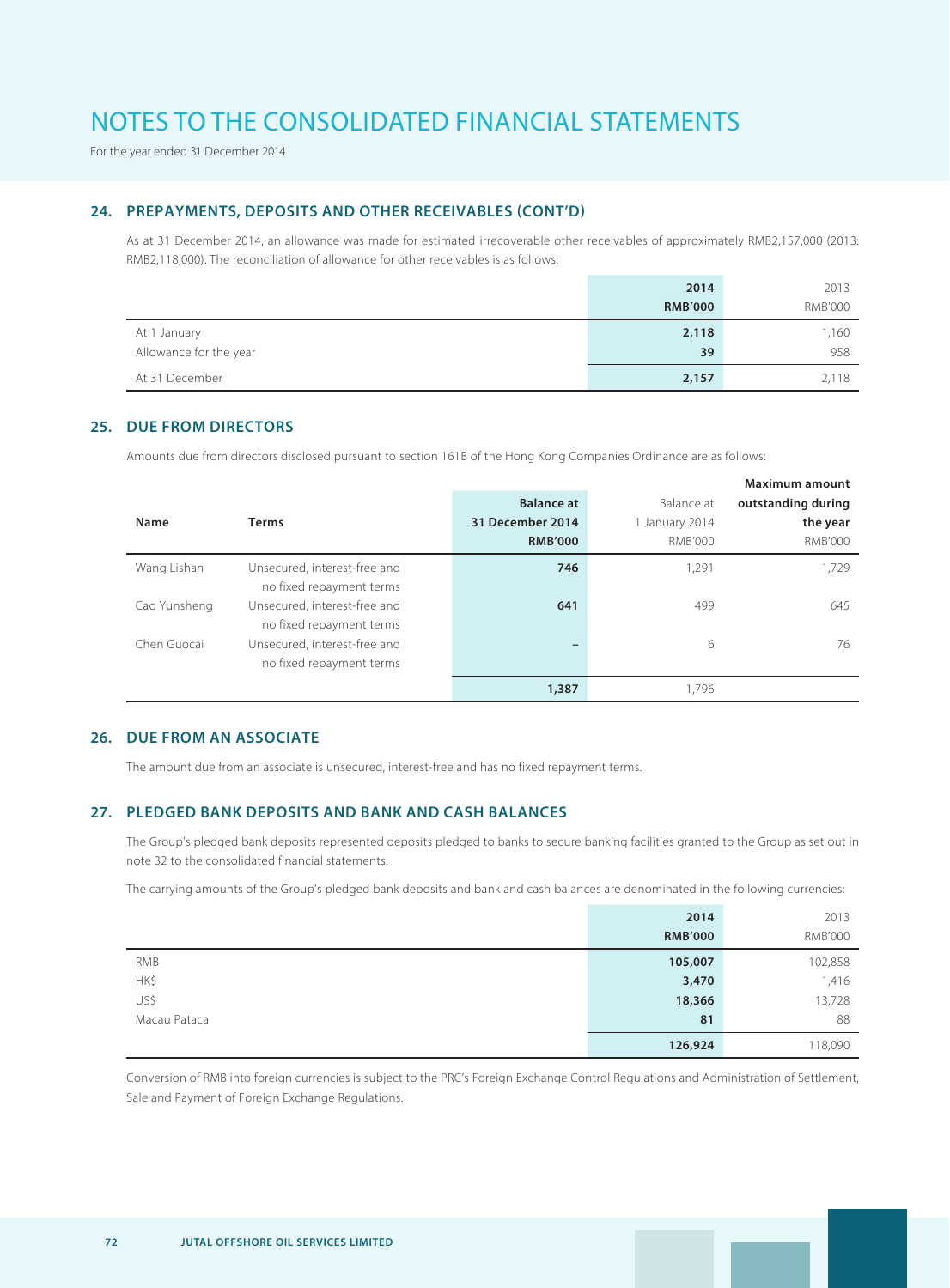## **28. TRADE AND BILLS PAYABLES**

|                | 2014           | 2013           |
|----------------|----------------|----------------|
|                | <b>RMB'000</b> | <b>RMB'000</b> |
| Trade payables | 205,777        | 162,954        |
| Bills payables | 11,387         | 10,766         |
|                | 217,164        | 173,720        |

The ageing analysis of trade payables, based on the date of receipt of goods and services, is as follows:

|                | 2014<br><b>RMB'000</b> | 2013<br><b>RMB'000</b> |
|----------------|------------------------|------------------------|
| 0 to 30 days   | 65,274                 | 83,156                 |
| 31 to 90 days  | 42,236                 | 48,170                 |
| 91 to 365 days | 89,636                 | 27,221                 |
| Over 365 days  | 8,631                  | 4,407                  |
|                | 205,777                | 162,954                |

The carrying amounts of the Group's trade and bills payables are denominated in the following currencies:

|            | 2014           | 2013           |
|------------|----------------|----------------|
|            | <b>RMB'000</b> | <b>RMB'000</b> |
| <b>RMB</b> | 211,191        | 168,399        |
| US\$       | 5,973          | 5,321          |
| Total      | 217,164        | 173,720        |

## **29. ACCRUALS AND OTHER PAYABLES**

|                        | 2014<br><b>RMB'000</b> | 2013<br><b>RMB'000</b> |
|------------------------|------------------------|------------------------|
| Accrued staff salaries | 53,799                 | 45,717                 |
| Receipt in advances    | 7,445                  | 32,983                 |
| Other payables         | 43,569                 | 31,871                 |
| Others                 | 2,212                  | 1,821                  |
|                        | 107,025                | 112,392                |

## **30. WARRANTY PROVISIONS**

|                                       | 2014<br><b>RMB'000</b> | 2013<br><b>RMB'000</b> |
|---------------------------------------|------------------------|------------------------|
| At 1 January<br>Additional provisions | 1,936<br>765           | 528<br>1,408           |
| At 31 December                        | 2,701                  | 1,936                  |

The warranty provision represents the Group's best estimate of the Group's liability under 18 – 60 months warranties granted to its customers on fabrication of subsea equipment contracts, under which defective works are rectified or replaced.

The amount of the warranty provision is estimated based on the industry average of the level of defective works and the estimation basis is reviewed on an ongoing basis and revised where appropriate.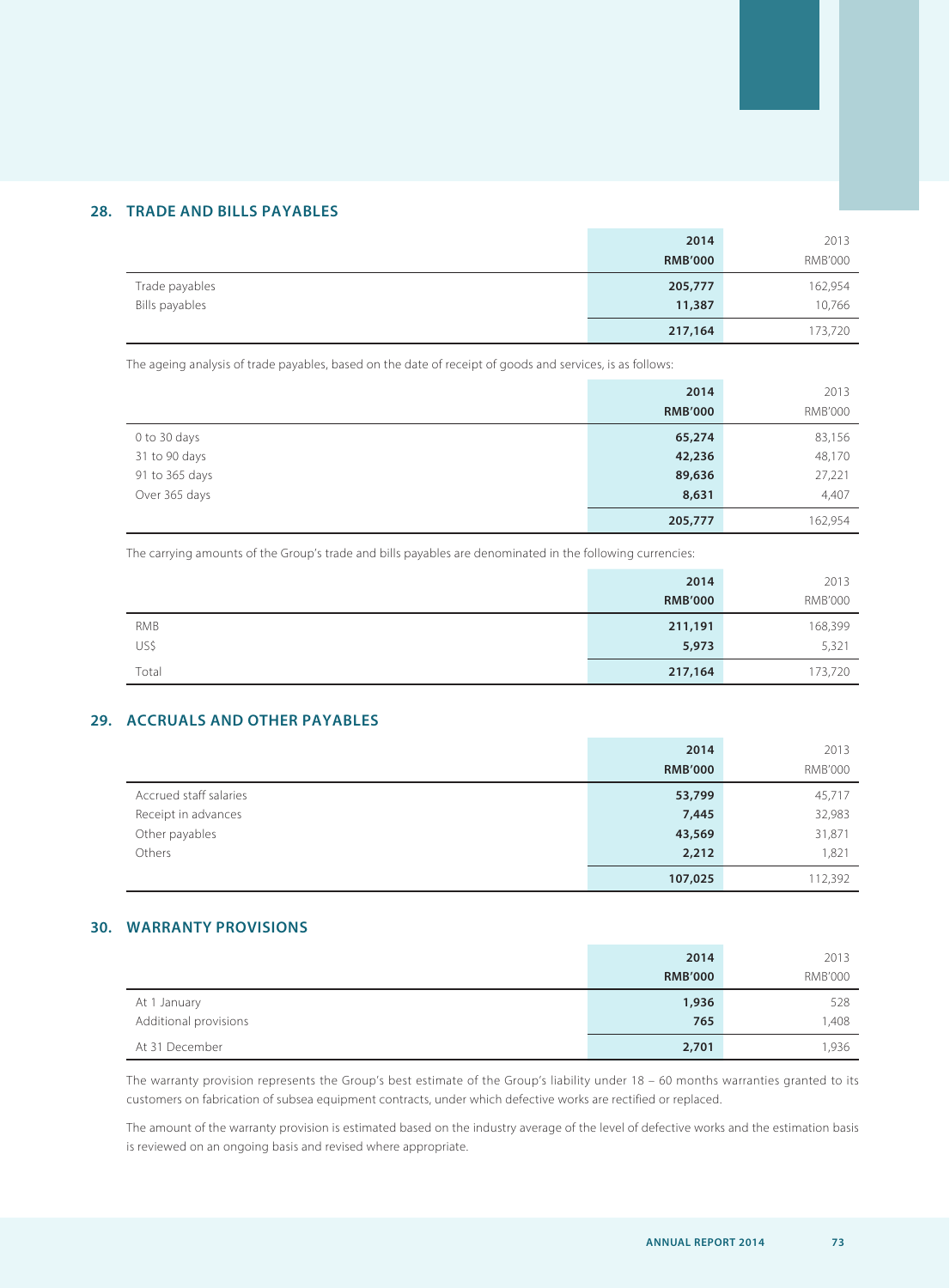For the year ended 31 December 2014

## **31. BANK BORROWINGS**

|                                                                                    | 2014<br><b>RMB'000</b> | 2013<br><b>RMB'000</b> |
|------------------------------------------------------------------------------------|------------------------|------------------------|
| Bank borrowings                                                                    | 230,240                | 234,000                |
| The bank borrowings are repayable as follows:                                      |                        |                        |
|                                                                                    | 2014<br><b>RMB'000</b> | 2013<br><b>RMB'000</b> |
| On demand or within one year<br>In the second year                                 | 230,240                | 234,000                |
|                                                                                    | 230,240                | 234,000                |
| Less: Amount due for settlement within 12 months (shown under current liabilities) | (230, 240)             | (234,000)              |
| Amount due for settlement after 12 months                                          |                        |                        |

The carrying amounts of the Group's bank borrowings are denominated in the following currencies:

|      | 2014           | 2013                     |
|------|----------------|--------------------------|
|      | <b>RMB'000</b> | <b>RMB'000</b>           |
| RMB  | 149,950        | 234,000                  |
| HK\$ | 52,000         | $\overline{\phantom{0}}$ |
| US\$ | 28,290         | $\overline{\phantom{a}}$ |
|      | 230,240        | 234,000                  |

The average interest rate of the Group's bank borrowings at 31 December 2014 was 5.78% (2013: 5.77%) per annum.

Bank borrowings of approximately RMB158,290,000 (2013: RMB234,000,000) are arranged at fixed interest rates and expose the Group to fair value interest rate risk. Other bank borrowings (2013: Nil) were arranged at floating rates, thus exposing the Group to cash flow interest rate risk.

Bank borrowings of approximately RMB55,950,000 (2013: RMB80,000,000) are secured by a charge over the Group's property, plant and equipment (note 15) and bills receivables (note 22) amounted to approximately RMB214,010,000 and RMB19,950,000 respectively (2013: property, plant and equipment amounted to approximately RMB219,847,000).

## **32. BANKING FACILITIES**

At 31 December 2014, the Group had approximately RMB431,068,000 (2013: RMB165,316,000) of available undrawn banking facilities.

As at 31 December 2014, the Group had obtained bank guarantees under performance bonds for construction contracts of approximately RMB57,718,000 (2013: RMB44,869,000).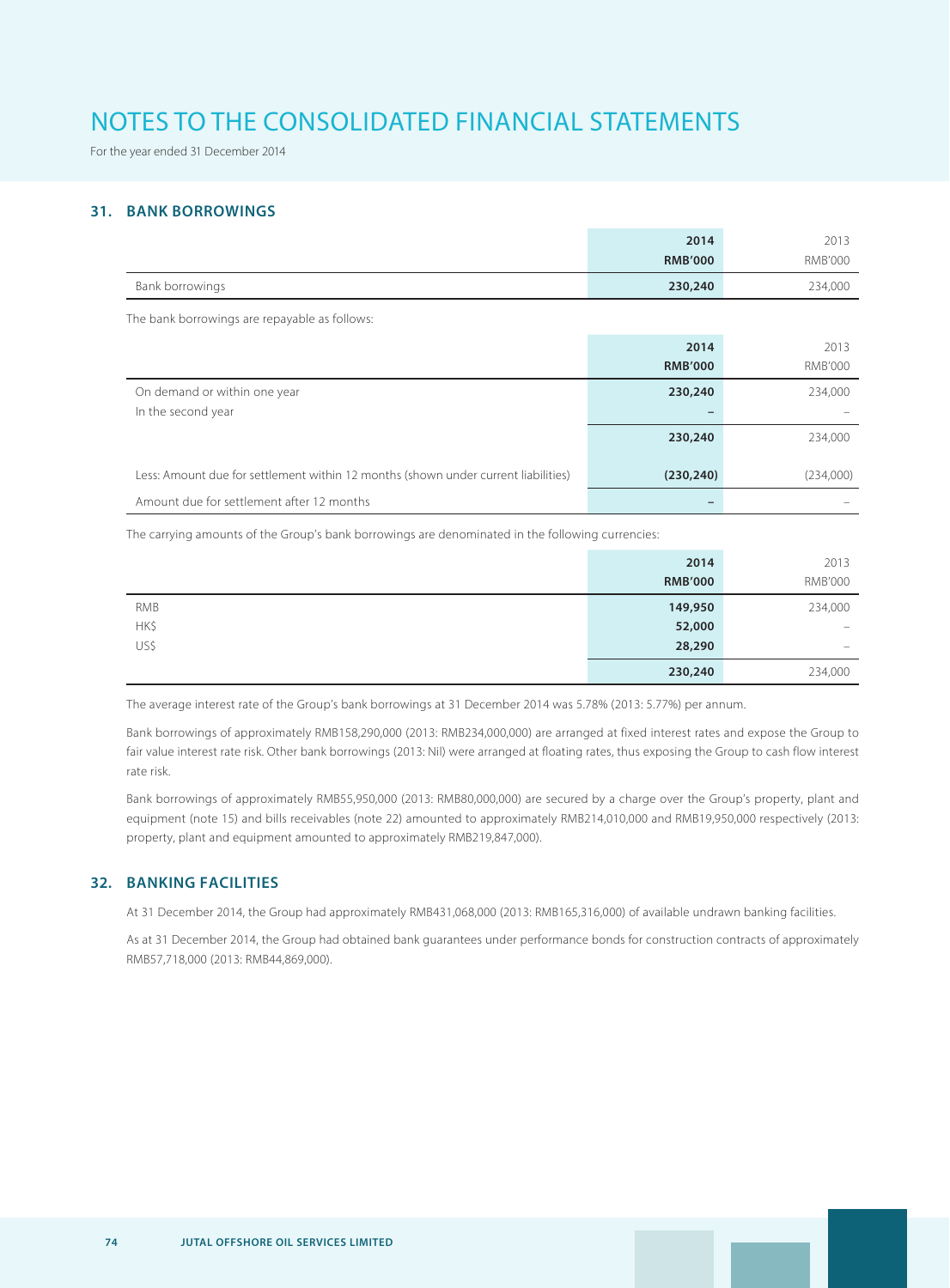## **33. DEFERRED REVENUE**

|                          | 2014           | 2013           |
|--------------------------|----------------|----------------|
|                          | <b>RMB'000</b> | <b>RMB'000</b> |
| At 1 January             |                | -              |
| Addition during the year | 8,000          | -              |
| At 31 December           | 8,000          | -              |
| Analysed as:             |                |                |
| Non-current liabilities  | 8,000          | -              |

During the year, the Group received approximately RMB8,000,000 (2013: Nil) government grant in relation to a development project, including certain research and development activities, construction of production premises and acquisition of plant and machineries, in a parcel of leasehold land with site area of 77,650 square meters located in the Equipment Manufacture Area of Gaolan Port Economic Zone in Zhuhai Province in the PRC.

The grant is recognised as deferred revenue and a portion of the deferred revenue will be credited to profit or loss on a straight-line basis over the useful lives of the related assets when the assets are ready for management's intended used. The remaining portion will be credited to profit or loss when the related research and development activities are successfully completed. The Group has an obligation to repay the grant if the grant is not utilised for the development project. No deferred revenue is transferred to profit or loss as the related development project has not commenced at the end of the reporting period.

## **34. DEFERRED TAX**

The following are the deferred tax liabilities and assets recognised by the Group.

|                                                                                           | Accelerated<br>tax<br>depreciation<br><b>RMB'000</b> | Investment<br>in an<br>associate<br>RMB'000 | Recognition<br>of contracting<br>income<br><b>RMB'000</b> | <b>Undistributed</b><br>earnings<br>of the PRC<br>subsidiaries<br><b>RMB'000</b> | <b>Tax losses</b><br>RMB'000 | Others<br>RMB'000 | <b>Total</b><br><b>RMB'000</b> |
|-------------------------------------------------------------------------------------------|------------------------------------------------------|---------------------------------------------|-----------------------------------------------------------|----------------------------------------------------------------------------------|------------------------------|-------------------|--------------------------------|
| At 1 January 2013<br>Charge to profit or loss for the year (note 10)                      | 1,730                                                | 17.759                                      | (1,819)                                                   | 2,067                                                                            |                              | (1,720)           | 18,017                         |
| - Changes in temporary differences                                                        | 500                                                  | 399                                         | 9.901                                                     | 180                                                                              | (9, 193)                     | (466)             | 1,321                          |
| At 31 December 2013 and 1 January 2014<br>Charge to profit or loss for the year (note 10) | 2,230                                                | 18,158                                      | 8,082                                                     | 2,247                                                                            | (9, 193)                     | (2, 186)          | 19,338                         |
| - Changes in temporary differences                                                        | (61)                                                 | 532                                         | (521)                                                     | (238)                                                                            | 6,133                        | (3,210)           | 2,635                          |
| At 31 December 2014                                                                       | 2,169                                                | 18,690                                      | 7.561                                                     | 2,009                                                                            | (3,060)                      | (5, 396)          | 21,973                         |

The following is the analysis of the deferred tax balances (after offset) for statement of financial position purposes:

|                          | 2014<br><b>RMB'000</b> | 2013<br><b>RMB'000</b> |
|--------------------------|------------------------|------------------------|
| Deferred tax liabilities | 29,650                 | 30,428                 |
| Deferred tax assets      | (7,677)                | (11,090)               |
|                          | 21,973                 | 19,338                 |

At the end of reporting period the Group has unused tax losses of approximately RMB30,954,000 (2013: RMB51,525,000) available for offset against future profits. A deferred tax asset has been recognised in respect of approximately RMB12,238,000 (2013: RMB36,774,000) of such losses. No deferred tax asset has been recognised in respect of the remaining approximately RMB18,716,000 (2013: RMB14,751,000) due to the unpredictability of future profit streams. Included in unrecognised tax losses are losses of approximately RMB4,943,000, RMB21,000 and RMB315,000 that can be carried forward by five years, two years and one year respectively. Other tax losses may be carried forward indefinitely (2013: all the unrecognised tax losses may be carried forward indefinitely).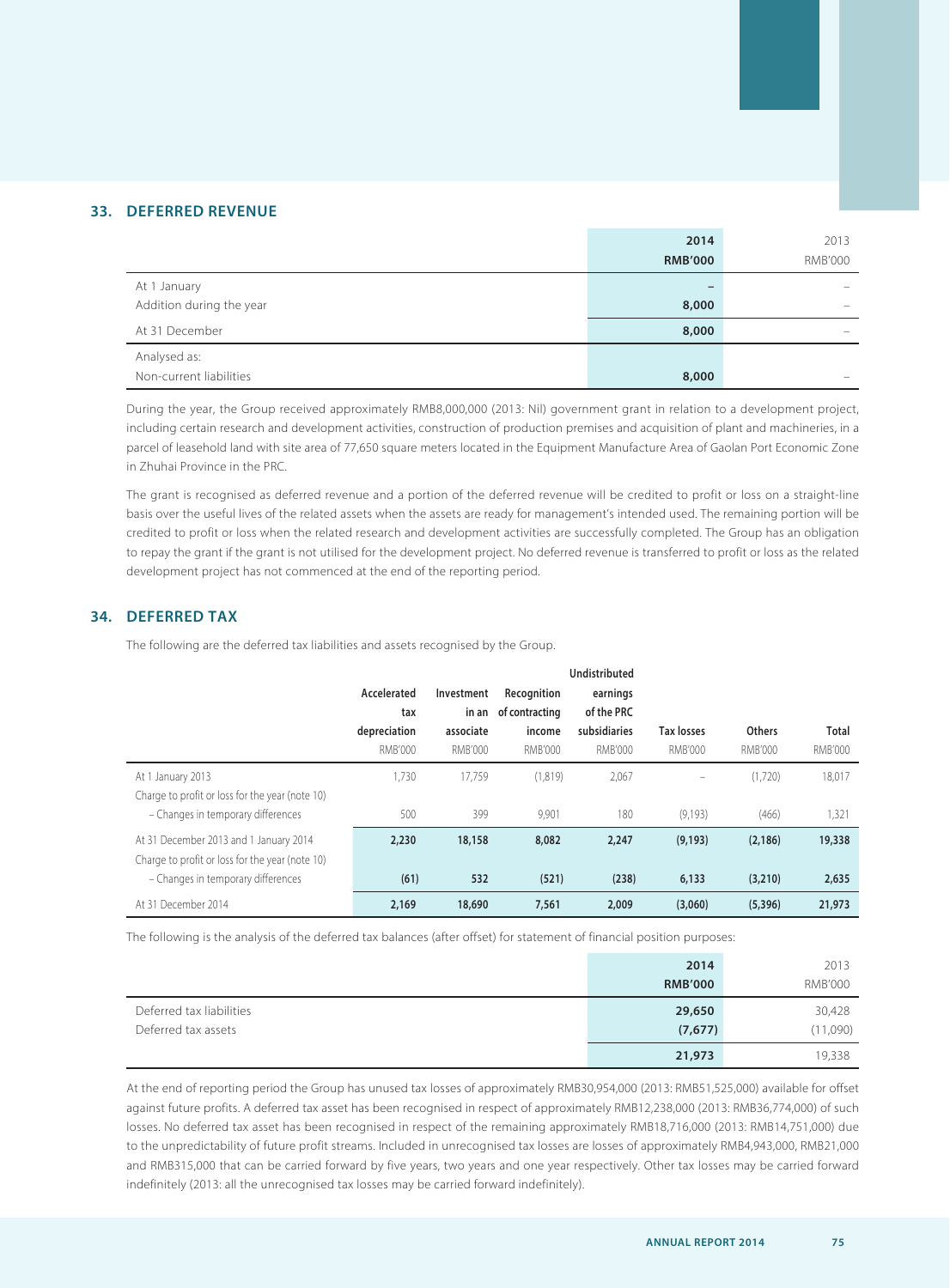For the year ended 31 December 2014

## **34. DEFERRED TAX (CONT'D)**

At the end of the reporting period, the aggregate amount of temporary differences associated with undistributed earnings of subsidiaries and an associate for which deferred tax liabilities have not been recognised is approximately RMB10,462,000 (2013: RMB10,025,000). No liability has been recognised in respect of these differences because the Group is in a position to control the timing of reversal of the temporary differences and it is probable that such differences will not reverse in the foreseeable future.

## **35. SHARE CAPITAL**

|                                                          |      |                         | <b>Number of Shares</b> | Amount               |
|----------------------------------------------------------|------|-------------------------|-------------------------|----------------------|
|                                                          |      | Note                    |                         | HK\$'000             |
| Authorised:                                              |      |                         |                         |                      |
| Ordinary shares of HK\$0.01 (2013: HK\$0.01) each        |      |                         |                         |                      |
|                                                          |      |                         |                         |                      |
| At 1 January 2013                                        |      |                         | 700,000,000             | 7,000                |
| Creation of additional ordinary shares                   |      | (a)                     | 800,000,000             | 8,000                |
| At 31 December 2013, 1 January 2014 and 31 December 2014 |      |                         | 1,500,000,000           | 15,000               |
|                                                          |      |                         |                         | <b>Equivalent to</b> |
|                                                          |      | <b>Number of Shares</b> | Amount                  | Amount               |
|                                                          | Note |                         | HK\$'000                | <b>RMB'000</b>       |
| Issued and fully paid:                                   |      |                         |                         |                      |
| Ordinary shares of HK0.01 (2013: HK\$0.01) each          |      |                         |                         |                      |
|                                                          |      |                         |                         |                      |
| At 1 January 2013                                        |      | 628,799,278             | 6,288                   | 6,133                |
| Exercise of warrants                                     | (b)  | 34,000,000              | 340                     | 272                  |
| Exercise of share options                                | (c)  | 19,100,000              | 191                     | 153                  |
| Issue of shares on subscription                          | (d)  | 50,000,000              | 500                     | 400                  |
| At 31 December 2013 and 1 January 2014                   |      | 731,899,278             | 7,319                   | 6,958                |
| Exercise of share options                                | (e)  | 28,255,000              | 283                     | 226                  |
| Issue of shares on subscription                          | (f)  | 40,000,000              | 400                     | 320                  |
| At 31 December 2014                                      |      | 800,154,278             | 8,002                   | 7,504                |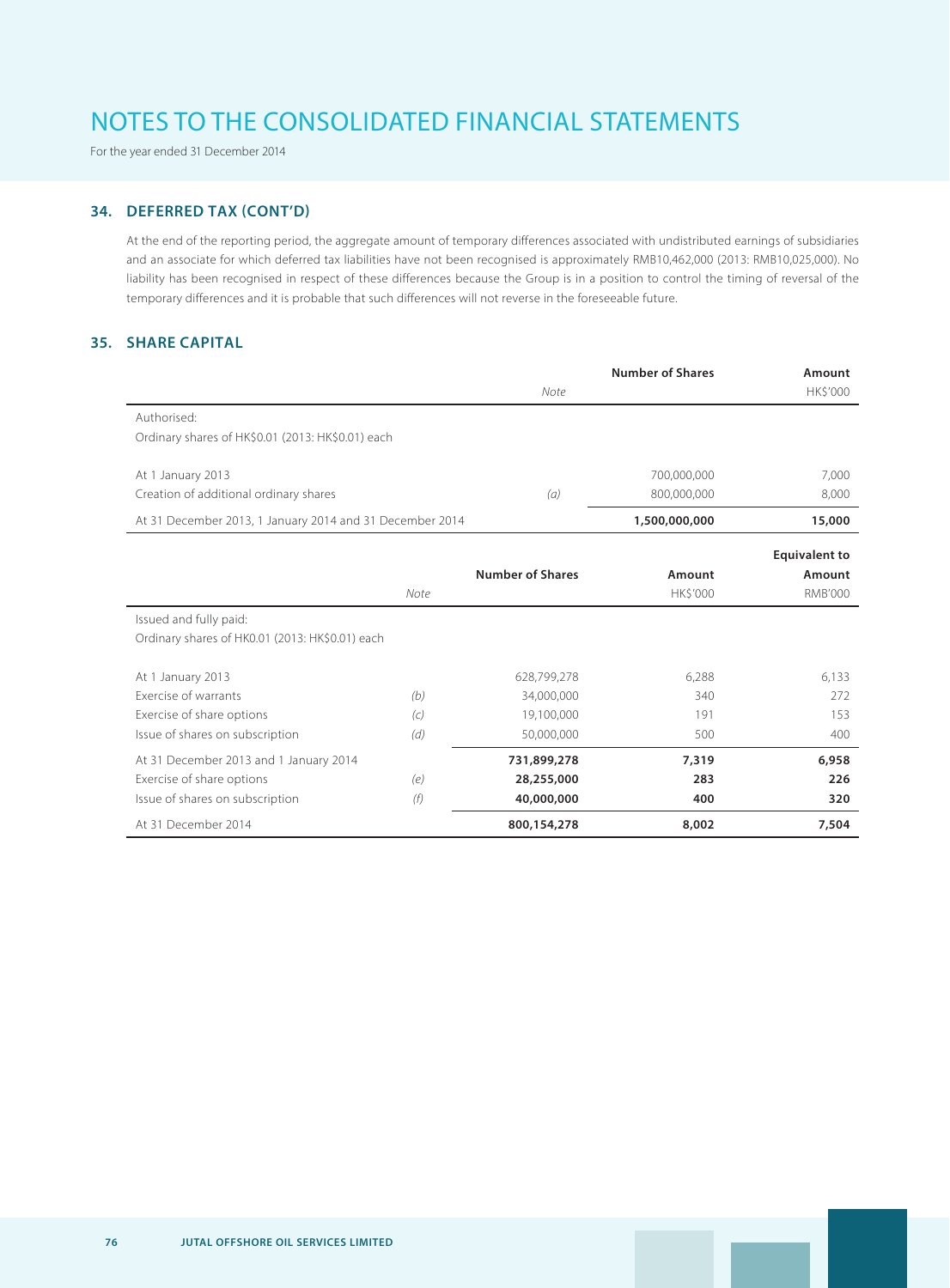### **35. SHARE CAPITAL (CONT'D)**

#### **Note:**

- (a) By an ordinary resolution passed at an Extraordinary General Meeting held on 26 April 2013, the authorised ordinary share capital of the Company was increased from HK\$7,000,000 to HK\$15,000,000 by the creation of 800,000,000 shares of HK\$0.01 each, such new shares ranking pari passu in all respects with the existing shares of the Company.
- (b) On 11 September 2012, the Company and President Securities (Hong Kong) Limited entered into a warrant placing agreement in respect of the placement of 34,000,000 warrants of HK\$0.01 each to independent investors. Each warrant entitle the holder to subscribe for one new ordinary share of the Company at subscription price of HK\$0.7 for a period of 24 months from the date of issue. The placement was completed on 25 September 2012 and the proceeds on the issue of warrants, amounting to approximately RMB267,000, net of warrant issue expenses, was credited to the Company's warrants reserve account.

34,000,000 warrants were exercised by the warrant holders during the year ended 31 December 2013 to subscribe for a total of 34,000,000 ordinary shares in the Company at total consideration of approximately HK\$23,800,000, equivalent to approximately RMB19,040,000 of which approximately RMB272,000 was credited to share capital and the balance of approximately RMB18,768,000 was credited to the share premium account. Approximately RMB267,000 has been transferred from the warrants reserve to the share premium account.

- (c) Share options were exercised by option holders during the year ended 31 December 2013 to subscribe for a total of 19,100,000 ordinary shares in the Company at total consideration of approximately HK\$20,576,000, equivalent to approximately RMB16,462,000 of which approximately RMB153,000 was credited to share capital and the balance of approximately RMB16,309,000 was credited to the share premium account. Approximately RMB5,006,000 has been transferred from the share-based payment reserve to the share premium account.
- (d) On 10 May 2013, Cheung Hing Investments Limited (the immediate parent of the Company and is wholly-owned by Mr. Wang Lishan, who is the chairman and an executive director of the Company) ("Cheung Hing") entered into the placing and subscription agreement with the Company, and Oriental Patron Securities Limited (the "Placing Agent") pursuant to which (i) Cheung Hing has agreed to place and the Placing Agent has agreed to procure the placing of maximum 50,000,000 existing shares of the Company, to not less than six independent placees at HK\$1.73 per share. (the "Placing") (ii) Cheung Hing has conditionally agreed to subscribe for and the Company has conditionally agreed to allot and issue shares which are equal to the number of the shares places under the Placing at HK\$1.73 per subscription share (the "Subscription").

The Placing was completed on 13 May 2013 and 50,000,000 existing shares of the Company were placed by Cheung Hing through the Placing Agent to not less than six placees.

The Subscription was completed on 23 May 2013 and 50,000,000 ordinary shares of the Company of HK\$0.01 each were allotted and issued to Cheung Hing. The premium on the issue of shares, amounting to approximately RMB66,995,000, net of share issue expenses, was credited to the Company's share premium account.

- (e) Share options were exercised by option holders during the year ended 31 December 2014 to subscribe for a total of 28,255,000 ordinary shares in the Company at total consideration of approximately HK\$34,297,000 equivalent to approximately RMB27,437,000 of which approximately RMB226,000 was credited to share capital and the balance of approximately RMB27,211,000 was credited to the share premium account. Approximately RMB9,057,000 has been transferred from the share-based payment reserve to the share premium account.
- (f) On 7 July 2014, the Company and not less than six independent investors entered into a share subscription agreement in respect of subscription of 40,000,000 ordinary shares of HK\$0.01 each to the independent investors at a price of HK\$1.85 per share. The subscription was completed on 23 July 2014 and the premium on the issue of shares, amounting to approximately RMB58,784,000, net of share issue expenses, was credited to the Company's share premium account.
- (g) On 7 July 2014, the Company and not less than six independent entered into a warrants subscription agreement in respect of subscription of 20,000,000 warrants of HK\$0.01 each to the independent investors. Each warrant entitle the holder to subscribe for one new ordinary share of the Company at subscription price of HK\$2.1 at any time during a period from the seventh months to thirty-sixth months commencing from the date of issue of the warrants. The subscription was completed on 23 July 2014 and the proceeds on the issue of warrants, amounting to approximately RMB160,000, net of warrant issue expenses, was credited to the Company's warrants reserve account.

The Group's objectives when managing capital are to safeguard the Group's ability to continue as a going concern and to maximise the return to the shareholders through the optimisation of the debt and equity balance.

The Group sets the amount of capital in proportion to risk. The Group manages the capital structure and makes adjustments to it in the light of changes in economic conditions and the risk characteristics of the underlying assets. In order to maintain or adjust the capital structure, the Group may adjust the payment of dividends, issue new shares, buy-back shares, raise new debts, redeem existing debts or sell assets to reduce debts.

The Group monitors capital using a gearing ratio, which is bank borrowings divided by total equity of the Group. The Group's policy is to keep the gearing ratio at a reasonable level.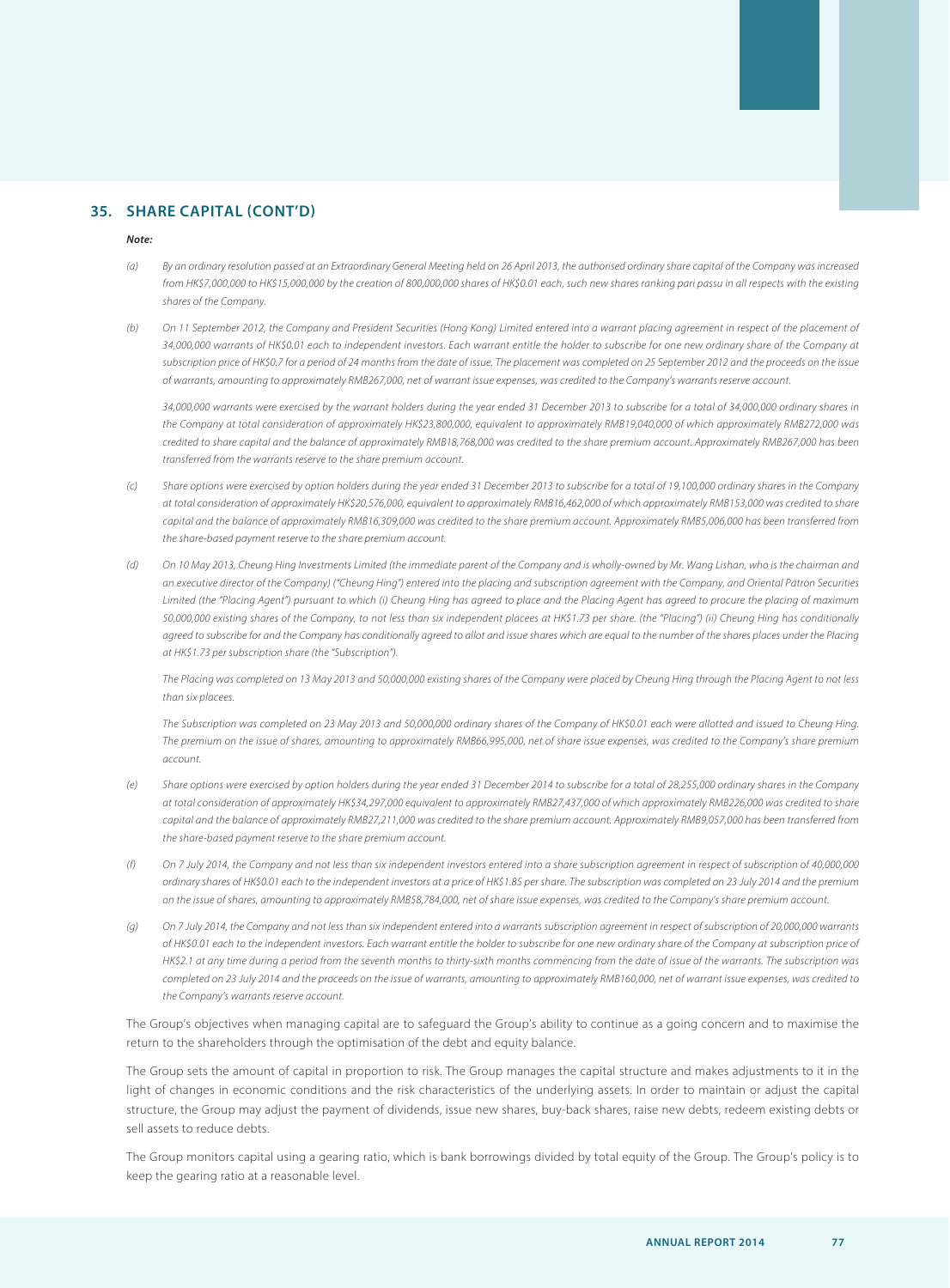For the year ended 31 December 2014

## **35. SHARE CAPITAL (CONT'D)**

The gearing ratio as at the 31 December 2014 is as follows:

|                 | 2014           | 2013           |
|-----------------|----------------|----------------|
|                 | <b>RMB'000</b> | <b>RMB'000</b> |
| Bank borrowings | 230,240        | 234,000        |
| Total equity    | 1,126,369      | 1,018,554      |
| Gearing ratio   | 20.44%         | 22.97%         |

The slightly decrease in gearing ratio from year ended 31 December 2013 was mainly because the construction of the third phase of the Group's fabrication site located in Zhuhai was substantially completed during the year ended 31 December 2014. The directors consider that the Group has sufficient funds to maintain the existing working capital requirement through cash flows generated from operation; existing level of bank borrowings and fund obtained from issue of additional shares.

The only externally imposed capital requirement is that for the Group to maintain its listing on the Stock Exchange it has to have a public float of at least 25% of the shares. The Group receives a report from the share registrars monthly on substantial share interests showing the non-public float and it demonstrates continuing compliance with the 25% limit throughout the year. As at 31 December 2014, 47.65% (2013: 42.76%) of the shares were in public hands.

### **36. SHARE-BASED PAYMENTS**

#### **Equity-settled share option scheme**

The Company operates a share option scheme (the "Scheme") for the purpose of providing incentives and rewards to eligible participants who contribute to the success of the Group's operations. Eligible participants include the full time and part-time employees, directors (including independent non-executive directors), substantial shareholders of each member of the Group, associates of the directors and substantial shareholders of any member of the Group, trustee of any trust pre-approved by the Board; and any advisor (professional or otherwise), consultant, distributor, supplier, agent, customer, joint venture partner, service provider to the Group whom the Board considers, in its sole discretion, has contributed or contributes to the Group. The Scheme was adopted on 28 August 2006 and, unless otherwise cancelled or amended, will remain in force for 10 years from 21 September 2006.

The maximum number of unexercised share options currently permitted to be granted under the Scheme is an amount equivalent, upon their exercise, to 10% of the shares of the Company in issue at any time. The maximum number of shares issuable under share options to each eligible participant in the Scheme within any 12-month period, is limited to 1% of the shares of the Company in issue at any time. Any further grant of shares options in excess of this limit is subject to shareholders' approval in a general meeting.

Share options granted to a director, chief executive or Substantial Shareholder of the Company, or to any of their associates, are subject to approval in advance by the independent non-executive Directors (excluding an independent non-executive Director who is the Grantee of the Options). In addition, any share options granted to a Substantial Shareholder or an independent non-executive Director of the Company, or to any of their associates, in excess of 0.1% of the shares of the Company in issue at any time or with an aggregate value (based on the price of the Company's shares at the date of the grant) in excess of HK\$5 million, within any 12-month period, are subject to Shareholders' approval in advance in a general meeting.

The offer of a grant of share options may be accepted within 28 days from the date of the offer, upon payment of a nominal consideration of HK\$1 in total by the grantee. The exercise period of the share options granted is determinable by the directors, and commences after a certain vesting period and ends on a date which is not later than ten years from the date of the offer of the share options.

Share options do not confer rights on the holder to dividends or to vote at shareholders' meetings.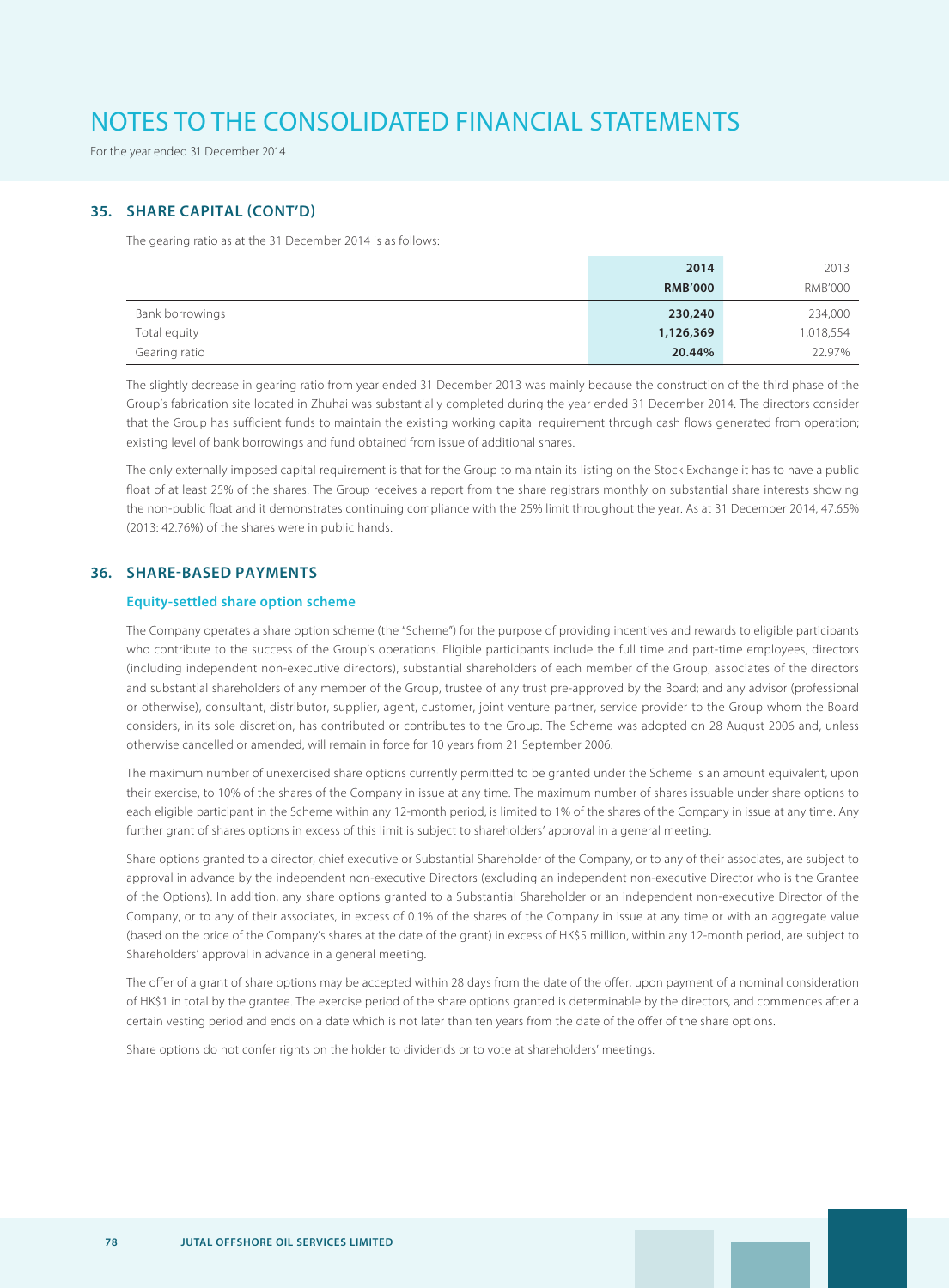## **36. SHARE-BASED PAYMENTS (CONT'D)**

#### **Equity-settled share option scheme (cont'd)**

Details of the specific categories of options are as follows:

|       | Date of grant  | <b>Vesting period</b>            | <b>Exercise period</b>           | <b>Exercise price</b><br>HK\$ |
|-------|----------------|----------------------------------|----------------------------------|-------------------------------|
| 2007A | 16 March 2007  | 16 March 2007 to 15 March 2008   | 16 March 2008 to 15 March 2017   | 1.68                          |
| 2007B | 16 March 2007  | 16 March 2007 to 15 March 2009   | 16 March 2009 to 15 March 2017   | 1.68                          |
| 2008A | 12 March 2008  | 12 March 2008 to 11 March 2009   | 12 March 2009 to 11 March 2018   | 1.62                          |
| 2008B | 12 March 2008  | 12 March 2008 to 11 March 2010   | 12 March 2010 to 11 March 2018   | 1.62                          |
| 2009A | 14 August 2009 | 14 August 2009 to 13 August 2010 | 14 August 2010 to 13 August 2019 | 0.92                          |
| 2009B | 14 August 2009 | 14 August 2009 to 13 August 2011 | 14 August 2011 to 13 August 2019 | 0.92                          |
| 2010A | 27 May 2010    | 27 May 2010 to 26 May 2013       | 27 May 2013 to 26 May 2020       | 0.93                          |
| 2010B | 27 May 2010    | 27 May 2010 to 26 May 2014       | 27 May 2014 to 26 May 2020       | 0.93                          |
| 2010C | 27 May 2010    | 27 May 2010 to 26 May 2015       | 27 May 2015 to 26 May 2020       | 0.93                          |
| 2011A | 23 May 2011    | 23 May 2011 to 22 May 2013       | 23 May 2013 to 22 May 2021       | 1.06                          |
| 2011B | 23 May 2011    | 23 May 2011 to 22 May 2014       | 23 May 2014 to 22 May 2021       | 1.06                          |

If the options remain unexercised after a period of 10 years from the date of grant, the options expire. Options are forfeited if the employee leaves the Group before the options vest.

Details of the share options outstanding during the year are as follows:

|                                          | 2014           |                | 2013          |                |
|------------------------------------------|----------------|----------------|---------------|----------------|
|                                          |                | Weighted       |               | Weighted       |
|                                          | Number of      | average        | Number of     | average        |
|                                          | share options  | exercise price | share options | exercise price |
|                                          |                | HK\$           |               | HK\$           |
| Outstanding at the beginning of the year | 51,080,000     | 1.26           | 70,580,000    | 1.21           |
| Forfeited during the year                | (3,075,000)    | 1.11           | (400.000)     | 1.06           |
| Exercised during the year                | (28, 255, 000) | 1.21           | (19,100,000)  | 1.08           |
| Outstanding at the end of the year       | 19,750,000     | 1.35           | 51,080,000    | 1.26           |
| Exercisable at the end of the year       | 15,850,000     | 1.46           | 30.530.000    | 1.42           |

The options outstanding at the end of the year have a weighted average remaining contractual life of 4.1 years (2013: 5.8 years) and the exercise price ranges from HK\$0.92 to HK\$1.68 (2013: HK\$0.92 to HK\$1.68).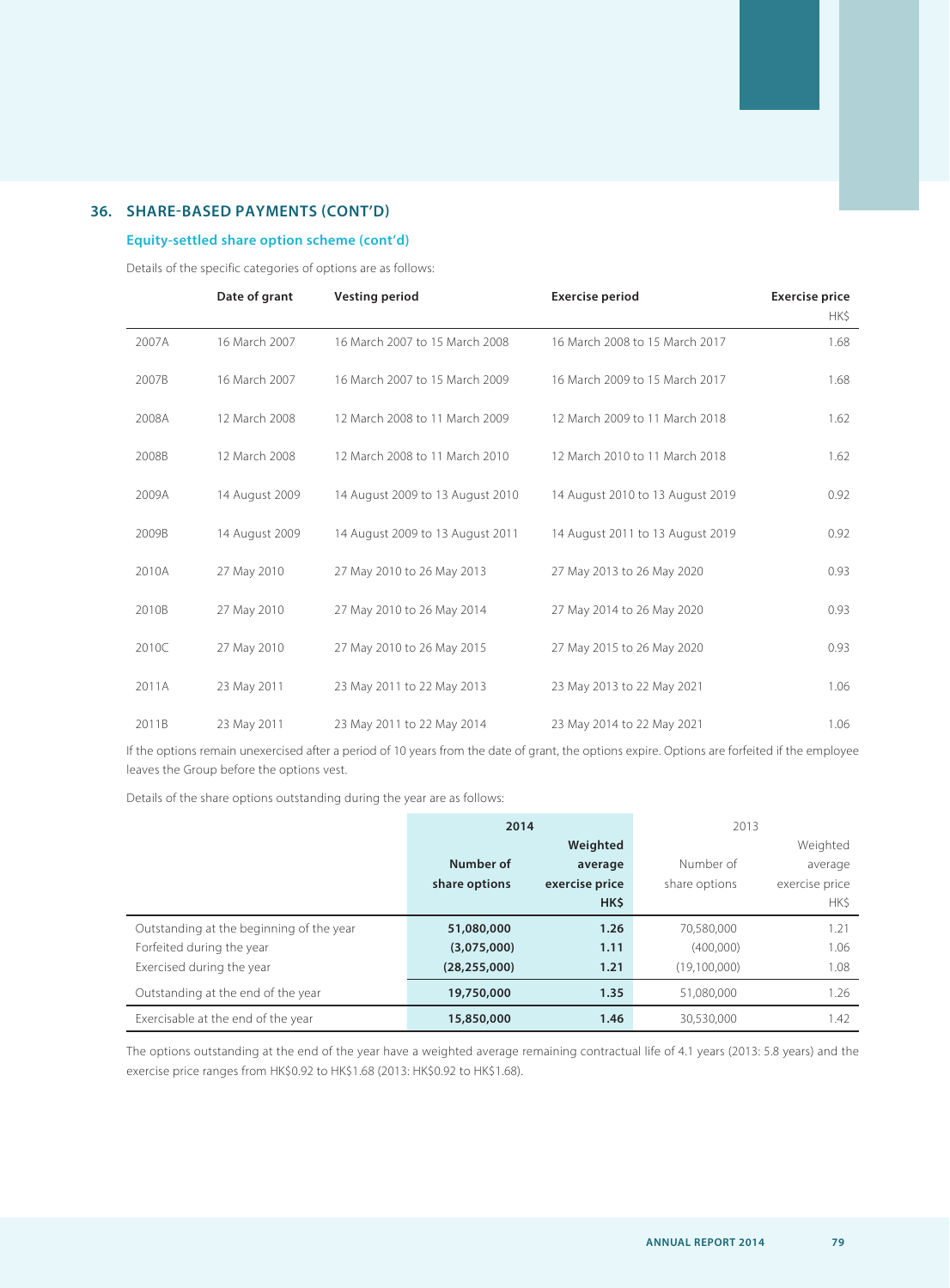For the year ended 31 December 2014

## **37. STATEMENT OF FINANCIAL POSITION OF THE COMPANY**

|                                             | 2014           | 2013           |
|---------------------------------------------|----------------|----------------|
|                                             | <b>RMB'000</b> | <b>RMB'000</b> |
| Investments in a subsidiary                 | 387,768        | 372,417        |
| Prepayments, deposits and other receivables | 1,123          | 1,297          |
| Due from subsidiaries                       | 522,877        | 442,886        |
| Bank and cash balances                      | 2,120          | 1,251          |
| Accruals and other payables                 | (2,613)        | (1, 104)       |
| Due to subsidiaries                         | (36, 544)      | (32,796)       |
| Financial quarantee contract liability      | (47, 518)      | (59,621)       |
| <b>NET ASSETS</b>                           | 827,213        | 724,330        |
| Share capital                               | 7,504          | 6,958          |
| Reserves                                    | 819,709        | 717,372        |
| TOTAL EQUITY                                | 827,213        | 724,330        |

## **38. RESERVES**

#### **(a) Group**

The amounts of the Group's reserves and movements therein are presented in the consolidated statement of profit or loss and other comprehensive income and consolidated statement of changes in equity.

### **(b) Company**

|                                                      |         | Convertible       | Foreign        | Share-            |                   |                |                          |              |
|------------------------------------------------------|---------|-------------------|----------------|-------------------|-------------------|----------------|--------------------------|--------------|
|                                                      | Share   | loan notes        | currency       | based             |                   |                | Proposed                 |              |
|                                                      | premium | equity            | translation    | payment           | <b>Warrants</b>   | Retained       | final                    |              |
|                                                      | account | reserve           | reserve        | reserve           | reserve           | profits        | dividend                 | <b>Total</b> |
|                                                      | RMB'000 | RMB'000           | <b>RMB'000</b> | <b>RMB'000</b>    | RMB'000           | <b>RMB'000</b> | <b>RMB'000</b>           | RMB'000      |
| At 1 January 2013                                    | 648,627 | 2,951             | (90, 866)      | 16,189            | 267               | 27,041         | 10,187                   | 614,396      |
| Share-based payments                                 |         |                   |                | 2,790             |                   |                |                          | 2,790        |
| Issue of shares on subscription (note 35(d))         | 66,995  |                   |                |                   |                   |                | $\overline{\phantom{a}}$ | 66,995       |
| Issue of shares on exercise of warrants (note 35(b)) | 19,035  |                   |                | $\qquad \qquad -$ | (267)             |                | $\overline{\phantom{a}}$ | 18,768       |
| Issue of shares on exercise of share options         |         |                   |                |                   |                   |                |                          |              |
| (note 35(c))                                         | 21,315  |                   |                | (5,006)           |                   |                | $\equiv$                 | 16,309       |
| Share options forfeited                              |         |                   |                | (85)              | $\qquad \qquad -$ |                |                          | (85)         |
| Total comprehensive income for the year              |         | $\qquad \qquad -$ | (11, 412)      |                   | $\qquad \qquad -$ | 21,045         | $\overline{\phantom{a}}$ | 9,633        |
| Dividends paid                                       |         |                   |                |                   | $\overline{a}$    | (1,247)        | (10, 187)                | (11, 434)    |
| 2013 proposed final dividend                         |         |                   |                |                   | $\equiv$          | (11, 564)      | 11,564                   |              |
| At 31 December 2013 and 1 January 2014               | 755,972 | 2,951             | (102, 278)     | 13,888            | $\qquad \qquad -$ | 35,275         | 11,564                   | 717,372      |
| Share-based payments                                 |         | $\qquad \qquad -$ |                | 2,133             | -                 |                | $\qquad \qquad -$        | 2,133        |
| Issue of shares on subscription (note 35(f))         | 58,784  |                   |                |                   |                   |                |                          | 58,784       |
| Issue of warrants (note 35(g))                       |         |                   |                |                   | 160               |                |                          | 160          |
| Issue of shares on exercise of share options         |         |                   |                |                   |                   |                |                          |              |
| (note 35(e))                                         | 36,268  |                   |                | (9,057)           |                   |                |                          | 27,211       |
| Share options forfeited                              |         |                   |                | (832)             | $\qquad \qquad -$ | 832            |                          |              |
| Total comprehensive income for the year              |         | $\qquad \qquad -$ | 7,505          |                   | $\qquad \qquad -$ | 18,281         |                          | 25,786       |
| Dividends paid                                       |         |                   |                |                   | $\qquad \qquad -$ | (173)          | (11, 564)                | (11, 737)    |
| 2014 proposed final dividend                         |         |                   |                |                   | $\qquad \qquad -$ | (6, 401)       | 6,401                    |              |
| At 31 December 2014                                  | 851,024 | 2,951             | (94, 773)      | 6,132             | 160               | 47,814         | 6,401                    | 819,709      |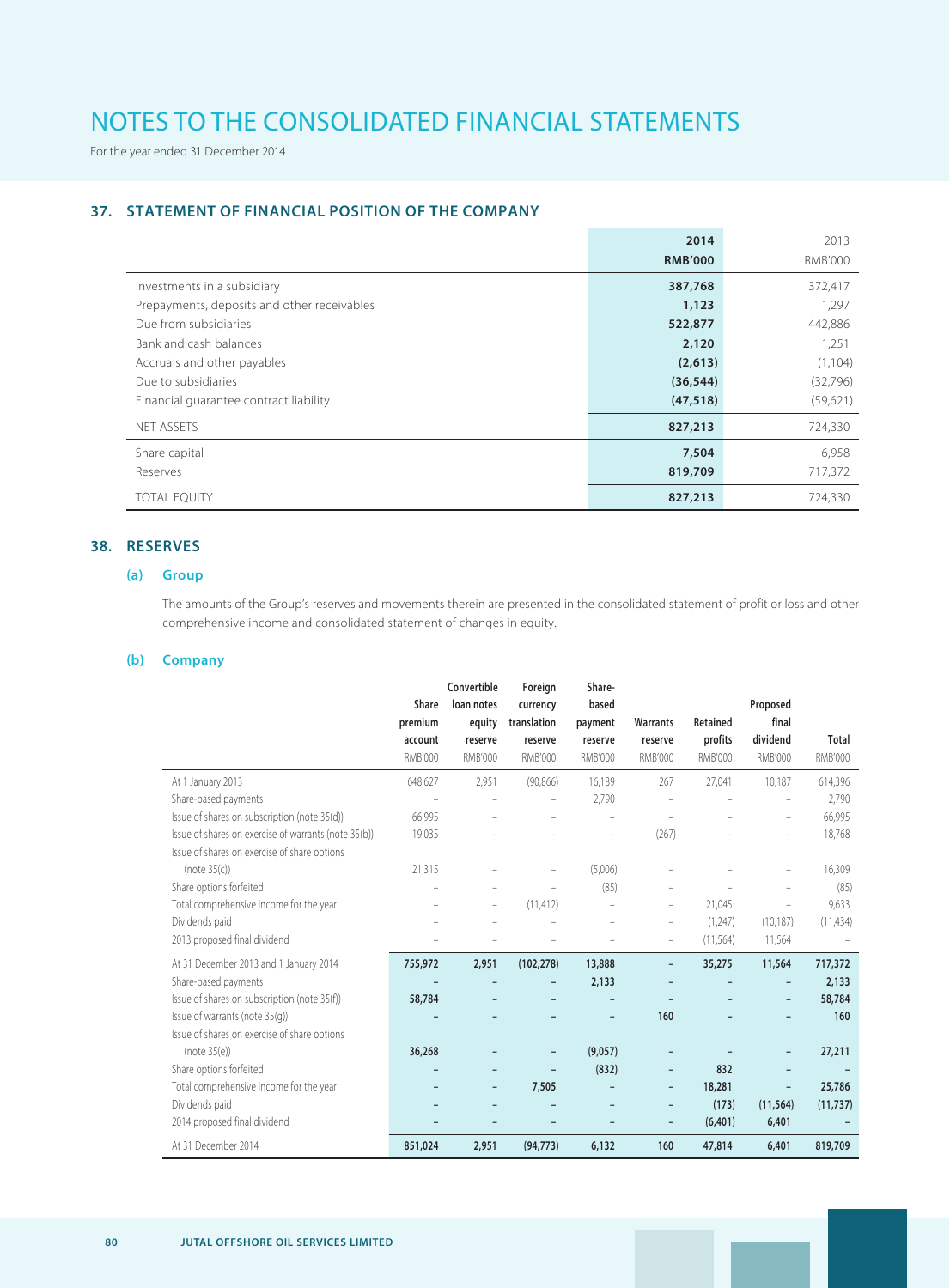#### **38. RESERVES (CONT'D)**

#### **(c) Nature and purpose of reserves**

#### (i) Share premium account

Under the Companies Law of the Cayman Islands, the funds in the share premium account of the Company are distributable to the shareholders of the Company provided that immediately following the date on which the dividend is proposed to be distributed, the Company will be in a position to pay off its debts as they fall due in the ordinary course of business.

#### (ii) Share-based payment reserve

The share-based payment reserve represents the fair value of the actual or estimated number of unexercised share options granted to directors and employees of the Group recognised in accordance with the accounting policy adopted for equitysettled share-based payments in note 3(t) to the consolidated financial statements.

#### (iii) Special reserve

The special reserve represents the difference between the nominal value of the shares of subsidiaries acquired and the nominal value of the shares issued by the Company as consideration thereof pursuant to the reorganisation as set out in the prospectus of the Company dated 11 September 2006.

#### (iv) Statutory reserves

The statutory reserves, which are non-distributable, are appropriated from the profit after taxation of the Group's PRC subsidiaries under the applicable laws and regulations in the PRC.

#### (v) Foreign currency translation reserve

The foreign currency translation reserve comprises all foreign exchange differences arising from the translation of the financial statements of foreign operations. The reserve is dealt with in accordance with the accounting policies set out in note 3(d)(iii) to the consolidated financial statements.

#### (vi) Convertible loan notes equity reserve

The convertible loan notes equity reserve represents the value of the unexercised equity component of convertible notes issued by the Company recognised in accordance with the accounting policy adopted for convertible loans in note 3(o) to the consolidated financial statements.

### (vii) Warrants reserve

Warrants reserve represents fair value of consideration received from the subscription of warrants as details in note 35(g). It is transferred to share premium account when the warrant is exercised or released directly to retained profits when the warrant is expired.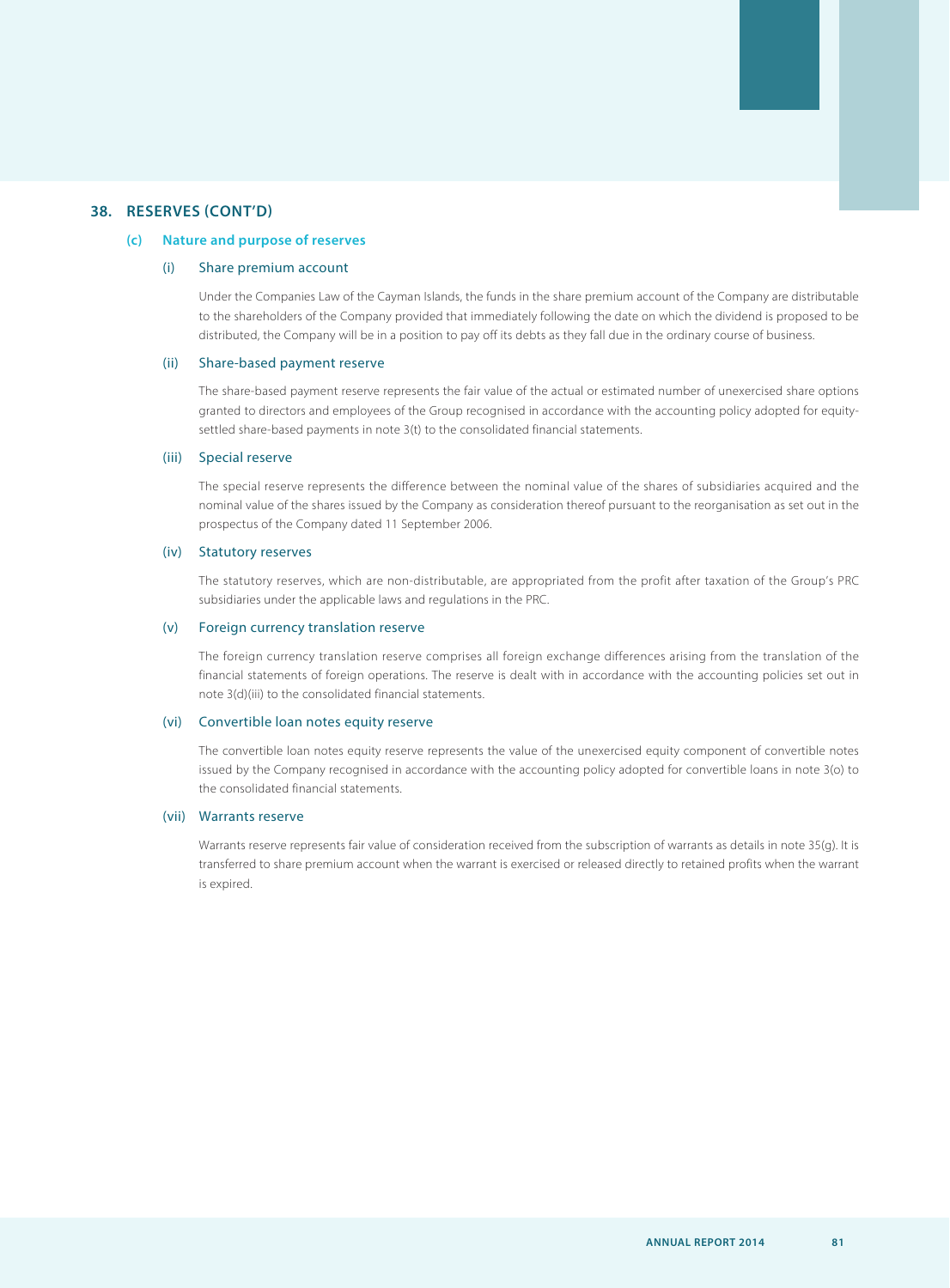For the year ended 31 December 2014

## **39. NOTES TO THE CONSOLIDATED STATEMENT OF CASH FLOWS**

#### **Acquisition of a subsidiary**

On 20 January 2014, the Group acquired 100% of the issued share capital of 深圳市藍海潛水工程有限公司 (Shenzhen Marine Diving Engineering Co., Ltd.) ("SZ Marine") for a cash consideration of RMB6,300,000. SZ Marine was engaged in provision of undersea maintenance services during the period and was acquired to enable the Group to participate in undersea maintenance service business and to broaden the source of income.

The fair value of the identifiable assets and liabilities of SZ Marine acquired as at the date of acquisition is as follows:

|                                             | <b>RMB'000</b> |
|---------------------------------------------|----------------|
| Net assets acquired:                        |                |
| Property, plant and equipment               | 1,095          |
| Intangible assets                           | 2,900          |
| Trade receivables                           | 479            |
| Prepayments, deposits and other receivables | 104            |
| Bank and cash balances                      | 92             |
| Trade payables                              | (393)          |
| Accruals and other payables                 | (181)          |
|                                             | 4,096          |
| Goodwill                                    | 2,204          |
| Satisfied by:                               |                |
| Cash                                        | 6,300          |
| Net cash outflow arising on acquisition:    |                |
| Cash consideration paid                     | 6,300          |
| Cash and cash equivalents acquired          | (92)           |
|                                             | 6,208          |

The goodwill arising on the acquisition of SZ Marine is attributable to the anticipated profitability of the distribution of the Group's services in the new market and the anticipated future operating synergies from the combination.

SZ Marine contributed approximately RMB7,071,000 to the Group's turnover for the year and contributed loss of approximately RMB650,000 to the Group's profit for the year for the period between the date of acquisition and the end of the reporting period.

If the acquisition had been completed on 1 January 2014, the Group's turnover for the period would have no change and profit for the year would have been approximately RMB28,303,000. The proforma information is for illustrative purposes only and is not necessarily an indication of the turnover and results of operations of the Group that actually would have been achieved had the acquisition been completed on 1 January 2014, nor is intended to be a projection of future results.

## **40. CONTINGENT LIABILITIES**

As at 31 December 2014, the Group did not have any significant contingent liabilities (2013: Nil).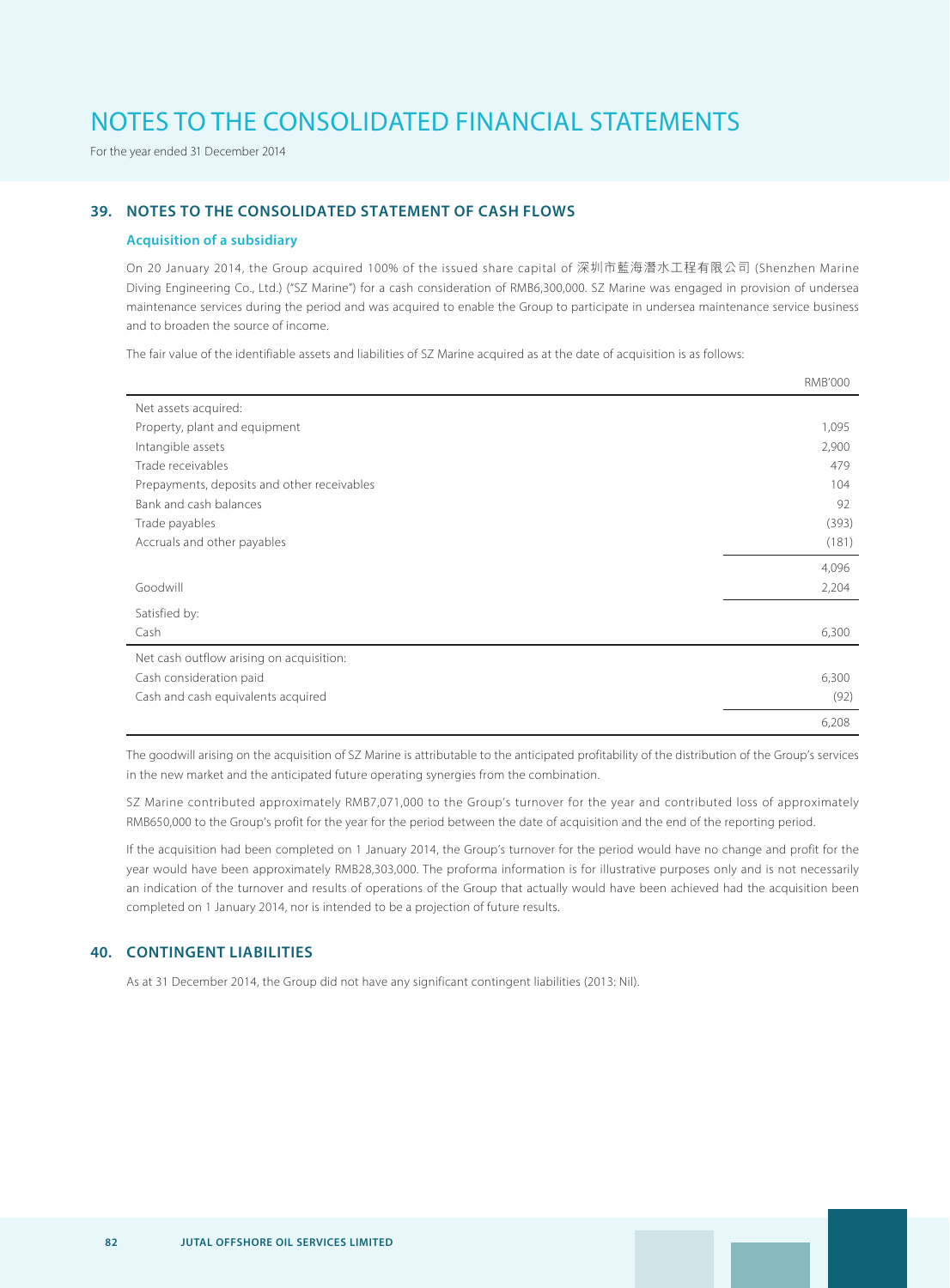### **41. CAPITAL COMMITMENTS**

The Group's capital commitments at the end of reporting period are as follows:

|                                 | 2014           | 2013           |
|---------------------------------|----------------|----------------|
|                                 | <b>RMB'000</b> | <b>RMB'000</b> |
| Property, plant and equipment   |                |                |
| Contracted but not provided for | 1,142          | 51,481         |

### **42. LEASE COMMITMENTS**

At 31 December 2014 the total future minimum lease payments under non-cancellable operating leases are payable as follows:

|                                         | 2014           | 2013           |
|-----------------------------------------|----------------|----------------|
|                                         | <b>RMB'000</b> | <b>RMB'000</b> |
| Within one year                         | 2,673          | 8,020          |
| In the second to fifth years, inclusive | 1,917          | 1,652          |
| After five years                        | 588            | 612            |
|                                         | 5,178          | 10,284         |

Operating lease payments represent rentals payable by the Group for certain of its office, staff quarters, warehouses, machineries and motor vehicles. Leases are negotiated for an average term of 2 years and rentals are fixed over the lease terms and do not include contingent rentals.

## **43. RELATED PARTY TRANSACTIONS**

In addition to those related party transactions and balances disclosed elsewhere in the consolidated financial statements, the Group had the following transactions with its related parties during the year:

|                                                                    |      | 2014           | 2013    |
|--------------------------------------------------------------------|------|----------------|---------|
|                                                                    | Note | <b>RMB'000</b> | RMB'000 |
| Sales of materials to an associate, Penglai Jutal                  |      |                | 248     |
| Contract revenue and other sales income received/receivable from a |      |                |         |
| related company, Dalian Shipbuilding Industry Offshore Company     |      |                |         |
| Limited ("Dalian Shipbuilding Offshore")                           | (a)  | 83,941         | 64.455  |
| Contract revenue received/receivables from a related company,      |      |                |         |
| Ocean Shine Decal Industries (Shenzhen) Ltd ("Ocean Shine")        | (b)  | 181            |         |

(a) Dalian Shipbuilding Offshore is an associate of Prospering Investments Limited, a Company beneficially wholly-owned by Mr. Wang Lishan, the chairman of the Company, an executive director and is the ultimate controlling party of the Company. At 31 December 2014, contract revenue receivable of approximately RMB12,138,000 (2013: RMB374,000) from Dalian Shipbuilding Offshore was included in the Group's trade and bills receivables.

(b) Ocean Shine is a company incorporated in the PRC with limited liability and beneficially wholly-owned by Mr. Wang Lishan, the chairman of the Company, an executive director and is the ultimate controlling party of the Company.

The related party transactions with Dalian Shipbuilding Offshore constitute as continuing connected transactions as defined in Chapter 14A of the Listing Rules, further details of which are included in the Directors' Report on pages 23 to 24.

## **44. APPROVAL OF CONSOLIDATED FINANCIAL STATEMENTS**

The consolidated financial statements were approved and authorised for issue by the Board of Directors on 31 March 2015.